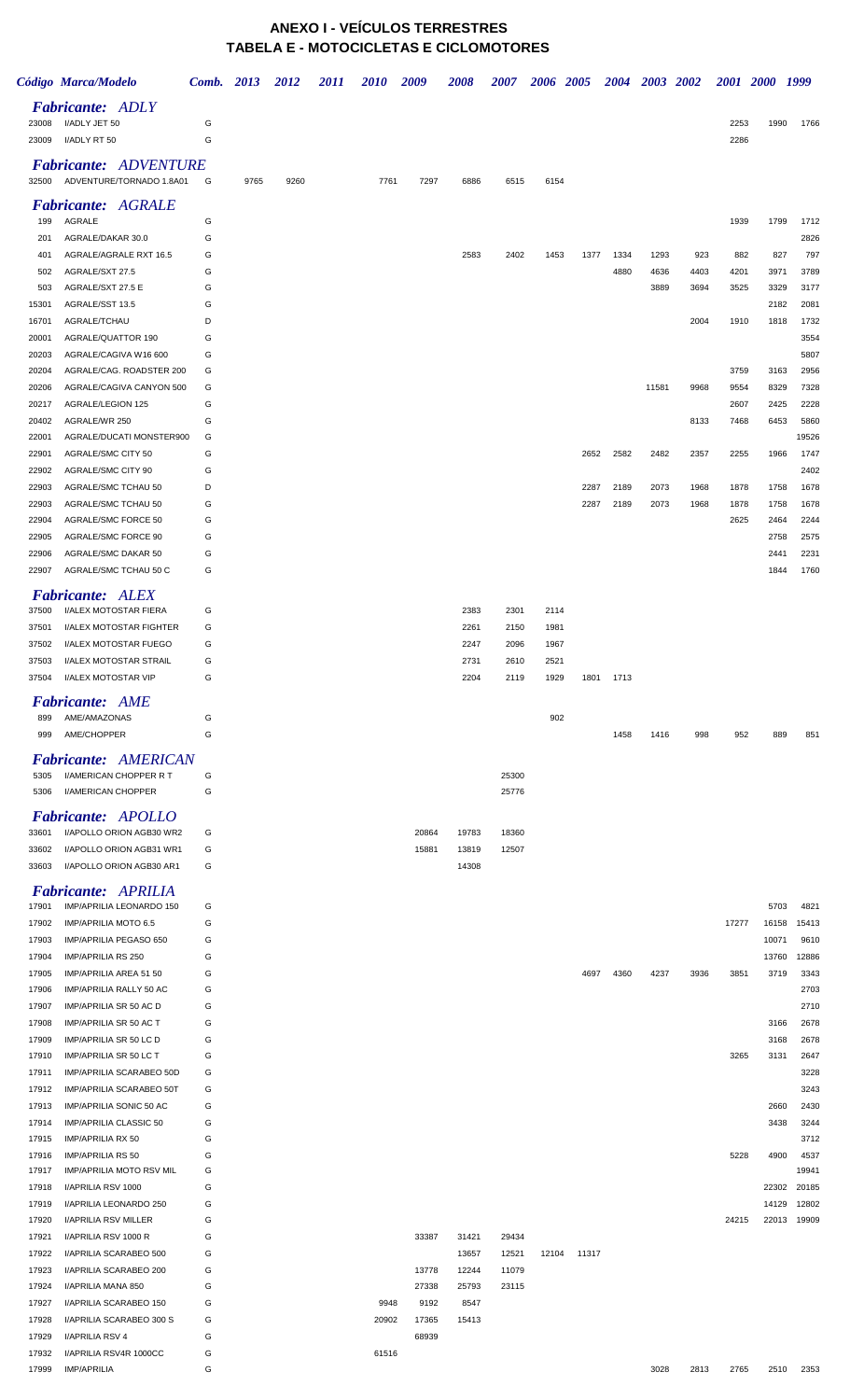| 22417                                                        | COFAVE/APRILIA SR 50 WWW | G      |              |              |              |              |              |              |              |      |      |      |       | 3414          | 3223          | 3090          | 2614         |
|--------------------------------------------------------------|--------------------------|--------|--------------|--------------|--------------|--------------|--------------|--------------|--------------|------|------|------|-------|---------------|---------------|---------------|--------------|
| COFAVE/APRILIA SR 50 RAC<br>22418                            |                          | G      |              |              |              |              |              |              |              |      |      |      |       | 4950          | 4825          | 4351          | 4003         |
| COFAVE/APRILIA RS 50 RAC<br>22419                            |                          | G      |              |              |              |              |              |              |              |      |      |      | 6158  | 5346          | 5229          | 4901          | 4540         |
| 22420<br>COFAVE/APRILIA RALLY 50<br>22421                    | COFAVE/APRILIA PEGASO650 | G<br>G |              |              |              |              |              |              |              |      |      |      | 12705 | 3373<br>10999 | 3322<br>10592 | 2993<br>10209 | 2722<br>9738 |
| APRILIA/RALLY 50<br>26801                                    |                          | G      |              |              |              |              |              |              |              |      |      |      |       |               | 3408          | 2984          | 2712         |
| APRILIA/RS 50 RACING<br>26802                                |                          | G      |              |              |              |              |              |              |              |      |      |      |       |               | 5463          | 5123          | 4743         |
| APRILIA/SR 50 WWW<br>26803                                   |                          | G      |              |              |              |              |              |              |              |      |      |      |       |               | 3222          | 3089          | 2614         |
| APRILIA/SR 50 RACING<br>26804                                |                          | G      |              |              |              |              |              |              |              |      |      |      |       |               | 4919          | 4305          | 3962         |
| APRILIA/PEGASO 650<br>26805                                  |                          | G      |              |              |              |              |              |              |              |      |      |      |       |               | 10407         | 10031         | 9571         |
| Fabricante: ARD<br>I/ARD EXIM TUCTUC VAN<br>39600            |                          | G      |              |              |              | 12075        |              |              |              |      |      |      |       |               |               |               |              |
| <b>Fabricante: ASA</b>                                       |                          |        |              |              |              |              |              |              |              |      |      |      |       |               |               |               |              |
| 31900<br>I/ASA 150T2                                         |                          | G      |              |              |              |              |              |              | 2079         | 1937 | 1731 | 1646 |       |               |               |               |              |
|                                                              |                          |        |              |              |              |              |              |              |              |      |      |      |       |               |               |               |              |
| <b>Fabricante: ASIA</b><br>ASIAMOTOS/RS 125<br>34203         |                          | G      |              |              |              | 3313         | 3151         |              |              |      |      |      |       |               |               |               |              |
| 34204                                                        | ASIAMOTOS/CHALLENGER 250 | G      |              |              |              | 8941         | 8559         |              |              |      |      |      |       |               |               |               |              |
|                                                              |                          |        |              |              |              |              |              |              |              |      |      |      |       |               |               |               |              |
| <b>Fabricante: ATALA</b><br>ATALA/CALIFFONE PIU<br>25301     |                          | G      |              |              |              |              |              |              |              |      | 1721 | 1631 | 1526  | 1369          | 1292          | 1125          | 999          |
| ATALA/MASTER LF.2M<br>25302                                  |                          | G      |              |              |              |              |              |              |              |      | 2192 | 2095 | 1997  | 1838          | 1648          | 1334          | 1263         |
| ATALA/HACKER<br>25303                                        |                          | G      |              |              |              |              | 2106         | 2023         | 1705         |      |      |      |       |               |               |               |              |
| ATALA/SKEGGIA<br>25304                                       |                          | G      |              |              |              |              |              |              |              | 6101 | 5782 | 5192 | 2827  | 2486          | 2295          | 1916          | 1809         |
| <b>Fabricante: ATMAN</b>                                     |                          |        |              |              |              |              |              |              |              |      |      |      |       |               |               |               |              |
| ATMAN/FALCON 01<br>37400                                     |                          | G      | 12851        | 12376        | 11718        | 9556         | 7821         | 6921         | 6618         |      |      |      |       |               |               |               |              |
| 37400<br>ATMAN/FALCON 01                                     |                          | D      | 12851        | 12376        | 11718        | 9556         | 7821         | 6921         |              |      |      |      |       |               |               |               |              |
| <b>Fabricante: BAJAJ</b>                                     |                          |        |              |              |              |              |              |              |              |      |      |      |       |               |               |               |              |
| I/BAJAJ PHANTOM PICK UP<br>24001                             |                          | G      |              |              |              |              |              |              |              | 2300 | 2192 | 2066 | 2002  | 1894          | 1827          | 1640          | 1497         |
| 24002<br>I/BAJAJ PHANTOM VAN                                 |                          | G      |              |              |              |              |              |              |              |      |      | 2016 | 1977  | 1849          | 1773          | 1625          | 1473         |
| I/BAJAJ RE4<br>24005                                         |                          | G      |              |              |              |              |              |              |              |      |      | 2126 | 2078  | 1966          | 1894          | 1712          | 1580         |
| <b>Fabricante: BAODIAO</b>                                   |                          |        |              |              |              |              |              |              |              |      |      |      |       |               |               |               |              |
| I/BAODIAO BD 125-11A<br>36900                                |                          | G      |              |              |              |              | 3242         | 3122         | 3024         | 2883 |      |      |       |               |               |               |              |
| 36901<br>I/BAODIAO BD 110-A                                  |                          | G      |              |              |              |              | 2238         | 2121         | 2056         | 1989 |      |      |       |               |               |               |              |
| <b>Fabricante: BAOTIAN</b>                                   |                          |        |              |              |              |              |              |              |              |      |      |      |       |               |               |               |              |
| I/BAOTIAN BT125T 12<br>37700                                 |                          | G      |              |              |              |              |              | 2604         | 2332         | 2254 |      |      |       |               |               |               |              |
| 37701<br>I/BAOTIAN BT49QT                                    |                          | G      |              |              |              |              |              |              | 2446         | 2266 | 2149 |      |       |               |               |               |              |
| 37702                                                        | I/BAOTIAN ALANMOTORSCOLT | G      | 4842         |              |              |              |              |              |              |      |      |      |       |               |               |               |              |
| <b>Fabricante: BASHAN</b>                                    |                          |        |              |              |              |              |              |              |              |      |      |      |       |               |               |               |              |
| 35124<br>I/BRASHAN KELT BS2508                               |                          | G      |              |              |              |              | 8397         | 7756         | 7416         |      |      |      |       |               |               |               |              |
| 35200<br>I/BASHAN JONNY HYPE 110                             |                          | G      | 2755         | 2624         | 2499         | 2423         | 2297         | 2184         | 2108         | 1863 | 1770 |      |       |               |               |               |              |
| 35201<br>I/BASHAN SV KC119 200                               |                          | G      |              |              |              |              | 8737         | 8279         | 7864         | 7605 |      |      |       |               |               |               |              |
| 35202                                                        | I/BASHAN MIRAGE SPORT 20 | G      |              |              |              |              | 7806         | 7395         | 7029         | 6796 |      |      |       |               |               |               |              |
| 35203<br>I/BASHAN DRIZ TOP 125                               |                          | G      |              |              |              |              |              | 2893         | 2660         | 2550 |      |      |       |               |               |               |              |
| 35204<br>I/BASHAN DRIZ TOP 125 P<br>35206<br>I/BASHAN GS 806 |                          | G<br>G |              |              |              |              |              | 3438         | 3161<br>5645 | 3029 |      |      |       |               |               |               |              |
| 35207<br>I/BASHAN GS 808                                     |                          | G      |              |              |              |              |              |              | 5793         |      |      |      |       |               |               |               |              |
| 35208<br>I/BASHAN KELT RUSH                                  |                          | G      |              |              |              |              | 3212         | 2687         | 2546         |      |      |      |       |               |               |               |              |
| 35209<br>I/BASHAN KELT ZAZZ                                  |                          | G      |              |              |              |              | 5036         | 4441         | 4248         |      |      |      |       |               |               |               |              |
| I/BASHAN KELT QUASAR<br>35210                                |                          | G      |              |              |              |              | 3788         | 3574         | 3342         |      |      |      |       |               |               |               |              |
| I/BASHAN YOCHI YQ119 200<br>35211                            |                          | G      |              |              |              |              | 2816         | 2356         | 2233         |      |      |      |       |               |               |               |              |
| I/BASHAN KELT BS250 8<br>35214                               |                          | G      |              |              |              |              | 8321         | 7673         | 7335         |      |      |      |       |               |               |               |              |
| I/BASHAN KZUKI KZ-200<br>35215<br>I/BASHAN BS 150ZK-8        |                          | G<br>G |              |              |              |              | 3181         | 2661<br>6756 | 2521         |      |      |      |       |               |               |               |              |
| 35216<br>35217<br>I/BASHAN BS 150ZH-C                        |                          | G      |              |              |              |              | 3340         | 3176         | 3066         |      |      |      |       |               |               |               |              |
| 35218<br>I/BASHAN HE48Q 2B                                   |                          | G      |              |              |              |              | 1774         | 1705         | 1439         |      |      |      |       |               |               |               |              |
| 35219<br>I/BASHAN BRAZIL CG 150                              |                          | G      |              |              |              |              | 4131         | 3729         | 3392         |      |      |      |       |               |               |               |              |
| I/BASHAN KELT BS125 WOLF<br>35220                            |                          | G      |              |              |              |              | 2706         | 2264         | 2146         |      |      |      |       |               |               |               |              |
| 35221<br>I/BASHAN KELT BS150 8                               |                          | G      |              |              | 7336         |              | 5657         | 5386         | 5151         |      |      |      |       |               |               |               |              |
| I/BASHAN GSPB 008<br>35222                                   |                          | G      |              |              |              |              |              | 6972         | 6524         | 6155 |      |      |       |               |               |               |              |
| I/BASHAN JONNY HYPE 50<br>35223<br>35224<br>I/BASHAN TB150   |                          | G<br>G | 2869<br>4537 | 2733<br>4321 | 2602<br>4117 | 2172<br>3438 | 2050<br>3246 | 1869         |              |      |      |      |       |               |               |               |              |
| 35225<br>I/BASHAN QUICK 150                                  |                          | G      | 7554         | 3927         | 3749         | 3497         | 3325         | 3171         |              |      |      |      |       |               |               |               |              |
| 35226<br>I/BASHAN TB200                                      |                          | G      | 7794         | 7422         | 7069         | 6068         | 5829         |              |              |      |      |      |       |               |               |               |              |
| 35227<br>I/BASHAN TB250                                      |                          | G      | 9887         | 9416         | 8969         | 8573         |              |              |              |      |      |      |       |               |               |               |              |
| 35230<br>I/BASHAN JOY 50                                     |                          | G      | 2960         | 2820         | 2686         | 2553         |              |              |              |      |      |      |       |               |               |               |              |
| 35233<br>I/BASHAN TEXAS 150                                  |                          | G      | 6207         | 5910         | 5629         |              |              |              |              |      |      |      |       |               |               |               |              |
| I/BASHAN TC250<br>35243                                      |                          | G      | 12940        | 12427        | 11897        |              |              |              |              |      |      |      |       |               |               |               |              |
| 35244<br>I/BASHAN TC200<br>35245<br>I/BASHAN RACER 150       |                          | G<br>G | 5278         | 7712<br>5026 | 7283<br>4786 |              |              |              |              |      |      |      |       |               |               |               |              |
| 35246<br>I/BASHAN MC-01 50                                   |                          | G      |              |              |              |              |              | 2532         |              |      |      |      |       |               |               |               |              |
| 35250<br>I/BASHAN BS-NYM                                     |                          | G      |              |              | 3345         |              |              |              |              |      |      |      |       |               |               |               |              |
| 35257<br>I/BASHAN NAKED 150                                  |                          | G      |              | 5847         | 5664         |              |              |              |              |      |      |      |       |               |               |               |              |
| 35258 I/BASHAN TPGS 811                                      |                          |        |              |              |              |              | 3677         |              |              |      |      |      |       |               |               |               |              |
| I/BASHAN TPGS 804<br>35260                                   |                          | G      |              |              |              |              | 3673         |              |              |      |      |      |       |               |               |               |              |
| I/BASHAN NEW QUICK 150<br>35262                              |                          | G      |              | 3891         |              |              |              |              |              |      |      |      |       |               |               |               |              |
| <b>Fabricante: BEILU</b>                                     |                          |        |              |              |              |              |              |              |              |      |      |      |       |               |               |               |              |
| 35255 I/BEILU BL50-2                                         |                          | G      |              | 2790         |              |              |              |              |              |      |      |      |       |               |               |               |              |
| $L_1, L_2, \ldots, L_n, \ldots, L_n$                         |                          |        |              |              |              |              |              |              |              |      |      |      |       |               |               |               |              |

*Fabricante: BENDA*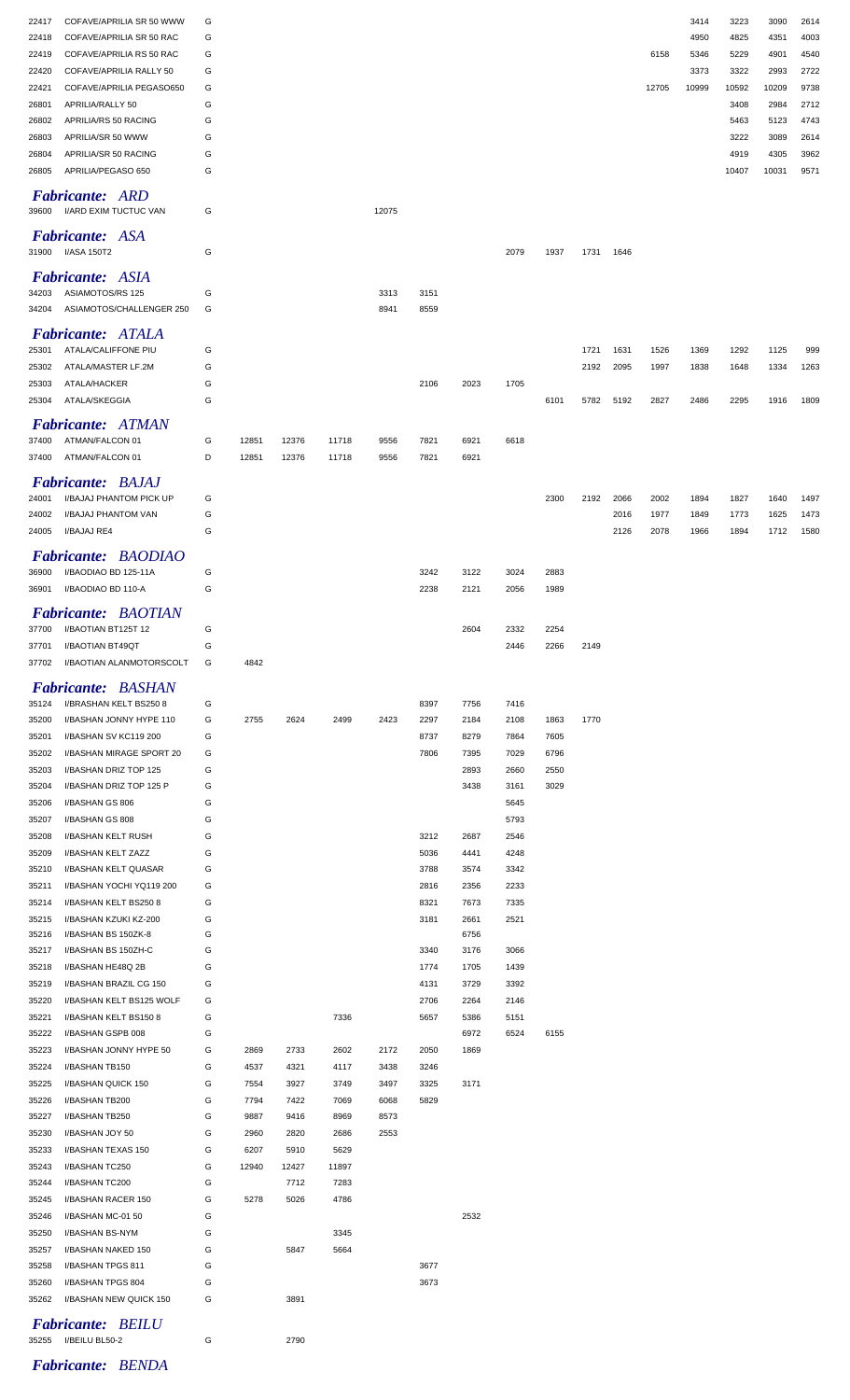| 36800          | I/BENDA BD 150T-3B                                       | G      |       |                |              |                |                | 2898           | 2674           | 2532           |             |             |                |                |                |                |                |
|----------------|----------------------------------------------------------|--------|-------|----------------|--------------|----------------|----------------|----------------|----------------|----------------|-------------|-------------|----------------|----------------|----------------|----------------|----------------|
|                | <b>Fabricante: BENELLI</b>                               |        |       |                |              |                |                |                |                |                |             |             |                |                |                |                |                |
| 4100           | I/BENELLI CAFE 1130 RACE                                 | G      |       |                |              |                |                | 35239          | 32484          | 31120          |             |             |                |                |                |                |                |
| 4101           | I/BENELLI TRE 1130K                                      | G      |       | 40121          |              |                | 34265          | 33028          | 30213          |                |             |             |                |                |                |                |                |
| 4102<br>4103   | I/BENELLI TRE 1130K AMAZ<br>I/BENELLI TORN N TRE899      | G<br>G |       | 40845<br>40256 |              |                | 32564<br>29746 | 32193<br>28473 | 29445<br>26344 |                |             |             |                |                |                |                |                |
| 4104           | I/BENELLI TNT1130 CAFE R                                 | G      |       |                |              |                | 34675          | 33282          | 30573          |                |             |             |                |                |                |                |                |
| 4105           | <b>I/BENELLI TORN N TRE899S</b>                          | G      |       |                |              |                | 31229          | 28916          | 26874          |                |             |             |                |                |                |                |                |
| 4106           | I/BENELLI TNT 1130 SPORT                                 | G      |       |                |              |                | 34627          | 34039          | 31391          | 30070          |             |             |                |                |                |                |                |
| 4108           | I/BENELLI TRE 899 K                                      | G      |       | 38425          |              |                |                |                |                |                |             |             |                |                |                |                |                |
|                | <b>Fabricante: BENZHOU</b>                               |        |       |                |              |                |                |                |                |                |             |             |                |                |                |                |                |
| 28300          | I/BENZHOU YY HOUSTON 100                                 | G      |       |                |              |                |                |                |                |                |             |             |                | 1955           |                |                |                |
| 28301          | I/BENZHOU YY HOUSTON 125                                 | G      |       |                |              |                |                |                |                |                |             |             |                | 2049           |                |                |                |
| 28314          | I/BENZHOU GS 814-4                                       | G      |       |                |              |                |                |                | 3870           |                |             |             |                |                |                |                |                |
| 28319<br>28320 | I/BENZHOU JONNY TR150<br>I/BENZHOU JONNY 50              | G<br>G | 2627  | 2501           | 3501<br>2383 | 3371<br>2268   | 3174<br>2129   | 3027<br>2017   | 2937           |                |             |             |                |                |                |                |                |
| 28322          | I/BENZHOU JONNY PEG 150                                  | G      |       |                |              | 3635           |                |                |                |                |             |             |                |                |                |                |                |
| 28323          | I/BENZHOU YYQT32 50CC                                    | G      |       |                |              | 3941           | 3773           |                |                |                |             |             |                |                |                |                |                |
| 28324          | I/BENZHOU PEGASSI SIMONE                                 | G      |       |                |              | 3894           | 3674           | 3259           |                |                |             |             |                |                |                |                |                |
| 28325          | I/BENZHOU NORTHS 250GTS                                  | G      |       |                |              |                | 5246           |                |                |                |             |             |                |                |                |                |                |
| 28326<br>28327 | I/BENZHOU YY7QTD 25<br>I/BENZHOU YY150T 25               | G<br>G | 5319  | 5066           | 4826         | 4497<br>4142   | 4227<br>3845   | 4017<br>3563   |                |                |             |             |                |                |                |                |                |
| 28328          | I/BENZHOU YY125T 25                                      | G      |       | 3890           | 3675         | 3497           |                |                |                |                |             |             |                |                |                |                |                |
| 28330          | I/BENZHOU ALANMOTORS BEE                                 | G      |       | 5389           | 5220         |                |                |                |                |                |             |             |                |                |                |                |                |
| 28334          | I/BENZHOU MAX50 YY50QT32                                 | G      |       |                | 3447         |                |                |                |                |                |             |             |                |                |                |                |                |
| 28335          | I/BENZHOU BZ50QT39 50                                    | G      |       |                | 4388         |                |                |                |                |                |             |             |                |                |                |                |                |
| 28336          | I/BENZHOU YY50QT-32 50                                   | G      |       |                | 3595         | 3483           |                |                |                |                |             |             |                |                |                |                |                |
| 28339          | I/BENZHOU YY50QT-3B SMAX                                 | G      |       | 4525           | 4331         |                |                |                |                |                |             |             |                |                |                |                |                |
| 28341<br>28342 | I/BENZHOU YY150T 31<br>I/BENZHOU YY150T-32 SMAX          | G<br>G | 5389  | 5144           | 3882         |                |                |                |                |                |             |             |                |                |                |                |                |
|                |                                                          |        |       |                |              |                |                |                |                |                |             |             |                |                |                |                |                |
| 4900           | <b>Fabricante: BETA</b><br>IMP/BETA MX 50                | G      |       |                |              |                |                |                |                |                |             |             |                | 3283           | 2997           | 2655           |                |
|                |                                                          |        |       |                |              |                |                |                |                |                |             |             |                |                |                |                |                |
|                | <b>Fabricante: BIG</b>                                   |        |       |                |              |                |                |                |                |                |             |             |                |                |                |                |                |
| 11400<br>11401 | I/BIG BEAR CHOPP PARADOX<br><b>I/BIG BEAR CHOPP SLED</b> | G<br>G |       |                |              | 88995<br>40890 | 82133<br>38863 | 75662<br>37377 |                |                |             |             |                |                |                |                |                |
| 11402          | I/BIG BEAR CHOPP VENOM                                   | G      |       |                |              |                | 42055          | 40470          | 38707          |                |             |             |                |                |                |                |                |
|                | <b>Fabricante: BIGA</b>                                  |        |       |                |              |                |                |                |                |                |             |             |                |                |                |                |                |
| 25500          | <b>BIGA/OEN TRICICLO ESPEC</b>                           | G      | 13140 | 12515          | 11919        | 10226          | 9640           |                |                |                |             |             |                |                |                |                |                |
|                |                                                          |        |       |                |              |                |                |                |                |                |             |             |                |                |                |                |                |
| 17200          | Fabricante: BIMOTA<br>I/BIMOTA BR SB8RSPECIAL            | G      |       |                |              |                |                |                |                |                |             |             |                |                |                | 52187 46714    |                |
| 17201          | I/BIMOTA DB5S                                            | G      |       |                |              |                |                | 54435          | 51597          | 49745          |             |             |                |                |                |                |                |
| 17202          | I/BIMOTA DB6 DELIRIO                                     | G      |       |                |              | 52257          | 48605          | 45992          | 42980          | 41199          |             |             |                |                |                |                |                |
| 17203          | I/BIMOTA DB6 DELIRIO R                                   | G      |       |                |              | 56728          | 52603          | 47781          | 45970          | 44063          |             |             |                |                |                |                |                |
| 17204          | I/BIMOTA DB5 DELIRIO R                                   | G      |       |                |              |                | 47878          | 45509          | 43798          |                |             |             |                |                |                |                |                |
| 17205<br>17206 | I/BIMOTA DB 7<br>I/BIMOTA TESI 3D                        | G<br>G |       |                |              | 62641<br>59233 | 58330<br>57253 | 54980<br>52326 |                |                |             |             |                |                |                |                |                |
| 17207          | I/BIMOTA DB7 ORONERO                                     | G      |       | 70299          |              | 58329          | 55850          | 52946          |                |                |             |             |                |                |                |                |                |
| 17209          | I/BIMOTA DB8 BIPOSTO                                     | G      |       | 82637          |              |                |                |                |                |                |             |             |                |                |                |                |                |
| 17210          | I/BIMOTA TESI 3D EVO                                     | G      |       | 69887          |              |                |                |                |                |                |             |             |                |                |                |                |                |
|                | <b>Fabricante: BMW</b>                                   |        |       |                |              |                |                |                |                |                |             |             |                |                |                |                |                |
| 19             | IMP/BMW K75                                              | G      | 26885 | 25605          | 24386        | 21318          | 20682          | 19181          | 18369          | 17334          | 15949       | 15233       | 14409          | 13988          | 13419          | 12445          | 11782          |
| 423            | I/BMW G 650 XCHALLENGE                                   | G      |       |                |              |                |                | 23328          | 22127          | 20570          |             |             |                |                |                |                |                |
| 4201           | IMP/BMW F650 F                                           | G      |       |                |              |                |                |                |                |                |             |             |                |                |                |                | 14122          |
| 4204<br>4206   | IMP/BMW R1100 GS<br>IMP/BMW R1100 R                      | G<br>G |       |                |              |                |                |                |                |                |             |             |                |                | 23590          | 21686          | 20868<br>20468 |
| 4207           | I/BMW MRE CGPI                                           | G      |       |                |              |                |                |                |                | 23565          | 21857 21269 |             |                |                |                |                |                |
| 4208           | IMP/BMW R1100 RT                                         | G      |       |                |              |                |                |                |                |                |             |             |                |                | 28621          | 24738          | 22905          |
| 4209           | IMP/BMW K1200 RS                                         | G      |       |                |              |                |                |                |                |                | 37372 35584 |             | 30069          | 28056          | 27197          | 25706          | 24555          |
| 4210           | IMP/BMW R1200 C                                          | G      |       |                |              |                |                |                |                |                | 42372 38088 |             | 35346          | 34907          | 34076          | 28647          | 26147          |
| 4211           | IMP/BMW R1100 S                                          | G      |       |                |              |                |                |                |                |                | 30112 28532 |             | 27084          | 26077          | 24341          | 22386          | 20020          |
| 4212<br>4213   | I/BMW K1200 LT<br><b>I/BMW R1150 GS</b>                  | G<br>G |       |                |              |                |                |                |                |                | 43249 40167 | 28974       | 37387<br>26508 | 32896<br>25759 | 30508<br>24452 | 27882<br>22218 | 25288<br>21077 |
| 4214           | I/BMW F650 GS                                            | G      | 37510 | 35724          | 34024        | 29605          | 28025          | 24913          | 23256          | 20671          | 19171 18653 |             | 15880          | 15499          | 14734          | 13547          | 12709          |
| 4215           | I/BMW C1 125                                             | G      |       |                |              |                |                |                |                |                |             | 15563       | 14726          | 14283          | 13710          | 12713          | 12039          |
| 4216           | I/BMW R1150 R                                            | G      |       |                |              |                |                |                |                | 30837          | 28858       | 27420       | 25927          | 25075          | 23601          | 21152          | 20201          |
| 4217           | I/BMW F650 GS DAKAR                                      | G      |       |                |              |                |                |                |                |                |             | 18768       | 15986          | 15605          | 14825          | 13635          |                |
| 4218<br>4219   | I/BMW R1150 RT<br>I/BMW R1150 RS                         | G<br>G |       |                |              |                |                |                |                |                | 33246 31993 |             | 28521<br>26179 | 25748          | 24715<br>22068 | 23477<br>19139 | 22665<br>18262 |
| 4220           | I/BMW F650 CS                                            | G      |       |                |              |                |                |                |                |                |             | 20786       | 17306          | 23476<br>16704 | 16325          | 14082          |                |
| 4221           | I/BMW R1150 GS ADVENTURE                                 | G      |       |                |              |                |                |                |                | 37035          | 32712       | 31200       | 29703          | 28979          | 28128          |                |                |
| 4222           | I/BMW R1200 CL                                           | G      |       |                |              |                |                |                |                |                |             | 33094       | 31349          | 29361          | 28024          |                |                |
| 4223           | I/BMW R1150 RROCKSTER                                    | G      |       |                |              |                |                |                |                |                | 29202       | 26983       | 25077          | 24453          | 23395          |                |                |
| 4224           | I/BMW R1200 CINDEPENDENT                                 | G      |       |                |              |                |                |                |                |                |             | 38291       | 35431          | 34696          | 33570          |                |                |
| 4225<br>4226   | <b>I/BMW K1200 GT</b><br>I/BMW R1200GS                   | G<br>G | 62560 | 59581          | 56744        | 46238          | 51987<br>44290 | 46831<br>39432 | 44888<br>38306 | 40354<br>36903 | 37242 35221 | 34473 33102 | 31192<br>30393 | 30335          |                |                |                |
| 4228           | I/BMW F650 GS DAKAR MU                                   | G      |       |                |              |                |                | 24936          | 23274          | 20694          | 19180 18679 |             | 15899          |                |                |                |                |
| 4229           |                                                          |        |       |                |              |                |                |                |                |                |             |             |                |                |                |                |                |
|                | I/BMW F650 GS MU                                         | G      |       |                |              |                |                | 24927          | 23273          | 20687          | 19188 18669 |             | 15905          |                |                |                |                |
| 4230           | I/BMW K1200 LTMU                                         | G      |       |                |              |                |                |                | 53068          | 46806          | 41315 38351 |             | 35690          |                |                |                |                |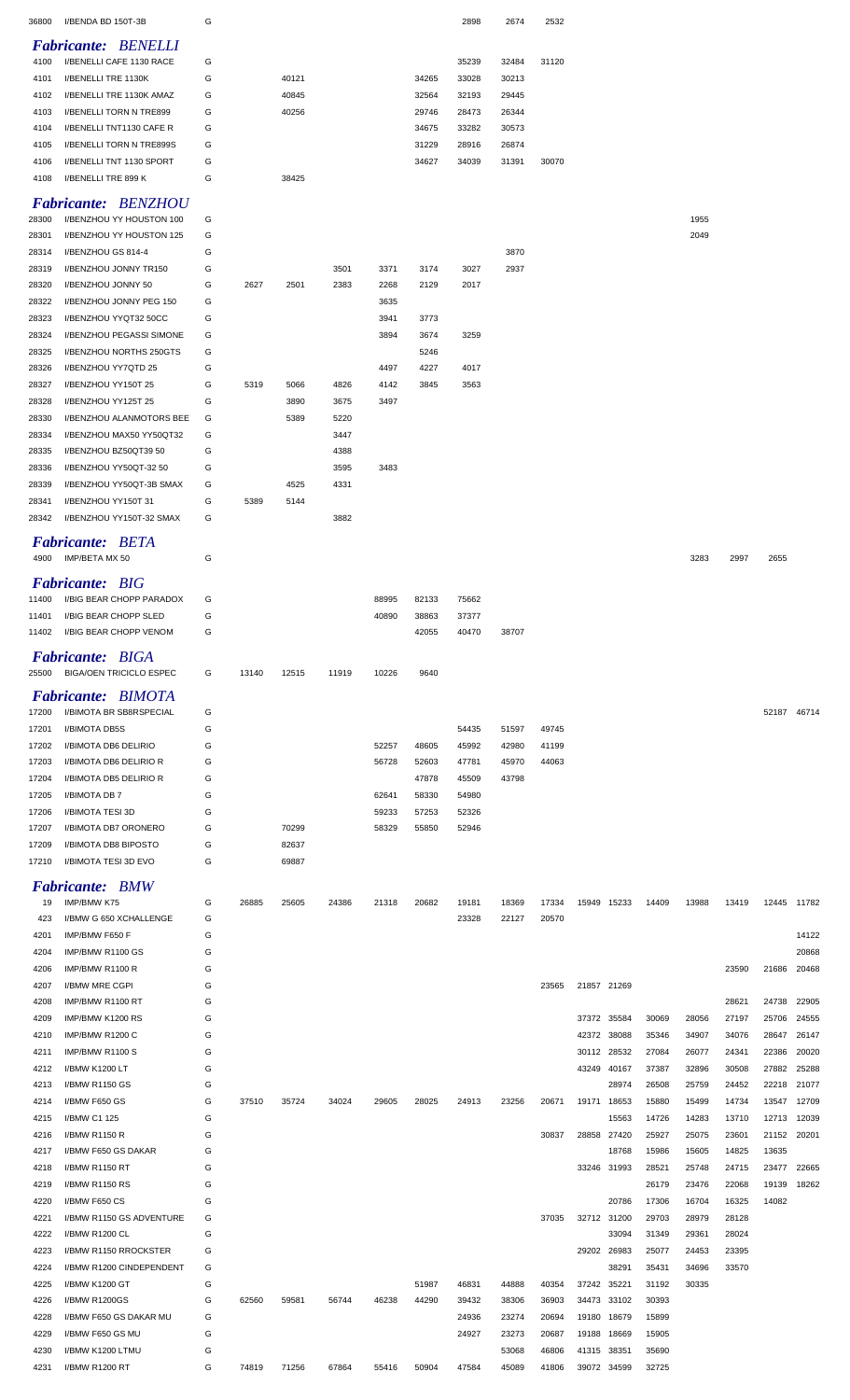| 4232  | I/BMW K1200 S                       | G |       |       |       |       | 44638 | 38989 | 36577 | 31988 | 28875 27602 |       |       |       |       |             |      |
|-------|-------------------------------------|---|-------|-------|-------|-------|-------|-------|-------|-------|-------------|-------|-------|-------|-------|-------------|------|
|       |                                     |   |       |       |       |       |       |       |       |       |             |       |       |       |       |             |      |
| 4233  | I/BMW K1200 R                       | G |       |       |       |       | 44275 | 40722 | 38143 | 32872 | 29921       | 29032 |       |       |       |             |      |
| 4234  | I/BMW HP2                           | G |       |       |       |       |       |       | 42306 | 38677 | 34382 33299 |       |       |       |       |             |      |
| 4235  | I/BMW R1200 GS HP2                  | G |       |       |       |       |       |       | 42313 | 38675 | 35246       |       |       |       |       |             |      |
| 4236  | I/BMW R1200 GS ADVENTURE            | G | 77993 | 74281 | 70744 | 59278 | 56557 | 50121 | 45357 | 42042 | 37783       |       |       |       |       |             |      |
| 4237  | I/BMW F 800 S                       | G |       |       |       |       |       | 24232 | 23171 | 21740 | 20087       |       |       |       |       |             |      |
| 4238  | I/BMW G650 X CHALLENGE              | G |       |       |       |       |       | 25168 | 22665 | 20980 | 19775       |       |       |       |       |             |      |
|       |                                     |   |       |       |       |       |       |       |       |       |             |       |       |       |       |             |      |
| 4239  | I/BMW G650 X MOTO                   | G |       |       |       |       |       | 20714 | 18448 | 17746 |             |       |       |       |       |             |      |
| 4240  | I/BMW K1200 R SPORT                 | G |       |       |       |       |       | 39493 | 37004 | 31894 |             |       |       |       |       |             |      |
| 4241  | I/BMW G650 X COUNTRY                | G |       |       |       |       | 23657 | 21792 | 19799 | 18824 |             |       |       |       |       |             |      |
| 4242  | I/BMW F800 GS                       | G | 43395 | 41328 | 39361 | 34483 | 33425 | 29262 |       |       |             |       |       |       |       |             |      |
| 4243  | I/BMW R1200 R                       | G | 56139 | 51351 | 49684 | 47703 | 46153 | 44676 | 43188 |       |             |       |       |       |       |             |      |
| 4244  | I/BMW G450 X                        | G | 28699 | 27333 | 26032 | 22517 | 21068 | 19466 | 18752 |       |             |       |       |       |       |             |      |
|       |                                     |   |       |       |       |       |       |       |       |       |             |       |       |       |       |             |      |
| 4245  | I/BMW K 1300 S                      | G | 63873 | 60833 | 57936 | 51735 | 46968 | 44182 | 41578 |       |             |       |       |       |       |             |      |
| 4246  | I/BMW K 1300 R                      | G | 62029 | 59075 | 56262 | 51215 | 49096 | 46179 | 43446 |       |             |       |       |       |       |             |      |
| 4247  | I/BMW K 1300 GT                     | G | 72986 | 69511 | 66202 | 57138 | 54068 | 48923 | 45510 |       |             |       |       |       |       |             |      |
| 4249  | I/BMW F800 R                        | G | 39561 | 37677 | 35883 | 33250 | 31689 | 28819 |       |       |             |       |       |       |       |             |      |
| 4251  | I/BMW S1000 RR                      | G | 61425 | 58502 | 55716 | 45701 | 43926 | 40521 |       |       |             |       |       |       |       |             |      |
| 4253  | I/BMW S1000RR ABS-TC                | G | 62343 | 59376 | 56548 | 54311 |       |       |       |       |             |       |       |       |       |             |      |
| 4255  | I/BMW S1000RR STREET                | G |       |       |       | 53344 |       |       |       |       |             |       |       |       |       |             |      |
|       |                                     |   |       |       |       |       |       |       |       |       |             |       |       |       |       |             |      |
| 4256  | <b>BMW/F800 GS</b>                  | G | 38493 | 36660 | 34914 |       |       |       |       |       |             |       |       |       |       |             |      |
| 4257  | <b>BMW/F800 R</b>                   | G | 30916 | 29445 | 28043 |       |       |       |       |       |             |       |       |       |       |             |      |
| 4258  | I/BMW K 1600 GT                     | G | 83983 | 79984 | 76175 |       |       |       |       |       |             |       |       |       |       |             |      |
| 4259  | I/BMW K 1600 GTL                    | G | 87031 | 82887 | 78941 |       |       |       |       |       |             |       |       |       |       |             |      |
| 4261  | I/BMW S1000RR HP4                   | G | 72312 | 68291 |       |       |       |       |       |       |             |       |       |       |       |             |      |
| 4267  | I/BMW K 1600 GTL                    | G | 86630 | 82114 | 78907 | 74568 |       |       |       |       |             |       |       |       |       |             |      |
| 4280  | BMW/G 650GS SERTAO                  | G | 27357 | 26275 |       |       |       |       |       |       |             |       |       |       |       |             |      |
| 4281  | I/BMW C 650 GT                      | G | 35494 |       |       |       |       |       |       |       |             |       |       |       |       |             |      |
|       |                                     |   |       |       |       |       |       |       |       |       |             |       |       |       |       |             |      |
| 4282  | BMW/F 800 GS ADVENTURE              | G | 40011 |       |       |       |       |       |       |       |             |       |       |       |       |             |      |
| 4299  | IMP/BMW                             | G |       |       |       |       |       |       |       |       |             |       | 14220 | 13800 | 13240 | 12274 11628 |      |
| 36415 | <b>BMW/G650 GS</b>                  | G | 24764 | 23585 | 22462 | 19546 | 18812 | 17347 |       |       |             |       |       |       |       |             |      |
| 42580 | I/BMW K 1600 GT                     | G | 83983 | 79984 | 76175 |       |       |       |       |       |             |       |       |       |       |             |      |
|       |                                     |   |       |       |       |       |       |       |       |       |             |       |       |       |       |             |      |
|       | <b>Fabricante: BP</b>               |   |       |       |       |       |       |       |       |       |             |       |       |       |       |             |      |
| 1403  | BP/TORK 150                         | G |       |       |       |       |       |       |       | 2744  | 2645        | 2550  | 2509  | 2427  | 2359  | 2250        | 2172 |
| 1501  | <b>BP/TORKITA 50</b>                | G |       |       |       |       |       |       |       |       |             | 2036  | 1959  | 945   | 903   | 856         | 821  |
| 1502  | <b>BP/TRICICLO BP</b>               | G |       |       | 2989  | 2821  | 2665  | 2523  | 2389  | 1400  | 1333        | 1278  | 1241  | 875   | 835   | 779         | 747  |
|       |                                     |   |       |       |       |       |       |       |       |       |             |       |       |       |       |             |      |
|       | <b>Fabricante: BPS</b>              |   |       |       |       |       |       |       |       |       |             |       |       |       |       |             |      |
| 1     | <b>IMP/BPS</b>                      | G | 1657  | 1605  | 1530  | 1457  | 1387  |       |       |       |             |       |       |       |       |             |      |
|       |                                     |   |       |       |       |       |       |       |       |       |             |       |       |       |       |             |      |
|       | <b>Fabricante: BRAMONT</b>          |   |       |       |       |       |       |       |       |       |             |       |       |       |       |             |      |
| 31005 | BRAMONT/EVADER EV100M               | G |       |       |       |       |       | 2794  | 2644  | 2449  | 2299        |       |       |       |       |             |      |
| 31009 | BRAMONT/EVADER EV 1000              | G |       |       |       |       |       | 2896  | 2734  | 2534  |             |       |       |       |       |             |      |
| 31010 | BRAMONT/GARINI GR125 U              | G |       |       |       | 2828  |       | 2445  | 2084  | 1990  |             |       |       |       |       |             |      |
| 31011 | BRAMONT/MALAGUTI PASS250            | G |       |       |       |       |       | 8897  | 8110  | 7688  |             |       |       |       |       |             |      |
| 31012 | BRAMONT/MALAGUTI CKMA200            | G |       |       |       |       |       | 8069  | 7513  | 7115  |             |       |       |       |       |             |      |
| 31013 | BRAMONT/MALAGUTI SPGT500            | G |       |       |       |       | 17772 | 16619 | 15550 | 14078 |             |       |       |       |       |             |      |
|       | BRAMONT/TRIUMPH DAYT 675            | G |       |       |       | 29813 | 27020 | 25911 | 24098 | 21915 |             |       |       |       |       |             |      |
| 31015 |                                     |   |       |       |       |       |       |       |       |       |             |       |       |       |       |             |      |
| 31016 | BRAMONT/HUSQVARNA TE 510            | G |       |       |       |       | 17513 | 15488 | 14269 | 13996 |             |       |       |       |       |             |      |
| 31017 | BRAMONT/HUSQVARNA TE 610            | G |       |       |       |       | 17518 | 15255 | 14629 | 14537 |             |       |       |       |       |             |      |
| 31018 | BRAMONT/HUSQVARNA SM 610            | G |       |       |       |       | 16867 | 16718 | 15062 | 13718 |             |       |       |       |       |             |      |
| 31019 | BRAMONT/HUSQVARNA SM510R G          |   |       |       |       |       | 17613 | 16182 | 14702 | 14145 |             |       |       |       |       |             |      |
| 31020 | BRAMONT/TRIUMPH TIG1050X            | G |       |       |       |       |       | 28742 | 27489 | 25481 |             |       |       |       |       |             |      |
| 31021 | BRAMONT/TRIUMPH TIG 1050            | G |       |       |       | 31253 | 27893 | 26737 | 25570 | 23966 |             |       |       |       |       |             |      |
|       |                                     |   |       |       |       |       |       |       |       |       |             |       |       |       |       |             |      |
| 31023 | BRAMONT/GARINI GR50 U               | G |       |       |       |       |       | 1777  | 1340  | 1283  |             |       |       |       |       |             |      |
| 31024 | BRAMONT/TRIUMPH SPTR1050            | G |       |       |       | 31614 | 27994 | 26902 | 25672 | 24386 |             |       |       |       |       |             |      |
| 31027 | BRAMONT/DUCATI 1098                 | G |       |       |       |       | 37374 | 36202 | 34921 |       |             |       |       |       |       |             |      |
| 31037 | <b>BRAMONT/TRIUMPH STREET T</b>     | G |       |       |       | 23117 | 22140 | 20910 |       |       |             |       |       |       |       |             |      |
| 31038 | BRAMONT/KEEWAY RKS125               | G |       | 3553  |       |       |       |       |       |       |             |       |       |       |       |             |      |
|       |                                     |   |       |       |       |       |       |       |       |       |             |       |       |       |       |             |      |
|       | <b>Fabricante: BRANDY</b>           |   |       |       |       |       |       |       |       |       |             |       |       |       |       |             |      |
| 14504 | BRANDY/ZANELLA DUE                  | G |       |       |       |       |       |       |       |       |             |       |       |       |       |             | 896  |
| 14506 | BRANDY/ELEGANT 50                   | G |       |       |       |       |       |       |       |       |             |       | 1637  | 1557  | 1489  | 1399        | 1294 |
| 14508 | <b>BRANDY/HP SPORT</b>              | G |       |       |       |       |       |       |       | 2609  | 2475        | 2348  | 2275  | 2163  | 2069  | 1942        | 1531 |
| 14509 | <b>BRANDY/HP TURBO</b>              | G |       |       |       |       |       |       |       |       |             |       | 1918  | 1823  | 1744  | 1635        | 1515 |
| 14510 | BRANDY/HP TURBO PLUS                | G |       |       |       |       |       |       |       |       |             |       |       |       |       | 1464        | 1358 |
| 14513 | <b>BRANDY/PISTA 70</b>              | G |       |       |       |       |       |       |       |       |             |       |       | 1769  | 1690  | 1588        | 1470 |
|       | BRANDY/JAGUAR JT50                  | G |       |       |       |       |       |       |       | 3282  | 3113        | 2952  | 2860  | 2720  | 2648  | 2180        | 1885 |
| 14514 |                                     |   |       |       |       |       |       |       |       |       |             |       |       |       |       |             |      |
| 14515 | BRANDY/JAGUAR JT100                 | G |       |       |       |       |       |       |       |       |             |       |       | 2784  | 2660  | 2498        | 2193 |
| 14516 | BRANDY/HERO STREAM 50               | G |       |       |       |       |       |       |       |       |             | 1025  | 995   | 914   | 859   | 698         | 600  |
| 14517 | BRANDY/FOSTI FT125 A                | G |       |       |       |       |       |       |       |       |             |       |       | 2066  | 1974  | 1853        | 1530 |
| 14518 | BRANDY/JAGUAR 50                    | G |       |       |       |       |       |       |       |       |             |       | 3291  | 2744  | 2648  | 2179        | 1885 |
| 14519 | BRANDY/HERO PUCH 50                 | G |       |       |       |       |       |       |       |       |             |       | 957   | 925   | 869   | 713         | 612  |
| 14599 | <b>BRANDY</b>                       | G |       |       |       |       |       |       |       |       |             |       |       |       |       | 1864        | 1737 |
|       |                                     |   |       |       |       |       |       |       |       |       |             |       |       |       |       |             |      |
|       | <b>Fabricante:</b><br><b>BRAVAX</b> |   |       |       |       |       |       |       |       |       |             |       |       |       |       |             |      |
| 30316 | BRAVAX/BX150                        | G |       | 3786  |       |       |       |       |       |       |             |       |       |       |       |             |      |
|       |                                     |   |       |       |       |       |       |       |       |       |             |       |       |       |       |             |      |
|       | <b>Fabricante: BRAZCAR</b>          |   |       |       |       |       |       |       |       |       |             |       |       |       |       |             |      |
|       | 20709 JTA/BRAZCAR SUZUKI CA         | G |       |       | 4079  | 3751  | 3559  |       |       |       |             |       |       |       |       |             |      |
|       | <b>Fabricante: BRP</b>              |   |       |       |       |       |       |       |       |       |             |       |       |       |       |             |      |
| 37000 | I/BRP CAN AM SPYDER                 | G | 56168 | 53493 | 50946 | 42087 | 39543 | 36975 | 35861 |       |             |       |       |       |       |             |      |
| 37001 | I/BRP CAN AM SPYDER RS              | G | 56329 | 53646 | 51092 | 42078 | 39548 | 35225 |       |       |             |       |       |       |       |             |      |
|       | I/BRP CAN AM SPYDER RT S            | G | 71689 | 68275 | 65024 | 61614 | 57360 | 48581 |       |       |             |       |       |       |       |             |      |
| 37002 |                                     |   |       |       |       |       |       |       |       |       |             |       |       |       |       |             |      |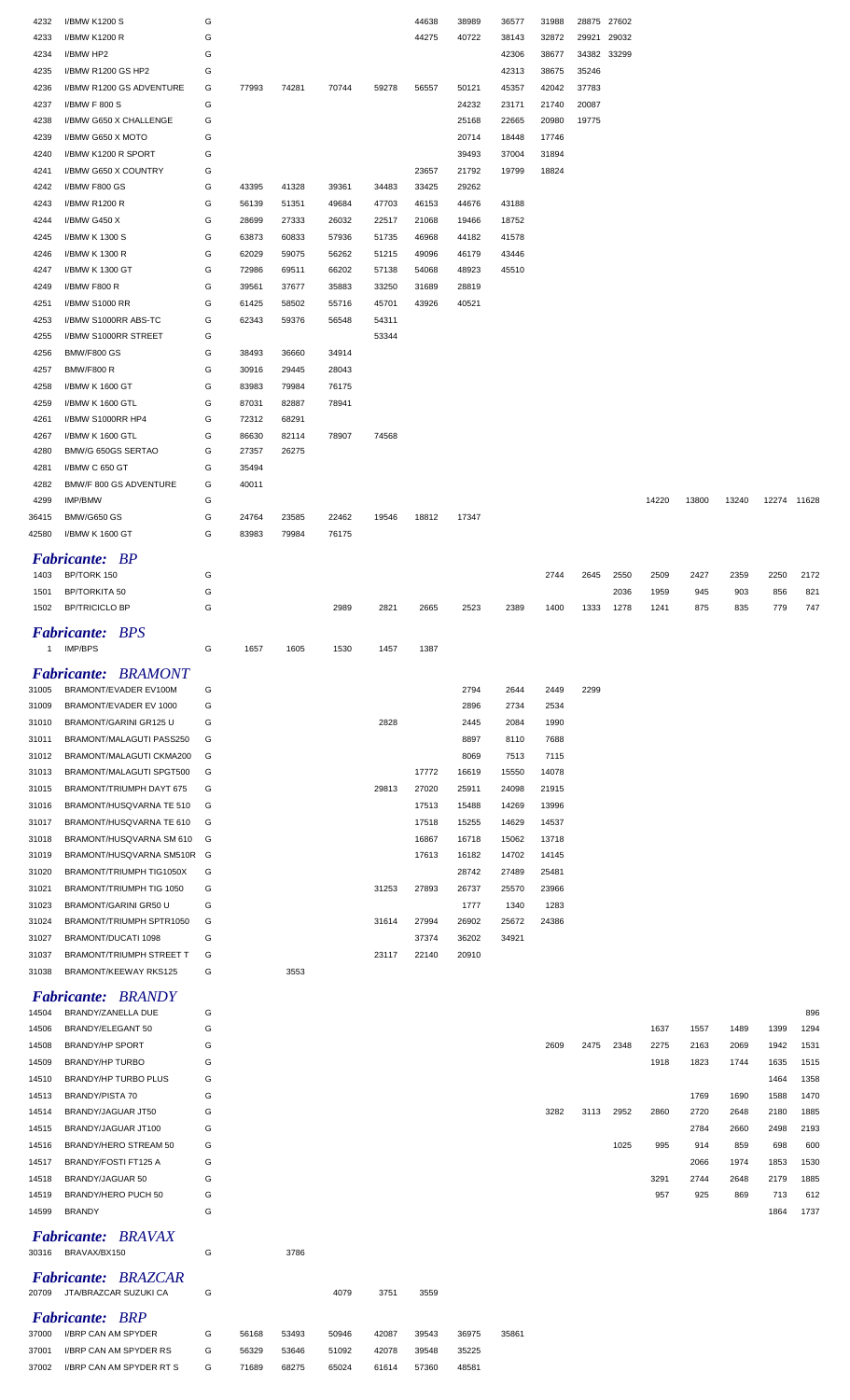| 37003<br>37004 | I/BRP CAN AM SPYDER RS S<br>I/BRP CAN AM SPYDER RT | G<br>G | 58297<br>79512 | 55522<br>75727 | 52878<br>72121 | 50921<br>57797 | 47446<br>54013 | 39829          |                |                |             |             |       |       |       |       |       |
|----------------|----------------------------------------------------|--------|----------------|----------------|----------------|----------------|----------------|----------------|----------------|----------------|-------------|-------------|-------|-------|-------|-------|-------|
| 37005          | I/BRP CAN AM SPYDER RT L                           | G      |                | 72425          |                |                |                |                |                |                |             |             |       |       |       |       |       |
| 4399           | <b>Fabricante: BSA</b><br>IMP/BSA                  | G      |                |                |                |                |                |                |                |                |             |             |       |       |       |       | 1140  |
|                | <b>Fabricante: BUELL</b>                           |        |                |                |                |                |                |                |                |                |             |             |       |       |       |       |       |
| 28800          | I/BUELL LIGHTNING XB125                            | G      |                |                |                |                |                |                |                |                |             | 14598       | 13826 | 10661 |       |       |       |
| 28801          | I/BUELL XB12X                                      | G      |                |                |                |                | 21531          | 20404          | 19111          | 17274          | 15691       | 14808       |       |       |       |       |       |
| 28802          | I/BUELL XB12SS                                     | G      |                |                |                |                | 24551          | 22195          | 19449          | 18313          | 16239       | 15514       |       |       |       |       |       |
| 28803          | I/BUELL XB12S                                      | G      |                |                |                |                | 21762          | 20964          | 19023          | 17963          |             | 15272 14541 |       |       |       |       |       |
| 28804          | I/BUELL XB12R                                      | G      |                |                |                |                | 21573          | 20772          | 18849          | 17681          | 15484       | 14845       |       |       |       |       |       |
| 28805          | I/BUELL XB9SX                                      | G<br>G |                |                |                |                | 20991          | 20173          | 18383          | 17395          | 15482 14661 |             |       |       |       |       |       |
| 28806          | I/BUELL XB12SCG                                    | G      |                |                |                |                | 25259          | 22831          | 20004<br>18997 | 18827<br>17382 |             |             |       |       |       |       |       |
| 28808<br>28809 | I/BUELL XB125TT<br>I/BUELL 1125R                   | G      |                |                |                |                | 23798          | 21501<br>23329 | 21923          |                |             |             |       |       |       |       |       |
| 28810          | I/BUELL 1125CR                                     | G      |                |                |                |                | 29928          | 24252          | 22779          |                |             |             |       |       |       |       |       |
| 28811          | I/BUELL XB12XP                                     | G      |                |                |                |                | 20125          | 19742          | 18481          |                |             |             |       |       |       |       |       |
| 33700          | BUELL/XB12X                                        | G      |                |                |                |                | 21197          | 20342          | 19054          |                |             |             |       |       |       |       |       |
| 33701          | BUELL/XB12SS                                       | G      |                |                |                |                | 24510          | 22166          | 19422          |                |             |             |       |       |       |       |       |
| 33702          | BUEL/XB9SX                                         | G      |                |                |                | 22845          | 21139          | 20305          | 18508          |                |             |             |       |       |       |       |       |
| 33705          | <b>I/BUELL BLAST</b>                               | G      |                |                |                | 21548          |                |                |                |                |             |             |       |       |       |       |       |
|                |                                                    |        |                |                |                |                |                |                |                |                |             |             |       |       |       |       |       |
|                | <b>Fabricante: BUENO</b>                           |        |                |                |                |                |                |                |                |                |             |             |       |       |       |       |       |
| 31800          | BUENO/TRICICAR CARGARC01                           | G      | 9713           | 9251           | 8810           | 7932           | 7022           | 6237           | 5613           | 5027           | 4519        |             |       |       |       |       |       |
| 31801          | BUENO/TRICICLO PAS RC 01                           | G      | 33603          | 32004          | 26966          | 25632          | 24206          | 22860          | 21589          | 20380          |             |             |       |       |       |       |       |
| 31803          | BUENO/MOTO MS JBR 125PAS                           | G      | 4289           | 4085           | 3891           | 3588           | 3023           | 2708           | 2423           |                |             |             |       |       |       |       |       |
|                | <b>Fabricante: BYCRISTO</b>                        |        |                |                |                |                |                |                |                |                |             |             |       |       |       |       |       |
| 26701          | <b>BYCRISTO/STAR TRICICLO</b>                      | G      | 36344          | 34614          | 32966          | 27110          | 24910          | 22099          | 20050          | 18003          |             | 16941 15299 | 14157 | 13511 | 12756 | 11320 | 10627 |
|                | <b>Fabricante: CAGIVA</b>                          |        |                |                |                |                |                |                |                |                |             |             |       |       |       |       |       |
| 4499           | <b>IMP/CAGIVA</b>                                  | G      |                |                |                |                |                |                |                |                |             |             |       |       |       | 5513  | 5250  |
| 20201          | AGRALE/CAGIVA W8 190                               | G      |                |                |                |                |                |                |                |                |             |             |       | 4387  | 4066  | 3519  | 3293  |
| 20202          | AGRALE/CAGIVA ELAFANT750                           | G      |                |                |                |                |                |                |                |                |             |             |       |       |       |       | 16221 |
| 20218          | I/CAGIVA GRAN CANYON 900                           | G      |                |                |                |                |                |                |                |                |             |             |       |       |       | 16692 | 15756 |
| 20219          | I/CAGIVA MITO 125                                  | G      |                |                |                |                |                |                |                |                |             |             |       |       |       | 9814  | 9457  |
| 20220          | I/CAGIVA PLANET 125                                | G      |                |                |                |                |                |                |                |                |             |             |       |       |       | 9460  | 8856  |
| 20225          | I/CAGIVA NAVIGATOR 1000                            | G      |                |                |                |                |                |                |                |                |             |             |       | 18112 | 16791 | 15224 |       |
| 20226          | I/CAGIVA V-RAPTOR 1000                             | G      |                |                |                |                |                |                |                |                |             |             |       | 29243 | 25108 | 21902 | 20220 |
| 20228          | I/CAGIVA V-RAPTOR 650                              | G      |                |                |                |                |                |                |                |                |             |             |       | 11255 | 10444 | 9162  | 8358  |
|                |                                                    |        |                |                |                |                |                |                |                |                |             |             |       |       |       |       |       |
|                | Fabricante: CALOI                                  |        |                |                |                |                |                |                |                |                |             |             |       |       |       |       |       |
| 1702           | CALOI/MOBYLETTE II                                 | G      |                |                |                |                |                |                |                |                |             |             | 1850  | 1028  | 954   | 844   | 755   |
| 1705           | CALOI/MOBYLETTE XR 50                              | G      |                |                |                |                |                |                |                |                |             |             | 1690  | 1026  | 953   | 845   | 755   |
| 1706           | CALOI/MOBYLETTE C50 SPORT                          | G      |                |                |                |                |                |                |                |                |             |             |       | 1026  | 954   | 844   | 755   |
| 1707           | CALOI/MOBYLETTE XL 50                              | G      |                |                |                |                |                |                |                |                |             |             |       |       |       | 856   | 766   |
| 1708           | CALOI/MOBYLETTE C 50                               | G      |                |                |                |                |                |                |                |                |             |             |       |       |       | 856   | 766   |
| 1799           | CALOI/MOBYLETTE                                    | G      |                |                |                |                |                |                |                |                |             |             |       |       | 959   | 849   | 760   |
| 17604          | CALOI/MONDO 50                                     | G      |                |                |                |                |                |                |                |                |             |             |       | 962   | 893   | 790   | 706   |
| 24401          | CALOI/MONDO                                        | G      |                |                |                |                |                |                |                |                |             |             |       | 1110  | 1007  | 966   | 892   |
|                | <b>Fabricante: CARVER</b>                          |        |                |                |                |                |                |                |                |                |             |             |       |       |       |       |       |
| 5200           | I/CARVER ONE                                       | G      |                |                |                | 48048          | 45679          | 44108          |                |                |             |             |       |       |       |       |       |
|                |                                                    |        |                |                |                |                |                |                |                |                |             |             |       |       |       |       |       |
|                | <b>Fabricante: CASADOTRICICLO</b>                  |        |                |                |                |                |                |                |                |                |             |             |       |       |       |       |       |
|                | 37900 CASADOTRICICLO/SPORT R3                      | G      | 42426          | 40406          | 38482          | 32241          | 27855          | 25699          | 21477          |                |             |             |       |       |       |       |       |
|                | <b>Fabricante: CFMOTO</b>                          |        |                |                |                |                |                |                |                |                |             |             |       |       |       |       |       |
| 25600          | I/CFMOTO NORTHSTR 150T6A                           | G      |                |                |                | 3622           |                |                |                |                |             |             |       |       |       |       |       |
| 25601          | I/CFMOTO NORTHSTR 150T5I                           | G      |                |                |                | 3622           |                |                |                |                |             |             |       |       |       |       |       |
| 25602          | I/CFMOTO JETMAX CF250T 6                           | G      | 11185          | 10653          | 10146          | 9553           |                |                |                |                |             |             |       |       |       |       |       |
|                | <b>Fabricante: CHACOMER</b>                        |        |                |                |                |                |                |                |                |                |             |             |       |       |       |       |       |
|                | 33400 I/CHACOMER KENTON C110                       | G      |                |                |                |                |                |                |                | 2632           | 2525        | 2416        |       |       |       |       |       |
|                |                                                    |        |                |                |                |                |                |                |                |                |             |             |       |       |       |       |       |
|                | <b>Fabricante: CHARMING</b>                        |        |                |                |                |                |                |                |                |                |             |             |       |       |       |       |       |
| 39200          | I/CHARMING BULL KRC50                              | G      | 2637           | 2513           | 2393           | 2273           | 2159           |                |                |                |             |             |       |       |       |       |       |
| 39204          | I/CHARMING BRAVAX BX50CC                           | G      |                | 3200           | 3038           | 2880           | 2812           |                |                |                |             |             |       |       |       |       |       |
| 39205          | I/CHARMING BULL MAXX KRC                           | G      |                |                | 2456           | 2318           |                |                |                |                |             |             |       |       |       |       |       |
| 39206          | I/CHARMING BULL SPORT120                           | G      |                | 3529           |                |                |                |                |                |                |             |             |       |       |       |       |       |
| 39207          | I/CHARMING CM200 GY                                | G      |                | 4761           |                |                |                |                |                |                |             |             |       |       |       |       |       |
| 39209          | I/CHARMING BRAVAX BX125                            | G      |                | 3440           |                |                |                |                |                |                |             |             |       |       |       |       |       |
|                | <b>Fabricante: CHITUMA</b>                         |        |                |                |                |                |                |                |                |                |             |             |       |       |       |       |       |
| 32102          | I/CHITUMA CTM 150                                  | G      |                |                |                |                | 4603           | 4433           | 4240           |                |             |             |       |       |       |       |       |
| 32107          | I/CHITUMA 150ZH 1                                  | G      |                |                |                |                |                | 5566           | 5120           | 4903           |             |             |       |       |       |       |       |
| 32108          | I/CHITUMA 150ZH 4                                  | G      |                |                |                |                |                | 3926           | 3609           | 3457           |             |             |       |       |       |       |       |
| 32109          | I/CHITUMA 150ZH 10                                 | G      |                |                |                |                |                | 3997           | 3675           | 3521           |             |             |       |       |       |       |       |
| 32110          | I/CHITUMA DRESSER 150DB                            | G      |                |                |                |                |                | 2744           | 2565           | 2400           |             |             |       |       |       |       |       |
| 32111          | I/CHITUMA DRESSER 200DB                            | G      |                |                |                |                |                | 4167           | 3793           | 3672           |             |             |       |       |       |       |       |
| 32112          | I/CHITUMA DRESSER 200DC                            | G      |                |                |                |                |                | 3476           | 3163           | 3044           |             |             |       |       |       |       |       |
| 32113          | I/CHITUMA DRESSER 150DC                            | G      |                |                |                |                |                | 3309           | 2942           | 2754           |             |             |       |       |       |       |       |
|                |                                                    |        |                |                |                |                |                |                |                |                |             |             |       |       |       |       |       |
|                | Fabricante: CHONGQING                              |        |                |                |                |                |                |                |                |                |             |             |       |       |       |       |       |
|                | 35205 I/CHONGQING PS200 SPORT                      | G      |                |                |                |                |                | 3787           | 3447           | 3341           |             |             |       |       |       |       |       |
|                | <b>Fabricante: CHOPPER</b>                         |        |                |                |                |                |                |                |                |                |             |             |       |       |       |       |       |

I/CHOPPER NATION EXCESSI G 45117 42881 41264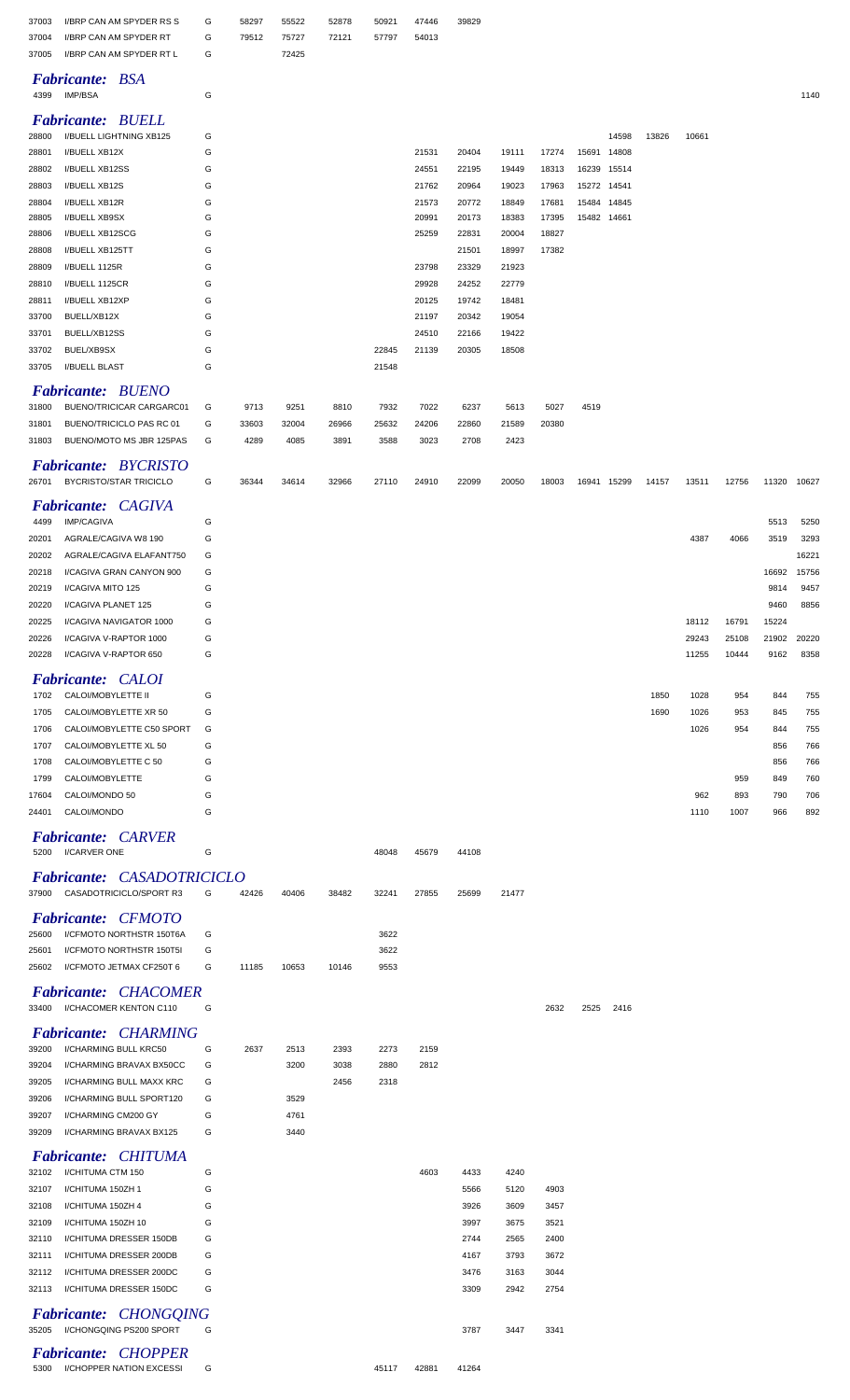|                | <b>Fabricante: CIXI</b>                                         |        |               |              |              |              |              |              |              |              |              |              |              |              |              |              |              |
|----------------|-----------------------------------------------------------------|--------|---------------|--------------|--------------|--------------|--------------|--------------|--------------|--------------|--------------|--------------|--------------|--------------|--------------|--------------|--------------|
| 34200<br>34201 | I/CIXI ASIAMOTOS RS125<br>I/CIXI ASIAMOTOS SR200                | G<br>G |               |              |              |              | 3029<br>3876 | 2821<br>3681 | 2674<br>3452 |              |              |              |              |              |              |              |              |
| 34202          | I/CIXI ASIAMOTOS C250V                                          | G      |               |              |              |              | 5900         | 5593         | 5348         |              |              |              |              |              |              |              |              |
|                | Fabricante: CNC<br>39300 I/CNC MOTOCAR MTX-150                  | G      |               |              |              | 7557         |              |              |              |              |              |              |              |              |              |              |              |
|                | <b>Fabricante:</b> CNS<br>21900 CNS/STAR 1800                   |        |               |              |              |              |              |              |              |              |              |              |              |              |              |              |              |
|                | Fabricante: COLECAO                                             | G      | 24027         | 22883        | 21794        | 19847        |              |              |              |              |              |              |              |              |              |              |              |
|                | 35899 COLECAO                                                   | G      |               |              |              |              |              |              |              |              |              |              | 2720         |              |              |              |              |
|                | <b>Fabricante: CONFEDERATE</b><br>4107 I/CONFEDERATE 9120 FIGHT | G      |               |              | 149977       |              |              |              |              |              |              |              |              |              |              |              |              |
|                | <b>Fabricante: CSR</b><br>34700 I/CSR NKD 0                     | G      |               |              |              |              | 7475         | 6530         | 5924         |              |              |              |              |              |              |              |              |
|                | <b>Fabricante: CTM</b>                                          |        |               |              |              |              |              |              |              |              |              |              |              |              |              |              |              |
| 32103          | I/CTM GREEN EASY                                                | G      |               |              |              |              |              | 2020         | 1838         | 1685         |              |              |              |              |              |              |              |
| 32104          | I/CTM GREEN RUNNER<br>I/CTM GREEN SPORT                         | G<br>G |               |              |              |              | 2985         | 2575<br>2829 | 2342<br>2718 | 2150<br>2497 |              |              |              |              |              |              |              |
| 32105<br>32106 | I/CTM GREEN SAFARI                                              | G      |               |              |              |              | 2869         | 2743         | 2599         | 2419         |              |              |              |              |              |              |              |
|                | <b>Fabricante: CZEPEL</b>                                       |        |               |              |              |              |              |              |              |              |              |              |              |              |              |              |              |
|                | 2 IMP/CZEPEL                                                    | D      | 17373         |              |              |              |              |              |              |              |              |              |              |              |              |              |              |
|                | <b>Fabricante: DAELIM</b>                                       |        |               |              |              |              |              |              |              |              |              |              |              |              |              |              |              |
| 21102          | IMP/DAELIM VF ROADSPORTS                                        | G      |               |              |              |              | 2535         | 2401         | 2290         | 2190         | 2076         | 1969         | 1911         | 1837         | 1749         | 1641         | 1589         |
| 21104<br>21105 | <b>IMP/DAELIM LIBERTY</b><br><b>IMP/DAELIM ALTINO</b>           | G<br>G |               |              |              |              |              |              |              |              | 2293         | 2176         | 2108         | 2034         | 1892<br>1889 | 1733<br>1751 | 1667<br>1697 |
| 21107          | IMP/DAELIM VS 125                                               | G      |               |              |              |              |              |              |              |              |              |              |              |              | 3762         | 3491         | 3229         |
| 21108          | <b>IMP/DAELIM MAGMA</b>                                         | G      |               |              |              |              |              |              |              |              | 6644         | 6305         | 6109         | 5970         | 5800         | 5434         | 4435         |
| 21109          | <b>IMP/DAELIM MESSAGE</b>                                       | G      |               |              |              |              |              |              |              |              |              |              |              |              | 1699         | 1577         | 1496         |
| 21110          | I/DAELIM DAYSTAR                                                | G      |               |              |              |              |              |              |              |              |              |              |              | 2036         | 1892         | 1734         |              |
| 21112          | I/DAELIM VJF 250                                                | G      |               |              | 9439         | 9026         |              |              |              |              |              |              |              |              |              |              |              |
| 21199          | IMP/DAELIM                                                      | G      |               |              |              |              |              |              |              |              |              |              |              |              |              |              | 1671         |
| 23915<br>27800 | AVA/DMA ALTINO<br>DAELIM/ALTINO                                 | G<br>G |               |              |              |              | 2823         | 2674         | 2553         | 2440         | 2328<br>2312 | 2209<br>2194 | 2139<br>2125 | 2045<br>2031 | 1899<br>1887 | 1761<br>1750 | 1707         |
|                |                                                                 |        |               |              |              |              |              |              |              |              |              |              |              |              |              |              |              |
|                | <b>Fabricante: DAFRA</b>                                        |        |               |              |              |              |              |              |              |              |              |              |              |              |              |              |              |
| 36400<br>36401 | DAFRA/SPEED 150<br>DAFRA/HORIZON 250                            | G<br>G | 3987<br>12115 | 3798         | 3617         | 2987         | 2691<br>7347 | 2429<br>6299 | 2398<br>6061 |              |              |              |              |              |              |              |              |
| 36402          | DAFRA/LASER 150                                                 | G      |               |              |              | 3856         | 3512         | 2939         | 2851         | 2731         |              |              |              |              |              |              |              |
| 36403          | DAFRA/KANSAS 150                                                | G      | 4846          | 4615         | 4396         | 3458         | 3112         | 2672         | 2534         | 2429         |              |              |              |              |              |              |              |
| 36404          | DAFRA/SUPER 100                                                 | G      | 2351          | 2239         | 2133         | 2063         | 1938         | 1599         | 1491         |              |              |              |              |              |              |              |              |
| 36405          | DAFRA/SPEED 150 CARGO                                           | G      | 3375          | 3214         | 3062         | 2978         | 2689         | 2406         |              |              |              |              |              |              |              |              |              |
| 36407          | DAFRA/KANSAS 250 SPECIAL                                        | G      |               |              |              | 7198         | 6861         | 6238         | 6027         |              |              |              |              |              |              |              |              |
| 36412          | DAFRA/ZIG 100                                                   | G      |               |              |              | 2010         | 1871         | 1494         |              |              |              |              |              |              |              |              |              |
| 36413<br>36414 | DAFRA/ZIG<br>DAFRA/SMART 125 EFI                                | G<br>G | 3639<br>4908  | 3467<br>4675 | 3302<br>4452 | 2737<br>3632 | 2679<br>3554 | 2384<br>3165 |              |              |              |              |              |              |              |              |              |
| 36416          | DAFRA/TVS APACHE RTR 150                                        | G      | 5159          | 4914         | 4680         | 3969         | 3893         |              |              |              |              |              |              |              |              |              |              |
| 36417          | DAFRA/SUPER 50                                                  | G      | 2612          | 2488         | 2369         | 1858         | 1732         |              |              |              |              |              |              |              |              |              |              |
| 36418          | DAFRA/CITYCOM 300I                                              | G      | 11576         | 11335        | 10796        | 10147        | 9640         |              |              |              |              |              |              |              |              |              |              |
| 36419          | DAFRA/ZIG PLUS                                                  | G      | 3824          | 3643         | 3470         |              |              |              |              |              |              |              |              |              |              |              |              |
| 36422          | DAFRA/ZIG 50                                                    | G      | 2499          | 2380         | 2267         |              |              |              |              |              |              |              |              |              |              |              |              |
| 36423          | DAFRA/RIVA 150                                                  | G      | 4169          | 3971         | 3779         |              |              |              |              |              |              |              |              |              |              |              |              |
| 36424<br>36425 | DAFRA/ROADWIN 250R<br>DAFRA/NEXT 250                            | G<br>G | 9254<br>8749  | 8814<br>8402 | 8395         |              |              |              |              |              |              |              |              |              |              |              |              |
| 36426          | DAFRA/RIVA 150 CARGO                                            | G      | 4503          | 4249         |              |              |              |              |              |              |              |              |              |              |              |              |              |
| 36427          | DAFRA/APACHE 150 CARGO                                          | G      |               | 5237         |              |              |              |              |              |              |              |              |              |              |              |              |              |
| 36499          | DAFRA/SPEED                                                     | G      | 4091          | 3896         | 3712         | 3002         | 2709         | 2428         | 2396         |              |              |              |              |              |              |              |              |
|                | <b>Fabricante: DAJIANG</b>                                      |        |               |              |              |              |              |              |              |              |              |              |              |              |              |              |              |
| 35228<br>35229 | I/DAJIANG DJ150ZH-3<br>I/DAJIANG DJ125-5                        | G<br>G | 6979          | 6760         | 6634<br>3756 | 6523<br>3559 |              |              |              |              |              |              |              |              |              |              |              |
| 35231          | I/DAJIANG DJ150-5                                               | G      |               |              | 3994         | 3784         |              |              |              |              |              |              |              |              |              |              |              |
| 35232          | I/DAJIANG DJ110-7                                               | G      |               | 3792         | 3648         |              |              |              |              |              |              |              |              |              |              |              |              |
|                | <b>Fabricante: DAYANG</b>                                       |        |               |              |              |              |              |              |              |              |              |              |              |              |              |              |              |
| 22600          | I/DAYANG DY 150 12                                              | G      |               |              |              |              | 4643         | 4424         | 3925         | 3865         |              |              |              |              |              |              |              |
| 22603          | I/DAYANG DY 150 15                                              | G      |               |              |              |              |              |              |              | 5488         | 5230         | 5003         |              |              |              |              |              |
| 22604          | I/DAYANG DY 110 20                                              | G      |               |              |              |              | 3095         | 2928         | 2589         | 2336         | 2112         | 2046         |              |              |              |              |              |
| 22605          | I/DAYANG DY 200                                                 | G      |               |              |              |              | 3995         | 3785         | 3472         | 3410<br>2042 | 3264         | 3104         | 3014         |              |              |              |              |
| 22606<br>22607 | I/DAYANG DY 125 37<br>I/DAYANG DY100 31                         | G<br>G |               |              |              |              | 2441<br>2528 | 2321<br>2391 | 2072<br>2221 |              |              |              |              |              |              |              |              |
| 22608          | I/DAYANG DY125 52                                               | G      | 3212          | 3142         |              |              | 2985         | 2745         | 2089         |              |              |              |              |              |              |              |              |
| 22609          | I/DAYANG DY125 18                                               | G      |               |              |              |              | 3055         | 2890         | 2684         |              |              |              |              |              |              |              |              |
| 22610          | I/DAYANG DY 125 36A                                             | G      |               |              |              |              | 2796         | 2659         | 2470         |              |              |              |              |              |              |              |              |
| 22611          | I/DAYANG DY 125T 7                                              | G      |               |              |              |              | 2464         | 2343         | 2176         |              |              |              |              |              |              |              |              |
| 22612          | I/DAYANG DY1258                                                 | G      |               |              |              |              |              | 2267         | 2026         | 1994         |              |              |              |              |              |              |              |
| 22613          | I/DAYANG DY150 GY                                               | G      |               |              |              |              |              | 4928         | 4402         | 4336         |              |              |              |              |              |              |              |
| 22614          | I/DAYANG DY1255                                                 | G      |               |              |              |              | 3750         | 3555         | 3300         |              |              |              |              |              |              |              |              |
| 22615          | I/DAYANG DY 110 26                                              | G      |               |              |              |              | 2924         | 2676         | 2375         |              |              |              |              |              |              |              |              |
| 22618<br>22619 | I/DAYANG LARUS KR125 S<br>I/DAYANG LARUS ATLANTIS               | G<br>G |               |              |              |              | 3145<br>3379 | 2976<br>3196 | 2763<br>2969 |              |              |              |              |              |              |              |              |
|                |                                                                 |        |               |              |              |              |              |              |              |              |              |              |              |              |              |              |              |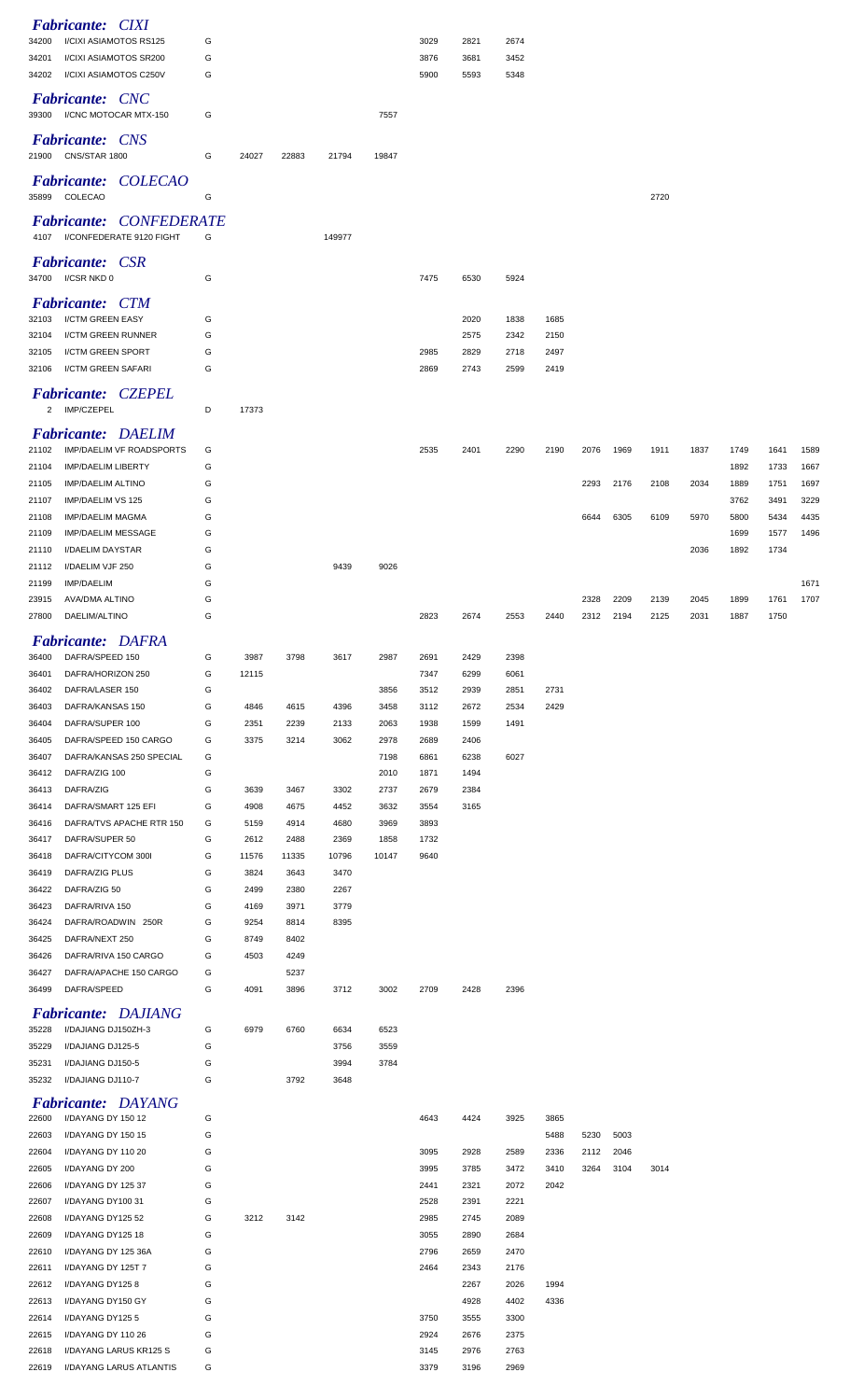| 22620 | <b>I/DAYANG DY50 WARRIOR</b> | G |      | 2907 |
|-------|------------------------------|---|------|------|
| 22624 | DAYANG/DY 150-58             | G | 5277 | 5111 |
| 22625 | DAYANG/DY 125-52             | G | 4368 | 4230 |
| 22627 | I/DAYANG DY 150-58           | G | 3607 | 3493 |

## *Fabricante: DAYUN*

| 32400 | I/DAYUN JK 110     | G |       |       |       |      |      | 2190 | 2028 | 1946 | 1796 |
|-------|--------------------|---|-------|-------|-------|------|------|------|------|------|------|
| 32401 | I/DAYUN JK 150     | G |       |       |       |      |      | 5427 | 5106 | 4760 | 4527 |
| 32402 | I/DAYUN JK 1106    | G |       |       |       |      |      | 2626 | 2406 | 2306 |      |
| 32403 | I/DAYUN DY 150 GY  | G | 6602  | 6288  | 5989  | 5042 | 4733 | 4574 | 4567 |      |      |
| 32404 | I/DAYUN JK 150 ZH  | G |       |       |       |      |      | 5666 | 5410 | 5186 |      |
| 32405 | I/DAYUN DY 1258    | G |       |       |       |      | 3030 | 2874 | 2638 | 2527 |      |
| 32406 | I/DAYUN DY 150 GY  | G |       |       |       |      |      | 4412 | 4028 | 3857 |      |
| 32407 | I/DAYUN DY 1106    | G | 4399  | 4190  | 3991  | 3355 | 3146 | 2740 | 2543 | 2436 |      |
| 32408 | I/DAYUN DY 150 7   | G |       |       | 6105  | 5600 | 5248 | 4633 | 4222 | 4043 |      |
| 32409 | I/DAYUN DY 150 9   | G | 5655  | 5386  | 5130  | 4325 | 4057 | 3773 | 3452 | 3308 |      |
| 32410 | I/DAYUN DY 250 2   | G |       |       |       |      |      | 6569 | 5950 | 5701 |      |
| 32411 | I/DAYUN DY125T 10  | G |       |       |       | 4318 | 4046 | 3826 | 3656 |      |      |
| 32412 | I/DAYUN DY150 ZH   | G |       |       |       | 6306 | 5912 | 5583 | 5335 | 5109 |      |
| 32413 | I/DAYUN DY 200 ZH  | G | 11433 | 10889 | 10372 | 8630 | 8105 | 7503 |      |      |      |
| 32414 | I/DAYUN DY 150GY 5 | G |       |       |       | 5115 | 4789 | 4618 |      |      |      |
| 32414 | I/DAYUN DY 150GY 5 | D |       |       |       |      | 4789 |      |      |      |      |
|       |                    |   |       |       |       |      |      |      |      |      |      |

### *Fabricante: DERBI*

| 20501 | I/DERBI GPR 50R                 | G |      |      |      |      |      | 4994 | 4603 |
|-------|---------------------------------|---|------|------|------|------|------|------|------|
| 20502 | <b>I/DERBI PREDATOR LC</b>      | G |      |      |      |      |      |      | 3926 |
| 20504 | <b>I/DERBI SENDA R</b>          | G |      |      |      |      |      | 4055 | 3396 |
| 20505 | <b>I/DERBI PADDOCK LC</b>       | G |      |      |      |      |      |      | 3349 |
| 20506 | <b>I/DERBI HUNTER DG</b>        | G |      |      |      |      |      |      | 3185 |
| 20507 | <b>I/DERBI FENIX</b>            | G | 2071 | 1961 | 1910 |      |      |      |      |
| 20508 | <b>I/DERBI ATLANTIS AIR</b>     | G |      |      |      |      | 4152 |      |      |
| 20509 | <b>I/DERBI ATLANTIS RBULLET</b> | G |      |      |      |      | 4390 |      |      |
|       | <b>Fabricante: DHCLBC</b>       |   |      |      |      |      |      |      |      |
| 5400  | <b>I/DHCLBC LBCMCO</b>          | G | 2287 | 2167 | 2068 | 1979 |      |      |      |

|       | <b>Fabricante:</b> DI |   |      |      |      |
|-------|-----------------------|---|------|------|------|
| 38400 | I/DI BLASI R7E        | G | 3386 | 3101 | 2956 |

# *Fabricante: DONGYANG*

| 34600 | I/DONGYANG SY125 CUSTOM  | G | 3009 | 2883 | 2725 |
|-------|--------------------------|---|------|------|------|
| 34601 | I/DONGYANG SY200 THUNDER | G | 3785 | 3594 | 3370 |
| 34602 | I/DONGYANG SY110 SUPER   | G | 2514 | 2250 | 2051 |
| 34603 | I/DONGYANG SY200 TRUST   | G | 3709 | 3523 | 3304 |
| 34604 | I/DONGYANG SY150 SHADOW  | G |      | 3370 |      |

## *Fabricante: DUCATI*

| 4604 | I/DUCATI M 600 B         | G |       |       |       |       |        |        |        |       |       |             |       | 16567 | 14956 | 13684 | 12041 |
|------|--------------------------|---|-------|-------|-------|-------|--------|--------|--------|-------|-------|-------------|-------|-------|-------|-------|-------|
| 4605 | I/DUCATI 996 BS          | G |       |       |       |       |        |        |        |       |       |             |       |       |       | 23317 | 21503 |
| 4606 | I/DUCATI 996 B           | G |       |       |       |       |        |        |        |       |       |             |       | 27523 | 26154 | 23268 | 21455 |
| 4607 | I/DUCATI M S 4 B         | G |       |       |       |       |        |        |        |       |       |             |       | 30129 | 28790 | 27486 | 25107 |
| 4608 | I/DUCATI M 900 B D       | G |       |       |       |       |        |        |        |       |       |             |       |       | 23561 | 21183 |       |
| 4609 | I/DUCATI 998             | G |       |       |       |       |        |        |        |       |       |             | 27354 | 25686 | 25010 |       |       |
| 4610 | I/DUCATI ST 4S           | G |       |       |       |       |        |        |        |       |       |             | 28113 | 26617 | 25279 |       |       |
| 4611 | I/DUCATI MULTISTRADA1000 | G |       |       |       |       |        |        |        |       |       | 24577 22144 | 21068 | 20245 |       |       |       |
| 4612 | I/DUCATI 999             | G |       |       |       |       |        |        | 36260  | 33467 | 32592 | 29859       | 29245 | 27362 | 26095 |       |       |
| 4613 | I/DUCATI 749             | G |       |       |       |       |        |        | 28616  | 26557 | 25335 | 23385       | 22840 |       |       |       |       |
| 4614 | I/DUCATI 999 R           | G |       |       |       |       |        |        |        | 37173 |       | 33355 29633 |       |       |       |       |       |
| 4615 | I/DUCATI SPORTCLASS 1000 | G |       |       |       |       |        |        | 30946  | 30286 | 29189 |             |       |       |       |       |       |
| 4616 | I/DUCATI 999 R XEROX     | G |       |       |       |       |        |        | 51016  | 46462 | 46060 | 41295       |       |       |       |       |       |
| 4617 | I/DUCATI MULTISTRADA 620 | G |       |       |       |       |        |        | 18417  | 16330 |       | 15637 13718 |       |       |       |       |       |
| 4619 | I/DUCATI SPORTC PS1000LE | G |       |       |       |       |        |        | 31448  | 30422 | 29527 |             |       |       |       |       |       |
| 4621 | I/DUCATI 848             | G | 40666 | 38731 | 36886 | 31452 | 30304  | 29783  | 28523  |       |       |             |       |       |       |       |       |
| 4622 | I/DUCATI D16RR           | G |       |       |       |       | 156548 | 155500 | 149964 |       |       |             |       |       |       |       |       |
| 4623 | I/DUCATI SUPERBIKE 1098  | G |       |       |       |       | 37502  | 36356  | 34971  |       |       |             |       |       |       |       |       |
| 4624 | I/DUCATI 999 S           | G |       |       |       |       | 53342  | 51457  | 47861  |       |       |             |       |       |       |       |       |
| 4625 | I/DUCATI DESMOSEDICI RR  | G |       |       |       |       | 156571 | 155640 | 149981 |       |       |             |       |       |       |       |       |
| 4626 | I/DUCATI 848 NICHY H     | G |       |       |       | 37040 | 35631  | 34459  |        |       |       |             |       |       |       |       |       |
| 4627 | I/DUCATI HYPERMOTARD 796 | G |       |       | 26745 | 25901 | 24732  | 24616  |        |       |       |             |       |       |       |       |       |
| 4628 | I/DUCATI MTS 1200S TOUR  | G | 71085 | 67701 | 64477 |       |        |        |        |       |       |             |       |       |       |       |       |
| 4629 | I/DUCATI MTS 1200S SPORT | G |       |       |       | 55381 |        |        |        |       |       |             |       |       |       |       |       |
| 4630 | I/DUCATI MTS 1200        | G | 52646 |       | 48948 | 46073 |        |        |        |       |       |             |       |       |       |       |       |
| 4631 | I/DUCATI MTS 1200 ABS    | G | 54918 | 52303 | 49813 |       |        |        |        |       |       |             |       |       |       |       |       |
| 4632 | I/DUCATI MULTISTRADA1200 | G | 56887 | 54178 | 51598 | 46867 | 45234  |        |        |       |       |             |       |       |       |       |       |
| 4633 | I/DUCATI 848 EVO         | G | 43550 | 41477 | 39502 | 37131 |        |        |        |       |       |             |       |       |       |       |       |
| 4634 | I/DUCATI DIAVEL          | G | 54478 | 51884 | 49414 |       |        |        |        |       |       |             |       |       |       |       |       |
| 4635 | I/DUCATI SUPERBIKE 1198S | G | 66049 | 62904 | 59909 |       |        |        |        |       |       |             |       |       |       |       |       |
| 4637 | I/DUCATI MLTSTRAD 1200ST | G | 70163 | 67384 | 64482 |       |        |        |        |       |       |             |       |       |       |       |       |
| 4638 | I/DUCATI 1199 PANIGALE   | G |       | 68530 |       |       |        |        |        |       |       |             |       |       |       |       |       |
| 4639 | I/DUCATI 1199 PANIGALE S | G |       | 79558 |       |       |        |        |        |       |       |             |       |       |       |       |       |
| 4640 | I/DUCATI 1199 PAN S TRI  | G |       | 88655 |       |       |        |        |        |       |       |             |       |       |       |       |       |
| 4641 | I/DUCATI ST FIGHTER 848  | G | 42337 |       |       |       |        |        |        |       |       |             |       |       |       |       |       |
| 4643 | I/DUCATI 1199 PANIG S A  | G | 79666 |       |       |       |        |        |        |       |       |             |       |       |       |       |       |
| 4644 | I/DUCATI MTS 1200 S T    | G | 67528 |       |       |       |        |        |        |       |       |             |       |       |       |       |       |
| 4645 | I/DUCATI MTS 1200 S PP   | G | 80894 |       |       |       |        |        |        |       |       |             |       |       |       |       |       |
| 4646 | I/DUCATI 1199 PANIGALE R | G | 92065 |       |       |       |        |        |        |       |       |             |       |       |       |       |       |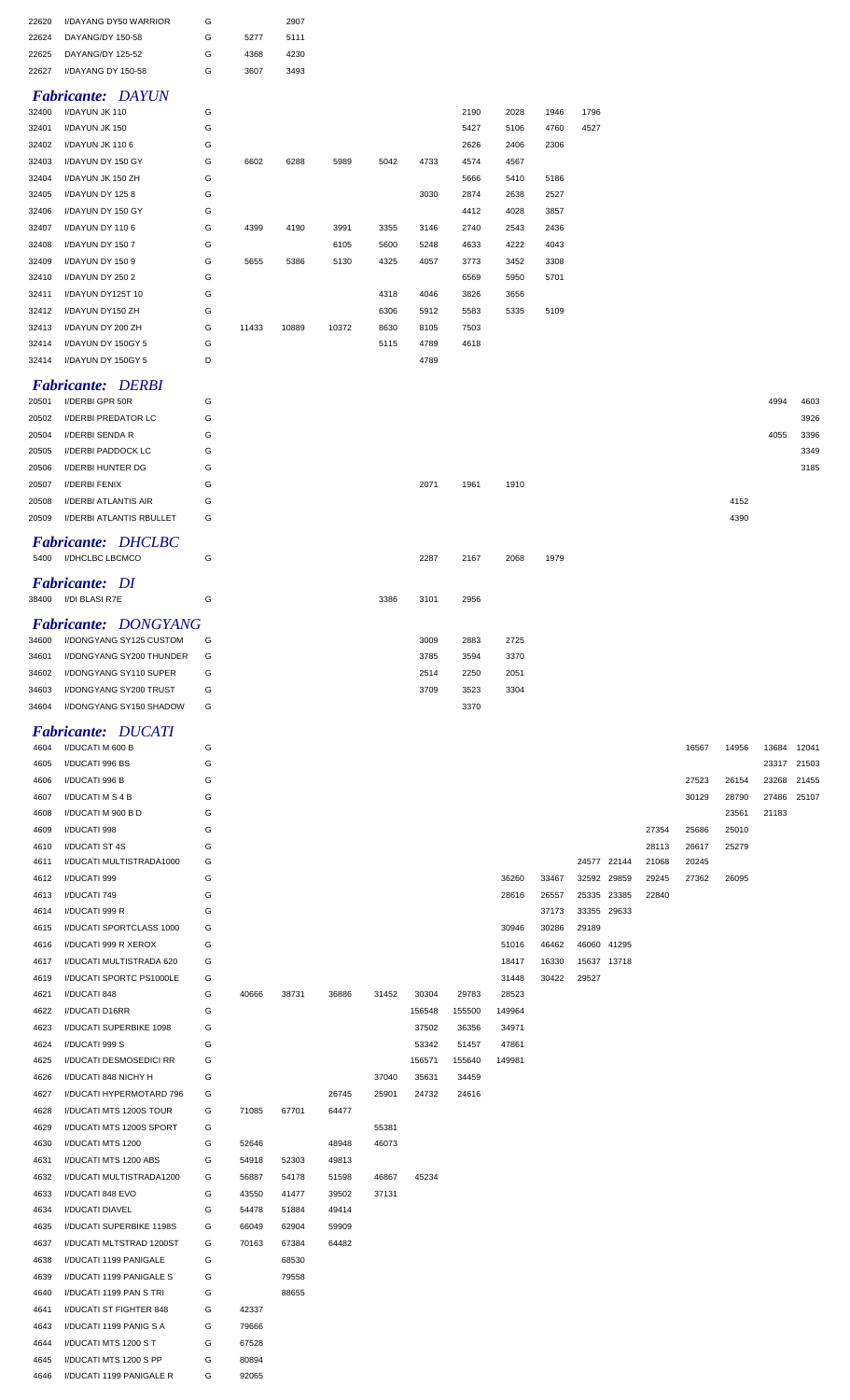| 4651         | I/DUCATI 1199 PANIG ST A                                  | G      |       | 82119 |       |              |              |              |       |       |             |       |       |       |       |             |       |
|--------------|-----------------------------------------------------------|--------|-------|-------|-------|--------------|--------------|--------------|-------|-------|-------------|-------|-------|-------|-------|-------------|-------|
| 4699         | <b>IMP/DUCATI</b>                                         | G      |       |       |       |              |              |              |       |       |             |       |       |       |       |             | 12318 |
| 6440         | I/DUCATI 1199 PANIG A                                     | G      | 69022 |       |       |              |              |              |       |       |             |       |       |       |       |             |       |
| 20212        | <b>IMP/DUCATI MONSTER 900</b>                             | G      |       |       |       |              |              |              |       |       |             |       |       | 25506 | 22696 | 20690       | 19623 |
| 22002        | <b>IMP/DUCATI ST2</b>                                     | G      |       |       |       |              |              |              |       |       |             |       | 25258 | 24465 | 22035 | 20842       | 19548 |
| 22003        | IMP/DUCATI 916                                            | G      |       |       |       |              |              |              |       |       |             |       |       |       |       |             | 25706 |
| 22004        | I/DUCATI 996 BIPOSTO                                      | G      |       |       |       |              |              |              |       |       |             |       |       |       |       | 23322       | 21498 |
| 22005        | I/DUCATI MONSTER 600                                      | G      |       |       |       |              |              |              |       |       |             |       |       |       | 13089 | 12288       | 11882 |
| 22006        | I/DUCATI SS 900                                           | G      |       |       |       |              |              |              |       |       |             |       |       |       |       | 20985       | 19220 |
| 22007        | I/DUCATI MONSTER 620IE                                    | G      |       |       |       |              |              |              |       |       | 17513 15841 |       | 14242 | 13491 | 12686 |             |       |
|              |                                                           | G      |       |       |       |              |              |              |       |       |             |       |       |       |       |             |       |
| 22008        | I/DUCATI MONSTER S4                                       |        |       |       |       |              |              |              |       |       |             |       | 31019 | 30195 | 28441 |             |       |
| 22009        | I/DUCATI MONSTER S4R                                      | G      |       |       |       |              |              |              |       |       |             | 26714 | 24807 | 24140 |       |             |       |
| 22011        | I/DUCATI MONSTER S4RS                                     | G      |       |       |       |              |              | 33502        | 32842 | 31785 | 30816       |       |       |       |       |             |       |
| 22012        | I/DUCATI MONSTER S2R1000                                  | G      |       |       |       |              | 24945        | 23544        | 22477 | 21586 | 21102       |       |       |       |       |             |       |
| 22013        | I/DUCATI MONSTER 695                                      | G      |       |       |       |              |              | 17723        | 17203 | 16619 | 15810       |       |       |       |       |             |       |
| 22015        | I/DUCATI 1098S                                            | G      |       |       |       |              | 49842        | 48711        | 46424 | 41847 |             |       |       |       |       |             |       |
| 22016        | I/DUCATI 1098                                             | G      |       |       |       | 38596        | 37057        | 36069        | 35101 | 31422 |             |       |       |       |       |             |       |
| 22019        | I/DUCATI HYPERMOTARD1100                                  | G      |       |       |       | 31862        | 30847        | 29521        | 28522 |       | 27605       |       |       |       |       |             |       |
| 22020        | I/DUCATI HYPERMOTAR1100S                                  | G      |       |       |       |              | 31608        | 31340        | 29706 | 28153 |             |       |       |       |       |             |       |
| 22021        | I/DUCATI MULTSTRADA1100                                   | G      |       |       |       |              | 28186        | 27905        | 25236 | 23757 |             |       |       |       |       |             |       |
| 22022        | I/DUCATI MONSTER 696                                      | G      |       |       | 27927 | 26598        | 25002        | 23683        | 22274 |       |             |       |       |       |       |             |       |
| 22023        | I/DUCATI 1198 S                                           | G      | 60376 | 57502 | 54764 | 52138        | 50118        | 49181        |       |       |             |       |       |       |       |             |       |
| 22024        | I/DUCATI HYM 1100 S                                       | G      |       |       |       | 32020        | 30328        | 26057        | 23493 |       |             |       |       |       |       |             |       |
|              |                                                           |        |       |       |       |              |              |              |       |       |             |       |       |       |       |             |       |
| 22025        | I/DUCATI ST 1098 S                                        | G      |       |       |       | 45802        | 44127        | 42844        |       |       |             |       |       |       |       |             |       |
| 22026        | I/DUCATI 1198                                             | G      | 53985 | 51415 | 48966 | 46276        | 44344        |              |       |       |             |       |       |       |       |             |       |
| 22027        | <b>I/DUCATI STREETFIGHTER</b>                             | G      |       |       | 45604 | 42894        | 40935        | 40775        |       |       |             |       |       |       |       |             |       |
| 22028        | I/DUCATI MONSTER 1100                                     | G      |       |       |       | 31273        | 30135        | 28499        |       |       |             |       |       |       |       |             |       |
| 22029        | I/DUCATI MONSTER 900 IE                                   | G      |       |       |       |              |              |              |       |       |             |       |       |       | 22769 | 20765 19695 |       |
| 22030        | I/DUCATI MONSTER 696 ABS                                  | G      |       |       | 27886 | 26660        |              |              |       |       |             |       |       |       |       |             |       |
| 22031        | I/DUCATI MONSTER 1100S                                    | G      |       |       |       | 28815        | 27509        |              |       |       |             |       |       |       |       |             |       |
| 22032        | I/DUCATI HYM 1100 EVO SP                                  | G      | 35491 | 33800 | 32192 |              |              |              |       |       |             |       |       |       |       |             |       |
| 22033        | I/DUCATI HYM 796                                          | G      | 31739 | 30229 | 28790 |              |              |              |       |       |             |       |       |       |       |             |       |
| 22034        | I/DUCATI STREETFIGHTER S                                  | G      | 50670 | 48257 | 45959 |              |              |              |       |       |             |       |       |       |       |             |       |
| 22035        | I/DUCATI HYM 1100 EVO                                     | G      | 38463 | 36632 | 34888 | 33400        |              |              |       |       |             |       |       |       |       |             |       |
| 22039        | I/DUCATI 1198 SP                                          | G      | 67014 | 64360 | 61590 |              |              |              |       |       |             |       |       |       |       |             |       |
| 22041        | <b>DUCATI/DIAVEL ABS</b>                                  | G      | 54282 | 51850 |       |              |              |              |       |       |             |       |       |       |       |             |       |
| 22042        | DUCATI/DIAVEL CARBON ABS                                  | G      | 64476 | 61406 |       |              |              |              |       |       |             |       |       |       |       |             |       |
|              |                                                           | G      |       |       |       |              |              |              |       |       |             |       |       |       |       |             |       |
| 22044        | DUCATI/DIAVEL CARBON                                      |        |       | 61406 |       |              |              |              |       |       |             |       |       |       |       |             |       |
| 22045        | DUCATI/DIAVEL CROMO ABS                                   | G      | 57528 |       |       |              |              |              |       |       |             |       |       |       |       |             |       |
| 22047        | I/DUCATI DIAVEL AMG S.E                                   | G      |       | 70617 |       |              |              |              |       |       |             |       |       |       |       |             |       |
|              | DUCATI/MONSTER 796 ABS                                    | G      | 33193 |       |       |              |              |              |       |       |             |       |       |       |       |             |       |
| 22048        |                                                           |        |       |       |       |              |              |              |       |       |             |       |       |       |       |             |       |
|              | <b>Fabricante:</b> EAGLE                                  |        |       |       |       |              |              |              |       |       |             |       |       |       |       |             |       |
| 35100        | I/EAGLE YY250T                                            | G      |       |       |       |              |              | 9069         | 8652  | 8352  |             |       |       |       |       |             |       |
|              | <b>Fabricante: EMME</b>                                   |        |       |       |       |              |              |              |       |       |             |       |       |       |       |             |       |
| 25001        | <b>EMME/MIRAGE 50</b>                                     | G      |       |       |       |              |              |              |       |       |             |       |       |       | 2237  | 2100        | 1896  |
| 25002        | EMME/ONE 50                                               | G      |       |       |       |              |              |              |       |       |             |       |       |       | 2127  | 1996        | 1683  |
|              |                                                           |        |       |       |       |              |              |              |       |       |             |       |       |       |       |             |       |
|              | <b>Fabricante: ENGECART</b>                               |        |       |       |       |              |              |              |       |       |             |       |       |       |       |             |       |
|              | 32700 ENGECART/EXODO STRET                                | G      | 36569 | 34827 | 33170 | 27179        | 23627        | 21079        | 18439 | 17339 |             |       |       |       |       |             |       |
|              |                                                           |        |       |       |       |              |              |              |       |       |             |       |       |       |       |             |       |
| 5100         | Fabricante: FABRICAÇÃO PROPRIA<br>CL.LEITE/F.PROPRIA TRIC | G      |       |       |       | 2955         | 2695         | 2558         |       |       |             |       |       |       |       |             |       |
|              |                                                           |        |       |       |       |              |              |              |       |       |             |       |       |       |       |             |       |
| 5101         | P.KLAUK/F.PROPRIA TRIC                                    | G      |       |       |       | 2893         | 2640         | 2506         |       |       |             |       |       |       |       |             |       |
| 5102         | ANT.ROSAL/F.PROPRIA TRIC                                  | G      |       |       |       |              |              |              | 3755  |       |             |       |       |       |       |             |       |
| 5103         | LUIZ COSTA/F.PROPRIA TRI                                  | G      |       |       |       | 2947         | 2689         | 2551         |       |       |             |       |       |       |       |             |       |
| 5104         | E.CASTELARI/F.PROPRIA TR                                  | G      |       |       |       |              | 2588         | 2457         | 2325  |       |             |       |       |       |       |             |       |
| 5105         | BITTENCOURT/F.PROPRIA MT                                  | G      |       |       |       |              |              | 3090         | 2872  | 1676  |             |       |       |       |       |             |       |
| 5106         | ANZILIEIRO/F.PROPRIA TRI                                  | G      |       |       |       | 2826         | 2578         | 2447         |       |       |             |       |       |       |       |             |       |
| 5107         | M.MENONCIN/F.PROPRIA TRI                                  | G      |       |       |       | 2839         | 2587         | 2457         |       |       |             |       |       |       |       |             |       |
| 5108         | PRI.BORGES/F.PROPRIA TRI                                  | G      |       |       |       |              | 2552         | 2421         | 2292  |       |             |       |       |       |       |             |       |
| 5109         | S.IVAN/F.PROPRIA TRIC                                     | G      |       |       |       |              |              | 3043         | 2831  | 1652  |             |       |       |       |       |             |       |
| 5110         | C.GARDIM/F.PROPRIA TRIC                                   | G      |       |       |       |              | 2620         | 2488         | 2355  |       |             |       |       |       |       |             |       |
| 5111         | O.CARVALHO/F.PROPRIA TRI                                  | G      |       |       |       | 3156         | 2878         | 2735         |       |       |             |       |       |       |       |             |       |
| 5112         | A.PELOZZO/F.PROPRIA TRIC                                  | G      |       |       |       | 3195         | 2913         | 2766         |       |       |             |       |       |       |       |             |       |
| 5113         | FER.JAIR/F.PROPRIA TRIC                                   | G      |       |       |       | 3185         | 2906         | 2758         |       |       |             |       |       |       |       |             |       |
| 5114         | BARCELLOS/F.PROPRIA MOTO                                  | G      |       |       |       | 2940         | 2683         | 2546         |       |       |             |       |       |       |       |             |       |
| 5115         | P.ADELASIO/F.PROPRIA TRI                                  | G      |       |       |       |              | 3434         | 3308         | 3209  |       |             |       |       |       |       |             |       |
| 5116         | <b>GB.CORREA/F.PROPRIA TRIC</b>                           | G      |       |       |       |              | 2678         | 2542         | 2406  |       |             |       |       |       |       |             |       |
| 5117         | P.OLIVEIRA/F.PROPRIA TRI                                  | G      |       |       |       |              | 3244         | 3079         | 2940  |       |             |       |       |       |       |             |       |
| 5118         | AND EDER/F.PROPRIA TRIC                                   | G      |       |       |       |              | 2997         | 2846         | 2692  |       |             |       |       |       |       |             |       |
| 5119         | FER.CESAR/F.PROPRIA TRIC                                  | G      |       |       |       | 3182         | 2903         | 2755         |       |       |             |       |       |       |       |             |       |
| 5120         | GIL.BUSS/F.PROPRIA BUSS                                   | G      |       |       |       | 3808         | 3581         | 3400         |       |       |             |       |       |       |       |             |       |
|              |                                                           |        |       |       |       |              |              |              |       |       |             |       |       |       |       |             |       |
| 5121         | ESPINDOLA/F.PROPRIA TRIC                                  | G      |       |       |       | 3002         | 2739         | 2600         |       |       |             |       |       |       |       |             |       |
| 5122         | J.HORACID/F.PROPRIA TRIC                                  | G      |       |       |       |              |              | 3645         | 3392  | 1978  |             |       |       |       |       |             |       |
| 5123         | ALC.DORNER/F.PROPRIA TRI                                  | G      |       |       |       | 2915         | 2659         | 2523         |       |       |             |       |       |       |       |             |       |
| 5124         | F.JANUIR/F.PROPRIA TRIC                                   | G      |       |       |       | 2907         | 2653         | 2517         |       |       |             |       |       |       |       |             |       |
| 5125         | J.ACELINO/F.PROPRIA TRIC                                  | G      |       |       |       | 3917         | 3686         | 3499         |       |       |             |       |       |       |       |             |       |
| 5126         | RG.SILVA/F.PROPRIA TRIC                                   | G      |       |       |       | 2893         | 2639         | 2505         |       |       |             |       |       |       |       |             |       |
| 5127         | W.BARATTO/F.PROPRIA TRIC                                  | G      |       |       |       | 3572         | 3361         | 3191         |       |       |             |       |       |       |       |             |       |
| 5128         | J.LEOCADIO/F.PROPRIA TRI                                  | G      |       |       |       |              |              |              | 2514  | 2404  | 2285        |       |       |       |       |             |       |
| 5130         | R.FELICID/F.PROPRIA TRIC                                  | G      |       |       |       |              | 2870         |              | 2488  | 2300  | 2187        |       |       |       |       |             |       |
| 5131<br>5132 | HAYASHIDA/F.PROPRIA MOTO<br>W.MASSARO/F.PROPRIA MOTO      | G<br>G |       |       |       | 3297<br>3298 | 3102<br>3102 | 2945<br>2945 |       |       |             |       |       |       |       |             |       |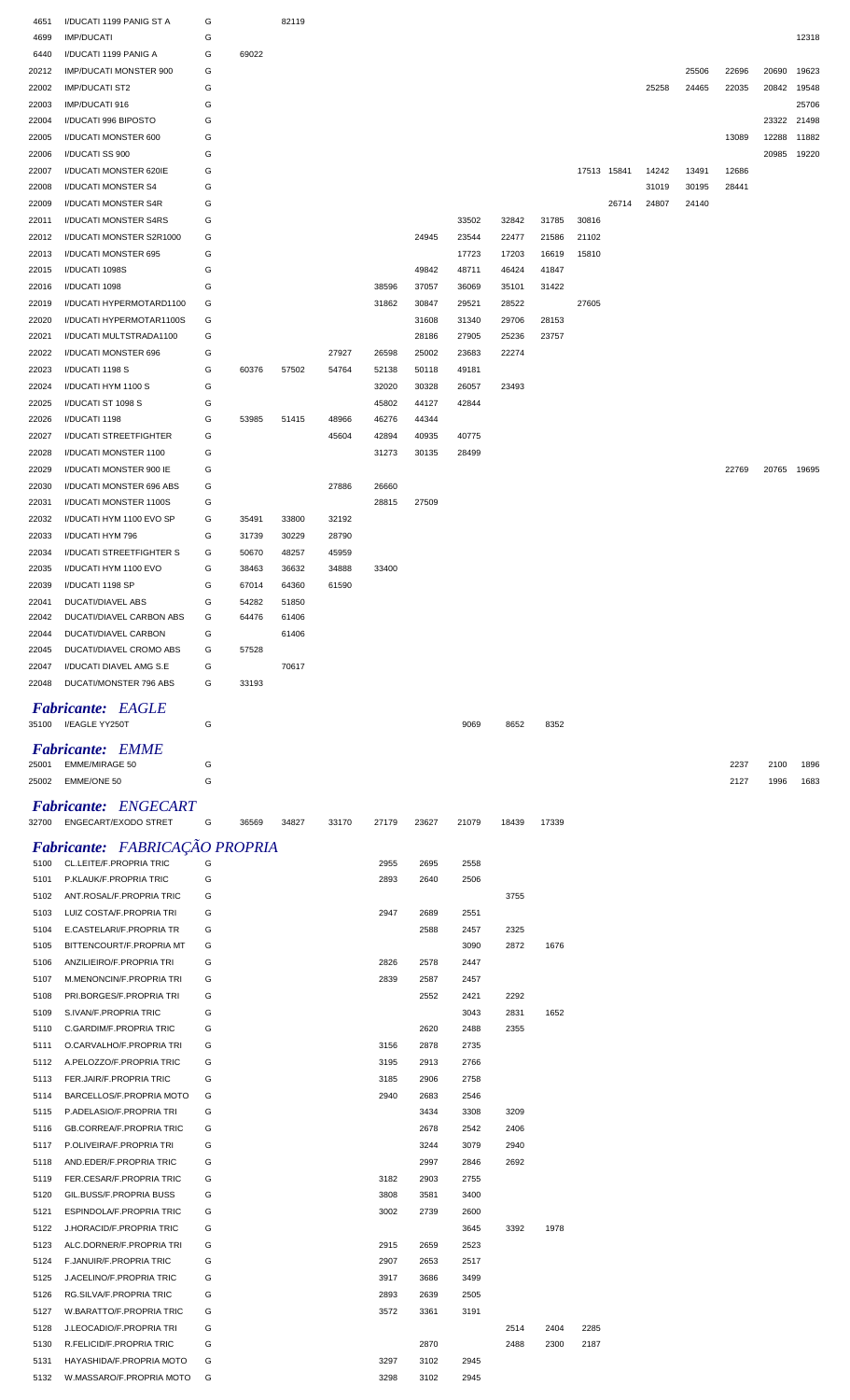| 5133           | G.ARRUDA/F.PROPRIA TRIC                            | G      |       |       |      |      | 3377 | 3252 | 3152 |      |      |      |  |
|----------------|----------------------------------------------------|--------|-------|-------|------|------|------|------|------|------|------|------|--|
| 5134           | P.VICENTE/F.PROPRIA TRIC                           | G      |       |       |      |      | 3481 | 3353 | 3249 |      |      |      |  |
| 5135           | J.BAPTISTA/F.PROPRIA TRI                           | D      |       |       |      |      | 3967 |      |      |      |      |      |  |
| 5135           | J.BAPTISTA/F.PROPRIA TRI                           | G      |       |       |      | 4220 | 3967 | 3772 |      |      |      |      |  |
|                |                                                    | G      |       |       |      |      |      |      |      |      |      |      |  |
| 5136           | J.TAVARES/F.PROPRIA TRIC                           |        |       |       |      | 4348 | 3819 | 3220 |      |      |      |      |  |
| 5137           | ABDALLAH/F.PROPRIA TRIC                            | G      |       |       |      | 4345 | 3819 | 3219 |      |      |      |      |  |
| 5138           | RIC.BISOL/F.PROPRIA TRIC                           | G      |       |       |      | 4347 | 3819 | 3219 |      |      |      |      |  |
| 5139           | VIV.CELES/F.PROPRIA TRIC                           | G      |       |       |      | 3807 | 3582 | 3402 |      |      |      |      |  |
| 5140           | R.CHARKOSKI/F.PROPRIA TR                           | G      |       |       |      | 4228 | 3714 | 3130 |      |      |      |      |  |
| 5141           | L.VASCON/F.PROPRIA TRIC                            | G      |       |       |      | 3818 | 3592 | 3410 |      |      |      |      |  |
| 5142           | C.NEHRING/F.PROPRIA TRIC                           | G      |       |       |      | 3572 | 3361 | 3193 |      |      |      |      |  |
| 5143           | SER.ZAPE/F.PROPRIA TRIC                            | G      |       |       |      | 3573 | 3362 | 3193 |      |      |      |      |  |
| 5144           | HER.ALVES/F.PROPRIA TRIC                           | G      |       |       |      | 4700 | 4130 | 3482 |      |      |      |      |  |
| 5145           | E.LONGARAY/F.PROPRIA TRI                           | G      |       |       |      | 3869 | 3640 | 3490 | 3141 |      |      |      |  |
|                |                                                    |        |       |       |      |      |      |      |      |      |      |      |  |
| 5146           | C.GALLAS/F.PROPRIA TRIC                            | G      |       |       |      |      |      |      |      | 1859 | 1763 | 1676 |  |
| 5147           | S.CLAUDIR/F.PROPRIA TRIC                           | G      |       |       |      | 3781 | 3558 | 3378 |      |      |      |      |  |
| 5148           | ED.OLSEN/F.PROPRIA TRIC                            | G      |       |       |      |      | 3471 | 3344 | 3241 |      |      |      |  |
| 5149           | M.MURARA/F.PROPRIA TRIC                            | G      |       |       |      |      |      |      | 3084 | 2994 | 2887 |      |  |
| 5150           | WOLLINGER/F.PROPRIA TRIC                           | G      |       |       |      |      | 3488 | 3309 | 3161 |      |      |      |  |
| 5151           | VALDIR.SIL/F.PROPRIA TRI                           | G      |       |       |      | 3927 | 3698 | 3510 |      |      |      |      |  |
| 5152           | <b>J.BISOGNIN/F.PROPRIA TRI</b>                    | G      |       |       |      | 4021 | 3783 | 3592 |      |      |      |      |  |
| 5153           | M.CANTADOR/F.PROPRIA TRI                           | G      |       |       |      | 3923 | 3693 | 3505 |      |      |      |      |  |
|                |                                                    |        |       |       |      |      |      |      |      |      |      |      |  |
| 5154           | SID.ROSA/F.PROPRIA TRIC                            | G      |       |       |      |      | 3600 | 3416 | 3263 |      |      |      |  |
| 5155           | LF.AMARAL/F.PROPRIA TRIC                           | G      |       |       |      |      | 3923 | 3639 | 3276 |      |      |      |  |
| 5156           | LC.OLIV/F.PROPRIA TRIC                             | G      |       |       |      | 4448 | 3907 | 3293 |      |      |      |      |  |
| 5157           | EDER ANDR/F.PROPRIA TRIC                           | G      |       |       |      | 4229 | 3714 | 3131 |      |      |      |      |  |
| 5158           | D.PANISSON/F.PROPRIA TRI                           | G      |       |       |      | 3948 | 3716 | 3525 |      |      |      |      |  |
| 5159           | CL.AUGUSTO/F.PROPRIA TRI                           | G      |       |       |      | 4229 | 3714 | 3129 |      |      |      |      |  |
| 5160           | E.MALLMANN/F.PROPRIA TRI                           | G      |       |       |      | 4120 | 3876 | 3682 |      |      |      |      |  |
|                |                                                    |        |       |       |      |      |      |      |      |      |      |      |  |
| 5161           | H.WEIMER/F.PROPRIA TRIC                            | G      |       |       |      | 4131 | 3887 | 3689 |      |      |      |      |  |
| 5162           | QUINTIERE/F.PROPRIA TRIC                           | G      |       |       |      |      | 2712 | 2572 | 2456 |      |      |      |  |
| 5163           | RIC.ROCHA/F.PROPRIA TRIC                           | G      |       |       |      | 4108 | 3867 | 3671 |      |      |      |      |  |
| 5164           | ANT.FUSCO/F.PROPRIA TRIC                           | G      |       |       |      | 4192 | 3946 | 3743 |      |      |      |      |  |
| 5165           | PR.CASAL/F.PROPRIA TRIC                            | G      |       |       |      | 3940 | 3708 | 3519 |      |      |      |      |  |
| 5166           | WAG.FARIA/F.PROPRIA TRIC                           | G      |       |       |      | 4229 | 3714 | 3130 |      |      |      |      |  |
| 5167           | J.CORREIA/F.PROPRIA TRIC                           | G      |       |       |      |      |      | 3490 | 3331 | 3189 |      |      |  |
|                | RJ.CERON/F.PROPRIA TRIC                            | G      |       |       |      | 4229 |      |      |      |      |      |      |  |
| 5168           |                                                    |        |       |       |      |      | 3715 | 3131 |      |      |      |      |  |
| 5169           | CL.DEPAULA/F.PROPRIA TRI                           | G      |       |       |      | 4167 | 3921 | 3723 |      |      |      |      |  |
| 5170           | C.PEIXOTO/F.PROPRIA TRIC                           | G      |       |       |      |      | 3310 | 3187 | 3089 |      |      |      |  |
| 5171           | L.PETRILLO/F.PROPRIA TRI                           | G      |       |       |      |      |      |      | 2737 | 2615 | 2483 |      |  |
| 5173           | P.FERREIRA/F.PROPRIA MT                            | G      |       |       |      | 4158 | 3912 | 3714 |      |      |      |      |  |
|                |                                                    |        |       |       |      |      |      |      |      |      |      |      |  |
| 5174           | CLAMOROSKA/F.PROPRIA TRI                           | G      |       |       |      | 4446 | 3907 | 3292 |      |      |      |      |  |
| 5175           | WAL.JUSTO/F.PROPRIA TRIC                           | G      |       |       |      | 4228 | 3715 | 3131 |      |      |      |      |  |
|                |                                                    |        |       |       |      |      |      |      |      |      |      |      |  |
| 5176           | PS.FERREIRA/F.PROPRIA MT                           | G      |       |       |      |      | 3418 | 3291 | 3191 |      |      |      |  |
| 5177           | DZ.MUZI/F.PROPRIA TRIC                             | G      |       |       |      |      | 3309 | 3188 | 3090 |      |      |      |  |
| 5178           | L.RIBAS/F.PROPRIA TRIC 1                           | G      |       |       |      | 4447 | 3907 | 3293 |      |      |      |      |  |
| 5179           | I.RUMIATTO/F.PROPRIA TRI                           | G      |       |       |      | 4698 | 4131 | 3482 |      |      |      |      |  |
| 5180           | E.CONSOLIN/F.PROPRIA TRI                           | G      |       |       |      | 4347 | 3818 | 3219 |      |      |      |      |  |
| 5181           | ROBSON.P/F.PROPRIA TRIC                            | G      |       |       |      |      | 3111 |      |      |      |      |      |  |
| 5182           | C.H.PASE/F.PROPRIA TRIC                            | G      |       |       |      |      |      |      |      | 2884 | 2781 | 2680 |  |
|                |                                                    |        |       |       |      |      |      |      |      |      |      |      |  |
| 5183           | R.S.GOMES/F.PROPRIA TRIC                           | G      |       |       |      | 4447 | 3907 | 3294 |      |      |      |      |  |
| 5184           | ANAC.RIOS/F.PROPRIA TRIC                           | G      |       |       |      |      |      | 3556 |      |      |      |      |  |
| 5185           | D.CARVALHO/F.PROPRIA TRI                           | G      |       |       |      | 4228 | 3714 | 3130 |      |      |      |      |  |
| 5186           | CL.BRUZ/F.PROPRIA TRIC                             | G      |       |       |      | 4227 | 3714 | 3131 |      |      |      |      |  |
| 5187           | MAG.CABRAL/F.PROPRIA TRI                           | G      |       |       |      | 4229 | 3715 | 3130 |      |      |      |      |  |
| 5188           | DE.ULYSSEA/F.PROPRIA TRI                           | G      |       |       |      | 4532 | 3982 | 3355 |      |      |      |      |  |
| 5189           | <b>JM.OLIVEIRA/F.PROPRIA TR</b>                    | G      |       |       |      | 4228 | 3716 | 3130 |      |      |      |      |  |
| 5190           | A.MAGRIN/F.PROPRIA TRIC                            | G      |       |       |      | 4447 | 3908 | 3292 |      |      |      |      |  |
|                |                                                    |        |       |       |      |      |      |      |      |      |      |      |  |
| 5191           | LUC.AGUIAR/F.PROPRIA MOT                           | G      |       |       |      |      | 4830 |      |      |      |      |      |  |
| 5192           | ROG.MENDES/F.PROPRIA T                             | G      |       |       |      |      | 4761 |      |      |      |      |      |  |
| 5193           | C.CHESSMAN/F.PROPRIA TRI                           | G      |       |       |      | 4447 | 3908 | 3292 |      |      |      |      |  |
| 5194           | ROB.PASSOS/F.PROPRIA TRI                           | G      |       |       |      | 4227 | 3715 | 3131 |      |      |      |      |  |
| 5195           | LMND.SILVA/F.PROPRIA TRI                           | G      | 5696  | 5424  | 5167 | 4211 | 3236 |      |      |      |      |      |  |
| 5196           | SF.MORAIS2/F.PROPRIA TRI                           | G      |       |       |      | 4447 | 3908 | 3293 |      |      |      |      |  |
| 5197           | A.FREGONESE/F.PROPRIA T                            | G      | 5158  | 4914  | 4680 | 3812 | 2933 |      |      |      |      |      |  |
| 5198           | ILY.PERUAYTE/F.PROPRIA T                           | G      | 5730  | 5458  | 5198 | 4235 | 3256 |      |      |      |      |      |  |
|                |                                                    |        |       |       |      |      |      |      |      |      |      |      |  |
| 6436           | <b>I.ASSIS/F.PROPRIA TRI</b>                       | G      | 33146 | 32101 |      |      |      |      |      |      |      |      |  |
| 12300          | ROGERIO.G/F.PROPRIA TRI                            | G      | 5958  | 5675  | 5405 | 4406 | 3386 |      |      |      |      |      |  |
| 12301          | <b>GC.ARANTES/F.PROPRIA TRI</b>                    | G      | 5730  | 5458  | 5198 | 4235 | 3257 |      |      |      |      |      |  |
| 12302          | IR.BARETTA/F.PROPRIA TRI                           | G      | 5532  | 5270  | 5019 | 4090 | 3144 |      |      |      |      |      |  |
| 12303          | JS.DONIZ/F.PROPRIA TRIC                            | G      | 5730  | 5458  | 5198 | 4235 | 3257 |      |      |      |      |      |  |
| 12305          | SN.CAMPOS/F.PROPRIA TRIC                           | G      |       |       |      |      | 7384 |      |      |      |      |      |  |
| 12307          | J.PAZETTO/F.PROPRIA TRIC                           | G      | 5532  | 5270  | 5019 | 4089 | 3144 |      |      |      |      |      |  |
|                |                                                    |        |       |       |      |      |      |      |      |      |      |      |  |
| 12308          | DORGIL/F.PROPRIA TRIC                              | G      |       |       |      | 4228 | 3715 | 3131 |      |      |      |      |  |
| 12309          | <b>GABRIEL CL/F.PROPRIA TRI</b>                    | G      |       |       |      | 4116 |      |      |      |      |      |      |  |
| 12310          | G.COMBIN/F.PROPRIA TRIC                            | G      |       |       |      |      | 3262 |      |      |      |      |      |  |
| 12311          | AL.BARONIO/F.PROPRIA TRI                           | G      |       |       |      |      |      |      |      | 3140 |      |      |  |
| 12312          | R.MENDONCA/F.PROPRIA TRI                           | G      |       |       |      |      | 4333 |      |      |      |      |      |  |
| 12313          | MAT.HERZER/F.PROPRIA TRI                           | G      |       |       |      |      | 3845 |      |      |      |      |      |  |
| 12314          | GER.BORNIA/F.PROPRIA MOT                           | G      |       |       |      | 4069 |      |      |      |      |      |      |  |
|                |                                                    |        |       |       |      |      |      |      |      |      |      |      |  |
| 12315<br>12316 | BENACCHIO/F.PROPRIA MOTO<br>J.ALAIR/F.PROPRIA TRIC | G<br>G |       |       |      |      | 4026 | 3542 |      |      |      |      |  |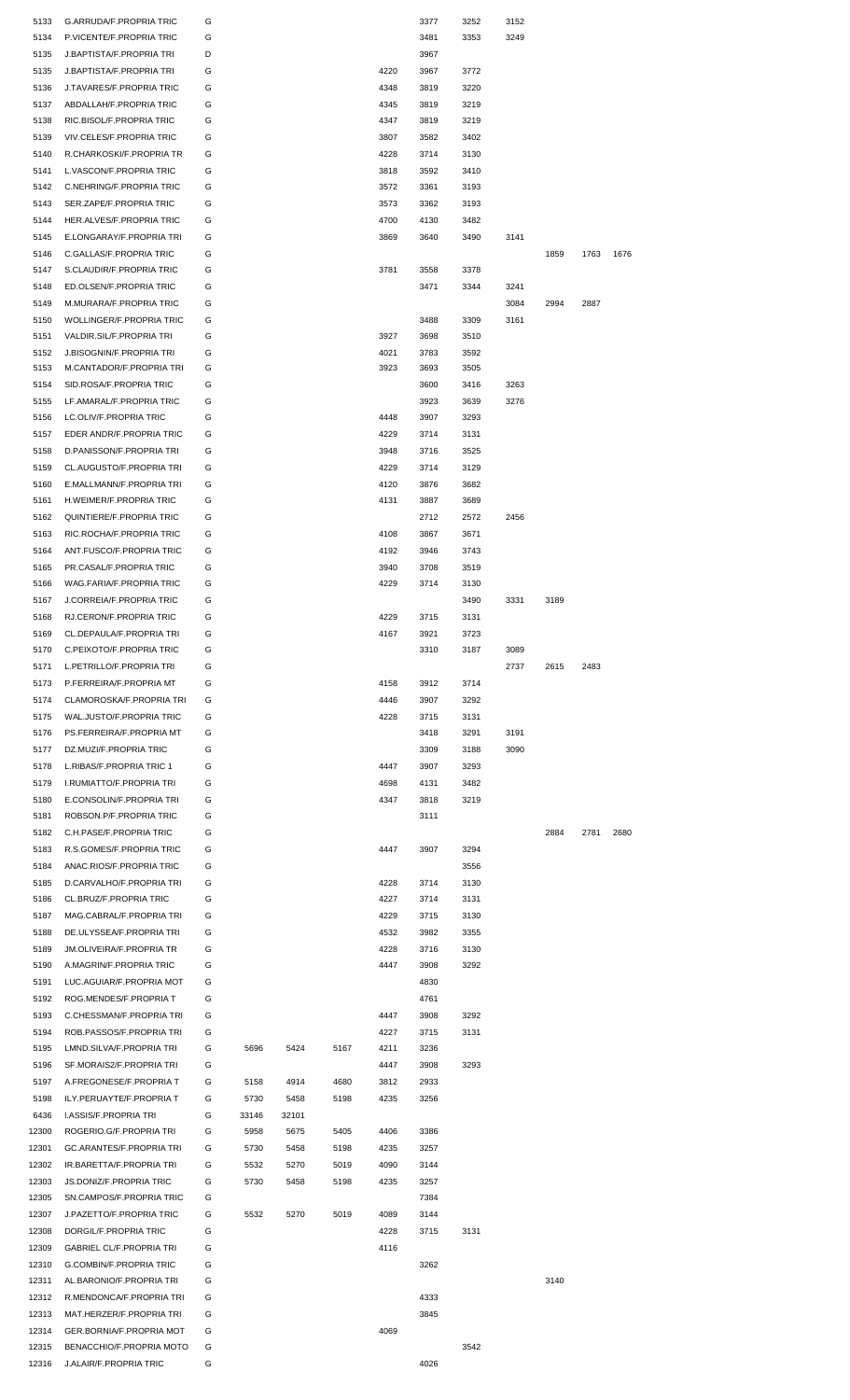| 12317 | C.FEDRE/F.PROPRIA TRIC          | G |       |       |       | 4095  |      |      |      |      |      |      |      |      |      |      |     |
|-------|---------------------------------|---|-------|-------|-------|-------|------|------|------|------|------|------|------|------|------|------|-----|
| 12318 | KW.MAIA/F.PROPRIA TRIC          | G |       |       |       | 3440  |      |      |      |      |      |      |      |      |      |      |     |
| 12319 | APARECIDO/F.PROPRIA MOTO        | G |       |       |       |       | 3633 |      |      |      |      |      |      |      |      |      |     |
| 12320 | DINAMICA/F.PROPRIA TRIC         | G |       |       |       |       |      | 4587 |      |      |      |      |      |      |      |      |     |
| 12321 | AND.AILTIS/F.PROPRIA TRI        | G |       |       |       |       |      | 3867 |      |      |      |      |      |      |      |      |     |
| 12322 | RIC.CANAN/F.PROPRIA TRIC        | G |       |       |       | 4836  |      |      |      |      |      |      |      |      |      |      |     |
| 12323 | ANT.LINO/F.PROPRIA TRIC         | G |       |       |       |       |      |      | 3572 |      |      |      |      |      |      |      |     |
| 12324 | PC.FELIPE/F.PROPRIA TRIC        | G |       |       |       | 8337  |      |      |      |      |      |      |      |      |      |      |     |
| 12327 | MW.MAZZON/F.PROPRIA TRIC        | G |       |       |       |       |      |      |      | 3341 |      |      |      |      |      |      |     |
|       |                                 |   |       |       |       |       |      |      |      |      |      |      |      |      |      |      |     |
| 12328 | JARBAS JR/F.PROPRIA TRIC        | G |       |       |       |       | 4202 |      |      |      |      |      |      |      |      |      |     |
| 12329 | JANI.SENA/F.PROPRIA MOTO        | G |       |       |       | 3560  |      |      |      |      |      |      |      |      |      |      |     |
| 12330 | RL.GOMES/F.PROPRIA TRIC         | G |       |       |       | 4584  |      |      |      |      |      |      |      |      |      |      |     |
| 12331 | EJ.PINHEIRO/F.PROPRIA TR        | G |       |       |       | 4945  |      |      |      |      |      |      |      |      |      |      |     |
| 12332 | A.CARDOSO/F.PROPRIA TRIC        | G |       |       |       | 4375  |      |      |      |      |      |      |      |      |      |      |     |
| 12333 | CLAY.SILVA/F.PROPRIA TRI        | G |       |       |       | 7469  |      |      |      |      |      |      |      |      |      |      |     |
| 12334 | S.A.ANDRA/F.PROPRIA TRIC        | G |       |       |       | 4481  |      |      |      |      |      |      |      |      |      |      |     |
|       |                                 |   |       |       |       |       |      |      |      |      |      |      |      |      |      |      |     |
| 12335 | ADA.SANTOS/F.PROPRIA TRI        | G |       |       |       |       | 4600 |      |      |      |      |      |      |      |      |      |     |
| 12336 | PC.FARIAS/F.PROPRIA TRIC        | G |       |       |       | 4169  |      |      |      |      |      |      |      |      |      |      |     |
| 12337 | FLC.MALUF/F.PROPRIA MOTO        | G |       |       |       |       | 3938 |      |      |      |      |      |      |      |      |      |     |
| 12338 | LP.SANTOS/F.PROPRIA TRIC        | G |       |       |       |       | 3374 |      |      |      |      |      |      |      |      |      |     |
| 12339 | C.LEON/F.PROPRIA TRIC           | G |       |       |       | 4224  |      |      |      |      |      |      |      |      |      |      |     |
| 12340 | Q.LAREDO/F.PROPRIA TRI          | G |       |       |       |       |      | 3538 |      |      |      |      |      |      |      |      |     |
| 12341 | L.ANDRIOLLI/F.PROPRIA TR        | G |       |       |       | 4153  |      |      |      |      |      |      |      |      |      |      |     |
| 12342 | ROG.SILVA/F.PROPRIA TRIC        | G |       |       |       | 4303  |      |      |      |      |      |      |      |      |      |      |     |
|       |                                 |   |       |       |       |       |      |      |      |      |      |      |      |      |      |      |     |
| 12343 | MARC.ADRI/F.PROPRIA TRIC        | G |       |       |       | 4436  |      |      |      |      |      |      |      |      |      |      |     |
| 12344 | ALD.CERON/F.PROPRIA TRIC        | G |       |       |       |       | 3818 |      |      |      |      |      |      |      |      |      |     |
| 12345 | OD.BONANI/F.PROPRIA TRIC        | G |       |       |       | 4668  |      |      |      |      |      |      |      |      |      |      |     |
| 12346 | JL.BASTOS/F.PROPRIA TRIC        | G |       |       |       | 4513  |      |      |      |      |      |      |      |      |      |      |     |
| 12347 | CLAUDIR/F.PROPRIA TRIC          | G |       |       |       | 3553  |      |      |      |      |      |      |      |      |      |      |     |
| 12348 | TAVOLA/F.PROPRIA TRIC           | G |       |       |       | 3919  |      |      |      |      |      |      |      |      |      |      |     |
| 12349 | AP.CARDOSO/F.PROPRIA TRI        | G | 4593  | 4375  | 4166  |       |      |      |      |      |      |      |      |      |      |      |     |
| 12350 | V.DORNELLAS/F.PROPRIA TR        | G | 4534  | 4318  | 4113  |       |      |      |      |      |      |      |      |      |      |      |     |
|       |                                 |   |       |       |       |       |      |      |      |      |      |      |      |      |      |      |     |
| 12351 | HEULER.RIB/F.PROPRIA TRI        | G |       |       |       | 3724  |      |      |      |      |      |      |      |      |      |      |     |
| 12352 | ADAO REIS/F.PROPRIA TRIC        | G |       |       |       |       |      |      |      | 2990 |      |      |      |      |      |      |     |
| 12353 | FR.ASSIS/F.PROPRIA TRIC         | G |       |       |       | 4319  |      |      |      |      |      |      |      |      |      |      |     |
| 12354 | L.LACERDA/F.PROPRIA TRIC        | G |       |       |       | 4041  |      |      |      |      |      |      |      |      |      |      |     |
| 12355 | <b>U.LOFFREDO/F.PROPRIA TRI</b> | G |       |       |       | 8545  |      |      |      |      |      |      |      |      |      |      |     |
| 12356 | U.RIBAS/F.PROPRIA TRIC          | G |       |       |       | 3274  |      |      |      |      |      |      |      |      |      |      |     |
| 12357 | V.BEUTER/F.PROPRIA TRIC         | G | 4212  | 4011  | 3820  |       |      |      |      |      |      |      |      |      |      |      |     |
|       |                                 |   |       |       |       |       |      |      |      |      |      |      |      |      |      |      |     |
| 12358 | M.FUKUDA/F.PROPRIA TRIC         | G | 4486  | 4273  | 4071  |       |      |      |      |      |      |      |      |      |      |      |     |
| 12359 | O.GACHET/F.PROPRIA TRIC         | G |       |       |       |       | 2998 |      |      |      |      |      |      |      |      |      |     |
| 12360 | C.BAZZI/F.PROPRIA TRIC          | G | 4677  | 4454  | 4243  |       |      |      |      |      |      |      |      |      |      |      |     |
| 12361 | JRODRIGUES/F.PROPRIA TRI        | G |       |       |       | 3547  |      |      |      |      |      |      |      |      |      |      |     |
| 12362 | F.CORDEIRO/F.PROPRIA TRI        | G |       |       |       | 3593  |      |      |      |      |      |      |      |      |      |      |     |
| 12363 | M.HERZER/F.PROPRIA TRIC         | G |       |       |       |       | 3340 |      |      |      |      |      |      |      |      |      |     |
| 12364 | P.CASAL/F.PROPRIA TRIC          | G |       |       |       | 3934  |      |      |      |      |      |      |      |      |      |      |     |
|       |                                 |   |       |       |       |       |      |      |      |      |      |      |      |      |      |      |     |
| 12365 | J.LIMA/F.PROPRIA TRIC           | G |       |       |       | 10001 |      |      |      |      |      |      |      |      |      |      |     |
| 12367 | A.OLIVEIRA/F.PROPRIA TRI        | G | 10762 | 10336 | 9892  |       |      |      |      |      |      |      |      |      |      |      |     |
| 12368 | AP.SOBRINHO/F.PROPRIA TR        | G | 10639 | 10218 | 9779  |       |      |      |      |      |      |      |      |      |      |      |     |
| 12369 | O.SOUZA/F.PROPRIA TRIC          | G |       |       |       | 9759  |      |      |      |      |      |      |      |      |      |      |     |
| 12370 | AC OLIVEIRA/F.PROPRIA TR        | G | 12063 | 11586 | 11088 |       |      |      |      |      |      |      |      |      |      |      |     |
| 12371 | M.LOPES/F.PROPRIA TRI           | G |       |       |       |       | 2817 |      |      |      |      |      |      |      |      |      |     |
| 12372 | GARCIA/F.PROPRIA MOTO           | G | 10626 | 10205 | 9767  |       |      |      |      |      |      |      |      |      |      |      |     |
|       | CM.SILVA/F.PROPRIA TRIC         | G |       |       | 4131  |       |      |      |      |      |      |      |      |      |      |      |     |
| 12373 |                                 |   |       |       |       |       |      |      |      |      |      |      |      |      |      |      |     |
| 12374 | CC.NETO/F.PROPRIA TRIC          | G | 12084 | 11606 | 11106 |       |      |      |      |      |      |      |      |      |      |      |     |
| 12375 | A.PINHO/F.PROPRIA TRIC          | G | 10738 | 10313 | 9869  |       |      |      |      |      |      |      |      |      |      |      |     |
| 12376 | PC CRUZ/F.PROPRIA TRIC          | G | 10893 | 10462 | 10012 |       |      |      |      |      |      |      |      |      |      |      |     |
| 12377 | AC.PAULA/F.PROPRIA TRIC         | G | 10859 | 10431 | 9981  |       |      |      |      |      |      |      |      |      |      |      |     |
| 12378 | N.SIQUEIRA/F.PROPRIA TRI        | G |       |       |       |       |      |      |      |      |      | 1648 |      |      |      |      |     |
| 12379 | AA.OLIVEIRA/F.PROPRIA TR        | G |       |       | 4242  |       |      |      |      |      |      |      |      |      |      |      |     |
| 12380 | C.BLANCO/F. PROPRIA TRI         | G |       |       | 9589  |       |      |      |      |      |      |      |      |      |      |      |     |
| 12382 | L.TERRA/F.PROPRIA TRIC          | G |       |       | 3553  |       |      |      |      |      |      |      |      |      |      |      |     |
|       |                                 |   |       |       |       |       |      |      |      |      |      |      |      |      |      |      |     |
| 12383 | LEONTINO/F.PROPRIA TRIC         | G |       |       |       | 8337  |      |      |      |      |      |      |      |      |      |      |     |
| 12384 | RG.SILVA/F.PROPRIA TRI          | G | 10639 | 10218 | 9779  |       |      |      |      |      |      |      |      |      |      |      |     |
| 12385 | J.MEDEIROS/F.PROPRIA TRI        | G | 10893 | 10462 | 10012 |       |      |      |      |      |      |      |      |      |      |      |     |
| 12386 | JA.FARIA/F.PROPRIA TRIC         | G |       |       | 3644  |       |      |      |      |      |      |      |      |      |      |      |     |
| 12387 | SE.NETO/F.PROPRIA TRI           | G | 11843 | 11374 | 10885 |       |      |      |      |      |      |      |      |      |      |      |     |
| 12388 | VL.FRANCO/F.PROPRIA TRI         | G | 10861 | 10432 | 9982  |       |      |      |      |      |      |      |      |      |      |      |     |
| 12389 | PERASSOLI/F.PROPRIA TRI         | G | 11835 | 11367 | 10878 |       |      |      |      |      |      |      |      |      |      |      |     |
| 12390 | R.ATAIDE/F.PROPRIA MOTO         | G | 11790 | 11324 | 10837 |       |      |      |      |      |      |      |      |      |      |      |     |
|       |                                 |   |       |       |       |       |      |      |      |      |      |      |      |      |      |      |     |
| 12394 | F.DALVI/F.PROPRIA MOTO          | G | 12207 | 11724 | 11219 |       |      |      |      |      |      |      |      |      |      |      |     |
| 12395 | CF SILVA/F.PROPRIA TRIC         | G | 10653 | 10230 | 9790  |       |      |      |      |      |      |      |      |      |      |      |     |
| 12396 | M.ALECRIM/F.PROPRIA TRI         | G | 10659 | 10237 | 9797  |       |      |      |      |      |      |      |      |      |      |      |     |
| 12397 | A.SILVA/F.PROPRIA TRI           | G | 10762 | 10336 | 9892  |       |      |      |      |      |      |      |      |      |      |      |     |
| 12398 | W.PEREIRA/F.PROPRIA TRI         | G |       |       | 4098  |       |      |      |      |      |      |      |      |      |      |      |     |
| 20000 | MOTO/FABRIC.PROPRIA             | G |       |       |       |       |      |      |      |      | 1899 | 1688 | 1639 | 1156 | 1103 | 1029 | 821 |
| 20002 | RUIZ/F.PROPRIA GULA             | G |       |       |       |       |      |      |      |      |      |      | 1690 | 1110 | 1067 |      |     |
| 20003 | ACEDO/F.PROPRIA TITO            | G |       |       |       |       |      |      |      |      | 1973 | 1748 | 1559 | 1031 | 989  | 847  | 811 |
|       |                                 |   |       |       |       |       |      |      |      |      |      |      |      |      |      |      |     |
| 20004 | JERIEL/F.PROPRIA TRICICL        | G |       |       |       |       |      |      |      |      |      |      | 1703 | 1121 | 1075 |      |     |
| 20005 | EDSON/F.PROPRIA TRICICLO        | G |       |       |       |       |      |      |      |      |      |      | 1598 | 1052 | 1009 |      |     |
| 20006 | VILELA/F.PROPRIA TRICICL        | G |       |       |       |       |      |      |      |      |      | 1724 | 1683 | 1105 | 1061 | 947  |     |
| 20007 | DJALMA/F.PROPRIA TRICICL        | G |       |       |       |       |      |      |      |      |      |      | 1715 | 1128 | 1082 |      |     |

| 1899 | 1688 | 1639 | 1156 | 1103 | 1029 | 821 |
|------|------|------|------|------|------|-----|
|      |      | 1690 | 1110 | 1067 |      |     |
| 1973 | 1748 | 1559 | 1031 | 989  | 847  | 811 |
|      |      | 1703 | 1121 | 1075 |      |     |
|      |      | 1598 | 1052 | 1009 |      |     |
|      | 1724 | 1683 | 1105 | 1061 | 947  |     |
|      |      | 1715 | 1128 | 1082 |      |     |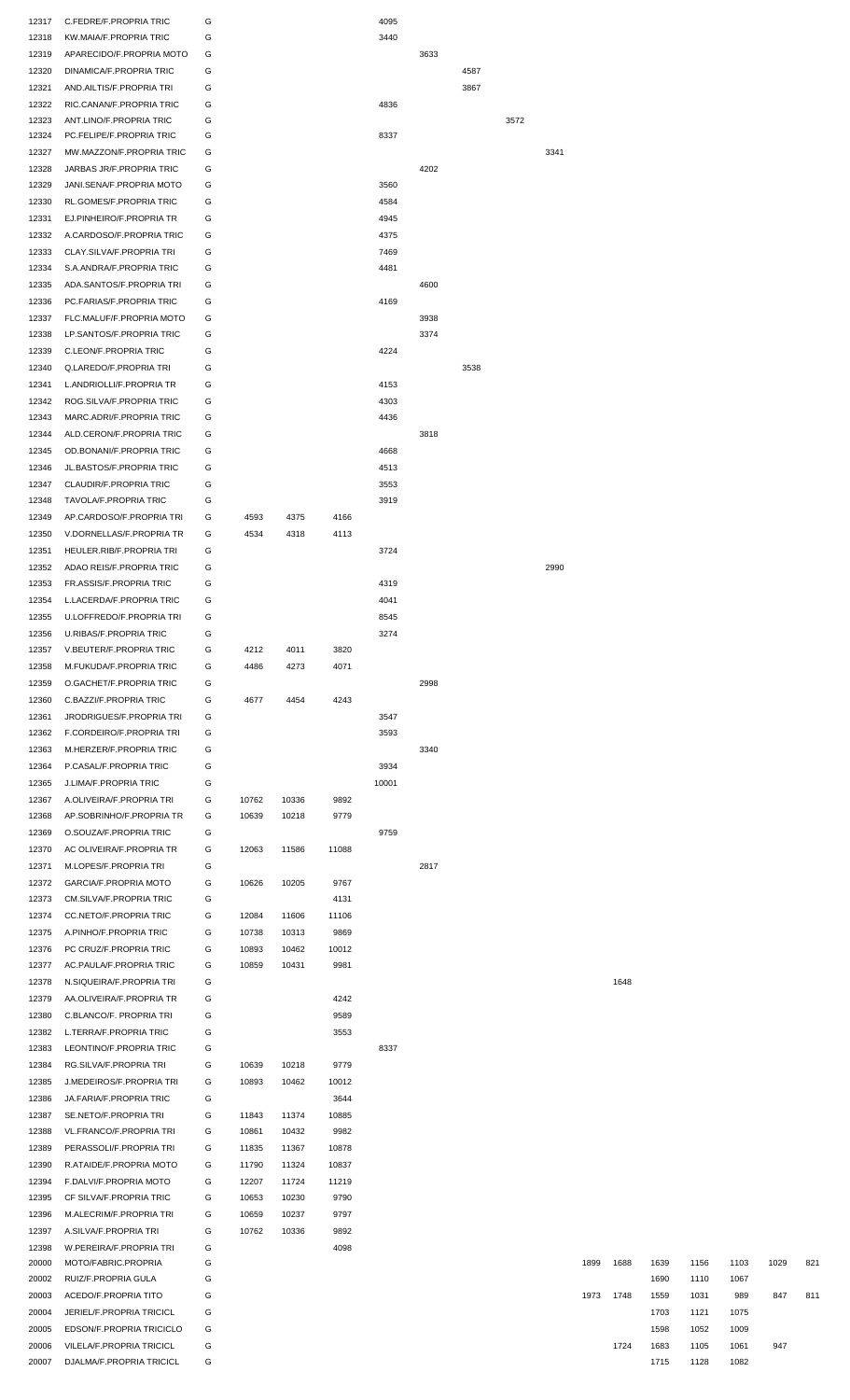| 20008 | <b>TETZNER/F.PROPRIA TRICIC</b> | G |      |      |      |      |      |      |      |      |      | 1738 | 1697 | 1116 |      |      |      |
|-------|---------------------------------|---|------|------|------|------|------|------|------|------|------|------|------|------|------|------|------|
| 20009 | PORTO/F.PROPRIA FARAH           | G |      |      |      |      |      |      |      |      |      |      |      | 1058 | 1017 | 906  |      |
| 20010 | SANTOS/F.PROPRIA EDUARDO        | G |      |      |      |      |      |      |      |      |      | 1721 | 1679 | 1105 |      |      |      |
| 20011 | FERNANDES/F.PROPRIA TRIC        | G |      |      |      |      |      |      |      |      |      |      | 1713 | 1125 | 1081 |      |      |
| 20012 | MARTUSCELLI/F.PROPRIA TR        | G |      |      |      |      |      |      |      |      |      | 1737 | 1695 | 1115 |      |      |      |
|       | <b>RESTITUTI/F.PROPRIA TRIC</b> | G |      |      |      |      |      |      |      |      |      | 1740 | 1699 | 1117 |      |      |      |
| 20013 |                                 |   |      |      |      |      |      |      |      |      |      |      |      |      |      |      |      |
| 20014 | HERACLIDES/F.PROPRIA TRI        | G |      |      |      |      |      |      |      |      |      | 1736 | 1695 | 1114 |      |      |      |
| 20015 | LIPPEL/F.PROPRIA TRICICL        | G |      |      |      |      |      |      |      |      |      | 1746 | 1704 | 1121 |      |      |      |
| 20016 | PANEQUE/F.PROPRIA MOTO          | G |      |      |      |      |      |      |      |      |      | 1719 | 1677 | 1103 |      |      |      |
| 20017 | ARAUJO/F.PROPRIA MOTO           | G |      |      |      |      |      |      |      |      |      | 1730 | 1689 | 1110 |      |      |      |
| 20018 | FINOTELI/F.PROPRIA TRICI        | G |      |      |      |      |      |      |      |      |      | 1750 | 1707 | 1123 |      |      |      |
| 20019 | <b>ENKE/F.PROPRIA TRICICLO</b>  | G |      |      |      |      |      |      |      |      |      | 1743 | 1702 | 1118 |      |      |      |
| 20020 | <b>BIASOLI/F.PROPRIA TRICI</b>  | G |      |      |      |      |      |      |      |      |      |      | 1588 | 1044 | 1002 |      |      |
| 20021 | NOVO/F.PROPRIA TRICICLO         | G |      |      |      |      |      |      |      |      | 1822 | 1725 | 1685 | 1107 | 1064 |      |      |
| 20022 | CABRAL/F.PROPRIA TRICICL        | G |      |      |      |      |      |      |      |      |      | 1736 | 1695 | 1114 |      |      |      |
|       |                                 |   |      |      |      |      |      |      |      |      |      |      |      |      |      |      |      |
| 20023 | FALIOLI/F.PROPRIA TRIC          | G |      |      |      |      |      |      |      |      | 1823 | 1728 | 1685 |      |      |      |      |
| 20024 | ANTUNES/F.PROPRIA               | G |      |      |      |      |      |      |      |      | 1811 | 1714 | 1673 |      |      |      |      |
| 20025 | BENGUELLA/F.PROPRIA TRIC        | G |      |      |      |      |      |      |      |      | 1827 | 1733 | 1689 |      |      |      |      |
| 20026 | <b>GARCIA/F.PROPRIA TRIC</b>    | G |      |      |      |      |      |      |      |      |      | 1738 | 1696 | 1116 |      |      |      |
| 20027 | KUGLER/F.PROPRIA TRIC           | G |      |      |      |      |      |      |      |      |      | 1744 | 1703 | 1120 |      |      |      |
| 20028 | DAMASCENO/F.PROPRIA TRIC        | G |      |      |      |      |      |      |      |      |      |      | 1702 | 1119 | 1075 |      |      |
| 20029 | CAPRIGLIONE/F. PROPRIA T        | G |      |      |      |      |      |      |      |      | 1388 | 1332 | 1294 |      |      |      |      |
|       | JUNIOR/F.PROPRIA TRIC           | G |      |      |      |      |      |      |      |      |      |      |      |      |      |      |      |
| 20030 |                                 |   |      |      |      |      |      |      |      |      | 1821 | 1724 | 1684 |      |      |      |      |
| 20031 | SCHWARTZ/F.PROPRIA TRIC         | G |      |      |      |      |      |      |      |      | 1820 | 1721 | 1681 |      |      |      |      |
| 20032 | ESTRADIOTO/F.PROPRIA TRI        | G |      |      |      |      |      |      |      |      | 1821 | 1723 | 1682 |      |      |      |      |
| 20033 | HISSANO/F.PROPRIA TRIC          | G |      |      |      |      |      |      |      |      | 1823 | 1728 | 1685 |      |      |      |      |
| 20035 | ARAUJO/F.PROPRIA TRIC           | G |      |      |      |      |      |      |      |      | 1821 | 1722 | 1682 |      |      |      |      |
| 20036 | TOYOTO/F.PROPRIA TRIC           | G |      |      |      |      |      |      |      |      | 1824 | 1726 | 1685 |      |      |      |      |
| 20037 | HISSANO/F.PROPRIA TRIC          | G |      |      |      |      |      |      |      |      | 1825 | 1729 | 1687 |      |      |      |      |
| 20038 | FERREIRA/F.PROPRIA TRIC         | G |      |      |      |      |      |      |      |      | 1728 | 1634 | 1596 |      |      |      |      |
|       |                                 |   |      |      |      |      |      |      |      |      |      |      |      |      |      |      |      |
| 20039 | SCHWARTZ/F.PROPRIA TRIC         | G |      |      |      |      |      |      |      |      | 1831 | 1732 | 1692 |      |      |      |      |
| 20040 | PATRICK/F.PROPRIA TRIC          | G |      |      |      |      |      |      |      |      | 1828 | 1731 | 1690 |      |      |      |      |
| 20041 | GONCALVES/F.PROPRIA TRIC        | G |      |      |      |      |      |      |      |      | 1818 | 1720 | 1680 |      |      |      |      |
| 20042 | <b>CUNHA/F.PROPRIA TRIC</b>     | G |      |      |      |      |      |      |      |      | 1820 | 1721 | 1681 |      |      |      |      |
| 20043 | CHIEMICCI/F.PROPRIA MOTO        | G |      |      |      |      |      |      |      |      | 1806 | 1710 | 1670 |      |      |      |      |
| 20044 | SILVA/F.PROPRIA TRIC            | G |      |      |      |      |      |      |      |      | 1871 | 1771 | 1730 |      |      |      |      |
| 20045 | LEDES/F.PROPRIA TRIC            | G |      |      |      |      |      |      |      |      | 1814 | 1718 | 1676 |      |      |      |      |
| 20046 |                                 | G |      |      |      |      |      |      |      |      |      |      |      |      |      |      |      |
|       | ROMANHUKI/F.PROPRIA TRIC        |   |      |      |      |      |      |      |      |      | 1821 | 1722 | 1681 |      |      |      |      |
| 20047 | ALVES/F.PROPRIA TRIC            | G |      |      |      |      |      |      |      |      | 1817 | 1720 | 1679 |      |      |      |      |
| 20048 | BRANDALIZE/F.PROPRIA TRI        | G |      |      |      |      |      |      |      |      | 1822 | 1725 | 1685 |      |      |      |      |
| 20049 | RODRIGUES/F.PROPRIA TRIC        | G |      |      |      |      |      |      |      |      | 1823 | 1726 | 1685 | 1607 | 1540 | 1448 | 1380 |
| 20050 | PUNDRICH/F.PROPRIA TRIC         | G |      |      |      |      |      |      |      |      | 1814 | 1718 | 1675 |      |      |      |      |
| 20051 | <b>GENOVEZ/F.PROPRIA TRIC</b>   | G |      |      |      |      |      |      |      |      | 1827 | 1731 | 1689 |      |      |      |      |
| 20052 | PEREIRA/F.PROPRIA TRIC          | G |      |      |      |      |      |      |      |      | 1714 | 1622 | 1583 |      |      |      |      |
| 20054 | POMIM/F.PROPRIA TRIC            | G |      |      |      |      |      |      |      |      | 1814 | 1717 | 1675 |      |      |      |      |
| 20055 | ZONTA/F.PROPRIA TRIC            | G |      |      |      |      |      |      |      |      | 1825 | 1729 | 1687 |      |      |      |      |
|       |                                 |   |      |      |      |      |      |      |      |      |      |      |      |      |      |      |      |
| 20056 | ZANINI/F.PROPRIA TRIC           | G |      |      |      |      |      |      |      |      | 1821 | 1722 | 1682 |      |      |      |      |
| 20057 | GONCALVES/F.PROPRIA TRIC        | G |      |      |      |      |      |      |      |      | 1826 | 1729 | 1688 |      |      |      |      |
| 20058 | STELMAK/F.PROPRIA TRIC          | G |      |      |      |      |      |      |      |      |      | 1749 | 1707 | 1123 |      |      |      |
| 20059 | BESTEL/F.PROPRIA TRIC           | G |      |      |      |      |      |      |      |      | 1821 | 1725 | 1683 |      |      |      |      |
| 20060 | CATINO/F.PROPRIA MOTO           | G | 3478 |      |      | 3186 |      |      |      |      |      | 1717 | 1677 | 1104 |      |      |      |
| 20061 | PRESOTO/F.PROPRIA TRIC          | G |      |      |      |      |      |      |      |      | 1822 | 1725 | 1685 |      |      |      |      |
| 20062 | KUDLAKE/F.PROPRIA MOTO          | G |      |      |      |      |      |      |      |      | 1803 | 1706 | 1665 |      |      |      |      |
| 20063 | BERTOLDO/F.PROPRIA TRIC         | G |      |      |      |      |      |      |      |      | 1831 | 1734 | 1692 |      |      |      |      |
|       |                                 |   |      |      |      |      |      |      |      |      |      |      |      |      |      |      |      |
| 20064 | AMANTINO/F.PROPRIA TRIC         | G |      |      |      |      |      |      |      |      | 1813 | 1716 | 1674 |      |      |      |      |
| 20065 | SILVA/F.PROPRIA MOTO            | G |      |      |      |      |      |      |      |      | 1872 | 1772 | 1733 | 1145 | 1099 | 936  | 897  |
| 20067 | UBIRAJARA/F.PROPRIA TRIC        | G |      |      |      |      |      |      |      |      | 1826 | 1730 | 1687 |      |      |      |      |
| 20068 | FERMAN/F.PROPRIA TRIC           | G |      |      |      |      |      |      |      |      | 1828 | 1730 | 1689 |      |      |      |      |
| 20069 | LOPES/F.PROPRIA TRIC            | G | 2755 | 2624 | 2500 | 2381 | 2267 | 2160 | 2058 | 1960 | 1868 | 1767 | 1724 |      |      |      |      |
| 20070 | <b>IDALGO/F.PROPRIA TRIC</b>    | G |      |      |      |      | 2502 | 2374 | 2247 | 1610 | 1531 | 1457 | 1415 |      |      |      |      |
| 20071 | AVILA/F.PROPRIA MOTO            | G |      |      |      |      |      |      |      |      | 1808 | 1713 | 1670 |      |      |      |      |
| 20072 | NEHRING/F.PROPRIA TRIC          | G |      |      |      |      |      |      |      |      | 1831 | 1732 | 1691 |      |      |      |      |
| 20073 | HENKES/F.PROPRIA TRIC           | G |      |      |      |      |      |      |      |      | 1823 | 1726 | 1685 |      |      |      |      |
|       |                                 |   |      |      |      |      |      |      |      |      |      |      |      |      |      |      |      |
| 20074 | <b>GUARDA/F.PROPRIA TRIC</b>    | G |      |      |      |      |      |      |      |      | 1825 | 1727 | 1685 |      |      |      |      |
| 20075 | MENDES/F.PROPRIA TRIC           | G |      |      |      |      |      |      |      |      | 1822 | 1724 | 1684 |      |      |      |      |
| 20076 | MARTINS/F.PROPRIA TRIC          | G |      |      |      |      |      |      |      |      |      | 1742 | 1700 | 1117 |      |      |      |
| 20077 | LEITE/F.PROPRIA TRIC            | G |      |      |      |      |      |      |      |      | 1818 | 1721 | 1680 |      |      |      |      |
| 20078 | SIMOES/F.PROPRIA TRIC           | G |      |      |      |      |      |      |      |      | 1815 | 1719 | 1678 |      |      |      |      |
| 20079 | PICHORIN/F.PROPRIA TRIC         | G |      |      |      |      |      |      |      |      | 1729 | 1635 | 1597 |      |      |      |      |
| 20080 | STRAUDE/F.PROPRIA TRIC          | G |      |      |      |      |      |      |      |      | 1821 | 1724 | 1682 |      |      |      |      |
| 20081 | SCHIMIDT/F.PROPRIA TRIC         | G |      |      |      |      |      |      |      |      | 1826 | 1729 | 1688 |      |      |      |      |
|       |                                 |   |      |      |      |      |      |      |      |      |      |      |      |      |      |      |      |
| 20082 | NEHRER/F.PROPRIA TRIC           | G |      |      |      |      |      |      |      |      | 1814 | 1716 | 1675 |      |      |      |      |
| 20083 | ARRAES/F.PROPRIA TRIC           | G |      |      |      |      |      |      |      |      | 2002 | 1895 | 1849 |      |      |      |      |
| 20084 | <b>IVANOSKI/F.PROPRIA TRIC</b>  | G |      |      |      |      |      |      |      |      | 1813 | 1715 | 1676 |      |      |      |      |
| 20085 | MONTEIRO/F.PROPRIA TRIC         | G |      |      |      |      |      |      |      |      | 1823 | 1727 | 1685 |      |      |      |      |
| 20086 | PONTES/F.PROPRIA TRIC           | G |      |      |      |      |      |      |      |      | 1816 | 1718 | 1676 |      |      |      |      |
| 20087 | MACHADO/F.PROPRIA TRIC          | G |      |      |      |      |      |      | 2033 | 1937 | 1845 | 1745 | 1704 |      |      |      |      |
| 20088 | MAGRON/F.PROPRIA TRIC           | G |      |      |      |      |      |      |      |      | 1820 | 1721 | 1681 |      |      |      |      |
|       | FIGUEIREDO/F.PROPRIA TRI        | G |      |      |      |      |      |      |      |      |      |      |      |      |      |      |      |
| 20089 |                                 |   |      |      |      |      |      |      |      |      |      | 1740 | 1699 | 1116 |      |      |      |
| 20091 | PEREIRA/F.PROPRIA TRIC          | G |      |      |      |      |      |      |      |      | 1595 | 1529 | 1485 |      |      |      |      |
| 20092 | ALBERTI/F.PROPRIA TRIC          | G |      |      |      |      |      |      |      |      | 1821 | 1724 | 1683 |      |      |      |      |
| 20093 | ALBERTINO/F.PROPRIA TRIC        | G |      |      |      |      |      |      |      |      | 1820 | 1722 | 1682 |      |      |      |      |
|       |                                 |   |      |      |      |      |      |      |      |      |      |      |      |      |      |      |      |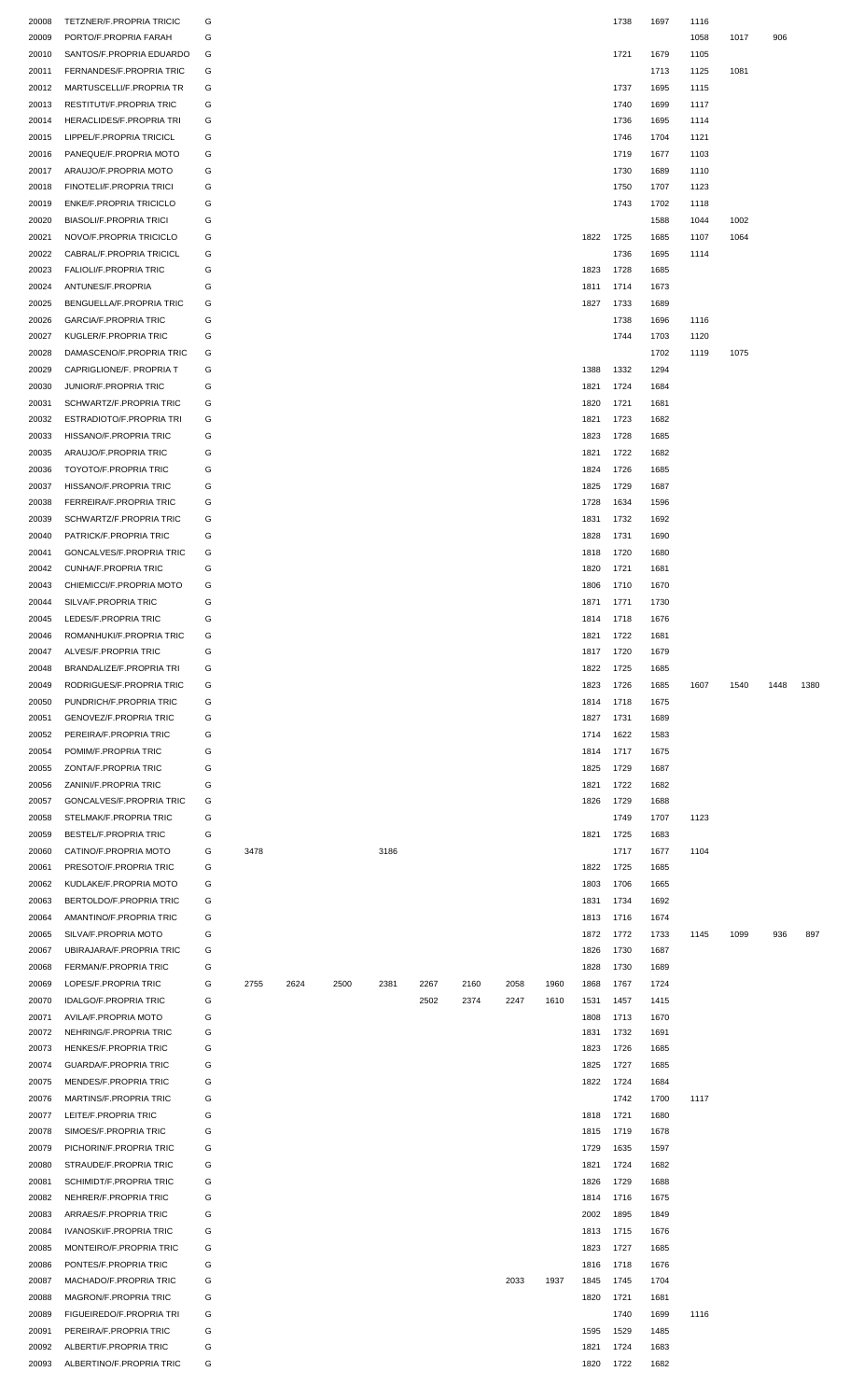| 20094 | ECKERT/F.PROPRIA MOTO           | G |      |      |      | 1807 | 1711 | 1669 |      |
|-------|---------------------------------|---|------|------|------|------|------|------|------|
| 20095 | FERNANDES/F.PROPRIA TRIC        | G |      |      |      | 2009 | 1902 | 1857 |      |
|       |                                 | G |      |      |      | 1826 |      |      |      |
| 20096 | RIBAS/F.PROPRIA TRIC            |   |      |      |      |      | 1729 | 1687 |      |
| 20097 | <b>JUSTINO/F.PROPRIA TRIC</b>   | G |      |      |      | 1818 | 1721 | 1680 |      |
| 20098 | <b>JESUS/F.PROPRIA TRIC</b>     | G |      |      |      | 1813 | 1716 | 1676 |      |
| 20100 | <b>BIGHETI/F.PROPRIA TRIC</b>   | G |      |      |      | 1816 | 1719 | 1679 |      |
| 20102 | IHLENFFELDT/F.PROPRIA TR        | G |      |      | 1954 | 1695 | 1603 |      |      |
|       |                                 |   |      |      |      |      |      |      |      |
| 20103 | <b>FAKRI/F.PROPRIA TRIC</b>     | G |      |      |      | 1821 | 1723 | 1683 |      |
| 20104 | SCHWEDER/F.PROPRIA TRIC         | G | 3177 | 2955 | 2189 | 1898 | 1797 | 1756 |      |
| 20105 | <b>FRITSCH/F.PROPRIA TRIC</b>   | G |      |      |      | 1830 | 1732 | 1691 |      |
| 20106 | ANDRADE/F.PROPRIA TRIC          | G |      |      |      | 1822 | 1725 | 1684 |      |
|       |                                 |   |      |      |      |      |      |      |      |
| 20107 | MARTINS/F.PROPRIA TRIC          | G |      |      |      | 1821 | 1723 | 1681 |      |
| 20108 | <b>BUSSADORI/F.PROPRIA TRIC</b> | G |      |      |      | 1816 | 1718 | 1678 |      |
| 20109 | CLAUDETE/F.PROPRIA TRIC         | G |      |      |      | 1828 | 1733 | 1689 |      |
| 20110 | SANTOS/F.PROPRIA TRIC           | G |      |      |      | 1826 | 1730 | 1688 |      |
| 20111 | MENDES/F.PROPRIA TRIC           | G |      |      |      | 1815 | 1718 | 1677 |      |
|       |                                 |   |      |      |      |      |      |      |      |
| 20112 | COUTO/F.PROPRIA TRIC            | G |      |      |      | 1821 | 1722 | 1682 |      |
| 20113 | HUNKA/F.PROPRIA TRIC            | G |      |      |      | 1812 | 1719 | 1685 |      |
| 20114 | <b>FREIRES/F.PROPRIA TRIC</b>   | G |      |      |      | 1825 | 1729 | 1688 |      |
| 20115 | ZAVATSKI/F.PROPRIA TRIC         | G |      |      | 2074 | 1804 | 1705 |      |      |
|       |                                 |   |      |      |      |      |      |      |      |
| 20116 | TOLEDO/F.PROPRIA TRIC           | G |      |      |      | 1815 | 1717 | 1676 |      |
| 20117 | <b>FACCIO/F.PROPRIA TRIC</b>    | G |      |      |      | 1829 | 1732 | 1689 |      |
| 20118 | LUCENA/F.PROPRIA TRIC           | G |      |      |      | 1819 | 1721 | 1681 |      |
| 20119 | WOELLNER/F.PROPRIA TRIC         | G |      |      |      | 1822 | 1725 | 1685 |      |
|       |                                 |   |      |      |      |      |      |      |      |
| 20120 | DIOMELIS/F.PROPRIA TRIC         | G |      |      | 1968 | 1710 | 1619 |      |      |
| 20121 | ROSCONI/F.PROPRIA MOTO          | G |      |      |      | 1799 | 1702 | 1663 |      |
| 20122 | CORDEIRO/F.PROPRIA TRIC         | G |      |      |      | 1815 | 1717 | 1677 |      |
| 20125 | RINKE/F.PROPRIA MOTO            | G |      |      |      |      | 1733 | 1692 | 1112 |
|       |                                 |   |      |      |      |      |      |      |      |
| 20126 | KRZYZANOWSKI/F.PROPRIA M        | G |      |      |      | 1806 | 1708 | 1668 |      |
| 20127 | <b>GUALBERTO/F.PROPRIA TRIC</b> | G |      |      |      | 1898 | 1797 | 1754 |      |
| 20128 | MILANEZ/F.PROPRIA TRIC          | G |      |      |      |      | 1737 | 1696 | 1115 |
| 20129 | MARTINS/F.PROPRIA TRIC          | G |      |      |      | 1821 | 1722 | 1683 |      |
|       |                                 |   |      |      |      |      |      |      |      |
| 20130 | DE LARA/F.PROPRIA TRIC          | G |      |      | 1994 | 1733 | 1640 |      |      |
| 20131 | GALLIARDI/F.PROPRIA TRIC        | G |      |      |      | 1888 | 1786 | 1744 |      |
| 20132 | AGNALDO/F.PROPRIA TRIC          | G |      |      | 2299 | 1997 | 1891 |      |      |
| 20133 | PAIXAO/F.PROPRIA TRIC           | G |      |      |      | 1822 | 1725 | 1684 |      |
|       |                                 | G |      |      |      |      |      |      |      |
| 20134 | MAUROSSO/F.PROPRIA TRIC         |   |      |      |      | 1825 | 1728 | 1687 |      |
| 20135 | FONSECA/F.PROPRIA TRIC          | G |      |      |      | 1697 | 1606 | 1566 |      |
| 20136 | DORNELLES/F.PROPRIA TRIC        | G |      |      | 1993 | 1733 | 1640 |      |      |
| 20137 | EDESIO/F.PROPRIA TRIC           | G |      |      | 2053 | 1785 | 1689 |      |      |
| 20138 | EDISON/F.PROPRIA TRIC           | G |      |      | 1959 | 1703 | 1612 |      |      |
|       |                                 |   |      |      |      |      |      |      |      |
| 20139 | PEDRO/F.PROPRIA TRIC            | G |      |      | 1991 | 1730 | 1639 |      |      |
| 20140 | FELIX/F.PROPRIA TRIC            | G |      |      | 2074 | 1802 | 1705 |      |      |
| 20141 | RENATO/F.PROPRIA TRIC           | G |      |      | 1986 | 1728 | 1634 |      |      |
| 20142 | ANTONIO/F.PROPRIA TRIC          | G |      |      | 1973 | 1715 | 1623 |      |      |
|       |                                 |   |      |      |      |      |      |      |      |
| 20143 | DORGIVAL/F.PROPRIA TRIC         | G |      |      | 2069 | 1799 | 1704 |      |      |
| 20144 | JOSE/F.PROPRIA TRICICLO         | G |      |      | 1990 | 1728 | 1637 |      |      |
| 20145 | SAMUEL/F.PROPRIA TRIC           | G |      |      | 2049 | 1781 | 1686 |      |      |
| 20146 | PAULO/F.PROPRIA TRICICLO        | G |      |      | 2062 | 1792 | 1695 |      |      |
| 20147 | GELMO/F.PROPRIA TRICICLO        | G |      |      | 2059 | 1790 | 1695 |      |      |
|       |                                 |   |      |      |      |      |      |      |      |
| 20148 | MOACIR/F.PROPRIA TRIC           | G |      |      |      | 1824 | 1727 | 1685 |      |
| 20149 | SEBASTIAO/F.PROPRIA TRIC        | G |      |      | 1986 | 1727 | 1633 |      |      |
| 20150 | JOSELUIZ/F.PROPRIA TRIC         | G |      |      | 1986 | 1727 | 1633 |      |      |
| 20151 | MAIKE/F.PROPRIA TRIC            | G |      |      | 1983 | 1724 | 1631 |      |      |
|       |                                 |   |      |      |      |      |      |      |      |
| 20152 | HAMILTON/F.PROPRIA TRIC         | G |      |      | 2053 | 1784 | 1688 |      |      |
| 20153 | HARCO/F.PROPRIA TRIC            | G |      |      |      | 1897 | 1796 | 1754 |      |
| 20154 | <b>VIRGILIO/F.PROPRIA TRIC</b>  | G |      |      | 2045 | 1777 | 1682 |      |      |
| 20155 | <b>VIRGILIO/F.PROPRIA TRIC2</b> | G |      |      | 2073 | 1802 | 1706 |      |      |
|       |                                 |   |      |      |      |      |      |      |      |
| 20156 | CARLOS/F.PROPRIA TRIC           | G |      |      | 2159 | 1876 | 1776 |      |      |
| 20157 | <b>WASHINGTON/F.PROPRIA TRI</b> | G |      |      | 1989 | 1728 | 1636 |      |      |
| 20158 | JUSCELINO/F.PROPRIA TRIC        | G |      |      | 2304 | 2004 | 1896 |      |      |
| 20159 | C.EDUARDO/F.PROPRIA TRIC        | G |      |      | 2303 | 2000 | 1893 |      |      |
|       |                                 |   |      |      |      |      |      |      |      |
| 20160 | ILBE/F.PROPRIA MOTO             | G |      |      | 2060 | 1791 | 1696 |      |      |
| 20161 | VALMI/F.PROPRIA TRICICLO        | G |      |      | 1993 | 1731 | 1640 |      |      |
| 20162 | A.DJANIRO/F.PROPRIA TRIC        | G |      |      | 2041 | 1773 | 1679 |      |      |
| 20163 | L.CARLOS/F.PROPRIA TRIC         | G |      |      | 2087 | 1813 | 1717 |      |      |
|       |                                 |   |      |      |      |      |      |      |      |
| 20164 | <b>WELINGTON/F.PROPRIA TRIC</b> | G |      |      | 2067 | 1796 | 1700 |      |      |
| 20165 | AGOSTINHO/F.PROPRIA TRIC        | G |      |      | 1958 | 1701 | 1610 |      |      |
| 20166 | J.ROBERTO/F.PROPRIA TRIC        | G |      |      | 1963 | 1705 | 1614 |      |      |
| 20167 | CHARLES/F.PROPRIA TRIC          | G |      |      | 1977 | 1718 | 1627 |      |      |
|       | SERGIOLUIS/F.PROPRIA TRI        | G |      |      |      |      |      |      |      |
| 20168 |                                 |   |      |      | 1995 | 1734 | 1640 |      |      |
| 20169 | N.PINZON/F.PROPRIA TRIC         | G |      |      | 1994 | 1732 | 1640 |      |      |
| 20170 | MIGUELIECK/F.PROPRIA TRI        | G |      |      | 1985 | 1726 | 1633 |      |      |
| 20171 | <b>G.PINHO/F.PROPRIA TRIC</b>   | G |      |      | 2080 | 1806 | 1710 |      |      |
|       |                                 |   |      |      | 2048 |      |      |      |      |
| 20172 | VAN DYCK/F.PROPRIA TRIC         | G |      |      |      | 1780 | 1686 |      |      |
| 20173 | NORMANDES/F.PROPRIA TRIC        | G |      |      | 2077 | 1804 | 1708 |      |      |
| 20174 | CASATRICICLO/F.PROPRIA T        | G |      |      | 2036 | 1769 | 1675 |      |      |
| 20175 | R.SANTOS/F.PROPRIA TRIC         | G |      |      | 2066 | 1794 | 1698 |      |      |
| 20176 | NILTONVIEIRA/F.PROPRIA T        | G |      |      |      | 1878 | 1778 | 1736 |      |
|       |                                 |   |      |      |      |      |      |      |      |
| 20177 | A.GONZALEZ/F.PROPRIA TRI        | G |      |      | 2192 | 1904 | 1802 |      |      |
| 20178 | A.SOBRINHO/F.PROPRIA TRI        | G |      |      | 1961 | 1704 | 1612 |      |      |
| 20179 | HERMINIO/F.PROPRIA MOTO         | G |      |      | 1945 | 1690 | 1598 |      |      |
|       |                                 |   |      |      |      |      |      |      |      |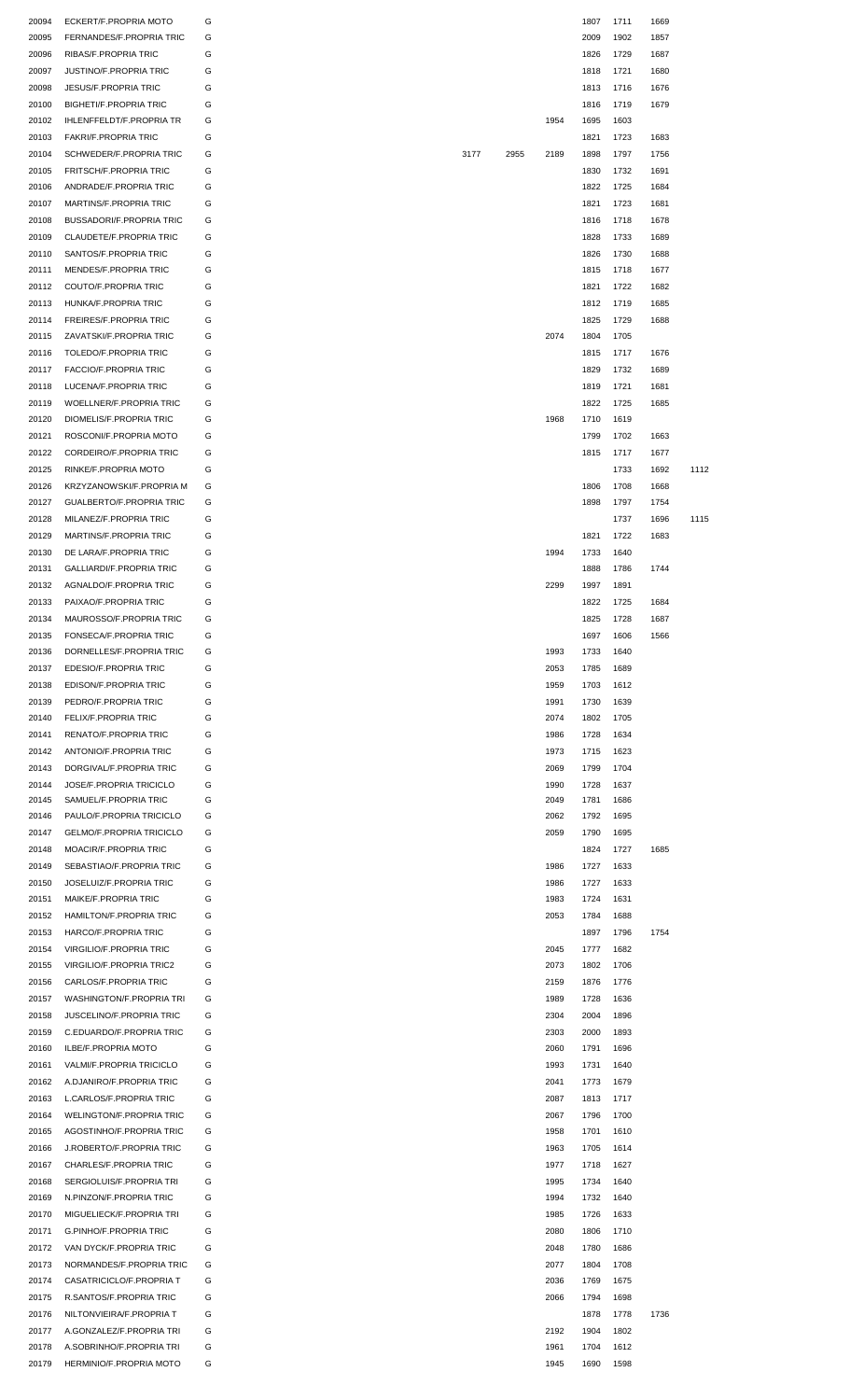| 20180 | HILDO ARAUJO/F.PROPRIA T        | G |       |       |       | 2050<br>1781<br>1685 |              |
|-------|---------------------------------|---|-------|-------|-------|----------------------|--------------|
| 20181 | A.DAMBROSKI/F.PROPRIA T         | G |       |       |       | 2049<br>1780<br>1686 |              |
| 20182 | WELITON CRUZ/F.PROPRIA T        | G |       |       |       | 1733<br>1692         | 1112         |
| 20183 | CEMIM/F.PROPRIA TRIC            | G |       |       |       | 2084<br>1809<br>1713 |              |
| 20184 | <b>VOSS/F.PROPRIA TRIC</b>      | G |       |       |       | 2053<br>1783<br>1688 |              |
|       |                                 |   |       |       |       | 1688                 |              |
| 20185 | BALDISSERA/F.PROPRIA TRI        | G |       |       |       | 2052<br>1784         |              |
| 20186 | E.SARGON/F.PROPRIA MOTO         | G |       |       |       | 2858<br>2119<br>1838 |              |
| 20187 | ARIBALDO/F.PROPRIA MOTO         | G |       |       |       | 2157<br>1876<br>1775 |              |
| 20188 | V.CHELONI/F.PROPRIA TRIC        | G |       |       |       | 1978<br>1718<br>1628 |              |
| 20189 | THESEU LOPES/F.PROPRIA T        | G |       |       |       | 2066<br>1795<br>1700 |              |
|       | JESSE KLANN/F.PROPRIA TR        |   |       |       |       |                      |              |
| 20190 |                                 | G |       |       |       | 2072<br>1801<br>1704 |              |
| 20191 | ALDO GOBBO/F.PROPRIA TRI        | G |       |       |       | 2193<br>1907<br>1804 |              |
| 20192 | H.MATTOSCH/F.PROPRIA TRI        | G |       |       |       | 2049<br>1780<br>1686 |              |
| 20193 | G.ROLDAO/F.PROPRIA TRIC         | G |       |       |       | 2057<br>1786<br>1691 |              |
| 20194 | <b>IHLENFFELDT/F.PROPRIA TR</b> | G |       |       |       | 3049<br>2258<br>1959 |              |
|       |                                 |   |       |       |       |                      |              |
| 20195 | ROQUE MOOS/F.PROPRIA TRI        | G |       |       |       | 2066<br>1795<br>1699 |              |
| 20196 | R.GOMES/F.PROPRIA MOTO          | G |       |       |       | 3137<br>2325<br>2016 |              |
| 20197 | R.VIEIRA/F.PROPRIA MOTO         | G |       |       |       | 2017<br>1754<br>1659 |              |
| 20198 | UEMERSON/F.PROPRIA TRIC         | G |       |       |       | 1645<br>1573<br>1509 |              |
| 25900 | L.RIZZARDI/F.PROPRIA TRI        | G | 11005 | 10568 | 10114 |                      |              |
|       |                                 |   |       |       |       |                      |              |
| 25901 | S.COSTA/F.PROPRIA TRI           | G | 11672 | 11210 | 10728 |                      |              |
| 25902 | AF.SILVA/F.PROPRIA TRI          | G | 11827 | 11359 | 10870 |                      |              |
| 25903 | J.COSTA/F.PROPRIA TRI           | G |       |       | 4242  |                      |              |
| 25904 | J.RESENDE/F.PROPRIA TRI         | G | 12084 | 11606 | 11106 |                      |              |
|       |                                 |   |       |       |       |                      |              |
| 25905 | V. PEREIRA/F.PROPRIA TRI        | G |       |       | 4281  |                      |              |
| 25906 | J.JUNIOR/F.PROPRIA MOTO         | G |       |       | 4198  |                      |              |
| 25907 | A.AZEVEDO/F.PROPRIA TRI         | G |       |       | 3985  |                      |              |
| 25917 | SA.ANDRADE/F.PROPRIA TRI        | G | 11006 | 10569 | 10115 |                      |              |
|       |                                 |   |       | 4197  |       |                      |              |
| 25918 | C.KOZAN/F.PROPRIA TRI           | G |       |       |       |                      |              |
| 25919 | NIEDZIEJKO/F.PROPRIA TRI        | G | 12188 | 11706 | 11097 |                      |              |
| 25920 | L.ROCHA/F.PROPRIA TRI           | G | 11224 | 10779 | 10216 |                      |              |
| 25921 | AM PINHO/F.PROPRIA TRIC         | G |       | 3841  |       |                      |              |
| 25922 | A.GUIMARAES/F.PROPRIA TR        | G |       | 4181  |       |                      |              |
|       |                                 |   |       |       |       |                      |              |
| 25923 | M.MELO/F.PROPRIA TRI            | G |       |       |       | 3742                 |              |
| 25924 | D.ROSA/F.PROPRIA TRI            | G |       |       | 4306  |                      |              |
| 25925 | M.BORGES/F.PROPRIA TRI          | G |       | 4242  |       |                      |              |
| 25926 | E.FILHO/F.PROPRIA TRI           | G |       |       | 4197  |                      |              |
| 25927 | RS.OLIVEIRA/F.PROPRIA TR        | G |       | 4342  |       |                      |              |
|       |                                 |   |       |       |       |                      |              |
| 25928 | GG.BUCHER/F.PROPRIA TRI         | G |       | 4306  |       |                      |              |
| 25929 | MM.MUNGO/F.PROPRIA TRI          | G |       | 4242  |       |                      |              |
| 25930 | RO.HECKMANN/F.PROPRIA TR        | G |       | 4196  |       |                      |              |
| 25931 | J.MOURA/F.PROPRIA TRI           | G |       | 4296  |       |                      |              |
|       |                                 |   |       |       |       |                      |              |
| 25932 | R.SILVA/F.PRÓPRIA TR            | G |       | 4065  |       |                      |              |
| 25933 | L.ASSIS/F.PROPRIA TRI           | G |       |       |       | 3472                 |              |
| 25934 | F.PROPRIA/F.PROPRIA TRI         | G |       | 4287  |       |                      |              |
| 25935 | R.SILVA/F.PRÓPRIA TR            | G |       | 4052  |       |                      |              |
| 25936 | R. GAZOLA/F.PROPRIA MOTO        | G |       | 4342  |       |                      |              |
|       |                                 |   |       |       |       |                      |              |
| 25938 | D.RIBAS/F.PROPRIA TRI           | G |       |       | 4140  |                      |              |
| 25939 | WM.COSTA/F.PROPRIA TRI          | G |       | 4240  |       |                      |              |
| 25940 | S.ZAPE/F.PROPRIA TRI            | G |       | 4242  |       |                      |              |
| 25941 | G.SANTOS/F.PROPRIA TRI          | G |       | 4237  |       |                      |              |
|       |                                 |   |       |       |       |                      |              |
| 25942 | POMNITZ/F.PROPRIA TRI           | G |       | 4197  |       |                      |              |
| 25943 | A.PRADO/F.PROPRIA TRIC          | G |       | 3972  |       |                      |              |
| 25944 | O.CORREIA/F.PROPRIA TRIC        | G |       | 3941  |       |                      |              |
| 25945 | E.DUARTE/F.PROPRIA TRI          | G |       | 4131  |       |                      |              |
| 25946 | R.DAHER/F.PROPRIA TRI           | G |       |       |       | 2559                 |              |
|       |                                 |   |       |       |       |                      |              |
| 25947 | C.SANTOS/F.PROPRIA TRI          | G |       | 4439  |       |                      |              |
| 25948 | J.LISOT/F.PROPRIA MOTO          | G |       | 3638  |       |                      |              |
| 25950 | S.COELHO/F.PROPRIA TRI          | G | 4281  |       |       |                      |              |
| 25951 | J.B.SILVA/F.PROPRIA TRIC        | G |       | 4241  |       |                      |              |
| 25952 | J.SCHLEGER/F.PROPRIA TRI        | G |       | 4097  |       |                      |              |
|       |                                 |   |       |       |       |                      |              |
| 25954 | A.MARQUES/F.PROPRIA TRIC        | G | 4242  |       |       |                      |              |
| 25955 | L.TOLEDO/F.PROPRIA TRIC         | G | 4240  |       |       |                      |              |
| 25958 | C.BERTOLA/F.PROPRIA TRI         | G |       | 4242  |       |                      |              |
| 25959 | M.MARTINS/F.PROPRIA TRI         | G |       | 4242  |       |                      |              |
| 25960 | AG.SILVA/F.PROPRIA TRI          | G | 4242  |       |       |                      |              |
|       |                                 |   |       |       |       |                      |              |
| 25968 | VC.SILVA/F.PROPRIA TRI          | G |       |       | 4079  |                      |              |
| 27017 |                                 |   |       | 10238 | 9798  |                      |              |
| 30500 | G.MORTARI/F.PROPRIA TRI         | G | 10660 |       |       | 1716<br>1676<br>1814 |              |
|       | <b>GODOI/F.PROPRIA TRIC</b>     | G |       |       |       |                      |              |
|       |                                 |   |       |       |       |                      |              |
| 30501 | <b>BUENO/F.PROPRIA TRIC</b>     | G |       |       |       | 1685<br>1822<br>1726 |              |
| 30502 | VASCONCELOS/F.PROPRIA TR        | G |       |       |       | 2079<br>1804<br>1703 |              |
| 30503 | CARLINI/F.PROPRIA TRIC          | G |       |       |       | 1748<br>1705         | 1122         |
| 30504 | KERSCHER/F.PROPRIA TRIC         | G |       |       |       | 1704                 | 1121<br>1075 |
|       |                                 |   |       |       |       |                      |              |
| 30505 | CAETANO/F.PROPRIA MOTO          | G |       |       |       | 1794<br>1895<br>1752 |              |
| 30506 | DONIZETE/F.PROPRIA TRIC         | G |       |       |       | 2079<br>1806<br>1709 |              |
| 30507 | DANIEL/F.PROPRIA TRIC           | G |       |       |       | 1691<br>2057<br>1788 |              |
| 30508 | NALVA/F.PROPRIA TRIC            | G |       |       |       | 1953<br>1703<br>1609 |              |
| 30509 | CERON/F.PROPRIA TRIC            | G |       |       |       | 2074<br>1804<br>1700 |              |
|       |                                 |   |       |       |       |                      |              |
| 30510 | <b>CRESTANI/F.PROPRIA TRIC</b>  | G |       |       |       | 1815<br>1719<br>1684 |              |
| 30511 | CLECI/F.PROPRIA TRIC            | G |       |       |       | 1979<br>1717<br>1626 |              |
| 30512 | MAGRIN/F.PROPRIA TRIC           | G |       |       |       | 1978<br>1719<br>1637 |              |

|    | 2050 1781 |      | 1685 |      |
|----|-----------|------|------|------|
|    | 2049 1780 |      | 1686 |      |
|    |           |      | 1733 | 1692 |
|    | 2084      | 1809 | 1713 |      |
|    | 2053      | 1783 | 1688 |      |
|    | 2052      | 1784 | 1688 |      |
| 58 | 2119      | 1838 |      |      |
|    | 2157      | 1876 | 1775 |      |
|    | 1978      | 1718 | 1628 |      |
|    | 2066      | 1795 | 1700 |      |
|    | 2072      | 1801 | 1704 |      |
|    | 2193      | 1907 | 1804 |      |
|    | 2049      | 1780 | 1686 |      |
|    | 2057      | 1786 | 1691 |      |
| 49 | 2258      | 1959 |      |      |
|    | 2066      | 1795 | 1699 |      |
| 37 | 2325      | 2016 |      |      |
|    | 2017      | 1754 | 1659 |      |
|    | 1645 1573 |      | 1509 |      |

|      | 1814 | 1716 | 1676 |      |      |
|------|------|------|------|------|------|
|      | 1822 | 1726 | 1685 |      |      |
| 2079 | 1804 | 1703 |      |      |      |
|      |      | 1748 | 1705 | 1122 |      |
|      |      |      | 1704 | 1121 | 1075 |
|      | 1895 | 1794 | 1752 |      |      |
| 2079 | 1806 | 1709 |      |      |      |
| 2057 | 1788 | 1691 |      |      |      |
| 1953 | 1703 | 1609 |      |      |      |
| 2074 | 1804 | 1700 |      |      |      |
|      | 1815 | 1719 | 1684 |      |      |
| 1979 | 1717 | 1626 |      |      |      |
| 1978 | 1719 | 1637 |      |      |      |
|      |      |      |      |      |      |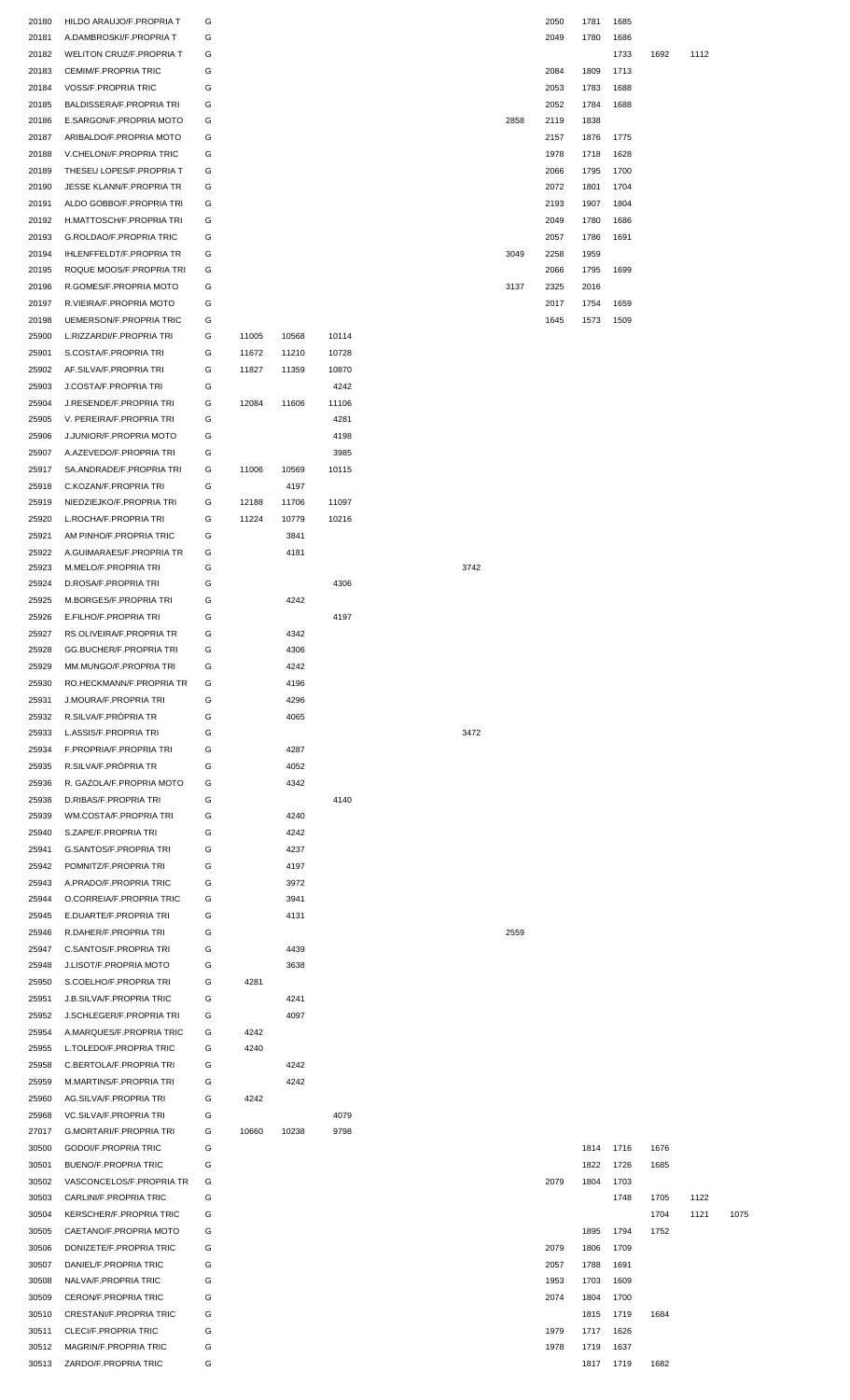| 30514 | HISSANO/F.PROPRIA TRIC         |      |      | 1818 | 1714 | 1658 |
|-------|--------------------------------|------|------|------|------|------|
| 30515 | YOSHIHITO/F.PROPRIA TRIC       |      |      | 1814 | 1727 | 1686 |
|       |                                |      |      |      |      | 1670 |
| 30516 | ZAKIA/F.PROPRIA TRIC           |      |      | 1812 | 1728 |      |
| 30517 | CASASANTA/F.PROPRIA TRIC       |      |      | 1806 | 1721 | 1672 |
| 30518 | YOSHIMUNE/F.PROPRIA TRIC       |      |      | 1822 | 1725 | 1685 |
| 30519 | ALZIRO/F.PROPRIA TRIC          |      |      | 1826 | 1722 | 1685 |
| 30520 | EVANGELISTA/F.PROPRIA TR       |      |      | 1823 | 1714 | 1673 |
| 30521 | SANTA ROSA/F.PROPRIA TRI       |      |      | 1821 | 1723 | 1685 |
| 30522 | <b>BOHRER/F.PROPRIA TRIC</b>   |      |      | 1824 | 1722 | 1676 |
| 30523 | MELLO/F.PROPRIA TRIC           |      |      | 1830 | 1733 | 1691 |
| 30524 | EIS/F.PROPRIA MOTO             |      | 1979 | 1726 | 1626 |      |
| 30525 | <b>FARIAS/F.PROPRIA TRIC</b>   |      |      | 1815 | 1714 | 1678 |
|       |                                |      |      |      |      |      |
| 30526 | <b>IVAN/F.PROPRIA TRIC</b>     |      | 1980 | 1725 | 1621 |      |
| 30527 | VALDENIR/F.PROPRIA TRIC        |      | 1968 | 1705 | 1621 |      |
| 30528 | KRUEGER/F.PROPRIA TRIC         |      | 1989 | 1715 | 1640 |      |
| 30529 | VALDENIR/F.PROPRIA TRIC2       |      | 1960 | 1714 | 1613 |      |
| 30530 | CASTELLARI/F.PROPRIA TRI       |      |      | 1821 | 1723 | 1683 |
| 30531 | ADAIR/F.PROPRIA TRIC           |      | 1976 | 1871 | 1779 |      |
| 30532 | HILDEBRANDO/F.PROPRIA TR       |      |      | 1888 | 1785 | 1744 |
| 30533 | GIARETTON/F.PROPRIA TRIC       |      | 2144 | 1864 | 1764 |      |
| 30534 | EVERTON/F.PROPRIA TRIC         |      | 2064 | 1794 | 1698 |      |
| 30535 | CELSO/F.PROPRIA TRIC           |      |      | 1880 | 1779 | 1736 |
|       | <b>GALINDRO/F.PROPRIA TRIC</b> |      |      |      |      |      |
| 30536 |                                |      | 2130 | 1854 | 1753 |      |
| 30537 | CARIONI/F.PROPRIA TRIC         |      | 2056 | 1786 | 1691 |      |
| 30538 | <b>ISAAC/F.PROPRIA TRIC</b>    |      | 2045 | 1776 | 1681 |      |
| 30539 | STEUMBACH/PROPRIA TRIC         |      | 2206 | 1954 | 1873 |      |
| 30540 | FONTANA/F.PROPRIA TRIC         |      | 2045 | 1778 | 1683 |      |
| 30541 | CREMA/F.PROPRIA TRIC           |      | 2274 | 1977 | 1869 |      |
| 30542 | TARSO/F.PROPRIA TRIC           |      | 2051 | 1781 | 1686 |      |
| 30543 | ALEXANDRE/F.PROPRIA MOTO       |      | 1935 | 1682 | 1591 |      |
| 30544 | FIORIO/F.PROPRIA TRIC          |      |      | 1728 | 1630 |      |
|       |                                |      | 1980 |      |      |      |
| 30545 | SCHIEFELBEIN/F.PROPRIAT        |      | 1980 | 1722 | 1634 |      |
| 30546 | STEINMETZ/F.PROPRIA TRIC       |      | 1969 | 1714 | 1610 |      |
| 30547 | KAZMIERSKI/F.PROPRIA TRI       |      | 1974 | 1725 | 1629 |      |
| 30548 | TAMOYO/F.PROPRIA TRIC          |      | 1972 | 1723 | 1636 |      |
| 30549 | EDICARLOS/F.PROPRIA TRIC       |      | 1963 | 1706 | 1612 |      |
| 30550 | BIRKHAN/F.PROPRIA TRIC         |      | 1977 | 1724 | 1631 |      |
| 30551 | MOURA/F.PROPRIA TRIC           |      | 2060 | 1790 | 1694 |      |
|       |                                |      |      |      |      |      |
| 30552 | MEDEIROS/F.PROPRIA TRIC        |      | 2038 | 1768 | 1676 |      |
| 30553 | ELBER/F.PROPRIA TRIC           |      |      | 1906 | 1804 | 1761 |
| 30554 | PRADO/F.PROPRIA TRIC           |      | 2053 | 1783 | 1688 |      |
| 30555 | SANTANA/F.PROPRIA TRIC         |      | 2154 | 1872 | 1771 |      |
| 30556 | CLEMENTE/F.PROPRIA TRIC        |      | 1976 | 1717 | 1626 |      |
| 30557 | MASCHIO/F.PROPRIA TRIC         |      | 1986 | 1728 | 1634 |      |
| 30558 | KLAUMANN/F.PROPRIA TRIC        |      | 2064 | 1792 | 1698 |      |
| 30559 | ROLIM/F.PROPRIA TRIC           |      | 2736 | 2377 | 2250 |      |
| 30560 | JANDIR/F.PROPRIA MOTO          |      | 2052 | 1783 | 1687 |      |
|       |                                |      |      |      |      |      |
| 30561 | POMPEU/F.PROPRIA TRIC          |      | 2373 | 2062 | 1953 |      |
| 30562 | COSTA/F.PROPRIA TRIC.          |      | 2081 | 1808 | 1712 |      |
| 30563 | LARA/F.PROPRIA TRIC            |      | 1974 | 1715 | 1625 |      |
| 30564 | <b>FABRI/F.PROPRIA TRIC</b>    |      | 1962 | 1706 | 1614 |      |
| 30565 | VANZ/F.PROPRIA TRIC            |      |      | 1883 | 1782 | 1739 |
| 30566 | PALHARES/F.PROPRIA TRIC        |      |      | 1870 | 1770 | 1728 |
| 30567 | FORTINI/F.PROPRIA TRIC         |      | 1957 | 1700 | 1610 |      |
| 30568 | SILVIO/F.PROPRIA TRIC          |      |      | 1895 | 1795 | 1753 |
|       |                                |      |      |      |      |      |
| 30569 | STUEPP/F.PROPRIA TRIC          |      | 2039 | 1774 | 1679 |      |
| 30570 | TABANEZ/F.PROPRIA TRIC         |      | 2300 | 1997 | 1890 |      |
| 30571 | FOGUESATTO/F.PROPRIA TRI       |      | 1961 | 1705 | 1612 |      |
| 30572 | CLEO/F.PROPRIA TRIC            |      | 1987 | 1726 | 1634 |      |
| 30573 | <b>BRANDT/F.PROPRIA TRIC</b>   |      | 2084 | 1809 | 1714 |      |
| 30574 | DOS REIS/F.PROPRIA TRIC        |      | 1963 | 1708 | 1615 |      |
| 30575 | SPIESS/F.PROPRIA TRIC          |      | 2063 | 1792 | 1698 |      |
| 30576 | ACLESIO/F.PROPRIA TRIC         |      | 2044 | 1776 | 1682 |      |
| 30577 | EMILIANO/F.PROPRIA TRIC        |      | 1977 | 1718 | 1626 |      |
|       |                                |      |      |      |      |      |
| 30579 | RUDNICKI/F.PROPRIA MOTO        |      |      | 1797 | 1700 | 1659 |
| 30580 | FILETTI/F.PROPRIA TRIC         |      |      | 1882 | 1780 | 1739 |
| 30581 | EVANGELISTA/F.PROPRIA TR       |      | 2084 | 1809 | 1714 |      |
| 30583 | HANSEN/F.PROPRIA TRIC          |      | 2065 | 1794 | 1699 |      |
| 30584 | LUSTRE/F.PROPRIA TRIC          |      |      | 1890 | 1789 | 1748 |
| 30585 | RONEI/F.PROPRIA TRIC           |      |      | 1899 | 1798 | 1755 |
| 30586 | VICTALINO/F.PROPRIA TRIC       |      | 2066 | 1796 | 1700 |      |
| 30587 | BAPTISTA/F.PROPRIA TRIC        |      |      | 1824 | 1728 | 1686 |
| 30588 | LIMA FARIA/F.PROPRIA TRI       |      | 2049 | 1781 | 1686 |      |
|       |                                |      |      |      |      |      |
| 30589 | ZAVATSKI/F.PROPRIA TRIC        |      | 2076 | 1804 | 1707 |      |
| 30590 | SCALZER/F.PROPRIA TRIC         |      |      | 1806 |      |      |
| 30590 | SCALZER/F.PROPRIA TRIC         |      | 2078 | 1806 | 1709 |      |
| 30591 | EVALDO/F.PROPRIA TRIC          | 3048 | 2257 | 1959 |      |      |
| 30592 | BOTELHO/F.PROPRIA TRIC         |      | 2077 | 1805 | 1709 |      |
| 30593 | OJUARA/F.PROPRIA TRIC          |      | 2070 | 1798 | 1703 |      |
| 30594 | AGNALDO/F.PROPRIA TRIC         |      | 2544 | 2209 | 2092 |      |
| 30595 | PEREIRA/F.PROPRIA TRIC         | 3440 | 2548 | 2211 |      |      |
| 30596 | BRUGNOLO/F.PROPRIA TRIC        |      | 2072 | 1800 | 1703 |      |
|       |                                |      |      |      |      |      |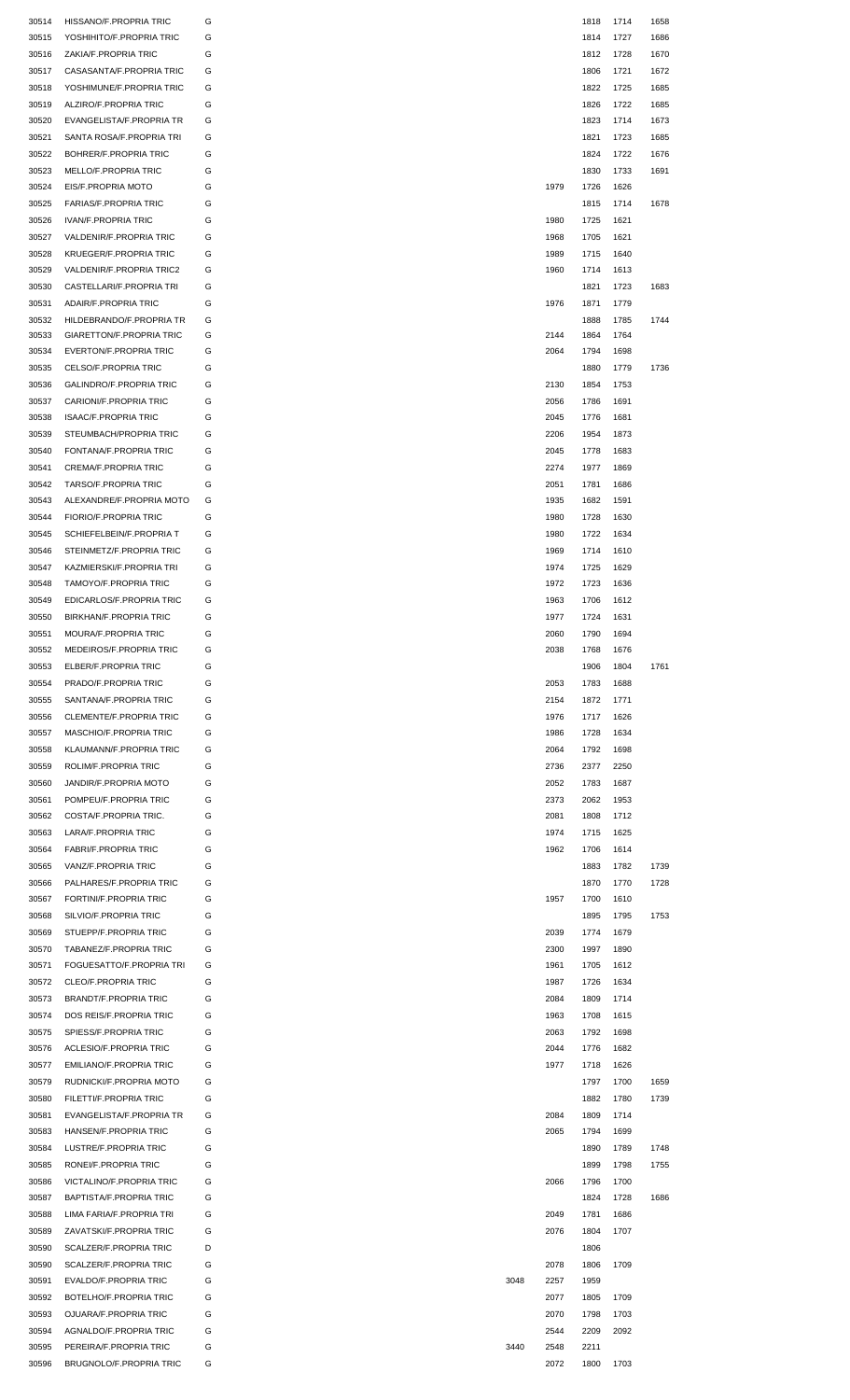| 30597          | CHALUSNHAK/F.PROPRIA TRI                             | G      | 3062         | 2269         | 1968         |      |      |      |
|----------------|------------------------------------------------------|--------|--------------|--------------|--------------|------|------|------|
| 30598          | RAMIRES/F.PROPRIA TRIC                               | G      |              |              | 1815         | 1718 | 1677 |      |
|                |                                                      |        |              |              |              |      |      |      |
| 31400          | PROKOP/F.PROPRIA TRIC                                | G      |              |              | 1824         | 1727 | 1685 |      |
| 31401          | HOMRICH/F.PROPRIA TRIC                               | G      |              | 1975         | 1717         | 1625 |      |      |
| 31402          | TERRA/F.PROPROA TRIC                                 | G      | 3539         | 2622         | 2277         |      |      |      |
| 31403          | BEZERRA/F.PROPRIA TRIC                               | G      | 3444         | 2551         | 2214         |      |      |      |
|                |                                                      |        |              |              |              |      |      |      |
| 31404          | CAVALCANTE/F.PROPRIA TRI                             | G      | 3411         | 2528         | 2192         |      |      |      |
| 31405          | TESSAROLO/F.PROPRIA TRIC                             | G      |              | 1961         | 1705         | 1612 |      |      |
| 31406          | M.FAUST/F.PROPRIA TRIC                               | G      |              | 1987         | 1727         | 1632 |      |      |
| 31407          | C.STIVAL/F.PROPRIA TRIC                              | G      | 2854         | 2114         | 1834         |      |      |      |
| 31408          | DAL PONT/F.PROPRIA TRIC                              | G      | 3167         | 2349         | 2037         |      |      |      |
|                |                                                      |        |              |              |              |      |      |      |
| 31409          | LUIZ FONTANA/F.PROPRIA T                             | G      |              |              |              | 1709 | 1670 | 1096 |
| 31410          | A.PEREIRA/F.PROPRIA TRIC                             | G      | 3037         | 2251         | 1954         |      |      |      |
| 31411          | GILNEI VEIGA/F.PROPRIA T                             | G      | 2848         | 2111         | 1832         |      |      |      |
| 31412          | V.SCHWARTZ/F.PROPRIA TRI                             | G      | 2859         | 2120         | 1837         |      |      |      |
|                |                                                      |        |              |              |              |      |      |      |
| 31413          | LUIZ ADUR/F.PROPRIA TRIC                             | G      | 2851         | 2113         | 1833         |      |      |      |
| 31414          | RULIANA/F.PROPRIA TRIC                               | G      | 3033         | 2249         | 1951         |      |      |      |
| 31415          | J.AGUIAR/F.PROPRIA TRIC                              | G      |              | 2065         | 1795         | 1698 |      |      |
| 31416          | JAIR JOSE/F.PROPRIA TRIC                             | G      |              |              |              | 1800 | 1756 | 1154 |
|                |                                                      |        |              |              |              |      |      |      |
| 31417          | D.DAYRELL/F.PROPRIA TRIC                             | G      | 2984         | 2210         | 1918         |      |      |      |
| 31418          | D.MORAES/F.PROPRIA TRIC                              | G      |              | 2056         | 1785         | 1690 |      |      |
| 31419          | C.RODRIGUES/F.PROPRIA TR                             | G      |              | 2053         | 1783         | 1687 |      |      |
| 31420          | D.GUALBERTO/F.PROPRIA TR                             | G      | 2863         | 2123         | 1840         |      |      |      |
|                |                                                      |        |              |              |              |      |      |      |
| 31421          | DEANGELLIS/F.PROPRIA TRI                             | G      | 3064         | 2270         | 1970         |      |      |      |
| 31422          | <b>JOSMAR LIMA/F.PROPRIA TR</b>                      | G      | 3056         | 2266         | 1964         |      |      |      |
| 31423          | <b>WOSHINGTON/F.PROPRIA TRI</b>                      | G      | 3443         | 2553         | 2213         |      |      |      |
| 31424          | ROSIMERI/F.PROPRIA TRIC                              | G      | 3418         | 2533         | 2196         |      |      |      |
|                |                                                      |        |              |              |              |      |      |      |
| 31425          | L.NIEMEYER/F.PROPRIA TRI                             | G      | 3415         | 2532         | 2195         |      |      |      |
| 31426          | ROSANO CUNHA/F.PROPRIA T                             | G      |              | 1962         | 1707         | 1615 |      |      |
| 31427          | L.TEIXEIRA/F.PROPRIA TRI                             | G      |              | 2056         | 1787         | 1692 |      |      |
| 31428          | SANDRA SILVA/F.PROPRIA T                             | G      | 3126         | 2265         | 1974         |      |      |      |
|                |                                                      |        |              |              |              |      |      |      |
| 31429          | R.GARCIA/F.PROPRIA TRIC                              | G      | 2989         | 2214         | 1922         |      |      |      |
| 31430          | ALEX JUNIO/F.PROPRIA TRI                             | G      |              | 2145         | 1865         | 1763 |      |      |
| 31431          | R.TARCIA/F.PROPRIA TRIC                              | G      |              | 2049         | 1780         | 1686 |      |      |
| 31432          | EDVALTER/F.PROPRIA TRIC                              | G      |              | 2060         | 1789         | 1694 |      |      |
|                |                                                      |        |              |              |              |      |      |      |
| 31433          | R.HECKMANN/F.PROPRIA TRI                             | G      | 3171         | 2350         | 2040         |      |      |      |
| 31434          | A.FAUST/F.PROPRIA TRIC                               | G      |              | 2252         | 1958         | 1855 |      |      |
| 31435          | JAIR ELI/F.PROPRIA TRIC                              | G      | 2956         | 2191         | 1901         |      |      |      |
| 31436          | M.LOTHER/F.PROPRIA TRIC                              | G      |              | 2025         | 1761         | 1665 |      |      |
|                |                                                      |        |              |              |              |      |      |      |
| 31437          | H.PEREIRA/F.PROPRIA TRIC                             | G      | 3051         | 2260         | 1960         |      |      |      |
| 31438          | J.FOGACA/F.PROPRIA TRIC                              | G      |              | 1926         | 1827         | 1737 |      |      |
|                |                                                      |        |              |              |              |      |      |      |
| 31439          | C.LELES/F.PROPRIA TRIC                               | G      |              | 2053         | 1784         | 1688 |      |      |
|                |                                                      |        |              |              |              |      |      |      |
| 31440          | E.MACIEL/F.PROPRIA TRIC                              | G      | 3307         | 3161         | 3003         |      |      |      |
| 31441          | WANDEIR/F.PROPRIA TRIC                               | G      |              | 2060         | 1789         | 1694 |      |      |
| 31442          | G. DO COUTO/F.PROPRIA TR                             | G      |              | 2162         | 1878         | 1777 |      |      |
| 31443          | R.ALVES/F.PROPRIA TRIC                               | G      |              | 2546         | 2213         | 2095 |      |      |
|                |                                                      |        |              |              |              |      |      |      |
| 31444          | OSVALDIR/F.PROPRIA TRIC                              | G      | 3052         | 2261         | 1961         |      |      |      |
| 31445          | F.FRANCA/F.PROPRIA TRIC                              | G      | 3112         | 2306         | 2000         |      |      |      |
| 31446          | O.VALVERDE/F.PROPRIA TRI                             | G      | 3156         | 3017         | 2870         |      |      |      |
| 31447          | ANA VALERIO/F.PROPRIA TR                             | G      |              | 2057         | 1787         | 1692 |      |      |
|                |                                                      |        |              |              |              |      |      |      |
| 31448          | G.CANUTO/F.PROPRIATRI                                | G      | 3172         | 3008         | 2883         |      |      |      |
| 31449          | C.SCHERER/F.PROPRIA TRIC                             | G      | 2973         | 2842         | 2701         |      |      |      |
| 31450          | E.GOMES/F.PROPRIA TRIC                               | G      | 3120         | 2980         | 2835         |      |      |      |
| 31451          | M.FONSECA/F.PROPRIA TRIC                             | G      | 3025         | 1765         | 1690         |      |      |      |
|                |                                                      | G      |              | 2699         |              |      |      |      |
| 31452          | A.SANGALI/F.PROPRIA TRIC                             |        |              |              |              |      |      |      |
| 31453          | RINALDI REIS/F.PROPRIA T                             | G      | 3194         | 2367         | 2052         |      |      |      |
| 31454          | J.SCHWARTZ/F.PROPRIA TRI                             | G      | 3097         | 2960         | 2815         |      |      |      |
| 31455          | LUIZ RABELO/F.PROPRIA TR                             | G      | 3189         | 2363         | 2051         |      |      |      |
| 31456          | W.CARDOSO/F.PROPRIA TRIC                             | G      |              | 2153         | 1872         |      |      |      |
|                |                                                      |        |              |              |              | 1770 |      |      |
| 31457          | A.COLLARINO/F.PROPRIA TR                             | G      | 3146         | 3005         | 2856         |      |      |      |
| 31458          | VOLNEI BUSS/F.PROPRIA TR                             | G      | 2922         | 2792         | 2655         |      |      |      |
| 31459          | COPRUCHINSKI/F.PROPRIA T                             | G      | 2851         | 2723         | 2589         |      |      |      |
| 31460          | W.JUSTO/F.PROPRIA TRICIC                             | G      |              | 2529         | 2193         |      |      |      |
|                |                                                      |        | 3412         |              |              |      |      |      |
| 31461          | CLAUDEIR/F.PROPRIA TRIC                              | G      | 3157         | 3017         | 2869         |      |      |      |
| 31462          | M.DALDEGAN/F.PROPRIA TRI                             | G      | 2987         | 2213         | 1920         |      |      |      |
| 31463          | M.NOBREGA/F.PROPRIA TRIC                             | G      | 2994         | 2862         | 2720         | 2584 |      |      |
|                |                                                      |        |              |              |              |      |      |      |
| 31464          | <b>BANAK WEISS/F.PROPRIA TR</b>                      | G      | 3259         | 3114         | 2960         |      |      |      |
| 31465          | M.CHARKOSKI/F.PROPRIA TR                             | G      | 3229         | 3085         | 2932         |      |      |      |
| 31466          | DAL PRA/F.PROPRIA TRIC                               | G      | 3126         | 2989         | 2840         |      |      |      |
| 31467          | CASTIGLIONI/F.PROPRIA TR                             | G      | 2910         | 2156         | 1871         |      |      |      |
|                |                                                      |        |              |              |              |      |      |      |
| 31468          | S.SINOTI/F.PROPRIA TRIC                              | G      |              | 2062         | 1792         | 1695 |      |      |
| 31469          | O.RODELLA/F.PROPRIA TRIC                             | G      | 3158         | 3018         | 2869         |      |      |      |
| 31470          | MAIONE/F.PROPRIA TRIC                                | G      | 3178         | 2354         | 2044         |      |      |      |
| 31471          | D.BENGUELLA/F.PROPRIA TR                             | G      |              | 2291         | 2173         | 2066 |      |      |
| 31472          | H.MELO/F.PROPRIA TRIC                                | G      |              |              | 1972         | 1870 | 1816 |      |
|                |                                                      |        |              |              |              |      |      |      |
|                | 31473 M.BENGUELLA/F.PROPRIA TR                       | G      |              |              | 2253         | 2138 | 2076 |      |
| 31474          | A.EUSTAQUIO/F.PROPRIA TR                             | G      | 3182         | 2357         | 2047         |      |      |      |
| 31475          | V.CORRADI/F.PROPRIA TRIC                             | G      | 2987         | 2214         | 1922         |      |      |      |
| 31476          | A.FRAGA/F.PROPRIA TRICIC                             | G      | 2916         | 2161         | 1876         |      |      |      |
|                |                                                      |        |              |              |              |      |      |      |
| 31477          | A.FELISOLA/F.PROPRIA TRI                             | G      | 3417         | 2534         | 2196         |      |      |      |
| 31478<br>31479 | ARISTIDES/F.PROPRIA TRIC<br>CLAUDINEI/F.PROPRIA TRIC | G<br>G | 2987<br>3121 | 2213<br>2981 | 1922<br>2837 |      |      |      |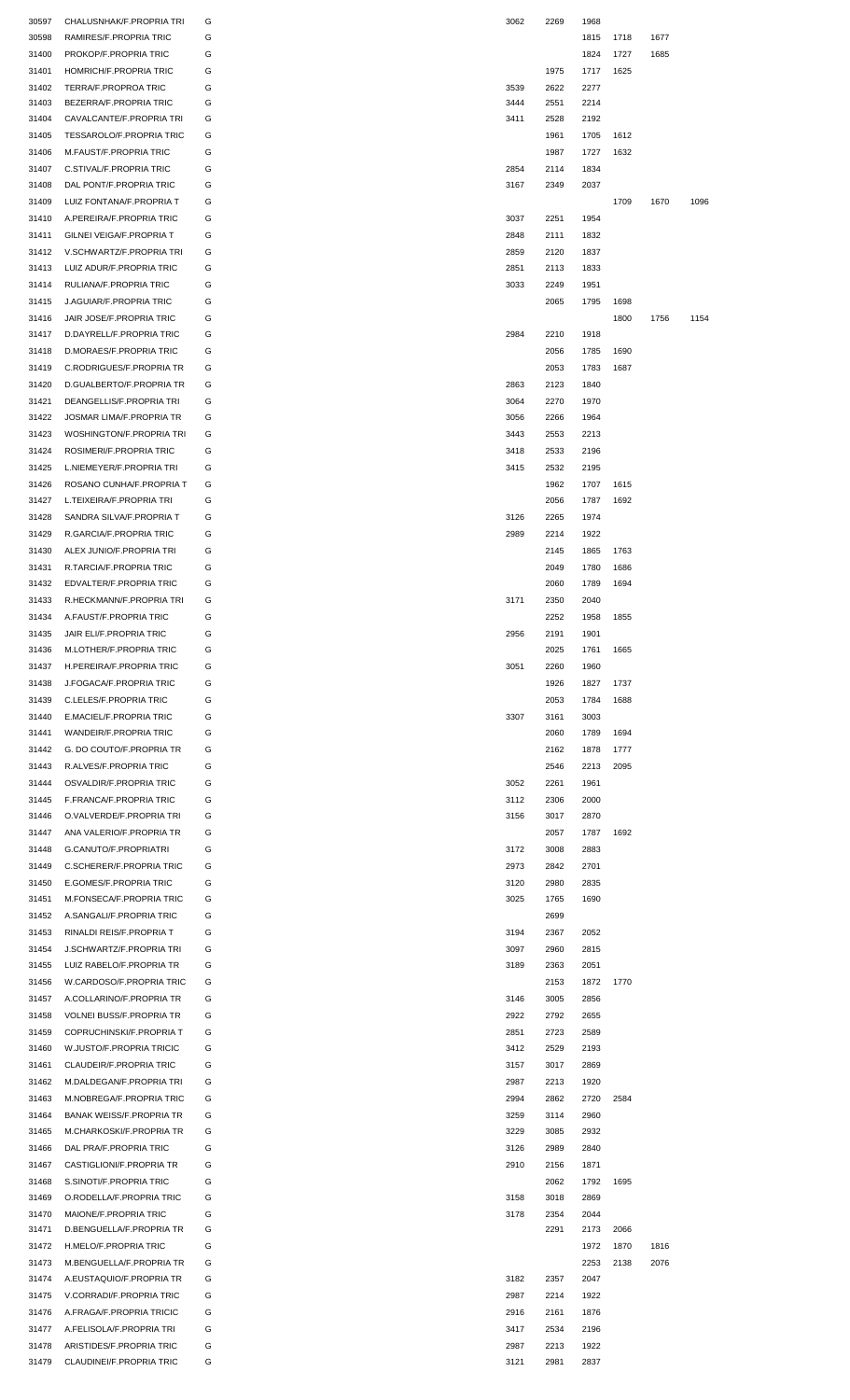| 31480 | <b>UELTON SILVA/F.PROPRIA T</b> | G |      | 2974 | 2204 | 1912 |      |      |      |
|-------|---------------------------------|---|------|------|------|------|------|------|------|
| 31481 | M.TOCHETTO/F.PROPRIA TRI        | G |      | 2892 | 2762 | 2626 |      |      |      |
| 31482 | M.ARAUJO/F.PROPRIA MOTO         | G |      |      |      | 1898 | 1796 | 1754 |      |
|       |                                 |   |      |      |      |      |      |      |      |
| 31483 | F.MASSARO/F.PROPRIA MOTO        | G |      | 3254 | 3108 | 2956 |      |      |      |
| 31484 | LUIZ SILVA/F.PROPRIA MOT        | G |      | 3151 | 3010 | 2862 |      |      |      |
| 31485 | NELSON SILVA/F.PROPRIA T        | G |      | 3155 | 2339 | 2029 |      |      |      |
| 31486 | VILAS BOAS/F.PROPRIA TRI        | G |      | 3172 | 2352 | 2039 |      |      |      |
| 31487 | JOFRE ARALDI/F.PROPRIA T        | G |      | 2985 | 2851 | 2709 |      |      |      |
|       |                                 |   |      |      |      |      |      |      |      |
| 31488 | NEIMAR SENRA/F.PROPRIA T        | G |      | 3190 | 2363 | 2050 |      |      |      |
| 31489 | VICTOR COHEN/F.PROPRIA T        | G |      | 3169 | 3026 | 2878 |      |      |      |
| 31490 | A.TEIXEIRA/F.PROPRIA TRI        | G |      | 3152 | 2335 | 2026 |      |      |      |
| 31491 | J.FINATTO/F.PROPRIA TRIC        | G |      | 3106 | 2303 | 1998 |      |      |      |
| 31492 | ELIAS MOTA/F.PROPRIA TRI        | G |      | 2990 | 2859 | 2718 |      |      |      |
|       |                                 |   |      |      |      |      |      |      |      |
| 31493 | MARILENE/F.PROPRIA TRIC         | G |      | 3174 | 2352 | 2040 |      |      |      |
| 31494 | E.ALMEIDA/F.PROPRIA TRIC        | G |      | 2899 | 2148 | 1864 |      |      |      |
| 31495 | U.CHICRALA/F.PROPRIA TRI        | G |      | 3187 | 2361 | 2048 |      |      |      |
| 31496 | EDSON KANIG/F.PROPRIA TR        | G |      | 3161 | 2342 | 2033 |      |      |      |
|       |                                 |   |      |      |      |      |      |      |      |
| 31497 | IVAN DIAS/F.PROPRIA TRIC        | G |      | 3165 | 2346 | 2036 |      |      |      |
| 31498 | S.LEONEL/F.PROPRIA TRIC         | G |      | 2885 | 2138 | 1855 |      |      |      |
| 32800 | <b>VILMAR/F.PROPRIA TRIC</b>    | G |      | 3161 | 2342 | 2032 |      |      |      |
| 32801 | A.SILVA/F.PROPRIA MOTO          | G |      |      |      |      | 1694 | 1655 | 1088 |
|       |                                 |   |      |      |      |      |      |      |      |
| 32802 | S.DOBELIN/F.PROPRIA TRIC        | G |      | 3109 | 2304 | 1999 |      |      |      |
| 32803 | STOPACHOLI/F.PROPRIA TRI        | G |      | 3195 | 3053 | 2902 |      |      |      |
| 32804 | CASELLAS/F.PROPRIA TRIC         | G |      | 2898 | 2768 | 2631 |      |      |      |
| 32805 | E.TABORDA/F.PROPRIA TRIC        | G |      | 2905 | 2776 | 2640 |      |      |      |
|       |                                 |   |      |      |      |      |      |      |      |
| 32806 | <b>B.MAYER/F.PROPRIA TRICIC</b> | G |      | 3139 | 2998 | 2850 |      |      |      |
| 32807 | PEDRO FRAGA/F.PROPRIA TR        | G |      | 3154 | 2337 | 2029 |      |      |      |
| 32808 | V.CABRINI/F.PROPRIA MOTO        | G |      | 2936 | 2807 | 2668 |      |      |      |
| 32809 | DELLA SENTA/F.PROPRIA TR        | G |      | 3168 | 2349 | 2037 |      |      |      |
|       |                                 |   |      |      |      |      |      |      |      |
| 32810 | L.BRUSTOLIN/F.PROPRIA TR        | G | 3320 | 3088 | 2290 |      |      |      |      |
| 32811 | F.ZIEMER/F.PROPRIA TRIC         | G |      | 2903 | 2775 | 2637 |      |      |      |
| 32812 | S.ANDRADE/F.PROPRIA TRIC        | G |      |      | 2169 | 2055 | 1955 |      |      |
| 32813 | RAMAO BETIM/F.PROPRIA TR        | G |      | 3125 | 2985 | 2840 |      |      |      |
|       |                                 |   |      |      |      |      |      |      |      |
| 32814 | ALAN AFONSO/F.PROPRIA TR        | G |      | 2935 | 2804 | 2664 |      |      |      |
| 32815 | A.BONILHA/F.PROPRIA TRIC        | G | 3217 | 3069 | 2941 |      |      |      |      |
| 32816 | J.RAMIRES/F.PROPRIA TRIC        | G |      | 3330 | 3179 | 3023 |      |      |      |
| 32817 | C.GURAL/F.PROPRIA TRICIC        | G |      | 2935 | 2804 | 2666 |      |      |      |
|       |                                 |   |      |      |      |      |      |      |      |
| 32818 | E.CZELUJINSKI/F.PROPRIA         | G | 3523 | 3363 | 3219 |      |      |      |      |
| 32819 | A.ALBUQUERQUE/F.PROPRIA         | G | 3242 | 3014 | 2233 |      |      |      |      |
| 32820 | ADAO FILHO/F.PROPRIA TRI        | G |      |      | 2287 | 1987 | 1880 |      |      |
| 32821 | A.CASTELLEN/F.PROPRIA TR        | G |      | 3159 | 2341 | 2032 |      |      |      |
| 32822 | ANTONIO DIAS/F.PROPRIA T        | G | 3197 | 2974 | 2204 |      |      |      |      |
|       |                                 |   |      |      |      |      |      |      |      |
| 32823 | C.GUADAGNIN/F.PROPRIA TR        | G |      | 2977 | 2205 | 1913 |      |      |      |
| 32824 | S.CARNEIRO/F.PROPRIA TRI        | G | 3524 | 3363 | 3222 |      |      |      |      |
| 32825 | ILDEFONSO/F.PROPRIA TRIC        | G | 3551 | 3385 | 3245 |      |      |      |      |
| 32826 | L.SIQUEIRA/F.PROPRIA TRI        | G | 3837 | 3658 | 3507 |      |      |      |      |
|       |                                 |   |      |      |      |      |      |      |      |
| 32827 | NICOMEDES/F.PROPRIA TRIC        | G |      | 3141 | 2327 | 2019 |      |      |      |
| 32828 | A.SILVEIRA/F.PROPRIA TRI        | G |      | 3119 | 2312 | 2006 |      |      |      |
| 32829 | ADELI ASSIS/F.PROPRIA TR        | G | 3493 | 3249 | 2406 |      |      |      |      |
| 32830 | J. DE LIMA/F.PROPRIA TRI        | G |      | 3036 | 2885 | 2757 |      |      |      |
|       |                                 |   |      |      |      |      |      |      |      |
| 32831 | C.ZEQUIM/F.PROPRIA TRIC         | G |      | 2987 | 2854 | 2713 |      |      |      |
| 32832 | OJUARA LTDA/F.PROPRIA TR        | G | 3283 | 3053 | 2262 |      |      |      |      |
| 32833 | P.MACHADO/F.PROPRIA TRIC        | G | 3390 | 3154 | 2337 |      |      |      |      |
| 32834 | R.ALEM/F.PROPRIA TRICIC         | G | 3346 | 3113 | 2306 |      |      |      |      |
|       |                                 |   |      |      |      |      |      |      |      |
| 32835 | M.FREITAS/F.PROPRIA TRIC        | G | 3350 | 3207 | 3061 |      |      |      |      |
| 32836 | <b>JADILSON/F.PROPRIA TRIC</b>  | G | 3454 | 3292 | 3154 |      |      |      |      |
| 32837 | ALCIVIO/F.PROPRIA TRICIC        | G |      | 3508 | 2602 | 2255 |      |      |      |
| 32838 | <b>J.VARDIRON/F.PROPRIA TR</b>  | G | 3197 | 2976 | 2203 |      |      |      |      |
|       |                                 | G |      |      |      |      |      |      |      |
| 32839 | M.ARANTES/F.PROPRIA TRIC        |   |      |      |      | 1900 | 1802 | 1753 |      |
| 32840 | LUCIA RETKA/F.PROPRIA TR        | G | 3438 | 3278 | 3140 |      |      |      |      |
| 32841 | SILMAR SOUZA/F.PROPRIA T        | G | 3498 | 3251 | 2411 |      |      |      |      |
| 32842 | M.CASTILHO/F.PROPRIA TRI        | G | 3524 | 3360 | 3220 |      |      |      |      |
| 32843 | <b>J.JACINTHO/F.PROPRIA TRI</b> | G | 3264 | 3035 | 2248 |      |      |      |      |
|       |                                 |   |      |      |      |      |      |      |      |
| 32844 | ADAIR FARIA/F.PROPRIA TR        | G | 3527 | 3280 | 2430 |      |      |      |      |
| 32845 | AIRO SILVA/F.PROPRIA TRI        | G |      | 2956 | 2189 | 1900 |      |      |      |
| 32846 | F.FRANCA/F.PROPRIA TRICI        | G | 3613 | 3361 | 2491 |      |      |      |      |
| 32847 | C. DA SILVA/F.PROPRIA TR        | G | 3361 | 3126 | 2318 |      |      |      |      |
|       |                                 |   |      |      |      |      |      |      |      |
| 32848 | LECINO/F.PROPRIA TRICIC         | G |      | 3165 | 2346 | 2035 |      |      |      |
| 32849 | <b>J.FERREIRA/F.PROPRIA TRI</b> | G |      | 3092 | 2955 | 2809 |      |      |      |
| 32850 | J.WESLEI/F.PROPRIA TRIC         | G | 3521 | 3359 | 3218 |      |      |      |      |
| 32851 | N.LYRA/F.PROPRIA TRICIC         | G |      |      |      | 1996 | 1888 | 1843 |      |
|       |                                 |   |      |      |      |      |      |      |      |
| 32852 | A.LOBO/F.PROPRIA TRICIC         | G |      |      |      | 1893 | 1793 | 1751 |      |
| 32853 | J.OLIVEIRA/F.PROPRIA TR         | G |      | 3182 | 3057 | 2908 |      |      |      |
| 32854 | A.SOBRINHO/F.PROPRIA TR         | G | 3524 | 3364 | 3220 |      |      |      |      |
| 32855 | M.CHAVES/F.PROPRIA MOTO         | G | 3336 | 3103 | 2299 |      |      |      |      |
|       |                                 |   |      |      |      |      |      |      |      |
| 32856 | R.COELHO/F.PROPRIA TRIC         | G |      | 3432 | 2546 | 2207 |      |      |      |
| 32857 | L.FRANCO/F.PROPRIA TRIC         | G | 3558 | 3393 | 3251 |      |      |      |      |
| 32858 |                                 | G |      | 3449 | 2557 | 2218 |      |      |      |
|       | AMORELINO/F.PROPRIA TRIC        |   |      |      |      |      |      |      |      |
|       |                                 |   |      |      |      |      |      |      |      |
| 32859 | L.ZENATTO/F.PROPRIA TRIC        | G | 3521 | 3359 | 3218 |      |      |      |      |
| 32860 | A.SILVA/F.PROPRIA TRIC          | G | 3416 | 3233 | 3132 |      |      |      |      |
| 32861 | A.PAULA/F.PROPRIA TRIC          | G | 3526 | 3363 | 3223 |      |      |      |      |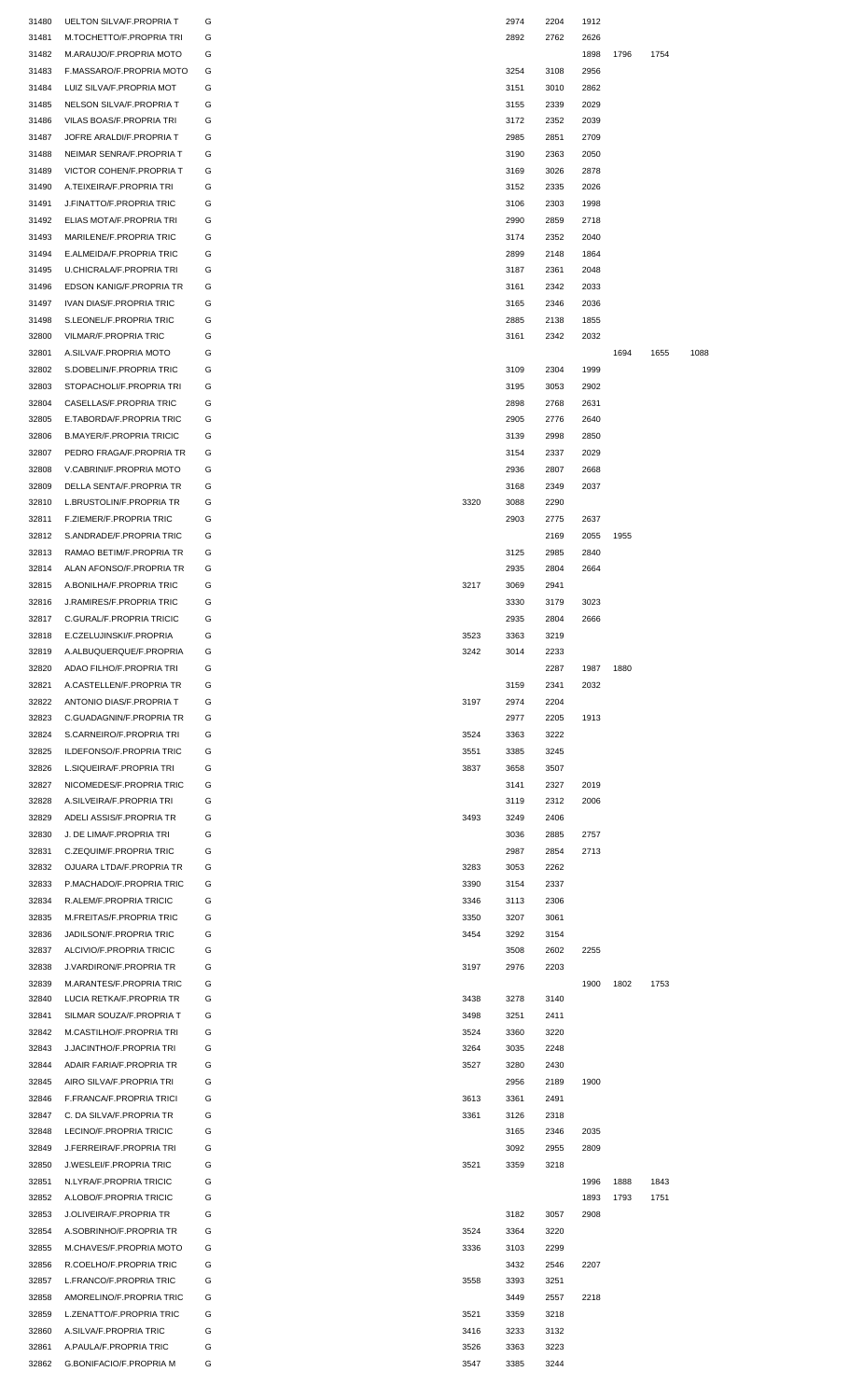| 32863          | <b>J.MARTINS/F.PROPRIA TRIC</b>                             | G | 3533         | 3372         | 3230         |      |      |      |      |      |      |      |
|----------------|-------------------------------------------------------------|---|--------------|--------------|--------------|------|------|------|------|------|------|------|
| 32864          | V.SILVA/F.PROPRIA TRIC                                      | G | 3652         | 3395         | 2516         |      |      |      |      |      |      |      |
| 32865          | C.VALENTINO/F.PROPRIA T                                     | G |              | 2867         | 2720         | 2594 |      |      |      |      |      |      |
| 32866          | R.GEORGII/F.PROPRIA TRIC                                    | G |              |              | 2174         | 2061 | 1959 |      |      |      |      |      |
| 32867          | M.TANZAWA/F.PROPRIA MOTO                                    | G | 2974         | 2838         | 2719         |      |      |      |      |      |      |      |
| 32868          | D.BASILIO/F.PROPRIA TRIC                                    | G |              |              | 2260         | 2144 | 2037 |      |      |      |      |      |
| 32869          | A.MARIANI/F.PROPRIA TRIC                                    | G |              |              | 2165         | 2053 | 1952 |      |      |      |      |      |
| 32870          | S.LEITE/F.PROPRIA TRIC                                      | G | 2979         | 2843         | 2724         |      |      |      |      |      |      |      |
| 32871          | S.SILVA/F.PROPRIA TRIC                                      | G | 3203         | 3055         | 2924         |      |      |      |      |      |      |      |
| 32872          | N.CASTRO/F.PROPRIA TRIC                                     | G |              | 3171         | 3029         | 2880 |      |      |      |      |      |      |
|                | R.SANTANA/F.PROPRIA TRIC                                    | G |              |              |              |      |      |      |      |      |      |      |
| 32873          |                                                             |   | 3237         | 3099         | 2955         |      |      |      |      |      |      |      |
| 32874          | A.BIAZUS/F.PROPRIA TRIC                                     | G | 3336         | 3183         | 3049         |      |      |      |      |      |      |      |
| 32875          | A.ARAUJO/F.PROPRIA TRIC                                     | G |              |              |              | 2250 | 2132 | 2079 | 1374 | 1318 | 1132 | 1085 |
| 32876          | E.ARONIS/ F.PROPRIA TRIC                                    | G | 3199         | 3051         | 2922         |      |      |      |      |      |      |      |
| 32877          | A.GLITZ/ F.PROPRIA TRIC                                     | G | 3524         | 3362         | 3221         |      |      |      |      |      |      |      |
| 32878          | A.MACHADO/F.PROPRIA TRIC                                    | G | 3777         | 3512         | 2604         |      |      |      |      |      |      |      |
| 32879          | E.QUINI/ F.PROPRIA TRIC                                     | G | 3206         | 3060         | 2931         |      |      |      |      |      |      |      |
| 32880          | HUPALOVSKI/F.PROPRIA TRI                                    | G | 3521         | 3359         | 3217         |      |      |      |      |      |      |      |
| 32881          | CARAVELO/ F.PROPRIA TRIC                                    | G | 3514         | 3352         | 3210         |      |      |      |      |      |      |      |
| 32882          | ANESIO.F/ F.PROPRIA TRIC                                    | G | 3736         | 3474         | 2575         |      |      |      |      |      |      |      |
| 32883          | CHAPISCA/ F.PROPRIA TRIC                                    | G |              | 3103         | 2966         | 2818 |      |      |      |      |      |      |
| 32884          | A.LASS/ F.PROPRIA TRIC                                      | G | 3195         | 3052         | 2923         |      |      |      |      |      |      |      |
| 32885          | F.ALBERS/ F.PROPRIA TRIC                                    | G | 3361         | 3206         | 3072         |      |      |      |      |      |      |      |
| 32886          | E.VINHAES/ F.PROPRIA TRI                                    | G | 3211         | 3063         | 2933         |      |      |      |      |      |      |      |
| 32887          | ELIANDRO/ F.PROPRIA TRIC                                    | G | 3501         | 3339         | 3199         |      |      |      |      |      |      |      |
| 32888          | <b>G.VIEIRA/ F.PROPRIA TRIC</b>                             | G | 3593         | 3426         | 3284         |      |      |      |      |      |      |      |
| 32889          | <b>I.ELOI/ F.PROPRIA TRIC</b>                               | G | 3510         | 3348         | 3205         |      |      |      |      |      |      |      |
| 32890          | P.HANDA/ F.PROPRIA TRIC                                     | G | 3556         | 3392         | 3250         |      |      |      |      |      |      |      |
| 32891          | D.NOGUEI/ F.PROPRIA TRIC                                    | G |              |              | 2186         | 2074 | 1971 |      |      |      |      |      |
| 32892          | STASCZYZ/ F.PROPRIA TRIC                                    | G |              |              |              | 1996 | 1893 | 1839 |      |      |      |      |
| 32893          | NAISINGER/ F.PROPRIA TRI                                    | G | 3533         | 3370         | 3228         |      |      |      |      |      |      |      |
| 32894          | J.MATULA/ F.PROPRIA MOTO                                    | G | 3560         | 3396         | 3253         |      |      |      |      |      |      |      |
| 32895          | P.COELHO/ F.PROPRIA TRIC                                    | G | 3581         | 3415         | 3271         |      |      |      |      |      |      |      |
| 32896          | J.JENSEN/ F.PROPRIA TRIC                                    | G | 3436         | 3278         | 3140         |      |      |      |      |      |      |      |
| 32897          | R.ABREU/ F.PROPRIA TRIC                                     | G | 3495         | 3334         | 3194         |      |      |      |      |      |      |      |
| 32898          | J.BERNAR/ F.PROPRIA TRIC                                    | G | 3576         | 3411         | 3269         |      |      |      |      |      |      |      |
| 35800          | F.MESSIAS/ F.PROPRIA MOT                                    | G | 3549         | 3385         | 3245         |      |      |      |      |      |      |      |
|                |                                                             | G |              | 3202         |              |      |      |      |      |      |      |      |
| 35801          | A.BALSANI/ F.PROPRIA MOT                                    |   | 3357         |              | 3068         |      |      |      |      |      |      |      |
| 35802          | J.BRENNER/ F.PROPRIA TRI                                    | G |              | 3223         | 1881         | 1800 |      |      |      |      |      |      |
| 35803          | L.VARGAS/ F.PROPRIA TRIC                                    | G | 3746         | 3484         | 2582         |      |      |      |      |      |      |      |
| 35804          | W,COSTA/ F.PROPRIA TRIC                                     | G | 3730         | 3472         | 2572         |      |      |      |      |      |      |      |
| 35805          | D.SANTOS/ F.PROPRIA TRIC                                    | G | 3258         | 3106         | 2976         |      |      |      |      |      |      |      |
| 35806          | G.ROMAO/ F.PROPRIA TRIC                                     | G | 3724         | 3464         | 2567         |      |      |      |      |      |      |      |
| 35807          | S.BETES/F.PROPRIA TRIC                                      | G | 3533         | 3371         | 3230         |      |      |      |      |      |      |      |
| 35808          | J.SILVA/ F.PROPRIA TRIC                                     | G | 3583         | 3416         | 3272         |      |      |      |      |      |      |      |
| 35809          | CHIQUINATO/ F.PROPRIA TR                                    | G | 3395         | 3239         | 3101         |      |      |      |      |      |      |      |
| 35810          | L.SANTOS/ F.PROPRIA TRIC                                    | G | 3832         | 3652         | 3501         |      |      |      |      |      |      |      |
| 35811          | J.DUARTE/ F.PROPRIA TRIC                                    | G | 3559         | 3394         | 3252         |      |      |      |      |      |      |      |
| 35812          | A.CLERIS/ F.PROPRIA TRIC                                    | G | 3556         | 3391         | 3250         |      |      |      |      |      |      |      |
| 35813          | CL.LIMA/ F.PROPRIA TRIC                                     | G | 3409         | 3251         | 3114         |      |      |      |      |      |      |      |
| 35814          | R.DOSREIS/ F.PROPRIA TRI                                    | G | 3644         | 3390         | 2513         |      |      |      |      |      |      |      |
| 35815          | J.BARROS/ F.PROPRIA TRIC                                    | G | 3554         | 3391         | 3249         |      |      |      |      |      |      |      |
| 35816          | V.FRANCO/ F.PROPRIA TRIC                                    | G | 3400         | 3244         | 3108         |      |      |      |      |      |      |      |
| 35817          | S.ARAUJO/ F.PROPRIA TRIC                                    | G | 3525         | 3363         | 3222         |      |      |      |      |      |      |      |
| 35818          | BORINELLI/ F.PROPRIA TRI                                    | G | 3377         | 3219         | 3086         |      |      |      |      |      |      |      |
| 35819          | <b>G.FREITAS/ F.PROPRIA TRI</b>                             | G | 3561         | 3394         | 3252         |      |      |      |      |      |      |      |
| 35820          | P.CRUZ/ F.PROPRIA TRIC                                      | G | 3565         | 3401         | 3258         |      |      |      |      |      |      |      |
| 35821          | HIROYUKI/ F.PROPRIA MOTO                                    | G | 3479         | 3321         | 3180         |      |      |      |      |      |      |      |
| 35822          | P.HANDA2/ F.PROPRIA TRIC                                    | G | 3387         | 3231         | 3096         |      |      |      |      |      |      |      |
| 35823          | W.PASSOS/ F.PROPRIA TRIC                                    | G | 3621         | 3367         | 2497         |      |      |      |      |      |      |      |
| 35824          | E.SASSO/ F.PROPRIA TRIC                                     | G |              | 2872         | 2744         | 2607 |      |      |      |      |      |      |
| 35825          | RIC.ANT/ F.PROPRIA TRIC                                     | G | 3749         | 3487         | 2584         |      |      |      |      |      |      |      |
| 35826          | PEDR.ANT/ F.PROPRIA TRIC                                    | G | 3544         | 3380         | 3239         |      |      |      |      |      |      |      |
| 35827          | PRESTUPA/ F.PROPRIA TRIC                                    | G | 3735         | 3475         | 2575         |      |      |      |      |      |      |      |
| 35828          | A.PUGIOLI/ F.PROPRIA TRI                                    | G | 3227         | 3078         | 2948         |      |      |      |      |      |      |      |
| 35829          | LAZZARI/ F.PROPRIA TRIC                                     | G | 36787        | 35104        | 33627        |      |      |      |      |      |      |      |
|                |                                                             | G |              |              |              |      |      |      |      |      |      |      |
| 35830<br>35831 | <b>J.BIAZUS/ F.PROPRIA TRIC</b><br>CAPPELARO/ F.PROPRIA TRI | G | 3542<br>3703 | 3377<br>3445 | 3234<br>2552 |      |      |      |      |      |      |      |
|                |                                                             |   |              |              |              |      |      |      |      |      |      |      |
| 35832          | A.BIAZUS/F.PROPRIA TRIC2                                    | G | 3492         | 3248         | 2408         |      |      |      |      |      |      |      |
| 35833          | J.TUROLA/ F.PROPRIA TRIC                                    | G | 3620         | 3367         | 2497         |      |      |      |      |      |      |      |
| 35834          | E.BOECHEL/ F.PROPRIA TRI                                    | G | 3282         | 3055         | 2265         |      |      |      |      |      |      |      |
| 35835          | R.CESIUK/ F.PROPRIA TRIC                                    | G | 3485         | 3323         | 3183         |      |      |      |      |      |      |      |
| 35836          | E.GUEDES/ F.PROPRIA TRIC                                    | G | 3588         | 3424         | 3280         |      |      |      |      |      |      |      |
| 35837          | A.BEAL/ F.PROPRIA TRIC                                      | G | 3108         | 2963         | 2840         |      |      |      |      |      |      |      |
| 35838          | J.SEBOLD/ F.PROPRIA MOTO                                    | G | 3366         | 3213         | 3077         |      |      |      |      |      |      |      |
| 35839          | J.MOELLER/ F.PROPRIA MOT                                    | G | 3701         | 3531         | 3382         |      |      |      |      |      |      |      |
| 35841          | CLA.SOUZA/ F.PROPRIA TRI                                    | G | 4237         | 4041         | 3872         |      |      |      |      |      |      |      |
| 35842          | SOLDATELI/F.PROPRIA MOTO                                    | G | 3299         | 3069         | 2274         |      |      |      |      |      |      |      |
| 35843          | ROVILSON/ F.PROPRIA TRIC                                    | G | 3331         | 3096         | 1806         |      |      |      |      |      |      |      |
| 35844          | R.QUADROS/ F.PROPRIA TRI                                    | G |              | 3434         | 2544         | 2208 |      |      |      |      |      |      |
| 35845          | A.DALLA/ F.PROPRIA TRIC                                     | G | 3158         | 3012         | 2884         |      |      |      |      |      |      |      |
| 35846          | MJ.SOUZA/ F.PROPRIA TRIC                                    | G |              | 3424         | 2538         | 2202 |      |      |      |      |      |      |
|                |                                                             |   |              |              |              |      |      |      |      |      |      |      |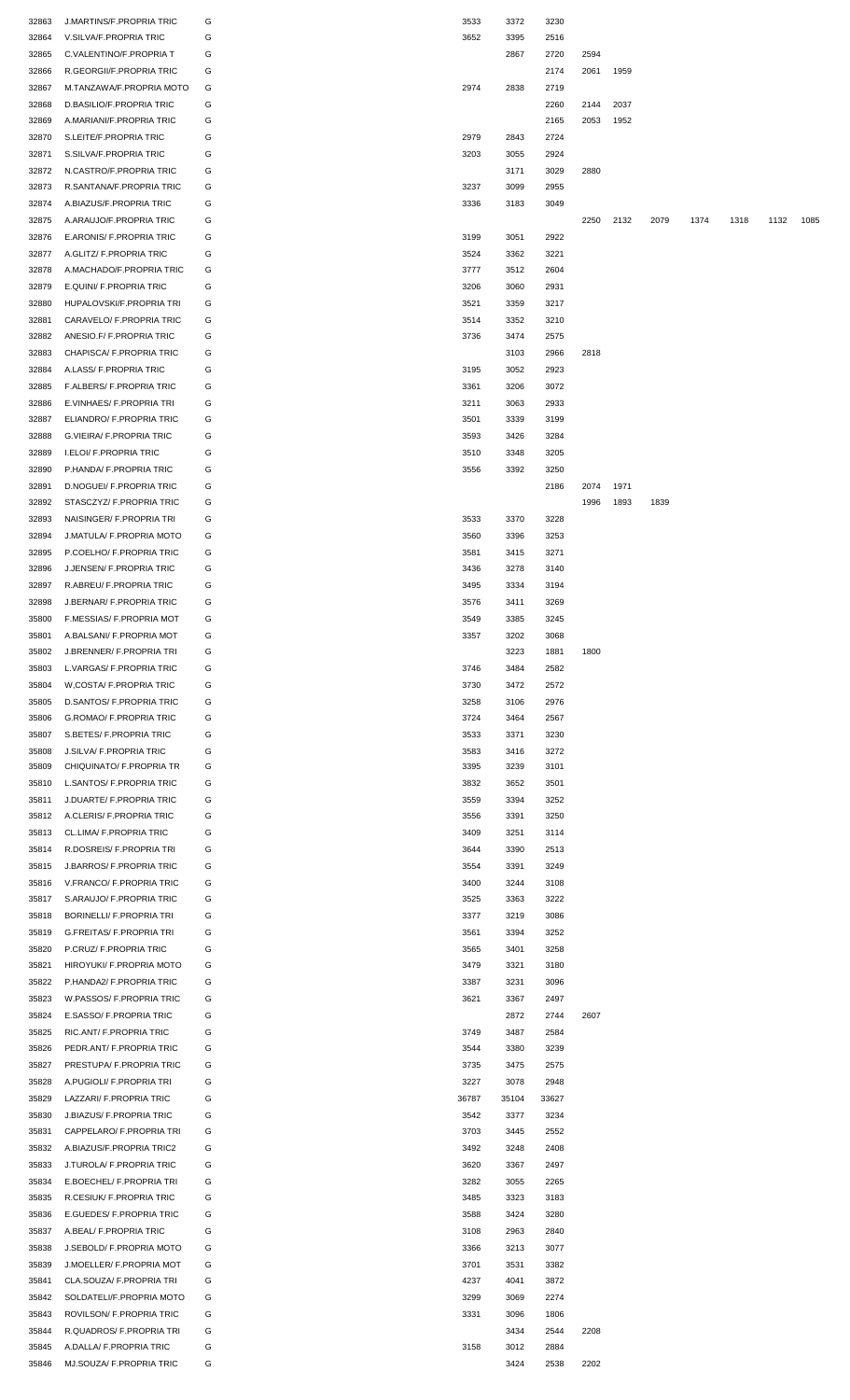| 35847          | A.BOSCO/ F.PROPRIA TRIC                              | G      |      |      | 4041 | 3760         | 2786 |      |      |      |  |
|----------------|------------------------------------------------------|--------|------|------|------|--------------|------|------|------|------|--|
| 35848          | J.FREIRES/ F.PROPRIA MOT                             | G      |      |      | 2134 | 2036         | 1951 |      |      |      |  |
| 35849          | A.NERY/ F.PROPRIA MOTO                               | G      |      |      | 3206 | 2983         | 2212 |      |      |      |  |
| 35850          | W.FRANCO/ F.PROPRIA TRIC                             | G      |      |      | 3735 | 3475         | 2575 |      |      |      |  |
| 35851          | M.HELMANN/ F.PROPRIA TRI                             | G      |      |      | 3715 | 3454         | 2560 |      |      |      |  |
| 35852          | H.RENZ/ F.PROPRIA MOTO                               | G      |      |      | 3196 | 2974         | 2204 |      |      |      |  |
| 35853          | PINZON.N/ F.PROPRIA TRIC                             | G      |      |      | 3692 | 3432         | 2544 |      |      |      |  |
|                |                                                      | G      |      |      |      |              |      |      |      |      |  |
| 35855          | V.JAQUES/ F.PROPRIA TRIC                             |        |      |      |      |              | 2017 | 1911 | 1817 |      |  |
| 35856          | M.GUSE/ F.PROPRIA TRIC                               | G      |      |      |      |              | 1969 | 1868 | 1776 |      |  |
| 35858          | J.MARTINI/ F.PROPRIA TRI                             | G      |      |      | 3687 | 3516         | 3369 |      |      |      |  |
| 35859          | R.SALOMAO/ F.PROPRIA TRI                             | G      |      |      | 3471 | 3228         | 1883 |      |      |      |  |
| 35860          | GET.MELO/ F.PROPRIA TRIC                             | G      |      |      | 3747 | 3485         | 2583 |      |      |      |  |
| 35861          | J.MAZETI/ F.PROPRIA MOTO                             | G      |      |      | 3470 | 3228         | 2391 |      |      |      |  |
| 35862          | W.POMNITZ/ F.PROPRIA TRI                             | G      |      |      | 3311 | 3159         | 3027 |      |      |      |  |
| 35863          | CASTELARI/ F.PROPRIA TRI                             | G      |      |      | 3368 | 3135         | 2322 |      |      |      |  |
|                |                                                      |        |      |      |      |              |      |      |      |      |  |
| 35865          | ERI.OLI/ F.PROPRIA TRIC                              | G      |      |      |      |              |      | 2019 | 1911 | 1865 |  |
| 35866          | I.BAUELS/ F.PROPRIA TRIC                             | G      |      |      | 3857 | 3679         | 3527 |      |      |      |  |
| 35867          | CLAUDINO/F.PROPRIA TRIC                              | G      |      |      | 3662 | 3408         | 2524 |      |      |      |  |
| 35868          | A.GUICO/ F.PROPRIA TRIC                              | G      |      |      | 3748 | 3487         | 2583 |      |      |      |  |
| 35869          | E.BELLEMO/ F.PROPRIA TRI                             | G      |      |      | 3387 | 3149         | 2334 |      |      |      |  |
| 35870          | <b>G.BARAN/ F.PROPRIA TRIC</b>                       | G      |      |      | 3753 | 3492         | 2586 |      |      |      |  |
| 35871          | <b>J.GOIS/ F.PROPRIA TRIC</b>                        | G      |      |      | 3632 | 3378         | 2504 |      |      |      |  |
| 35872          | J.MANFRIN/ F.PROPRIA TRI                             | G      |      |      |      |              |      | 1993 | 1885 | 1840 |  |
|                |                                                      |        |      |      |      |              |      |      |      |      |  |
| 35873          | L.RIBAS/ F.PROPRIA TRIC                              | G      |      |      | 3762 | 3499         | 2593 |      |      |      |  |
| 35874          | I.TEODORO/ F.PROPRIA TRI                             | G      | 4382 | 4175 | 3977 | 3700         | 2742 |      |      |      |  |
| 35875          | HECKMANN/ F.PROPRIA TRIC                             | G      |      |      | 3585 | 3334         | 2472 |      |      |      |  |
| 35876          | PARREIRAS/ F.PROPRIA TRI                             | G      |      |      |      | 3451         | 2558 | 2218 |      |      |  |
| 35877          | ROB.PINTO/ F.PROPRIA TRI                             | G      |      |      |      |              | 2282 | 1982 | 1876 |      |  |
| 35878          | LADISLAU/F.PROPRIA TRIC                              | G      |      |      | 3734 | 3474         | 2575 |      |      |      |  |
|                | E.GASPAR/F.PROPRIA TRIC                              | G      |      |      | 3731 | 3410         | 3266 |      |      |      |  |
| 35879          |                                                      |        |      |      |      |              |      |      |      |      |  |
| 35880          | OSMAR SAN/F.PROPRIA TRIC                             | G      |      |      | 3604 | 3352         | 2484 |      |      |      |  |
| 35881          | A.ATAIDES/F.PROPRIA TRIC                             | G      |      |      | 3601 | 3349         | 2482 |      |      |      |  |
| 35883          | E.A.GOMES/F.PROPRIA TRIC                             | G      |      |      | 3156 | 2936         | 2177 |      |      |      |  |
| 35884          | HERMES.L/F.PROPRIA TRIC                              | G      |      |      | 3613 | 3360         | 2491 |      |      |      |  |
| 35885          | D.PANCOTTI/F.PROPRIA TRI                             | G      |      |      | 3692 | 3436         | 2545 |      |      |      |  |
| 35886          | C.REY/F.PROPRIA TRIC                                 | G      |      |      | 3166 | 2946         | 2182 |      |      |      |  |
| 35887          | GILEADE B./F.PROPRIA TRI                             | G      |      |      |      | 3270         | 1907 | 1824 |      |      |  |
| 35888          | DALMONIR/F.PROPRIA TRIC                              | G      |      |      | 3794 | 3469         | 3322 |      |      |      |  |
|                |                                                      |        |      |      |      |              |      |      |      |      |  |
| 35889          | HIL GOMES/F.PROPRIA TRIC                             | G      |      |      | 3713 | 3454         | 2560 |      |      |      |  |
| 35890          | M.AURELIO/F.PROPRIA TRIC                             | G      |      |      | 3753 | 3493         | 2588 |      |      |      |  |
| 35891          | NAIR PAES/F.PROPRIA TRIC                             | G      |      |      | 3682 | 3365         | 3223 |      |      |      |  |
| 35892          | C.R.KUGLER/F.PROPRIA TRI                             | G      |      |      | 3165 | 2943         | 2181 |      |      |      |  |
| 35893          | E.ANDRADE/F.PROPRIA TRIC                             | G      |      |      | 3422 | 3183         | 2359 |      |      |      |  |
| 35894          | M.DOMINGOS/F.PROPRIA TRI                             | G      |      |      | 3624 | 3372         | 2498 |      |      |      |  |
| 35895          | ADRALTO/F.PROPRIA TRIC                               | G      |      | 3028 | 2874 | 2721         |      |      |      |      |  |
| 35896          | JOSE SOUZA/F.PROPRIA TRI                             | G      |      |      | 3617 | 3364         | 2493 |      |      |      |  |
|                |                                                      |        |      |      |      |              |      |      |      |      |  |
| 35897          | M.CRESTANI/F.PROPRIA TRI                             | G      |      |      | 3643 | 3387         | 2510 |      |      |      |  |
| 35898          | HERLON.R/F.PROPRIA TRIC                              | G      |      |      | 3643 | 3387         | 2510 |      |      |      |  |
| 37800          | ODAIR.S/F.PROPRIA TRIC                               | G      |      |      | 3662 | 3406         | 2524 |      |      |      |  |
| 37801          | M.RIBAS/F.PROPRIA TRIC                               | G      |      | 3002 | 2849 | 2696         |      |      |      |      |  |
| 37802          |                                                      |        |      |      |      |              |      |      |      |      |  |
| 37803          | A.FONSECA/F.PROPRIA TRIC                             | G      |      | 3000 | 2845 | 2693         |      |      |      |      |  |
| 37804          |                                                      |        |      |      |      |              |      |      |      |      |  |
|                | C.DEMARCHI/F.PROPRIA TRI                             | G      |      | 3028 | 2875 | 2721         |      |      |      |      |  |
|                | VALNEMER/F.PROPRIA TRIC                              | G      |      |      | 3586 | 3336         | 2473 |      |      |      |  |
| 37805          | SALUSTIANO/F.PROPRIA TRI                             | G      |      | 3067 | 2911 | 2755         |      |      |      |      |  |
| 37806          | DIVINO R./F.PROPRIA TRIC                             | G      |      | 3067 | 2911 | 2755         |      |      |      |      |  |
| 37807          | S.GISMAIR/F.PROPRIA TRIC                             | G      |      | 3017 | 2865 | 2712         |      |      |      |      |  |
| 37808          | C.ELISIO/F.PROPRIA TRIC                              | G      | 3328 | 3171 | 3008 | 2847         |      |      |      |      |  |
| 37809          | SOCRATES/F.PROPRIA TRIC                              | G      |      |      |      |              | 2530 | 2200 | 2081 |      |  |
| 37810          |                                                      | G      |      |      |      |              | 2465 |      |      |      |  |
|                | ROB.HECK/F.PROPRIA TRIC                              |        |      |      | 3575 | 3326         |      |      |      |      |  |
| 37811          | <b>JOSE TEX/F.PROPRIA TRI</b>                        | G      |      |      | 3119 | 2901         | 1694 |      |      |      |  |
| 37812          | A.QUEIROZ/F.PROPRIA TRIC                             | G      |      |      | 2659 | 2518         |      |      |      |      |  |
| 37814          | L.SELOIR/F.PROPRIA TRIC                              | G      |      | 4120 | 3906 | 3734         |      |      |      |      |  |
| 37815          | BLENISMAR/F.PROPRIA TRIC                             | G      |      |      | 3722 | 3458         | 2565 |      |      |      |  |
| 37816          | LIMA.F/F.PROPRIA TRIC                                | G      |      | 2948 | 2796 | 2648         |      |      |      |      |  |
| 37817          | CLA.BORGES/F.PROPRIA TRI                             | G      |      |      |      | 3142         | 3002 | 2855 |      |      |  |
| 37818          | V.MALARDO/F.PROPRIA TRIC                             | G      |      |      |      | 3525         | 2613 | 2266 |      |      |  |
|                | CLO.LIMA/F.PROPRIA TRIC                              | G      |      |      | 3505 |              |      |      |      |      |  |
| 37819          |                                                      |        |      | 3697 |      | 3351         |      |      |      |      |  |
| 37820          | VALTERSON/F.PROPRIA TRIC                             | G      |      | 2970 | 2820 | 2668         |      |      |      |      |  |
| 37821          | C.RIZZON/F.PROPRIA TRIC                              | G      |      | 3478 | 3298 | 3152         |      |      |      |      |  |
| 37822          | SANTONINO/F.PROPRIA TRIC                             | G      |      |      | 3667 | 3350         | 3208 |      |      |      |  |
| 37823          | S.ELENO/F.PROPRIA TRIC                               | G      |      | 3035 | 2881 | 2726         |      |      |      |      |  |
| 37824          | H.MADER/F.PROPRIA TRIC                               | G      |      |      | 3723 | 3404         | 3262 |      |      |      |  |
| 37826          | VALTUR/F.PROPRIA TRIC                                | G      |      | 3455 | 3274 | 3132         |      |      |      |      |  |
|                |                                                      |        |      |      |      |              |      |      |      |      |  |
| 37827          | WERETYCKI/F.PROPRIA TRIC                             | G      |      | 3940 | 3735 | 3570         |      |      |      |      |  |
| 37828          | S.NALVA/F.PROPRIA TRIC                               | G      |      | 3581 | 3394 | 3245         |      |      |      |      |  |
| 37829          | FR.COSTA/F.PROPRIA TRIC                              | G      |      | 3019 | 2866 | 2712         |      |      |      |      |  |
| 37830          | G.VALMIR/F.PROPRIA TRIC                              | G      |      |      | 3309 | 3077         | 1797 |      |      |      |  |
| 37831          | J.ROSA/F.PROPRIA TRIC                                | G      |      | 4046 | 3835 | 3668         |      |      |      |      |  |
| 37832          | J.GONCA/F.PROPRIA MOTO                               | G      |      | 3741 | 3545 | 3391         |      |      |      |      |  |
| 37833          | L.BRISOLA/F.PROPRIA TRIC                             | G      |      | 3941 | 3734 | 3569         |      |      |      |      |  |
|                |                                                      |        |      |      |      |              |      |      |      |      |  |
| 37834<br>37835 | C.FEDRIGO/F.PROPRIA TRIC<br>A.GIRARDI/F.PROPRIA TRIC | G<br>G |      | 3487 | 3303 | 3262<br>3157 | 3116 | 2963 |      |      |  |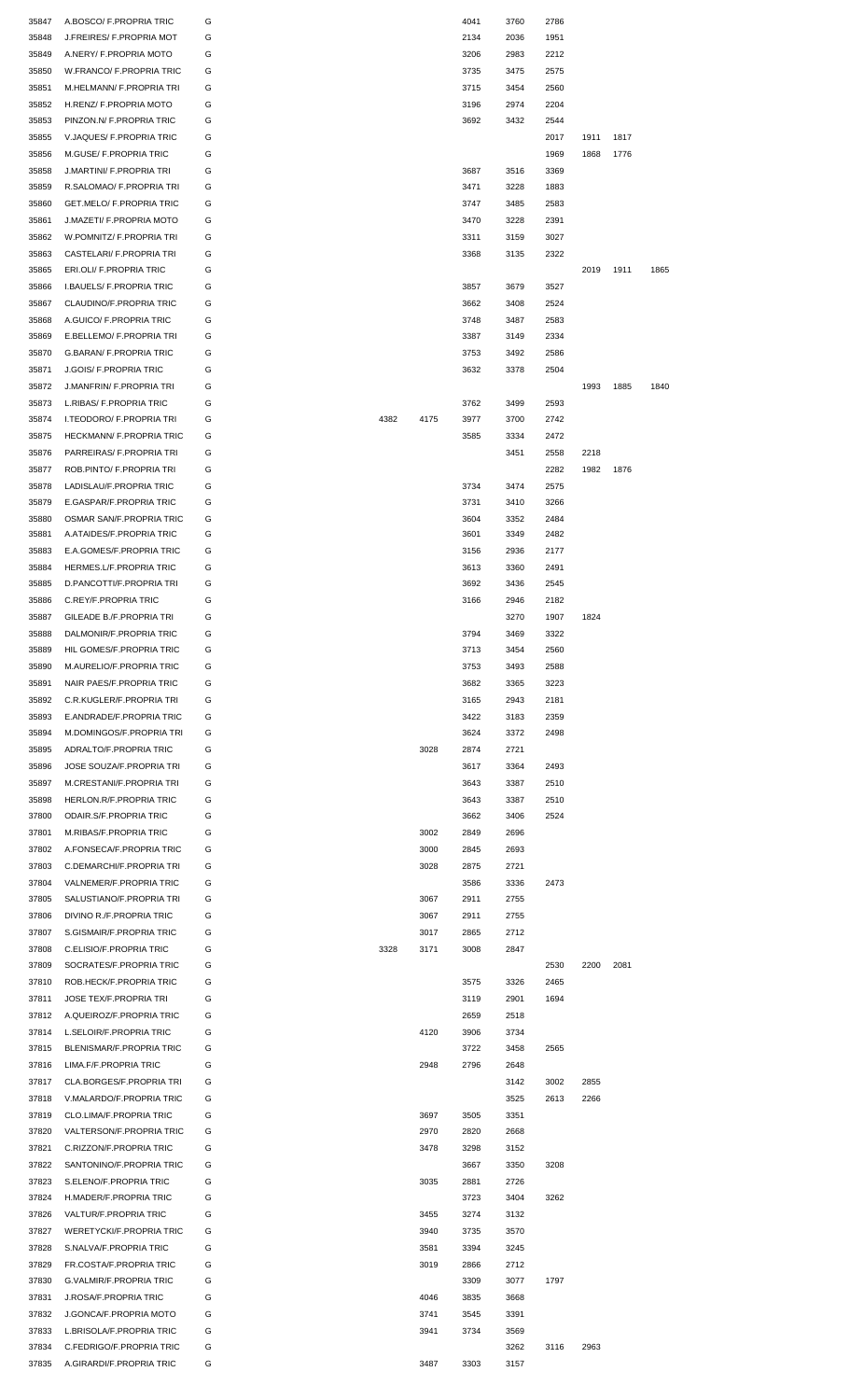| 37836 | S.MESSIAS/F.PROPRIA TRIC       | G |       |       |       |       |       | 3239  | 3090  | 2960 |      |      |      |      |      |      |      |
|-------|--------------------------------|---|-------|-------|-------|-------|-------|-------|-------|------|------|------|------|------|------|------|------|
| 37837 | A.CONTE/F.PROPRIA TRIC         | G |       |       |       |       |       |       |       |      | 2150 | 2040 | 1984 |      |      |      |      |
|       |                                |   |       |       |       |       |       |       |       |      |      |      |      |      |      |      |      |
| 37838 | <b>GR.SILVA/F.PROPRIA TRIC</b> | G |       |       |       |       |       |       |       | 2300 | 2179 | 2073 |      |      |      |      |      |
| 37839 | MARANGONI/F.PROPRIA TRIC       | G |       |       |       |       | 3732  | 3539  | 3384  |      |      |      |      |      |      |      |      |
| 37840 | M.ANTES/F.PROPRIA TRIC         | G |       |       |       |       | 3331  | 3162  | 3020  |      |      |      |      |      |      |      |      |
| 37841 | J.ARRAES/F.PROPRIA TRIC        | G |       |       |       |       |       |       | 3142  | 3001 | 2853 |      |      |      |      |      |      |
| 37842 | CR.ALMEIDA/F.PROPRIA TRI       | G |       |       |       |       |       | 3651  | 3336  | 3198 |      |      |      |      |      |      |      |
| 37843 | FR.CAMPOS/F.PROPRIA TRIC       | G |       |       |       |       | 3972  | 3763  | 3600  |      |      |      |      |      |      |      |      |
| 37844 | VOL.BUSS/F.PROPRIA TRIC        | G |       |       |       |       | 3619  | 3428  | 3280  |      |      |      |      |      |      |      |      |
| 37845 | PAULO CRUZ/F.PROPRIA TRI       | G |       |       |       |       | 3646  | 3458  | 3305  |      |      |      |      |      |      |      |      |
| 37846 | A.CAIXETA/F.PROPRIA TRIC       | G |       |       |       |       |       | 4008  | 3822  | 3663 |      |      |      |      |      |      |      |
|       |                                |   |       |       |       |       |       |       |       |      |      |      |      |      |      |      |      |
| 37847 | M.FUSCO/F.PROPRIA TRIC         | G |       |       |       |       | 3761  | 3565  | 3410  |      |      |      |      |      |      |      |      |
| 37848 | EDV.ROMERA/F.PROPRIA TRI       | G |       |       |       |       |       |       |       |      | 1663 | 1596 | 1549 |      |      |      |      |
| 37849 | WESTPHALEN/F.PROPRIA TRI       | G |       |       |       |       | 4037  | 3826  | 3661  |      |      |      |      |      |      |      |      |
| 37850 | E.GOUVEIA/F.PROPRIA TRIC       | G |       |       |       |       | 3778  | 3580  | 3424  |      |      |      |      |      |      |      |      |
| 37851 | A.VALOES/F.PROPRIA TRIC        | G |       |       |       |       | 3813  | 3613  | 3457  |      |      |      |      |      |      |      |      |
| 37852 | M.R.SILVA/F.PROPRIA TRIC       | G |       |       |       |       | 3759  | 3562  | 3408  |      |      |      |      |      |      |      |      |
| 37853 | A.JUCELIA/F.PROPRIA TRIC       | G |       |       |       |       | 3708  | 3514  | 3362  |      |      |      |      |      |      |      |      |
| 37854 | JS.MENDES/F.PROPRIA TRIC       | G |       |       |       |       |       | 3477  | 3321  | 3176 |      |      |      |      |      |      |      |
|       |                                |   |       |       |       |       |       |       |       |      |      |      |      |      |      |      |      |
| 37855 | GL.LACERDA/F.PROPRIA TRI       | G |       |       |       |       |       | 2959  |       |      |      |      |      |      |      |      |      |
| 37856 | M.HENRIQUE/F.PROPRIA MOT       | G |       |       |       |       | 3634  | 3446  | 3295  |      |      |      |      |      |      |      |      |
| 37857 | T.LOURIVAL/F.PROPRIA TRI       | G |       |       |       |       | 3006  | 2854  | 2700  |      |      |      |      |      |      |      |      |
| 37858 | S.EZIO/F.PROPRIA TRIC          | G |       |       |       |       | 2763  | 2624  | 2483  |      |      |      |      |      |      |      |      |
| 37859 | O.WALMOR/F.PROPRIA TRIC        | G |       |       |       |       | 4102  | 3887  | 3717  |      |      |      |      |      |      |      |      |
| 37860 | C.CARLINI/F.PROPRIA TRIC       | G |       |       |       |       |       | 3183  | 3035  | 2658 |      |      |      |      |      |      |      |
| 37861 | S.AILTIS/F.PROPRIA TRIC        | G |       |       |       |       |       | 3375  | 3218  | 3084 |      |      |      |      |      |      |      |
|       |                                |   |       |       |       |       |       |       |       |      |      |      |      |      |      |      |      |
| 37862 | MAXIMILIO/F.PROPRIA TRIC       | G |       |       |       |       | 3709  | 3515  | 3363  |      |      |      |      |      |      |      |      |
| 37863 | C.MORAES/F.PROPRIA TRIC        | G |       |       |       |       | 3012  | 2859  | 2705  |      |      |      |      |      |      |      |      |
| 37864 | C.OLIVEIRA/F.PROPRIA TRI       | G |       |       |       |       | 3857  | 3654  | 3493  |      |      |      |      |      |      |      |      |
| 37865 | I.BRANDT/F.PROPRIA TRIC        | G |       |       |       |       |       | 3510  | 3350  | 3208 |      |      |      |      |      |      |      |
| 37866 | A.MARCON/F.PROPRIA TRIC        | G |       |       |       |       | 8321  | 7887  | 7542  |      |      |      |      |      |      |      |      |
| 37867 | <b>INIVALDO/F.PROPRIA TRIC</b> | G |       |       |       |       |       |       | 3020  | 2323 | 1686 |      |      |      |      |      |      |
| 37868 | HECKMANN1/F.PROPRIA TRIC       | G |       |       |       |       | 2979  | 2829  | 2676  |      |      |      |      |      |      |      |      |
| 37869 | S.FABRI/F.PROPRIA TRIC         | G |       |       |       |       | 2988  | 2834  | 2682  |      |      |      |      |      |      |      |      |
|       |                                |   |       |       |       |       |       |       |       |      |      |      |      |      |      |      |      |
| 37870 | ADR.SILVA/F.PROPRIA TRIC       | G |       |       |       |       | 3003  | 2851  | 2698  |      |      |      |      |      |      |      |      |
| 37871 | RIC.ARAUJO/F.PROPRIA MOT       | G |       |       |       |       | 1986  | 1885  | 1784  |      |      |      |      |      |      |      |      |
| 37872 | ROG.GOMES/F.PROPRIA TRIC       | G |       |       |       |       | 4248  | 4027  | 3850  |      |      |      |      |      |      |      |      |
| 37873 | JUL.SOUZA/F.PROPRIA TRIC       | G |       |       |       |       |       | 3071  | 2857  | 1667 |      |      |      |      |      |      |      |
| 37874 | G.ALVARO/F.PRPPRIA TRIC        | G |       |       |       |       | 3511  | 3335  | 3189  |      |      |      |      |      |      |      |      |
| 37875 | EL.SOUZA/F.PROPRIA TRIC        | G |       |       |       |       |       | 3072  | 2859  | 1667 |      |      |      |      |      |      |      |
| 37876 | DIO.FUCHS/F.PROPRIA TRIC       | G |       |       |       |       | 2636  | 2502  | 2368  |      |      |      |      |      |      |      |      |
|       |                                |   |       |       |       |       |       |       |       |      |      |      |      |      |      |      |      |
| 37877 | R.IVAIR/F.PROPRIA TRIC         | G |       |       |       |       | 2641  | 2508  | 2374  |      |      |      |      |      |      |      |      |
| 37878 | HG.ARAUJO/F.PROPRIA TRIC       | G |       |       |       |       | 2623  | 2491  | 2358  |      |      |      |      |      |      |      |      |
| 37879 | AR.PACHECO/F.PROPRIA TRI       | G |       |       |       |       | 3019  | 2865  | 2712  |      |      |      |      |      |      |      |      |
| 37880 | C.ARI/F.PROPRIA TRIC           | G |       |       |       |       | 3036  | 2882  | 2727  |      |      |      |      |      |      |      |      |
| 37881 | LC.ANTUNES/F.PROPRIA TRI       | G |       |       |       |       | 2990  | 2840  | 2688  |      |      |      |      |      |      |      |      |
| 37882 | ADROALDO/F.PROPRIA TRIC        | G |       |       |       |       | 2969  | 2815  | 2663  |      |      |      |      |      |      |      |      |
| 37883 | PALKOWSKI/F.PROPRIA TRIC       | G |       |       |       |       | 2851  | 2705  | 2559  |      |      |      |      |      |      |      |      |
|       |                                |   |       |       |       |       |       |       |       |      |      |      |      |      |      |      |      |
| 37884 | J.FURTADO/F.PROPRIA TRIC       | G |       |       |       |       |       | 3421  | 3181  | 1858 |      |      |      |      |      |      |      |
| 37885 | MAR.COSTA/F.PROPRIA TRIC       | G |       |       |       |       | 2859  | 2714  | 2569  |      |      |      |      |      |      |      |      |
| 37886 | FRANCISMAR/F.PROPRIA TRI       | G |       |       |       |       |       |       | 3193  | 1863 | 1781 |      |      |      |      |      |      |
| 37887 | PA.ARAUJO/F.PROPRIA TRIC       | G |       |       |       |       | 2875  | 2729  | 2583  |      |      |      |      |      |      |      |      |
| 37888 | ED.THEISS/F.PROPRIA TRIC       | G |       |       |       |       | 2868  | 2722  | 2573  |      |      |      |      |      |      |      |      |
| 37889 | JCN.PANAO/F.PROPRIA TRIC       | G |       |       |       |       | 2870  | 2727  | 2579  |      |      |      |      |      |      |      |      |
| 37890 | C.ZELITO/F.PROPRIA TRIC        | G |       |       |       |       | 3008  | 2855  | 2701  |      |      |      |      |      |      |      |      |
| 37891 | ME.GOMES/F.PROPRIA TRIC        | G |       |       |       |       | 2980  | 2830  | 2679  |      |      |      |      |      |      |      |      |
|       |                                |   |       |       |       |       |       |       |       |      |      |      |      |      |      |      |      |
| 37892 | S.ANIBAL/F.PROPRIA TRIC        | G |       |       |       |       |       |       | 3218  | 1877 | 1795 |      |      |      |      |      |      |
| 37893 | SF.MORAIS/F.PROPRIA TRIC       | G |       |       |       |       | 2993  | 2841  | 2687  |      |      |      |      |      |      |      |      |
| 37894 | ROB.LEITE/F.PROPRIA TRIC       | G |       |       |       |       |       | 2999  |       |      |      |      |      |      |      |      |      |
| 37895 | FRAN.SOUZA/F.PROPRIA TRI       | G |       |       |       |       |       | 2980  | 2841  | 2724 |      |      |      |      |      |      |      |
| 37896 | L.V.FILHO/F.PROPRIA TRIC       | G |       |       |       |       |       | 2935  |       |      |      |      |      |      |      |      |      |
| 37897 | A.AILTIS/F.PROPRIA TRIC        | G |       |       |       |       |       | 3262  | 3032  | 1769 |      |      |      |      |      |      |      |
| 37898 | V.FANTINEL/F.PROPRIA TRI       | G |       |       |       |       | 2980  | 2830  | 2676  |      |      |      |      |      |      |      |      |
|       |                                |   |       |       |       |       |       |       |       |      |      |      |      |      |      |      |      |
|       | <b>Fabricante:</b> FASPIDER    |   |       |       |       |       |       |       |       |      |      |      |      |      |      |      |      |
| 38101 | I/FASPIDER KYNRO KN125 S       | G |       |       |       | 2823  | 2629  | 2267  | 2168  |      |      |      |      |      |      |      |      |
| 38102 | I/FASPIDER KYNRO KN50 S        | G |       | 2529  |       | 2278  | 2115  | 2004  | 1948  |      |      |      |      |      |      |      |      |
|       |                                |   |       |       |       |       |       |       |       |      |      |      |      |      |      |      |      |
|       | <b>Fabricante: FBM</b>         |   |       |       |       |       |       |       |       |      |      |      |      |      |      |      |      |
| 1899  | <b>FBM</b>                     | G |       |       |       |       |       |       |       |      |      |      |      |      |      |      | 805  |
| 1901  | FBM/MZ 250 RS                  | G |       |       |       |       |       |       |       |      |      |      | 4574 | 4339 | 4211 | 3926 | 3710 |
| 1902  | FBM/MZ 250 RSJ                 | G |       |       |       |       |       |       |       | 5102 | 4855 | 4666 | 4575 | 4340 | 4211 | 3927 | 3711 |
|       |                                |   |       |       |       |       |       |       |       |      |      |      |      |      |      |      |      |
| 1999  | <b>FBM/MZ 250</b>              | G |       |       |       |       |       |       |       |      |      |      |      |      |      |      | 3937 |
|       | <b>Fabricante: FELZA</b>       |   |       |       |       |       |       |       |       |      |      |      |      |      |      |      |      |
| 36100 | FELZA/LUG 2.0                  | G | 30580 | 29616 | 28460 | 25112 | 22060 | 19470 | 17028 |      |      |      |      |      |      |      |      |
|       |                                |   |       |       |       |       |       |       |       |      |      |      |      |      |      |      |      |
|       | <b>Fabricante:</b> FENIX       |   |       |       |       |       |       |       |       |      |      |      |      |      |      |      |      |
| 12900 | <b>FENIX/TRICICLO TURISMO</b>  | G | 8546  | 8139  | 7752  | 6655  | 6273  |       |       |      |      |      |      |      |      |      |      |
|       |                                |   |       |       |       |       |       |       |       |      |      |      |      |      |      |      |      |
|       | <b>Fabricante:</b> FLASH       |   |       |       |       |       |       |       |       |      |      |      |      |      |      |      |      |
| 22457 | FLASH/MV TEEN 50               | G | 3038  | 2894  | 2757  |       |       |       |       |      |      |      |      |      |      |      |      |
| 22458 | FLASH/MV CITY 150              | G | 4056  | 3864  | 3681  |       |       |       |       |      |      |      |      |      |      |      |      |
| 22459 | FLASH/MV ACTION 150            | G | 3871  | 3688  | 3513  |       |       |       |       |      |      |      |      |      |      |      |      |
| 22460 | FLASH/MV POWER 2000            | G | 3616  | 3445  | 3281  |       |       |       |       |      |      |      |      |      |      |      |      |
|       |                                |   |       |       |       |       |       |       |       |      |      |      |      |      |      |      |      |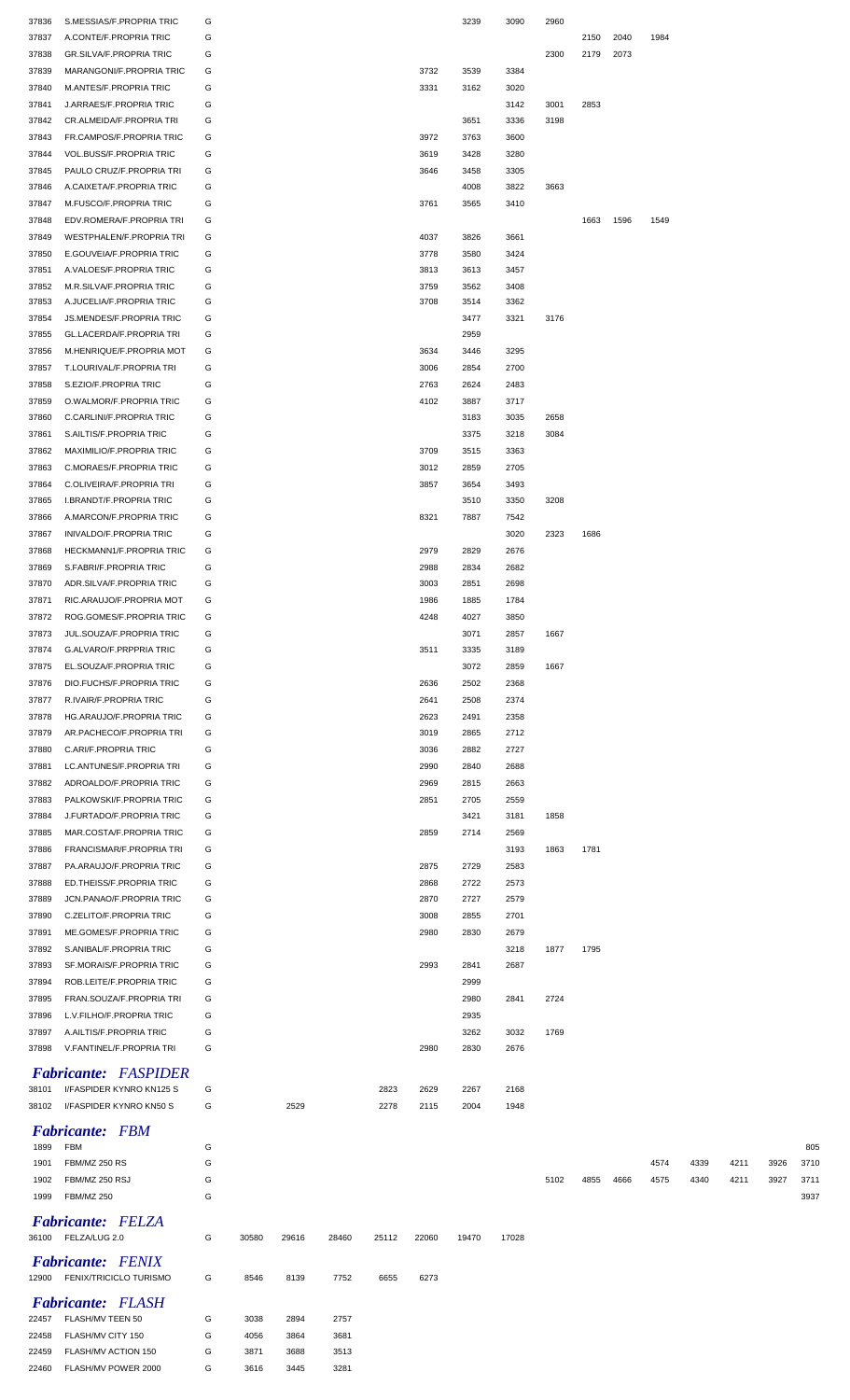| FLASH/MV ING 110<br>22461                                            | G      | 3193         | 3042 | 2898 |              |              |              |              |              |              |           |       |       |       |              |              |
|----------------------------------------------------------------------|--------|--------------|------|------|--------------|--------------|--------------|--------------|--------------|--------------|-----------|-------|-------|-------|--------------|--------------|
| 22463<br>FLASH/MV ING ELETRIC                                        | G      |              | 5156 |      |              |              |              |              |              |              |           |       |       |       |              |              |
| <b>Fabricante: FLIGHT</b>                                            |        |              |      |      |              |              |              |              |              |              |           |       |       |       |              |              |
| 38600<br>I/FLIGHT JS200ZH<br>I/FLIGHT JS200ZH A<br>38601             | G<br>G |              |      |      |              | 7013<br>7276 | 6615<br>6866 | 6329<br>6563 |              |              |           |       |       |       |              |              |
|                                                                      |        |              |      |      |              |              |              |              |              |              |           |       |       |       |              |              |
| <b>Fabricante:</b> FONTA<br>I/FONTA FT125T 3<br>34002                |        |              |      |      |              |              | 3215         | 3117         | 2970         |              |           |       |       |       |              |              |
| I/FONTA FT125T 10<br>34003                                           | G<br>G |              |      |      |              |              |              | 2002         |              |              |           |       |       |       |              |              |
|                                                                      |        |              |      |      |              |              |              |              |              |              |           |       |       |       |              |              |
| Fabricante: FOSHAN<br>14520 I/FOSHAN FT50QT-32 50                    |        |              |      |      |              |              |              |              |              |              |           |       |       |       |              |              |
|                                                                      | G      |              |      |      | 2384         |              |              |              |              |              |           |       |       |       |              |              |
| <b>Fabricante:</b> FOSTI                                             |        |              |      |      |              |              |              |              |              |              |           |       |       |       |              |              |
| IMP/FOSTI FT125 A<br>23801                                           | G      |              |      |      |              |              |              |              |              |              | 2568      | 2438  | 2254  | 2096  | 1914         | 1601         |
| <b>Fabricante:</b> FOTON                                             |        |              |      |      |              |              |              |              |              |              |           |       |       |       |              |              |
| I/FOTON BJ1020V2AV3 S<br>20770                                       | D      |              |      |      | 42783        |              |              |              |              |              |           |       |       |       |              |              |
| I/FOTON FT200ZH-6<br>39500                                           | G      |              |      |      | 10300        |              |              |              |              |              |           |       |       |       |              |              |
| <b>Fabricante: FUTONG</b>                                            |        |              |      |      |              |              |              |              |              |              |           |       |       |       |              |              |
| 33900<br>I/FUTONG FT1252                                             | G      |              |      |      |              | 2915         | 2765         | 2643         |              |              |           |       |       |       |              |              |
| I/FUTONG FT1502<br>33901<br>I/FUTONG FT150T 4                        | G<br>G |              |      |      |              | 3534<br>4831 | 3284<br>4608 | 3141<br>4407 |              |              |           |       |       |       |              |              |
| 33902<br>I/FUTONG FT200GY 2<br>33903                                 | G      |              |      |      |              | 3732         | 3544         | 3323         |              |              |           |       |       |       |              |              |
|                                                                      |        |              |      |      |              |              |              |              |              |              |           |       |       |       |              |              |
| <b>Fabricante:</b> FUXING<br>I/FUXING HAOBAO HB 110-3<br>35900       | G      |              |      |      |              | 2254         |              |              |              |              |           |       |       |       |              |              |
| I/FUXING HAOBAO HB 150T<br>35901                                     | G      |              |      |      |              |              | 2137<br>3459 | 1955<br>3112 | 1873<br>3020 |              |           |       |       |       |              |              |
|                                                                      |        |              |      |      |              |              |              |              |              |              |           |       |       |       |              |              |
| <b>Fabricante:</b> FYM                                               |        |              |      |      |              |              |              |              |              |              |           |       |       |       |              |              |
| I/FYM FY1503<br>32300<br>32301<br>I/FYM FY250                        | G<br>G |              |      |      | 6742         | 2821<br>6362 | 2721<br>5294 | 2573<br>5103 | 2418<br>4793 | 2311<br>4650 |           |       |       |       |              |              |
| 32302<br>I/FYM FY125 20                                              | G      |              |      |      |              |              | 5354         | 4503         | 4260         | 4120         |           |       |       |       |              |              |
| 32303<br>I/FYM FY125T 15                                             | G      |              |      |      |              |              |              | 2416         | 2272         | 2089         |           |       |       |       |              |              |
| 32304<br>I/FYM FY125 19                                              | G      |              |      |      |              | 2462         | 2375         | 2267         | 2159         | 2055         |           |       |       |       |              |              |
| I/FYM FY100 10A<br>32305                                             | G      |              |      |      |              | 2019         | 1759         | 1703         | 1618         | 1566         |           |       |       |       |              |              |
| 32307<br>I/FYM FY125Y 3                                              | G      |              |      |      |              |              | 5449         | 4983         | 4752         |              |           |       |       |       |              |              |
| 32308<br>I/FYM FY150T 18                                             | G      |              |      |      |              | 3053         | 2918         | 2756         | 2639         |              |           |       |       |       |              |              |
| I/FYM FY125T-13A<br>32310                                            | G      |              |      | 5056 |              |              |              |              |              |              |           |       |       |       |              |              |
| Fabricante: GANGTIAN                                                 |        |              |      |      |              |              |              |              |              |              |           |       |       |       |              |              |
| HONDA/BIZ 100 KS<br>2011                                             | G      | 3921         | 3798 |      |              |              |              |              |              |              |           |       |       |       |              |              |
| 26401<br>I/GANGTIAN GT100 H<br>I/GANGTIAN GT100 KS<br>26402          | G<br>G |              |      |      |              |              |              |              | 1540         |              | 1452 1400 | 1365  | 1325  | 1269  | 1092<br>1174 | 1032<br>1109 |
|                                                                      |        |              |      |      |              |              |              |              |              |              |           |       |       |       |              |              |
| <b>Fabricante: GARINNI</b>                                           |        |              |      |      |              |              |              |              |              |              |           |       |       |       |              |              |
| BRAMONT/GARINI GR125 T3<br>30105<br>BRAMONT/GARINI GR150 T3          | G<br>G |              |      |      |              |              | 3128<br>3678 | 3032         | 2890         | 2661         |           |       |       |       |              |              |
| 31000<br>31001<br>BRAMONT/GARINI GR150 U                             | G      |              |      |      |              |              | 2706         | 3227<br>2628 | 3108<br>2448 | 2957<br>2288 |           |       |       |       |              |              |
| BRAMONT/GARINI GR125 Z<br>31002                                      | G      |              |      |      |              |              | 2860         | 2723         | 2577         | 2388         |           |       |       |       |              |              |
| BRAMONT/GARINI GR08 T4<br>31003                                      | G      |              |      |      |              |              | 2622         | 2471         | 2289         | 2133         |           |       |       |       |              |              |
| <b>BRAMONT/GARINI GR150 P</b><br>31004                               | G      |              |      |      |              |              | 3766         | 3303         | 3180         | 2998         |           |       |       |       |              |              |
| BRAMONT/GARINI GR125 U2<br>31031                                     | G      |              |      |      |              | 2511         | 2372         | 2083         | 1991         |              |           |       |       |       |              |              |
| GARINNI/GR125 T3<br>37600                                            | G      |              |      |      | 3557         | 3363         | 3085         | 2941         |              |              |           |       |       |       |              |              |
| GARINNI/GR125 Z<br>37601                                             | G      |              |      |      | 3263         | 3167         | 2822         | 2642         |              |              |           |       |       |       |              |              |
| GARINNI/GR125 S<br>37602<br>37603<br>GARINNI/GR250 T3                | G<br>G |              |      |      | 2671<br>9093 | 2591<br>8571 | 2342<br>7869 | 2203<br>7319 |              |              |           |       |       |       |              |              |
| 37604<br>GARINNI/GR125 ST                                            | G      | 3202         | 3050 | 2904 | 2872         | 2786         | 2517         | 2367         |              |              |           |       |       |       |              |              |
| 37605<br>GARINNI/GR150 ST                                            | G      | 3961         | 3773 | 3593 | 3432         | 3238         | 2949         | 2764         |              |              |           |       |       |       |              |              |
| 37606<br>GARINNI/GR150 TI                                            | G      |              |      |      | 4320         | 4029         | 3653         | 3156         |              |              |           |       |       |       |              |              |
| 37607<br>GARINNI/GR125 SD                                            | G      |              |      |      | 2479         | 2348         |              |              |              |              |           |       |       |       |              |              |
| <b>Fabricante:</b> GAS GAS                                           |        |              |      |      |              |              |              |              |              |              |           |       |       |       |              |              |
| I/GAS GAS ENDUCROSS 250<br>26601                                     | G      |              |      |      |              |              |              |              |              |              |           |       | 10068 | 9228  | 7746         | 7043         |
| 26602<br>I/GAS GAS ENDUCROSS 300                                     | G      |              |      |      |              |              |              |              |              |              |           | 11298 | 10615 | 9879  | 8422         | 7602         |
| 26603<br>I/GAS GAS ENDUCROSS 200                                     | G      |              |      |      |              |              |              |              |              |              |           |       | 9447  | 8490  | 7123         |              |
| 27500<br>GAS GAS/ENDUCROSS 250                                       | G      |              |      |      |              |              | 15564        | 13667        | 12808        | 12201 11320  |           | 10463 | 9990  | 9162  |              |              |
| 27501<br>GAS GAS/EC 400 FSE<br>GAS GAS/ENDUCROSS EC 450<br>27502     | G      |              |      |      |              |              |              |              |              |              |           | 14616 | 13588 | 12910 |              |              |
|                                                                      |        |              |      |      |              |              |              |              |              |              |           |       |       |       |              |              |
| <b>Fabricante: GEELY</b>                                             | G      |              |      |      |              |              | 19592        | 17991        | 16517        | 14705 13780  |           |       |       |       |              |              |
| 25830<br>I/GEELY RETRO CLASSIC                                       |        |              |      |      |              |              |              |              |              |              |           |       |       |       |              |              |
|                                                                      | G      |              | 7516 |      |              |              |              |              |              |              |           |       |       |       |              |              |
| <b>Fabricante: GENERIC</b>                                           |        |              |      |      |              |              |              |              |              |              |           |       |       |       |              |              |
| 26117 I/GENERIC SOHO 150                                             | G      |              |      |      | 3245         |              |              |              |              |              |           |       |       |       |              |              |
| <b>Fabricante: GILERA</b>                                            |        |              |      |      |              |              |              |              |              |              |           |       |       |       |              |              |
| I/GILERA NEXUS 500<br>5002                                           | G      |              |      |      |              |              | 16935        | 15646        | 15267        |              |           |       |       |       |              |              |
|                                                                      |        |              |      |      |              |              |              |              |              |              |           |       |       |       |              |              |
| <b>Fabricante: GLOBALSTRONG</b><br>34501<br>I/GLOBALSTRONG GSC03 CHP | G      |              |      |      |              |              |              | 2947         |              |              |           |       |       |       |              |              |
| I/GLOBALSTRONG BP200 WC<br>35212                                     |        |              |      |      |              |              | 8123         | 7716         | 7461         |              |           |       |       |       |              |              |
| I/GLOBALSTRONG KC119 WC<br>35213                                     | G      |              |      |      |              |              |              | 6837         |              |              |           |       |       |       |              |              |
| <b>Fabricante: GUANGYU</b>                                           |        |              |      |      |              |              |              |              |              |              |           |       |       |       |              |              |
| I/GUANGYU KAMAX 150<br>11901                                         | G      |              | 6217 | 5979 | 5756         |              |              |              |              |              |           |       |       |       |              |              |
| I/GUANGYU KAMAX 150CC<br>11902                                       | G      |              | 6783 |      |              |              |              |              |              |              |           |       |       |       |              |              |
| I/GUANGYU DY 250 DAYANG<br>11903<br>I/GUANGYU DY 200 DAYANG<br>11904 | G<br>G | 9185<br>8916 |      |      |              |              |              |              |              |              |           |       |       |       |              |              |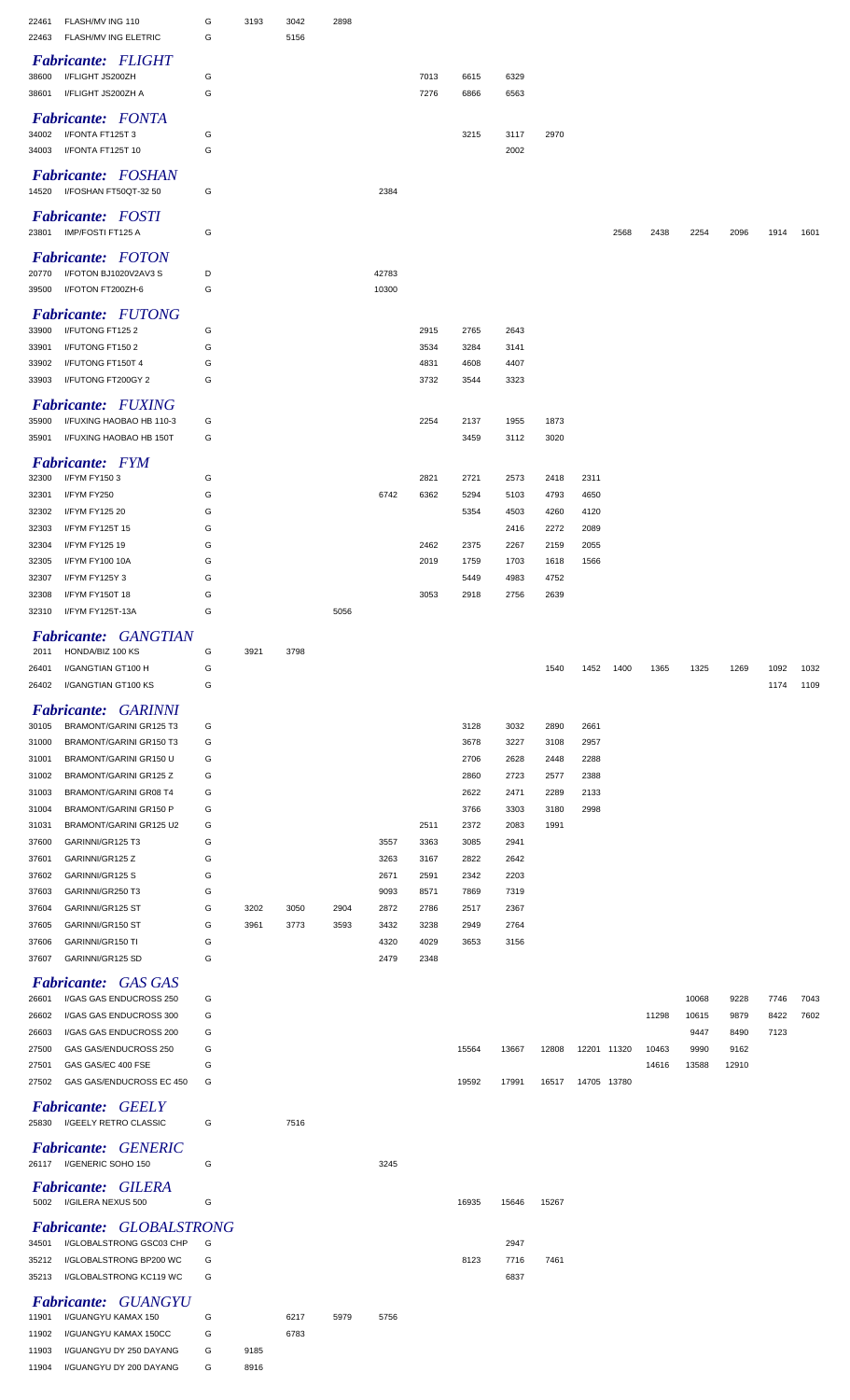|                |                          | Fabricante: GUANGZHOU         |   |      |       |      |      |      |              |              |              |  |       |       |       |
|----------------|--------------------------|-------------------------------|---|------|-------|------|------|------|--------------|--------------|--------------|--|-------|-------|-------|
| 34000          |                          | I/GUANGZHOU FONTAF125T10      | G |      |       |      |      |      |              |              | 2002         |  |       |       |       |
| 34001          |                          | I/GUANGZHOU FONTAFTT125T3     | G |      |       |      |      |      |              |              | 2099         |  |       |       |       |
| 36200          |                          | I/GUANGZHOU FMM125T 26A       | G |      |       |      |      |      | 2397         | 2144         | 2074         |  |       |       |       |
| 36201          |                          | I/GUANGZHOU FMM110 2EEC       | G |      |       |      |      |      | 1915         | 1850         | 1786         |  |       |       |       |
| 36202          |                          | I/GUANGZHOU FMM125T 28        | G |      |       |      |      |      | 2366         | 2117         | 2047         |  |       |       |       |
|                | <b>Fabricante: GUOJI</b> |                               |   |      |       |      |      |      |              |              |              |  |       |       |       |
| 35256          | I/GUOJI SK250 SPORT N    |                               | G |      |       | 8518 |      |      |              |              |              |  |       |       |       |
|                |                          |                               |   |      |       |      |      |      |              |              |              |  |       |       |       |
|                |                          | <b>Fabricante: GUOWEI</b>     |   |      |       |      |      |      |              |              |              |  |       |       |       |
| 35700          |                          | I/GUOWEI OMOTO HTR150         | G |      |       |      |      |      | 5486         | 5286         | 4793         |  |       |       |       |
| 35701          |                          | I/GUOWEI OMOTO HT150 R        | G |      |       |      |      |      | 3261         | 3068         | 2932         |  |       |       |       |
|                | Fabricante: GUZZI        |                               |   |      |       |      |      |      |              |              |              |  |       |       |       |
| 28203          |                          | I/GUZZI CALIFORNIA SPORT      | G |      |       |      |      |      |              |              |              |  | 24622 | 21921 | 18243 |
| 28204          |                          | I/GUZZI CALIF. SPORT JAC      | G |      |       |      |      |      |              |              |              |  | 20044 | 18743 | 17686 |
| 28205          |                          | I/GUZZI CALIF. SPORT SPE      | G |      |       |      |      |      |              |              |              |  | 24991 | 22245 | 18507 |
| 28208          | I/GUZZI V11 SPORT        |                               | G |      |       |      |      |      |              |              |              |  |       |       | 30728 |
|                |                          |                               |   |      |       |      |      |      |              |              |              |  |       |       |       |
|                |                          | Fabricante: HANGZHOU          |   |      |       |      |      |      |              |              |              |  |       |       |       |
|                | 25603 I/HANGZHOU NK 650  |                               | G |      | 17761 |      |      |      |              |              |              |  |       |       |       |
|                |                          | Fabricante: HAOBAO            |   |      |       |      |      |      |              |              |              |  |       |       |       |
| 35300          | HAOBAO/HB 110-3          |                               | G | 3199 | 3047  | 2902 | 2490 | 2346 | 2053         | 1982         | 1952         |  |       |       |       |
| 35301          | HAOBAO/HB 125-9          |                               | G | 4040 | 3848  | 3665 | 3144 | 2961 | 2441         | 2345         | 2334         |  |       |       |       |
| 35302          | HAOBAO/HB 150-T          |                               | G | 4665 | 4442  | 4232 | 3629 | 3424 | 3007         | 2897         | 2884         |  |       |       |       |
| 35303          | HAOBAO/HB 150            |                               | G | 4605 | 4386  | 4176 | 3583 | 3381 | 2967         | 2790         |              |  |       |       |       |
| 35304          | HAOBAO/HB50Q             |                               | G | 2945 | 2804  | 2671 | 2526 |      |              |              |              |  |       |       |       |
|                |                          |                               |   |      |       |      |      |      |              |              |              |  |       |       |       |
|                | I/HAOJIN HJ1259          | <b>Fabricante: HAOJIN</b>     | G |      |       |      |      |      |              |              |              |  |       |       |       |
| 35500<br>35501 | I/HAOJIN HJ1108          |                               | G |      |       |      |      |      | 2839<br>2196 | 2656<br>2094 | 2581<br>2024 |  |       |       |       |
|                |                          |                               |   |      |       |      |      |      |              |              |              |  |       |       |       |
| 35502          | I/HAOJIN HJ100T A        |                               | G |      |       |      |      |      | 2002         | 1932         | 1865         |  |       |       |       |
| 35503          | I/HAOJIN HJ125 7B        |                               | G |      |       |      |      | 2960 | 2805         | 2580         | 2472         |  |       |       |       |
| 36710          |                          | I/HAOJIAN BRAVAX BX150        | G |      |       | 3660 |      |      |              |              |              |  |       |       |       |
| 36711          |                          | <b>I/HAOJIAN BRAVAX BX125</b> | G |      |       | 3493 |      |      |              |              |              |  |       |       |       |

#### *Fabricante: HAORIZI*

I/HAORIZI BULL SAVAGE150 G 3682

## *Fabricante: HARLEY-DAVIDSON*

| 4700 | I/H.DAVIDSON MRE CGPI    | G |       |       |       |       | 16759 |       |       | 14960 14467 |       | 13916 | 13306 | 12973 | 12338 | 11754 |
|------|--------------------------|---|-------|-------|-------|-------|-------|-------|-------|-------------|-------|-------|-------|-------|-------|-------|
| 4701 | IMP/H.DAVIDSON FXSTC SC  | G |       |       |       |       |       |       |       |             |       |       |       |       |       | 21478 |
| 4702 | IMP/H.DAVIDSON FXSTS SS  | G |       |       |       |       |       |       |       |             |       |       |       | 33617 | 28859 | 27571 |
| 4705 | IMP/H.DAVIDSON FXDWG DWG | G |       |       |       |       |       |       |       |             |       |       |       |       | 33739 | 23808 |
| 4706 | IMP/H.DAVIDSON FXD DSG   | G |       |       |       |       |       |       |       |             |       |       |       | 27795 | 23908 | 20665 |
| 4707 | IMP/H.DAVIDSON FXDL DR   | G |       |       |       |       |       |       |       |             |       |       |       |       |       | 26685 |
| 4708 | IMP/H.DAVIDSON FLHTCU UG | G |       |       |       |       |       |       |       |             |       |       |       | 35080 | 32561 | 28618 |
| 4709 | IMP/H.DAVIDSON FLHR EGRK | G |       |       |       |       |       |       |       |             |       |       |       |       |       | 22573 |
| 4710 | IMP/H.DAVIDSON FLHT EG   | G |       |       |       |       |       |       |       |             |       |       |       |       |       | 24308 |
| 4711 | IMP/H.DAVIDSON FLSTF FB  | G |       |       |       |       |       |       |       |             |       |       |       |       | 22294 | 21283 |
| 4712 | IMP/H.DAVIDSON FLSTC HSC | G |       |       |       |       |       |       |       |             |       |       | 23832 | 23212 | 22232 | 21226 |
| 4714 | IMP/H.DAVIDSON XLH S883  | G |       |       |       |       |       |       |       |             |       |       |       |       | 12108 | 11575 |
| 4715 | IMP/H.DAVIDSON XLH S883H | G |       |       |       |       |       |       |       |             |       |       |       |       | 14327 | 13721 |
| 4716 | IMP/H.DAVIDSON XLH 1200S | G |       |       |       |       |       |       |       |             |       |       |       |       |       | 20229 |
| 4717 | IMP/H DAVIDSON FLSTS HS  | G |       |       |       |       |       |       |       |             |       |       |       |       | 28870 | 27555 |
| 4718 | IMP/H.DAVIDSON XL 1200 S | G |       |       |       |       |       |       |       |             |       |       |       |       | 19328 | 18517 |
| 4719 | IMP/H.DAVIDSON FLHRCI    | G |       |       |       |       |       |       |       |             |       |       |       | 34077 | 31084 | 27225 |
| 4720 | IMP/H.DAVIDSON FLHP.     | G |       | 39301 | 37450 | 36269 | 35742 | 33574 | 32391 | 31197 29636 |       | 27673 | 26629 | 25333 | 24037 | 17274 |
| 4721 | IMP/H.DAVIDSON XLH 1200  | G |       |       |       |       |       |       |       |             |       |       |       |       |       | 20458 |
| 4722 | IMP/H.DAVIDSON XL 1200 C | G |       |       |       |       |       |       |       |             |       |       |       |       |       | 19655 |
| 4723 | IMP/H.DAVIDSON FXSTB     | G |       |       |       |       | 35470 |       |       |             |       |       |       |       |       | 21422 |
| 4724 | I/H.DAVIDSON FXD WG Z    | G |       |       |       |       |       |       |       |             |       |       |       |       | 25242 | 23198 |
| 4725 | I/H.DAVIDSON FXD XZ      | G |       |       |       |       |       |       |       |             |       |       |       |       |       | 21105 |
| 4726 | I/H.DAVIDSON FXD Z       | G |       |       |       |       |       |       |       |             |       |       |       |       | 22352 | 20028 |
| 4727 | I/H.DAVIDSON FLHRCI Z    | G |       |       |       |       |       |       |       |             |       |       |       |       |       | 21886 |
| 4728 | I/H.DAVIDSON XLH 883     | G |       |       |       |       |       |       |       |             | 14284 | 13719 | 13267 | 12949 | 12374 | 11834 |
| 4729 | I/H.DAVIDSON XLH 883 C   | G |       |       |       |       |       |       |       |             |       |       |       | 15533 | 14769 | 14135 |
| 4730 | I/H.DAVIDSON FLHTCUI     | G |       |       |       |       |       |       |       |             |       |       | 29297 | 28611 | 26508 | 25213 |
| 4731 | I/H.DAVIDSON VRSCA       | G |       |       |       |       |       | 36582 | 34592 | 33144       | 30957 | 29891 | 28135 | 24962 |       |       |
| 4732 | I/H.DAVIDSON XL 883 C    | G |       |       |       |       | 20625 | 18859 | 18226 | 17556       | 16679 | 15706 | 14537 |       |       |       |
| 4733 | I/H.DAVIDSON XL 883      | G |       |       |       |       | 17807 | 16853 | 16337 | 15754       | 15111 | 14519 | 14035 |       |       |       |
| 4734 | I/H.DAVIDSON VRSCB       | G |       |       |       |       |       |       | 43266 | 40539       | 38890 | 35547 | 34227 |       |       |       |
| 4735 | I/H.DAVIDSON XL 883L     | G |       |       |       |       |       | 16036 | 15549 | 14997 14387 |       |       |       |       |       |       |
| 4736 | I/H.DAVIDSON FLHTCSE     | G |       |       |       |       |       |       | 60016 | 56350 54218 |       |       |       |       |       |       |
| 4737 | I/H.DAVIDSON FLSTFSE     | G |       |       |       |       |       |       | 57149 | 50264       | 47504 |       |       |       |       |       |
| 4738 | I/H.DAVIDSON VRSCSE      | G |       |       |       |       |       | 47589 | 45177 | 42866       | 40073 |       |       |       |       |       |
| 4739 | I/H.DAVIDSON VRSCR       | G |       |       |       |       | 36591 | 31867 | 30733 | 26189 24849 |       |       |       |       |       |       |
| 4740 | I/H.DAVIDSON XL 883R     | G |       |       |       |       | 18976 | 17614 | 17012 | 15811 14521 |       |       |       |       |       |       |
| 4742 | I/H.DAVIDSON FLHTCUSE    | G |       |       |       |       |       |       | 63295 | 56473 54350 |       |       |       |       |       |       |
| 4743 | I/H.DAVIDSON FXSTSSE     | G |       |       |       |       | 65621 | 61150 | 58782 |             |       |       |       |       |       |       |
| 4744 | I/H.DAVIDSON FLHRSE3     | G |       |       |       |       |       | 58424 | 55719 | 52270       |       |       |       |       |       |       |
| 4745 | I/H.DAVIDSON FLHTCUSE2   | G |       |       |       |       |       |       | 67087 | 63805       |       |       |       |       |       |       |
| 4746 | I/H.DAVIDSON VRSCAW      | G |       |       |       | 27015 | 26415 | 24184 | 22942 | 21881       |       |       |       |       |       |       |
| 4747 | I/H.DAVIDSON VRSCDX      | G | 47604 | 44551 | 43147 | 41536 | 41090 | 39277 | 36972 |             |       |       |       |       |       |       |
| 4748 | I/H.DAVIDSON VRSCD       | G |       |       |       |       | 46890 | 44629 | 41970 |             |       |       |       |       |       |       |
|      |                          |   |       |       |       |       |       |       |       |             |       |       |       |       |       |       |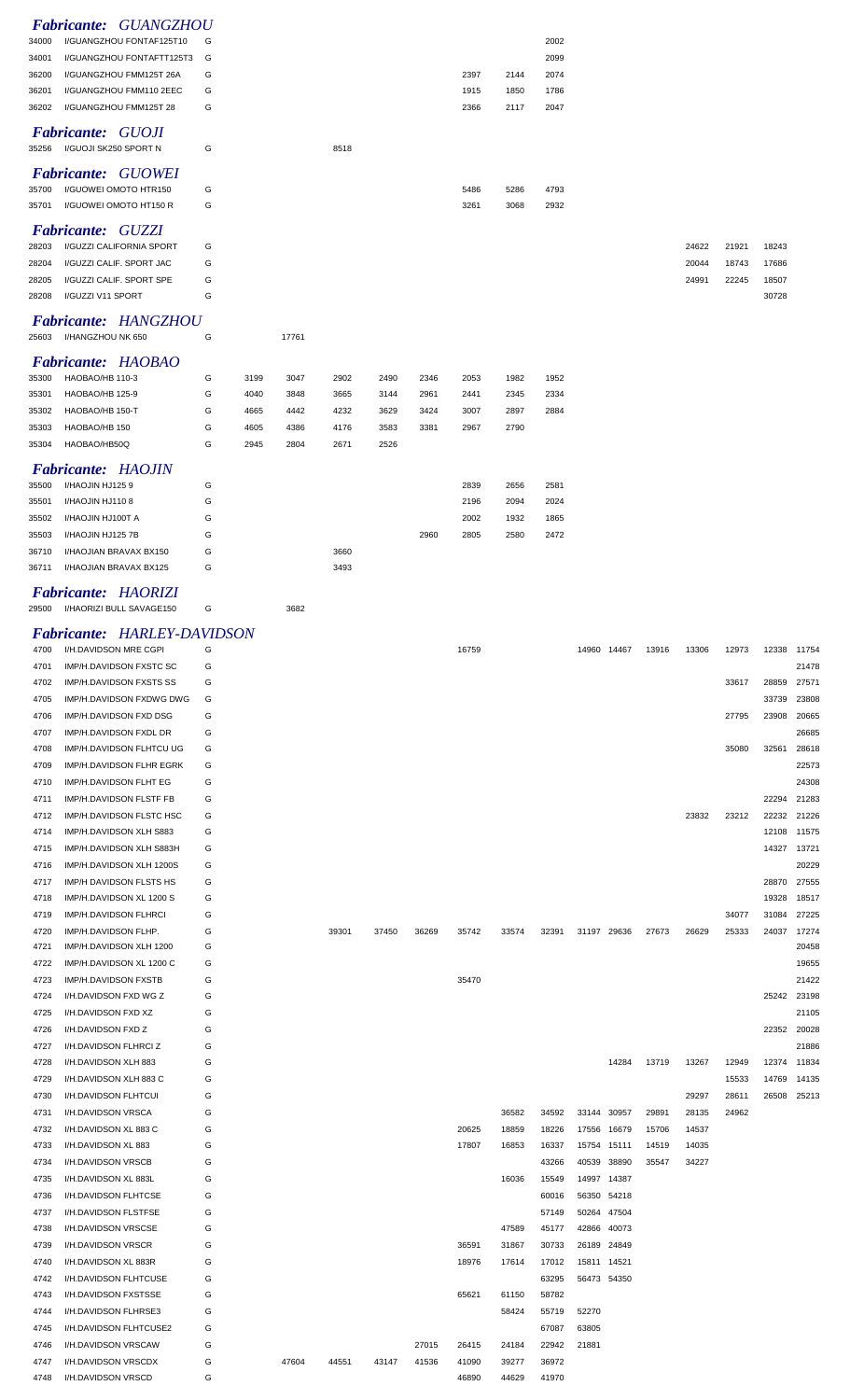| 4749           | I/H.DAVIDSON VRSCX                                | G      |                |                |                |       |       | 52148          | 48896          | 44765          |                |                |                |                |       |             |       |
|----------------|---------------------------------------------------|--------|----------------|----------------|----------------|-------|-------|----------------|----------------|----------------|----------------|----------------|----------------|----------------|-------|-------------|-------|
| 4750           | I/H.DAVIDSON FXST                                 | G      |                |                |                |       |       |                | 25826          | 25070          | 24296          |                |                |                |       |             |       |
| 4754           | I/H.DAVIDSON VRSCAWA                              | G      |                |                |                |       | 42586 | 41571          | 37837          | 35744          |                |                |                |                |       |             |       |
| 4755           | I/H.DAVIDSON FXSTSSE2                             | G      |                |                |                |       |       | 29437          | 27320          | 26312          |                |                |                |                |       |             |       |
| 4756           | I/H.DAVIDSON FXDC                                 | G      |                |                | 31427          |       |       | 24984          | 22136          | 21199          |                |                |                |                |       |             |       |
| 4757           | <b>I/H.DAVIDSON FXD</b>                           | G      |                |                |                |       |       | 25648          | 22731          | 21564          |                |                |                |                |       |             |       |
| 4758           | I/H.DAVIDSON FLHTCUSE3                            | G      |                |                |                | 79103 | 74702 | 69812          | 65616          | 63295          |                |                |                |                |       |             |       |
| 4759           | I/H.DAVIDSON FLHRSE4                              | G<br>G |                |                |                |       | 47706 | 68360<br>47180 | 64611<br>45109 | 59785          |                |                |                |                |       |             |       |
| 4760<br>4761   | I/H.DAVIDSON VRSCDXA<br>I/H.DAVIDSON FXCWC ROCKE  | G      |                |                |                |       |       | 32958          |                | 42485          |                |                |                |                |       |             |       |
| 4762           | I/H.DAVIDSON FLHTCUSE4                            | G      |                |                |                |       | 74857 | 69812          | 65616          |                |                |                |                |                |       |             |       |
| 4763           | I/H.DAVIDSON VRSCF                                | G      |                |                | 39827          | 38951 | 37128 | 35477          | 34704          |                |                |                |                |                |       |             |       |
| 4764           | I/H.DAVIDSON XL1200N                              | G      |                |                |                |       |       | 23179          | 21894          | 20974          |                |                |                |                |       |             |       |
| 4766           | I/H.DAVIDSON VRSC V-ROD                           | G      | 75490          | 71895          | 68472          | 56132 | 53076 | 51724          |                |                |                |                | 34704          |                |       |             |       |
| 4767           | I/H.DAVIDSON FXCWC                                | G      | 49813          | 47442          | 45183          | 36995 | 35391 | 34953          |                |                |                |                |                |                |       |             |       |
| 4768           | I/H.DAVIDSON XL883N                               | G      |                |                |                | 21991 | 20879 | 20468          |                |                |                |                |                |                |       |             |       |
| 4769           | I/H.DAVIDSON FLSTFB                               | G      |                |                |                | 34155 | 32564 | 32320          |                |                |                |                |                |                |       |             |       |
| 4770           | I/H.DAVIDSON XR 1200X                             | G      |                |                |                |       | 26000 |                |                |                |                |                |                |                |       |             |       |
| 4771           | I/H.DAVIDSON FLHXSE                               | G      |                |                |                | 22204 | 21223 | 20995          |                |                |                |                |                |                |       |             |       |
| 4774           | HARLEY DAVIDSON/FLSTN                             | G      |                |                |                |       |       | 35436          |                |                |                |                |                |                |       |             |       |
| 4776           | HARLEY DAVIDSON/FLSTF                             | G      | 42589          | 41246          | 38435          | 35372 | 33250 | 30939          | 29522          | 28581          |                |                |                |                |       |             |       |
| 4777           | I/H.DAVIDSON FLHTCUSE5                            | G      |                |                |                | 81063 | 77529 | 69812          |                |                |                |                |                |                |       |             |       |
| 4778           | I/H.DAVIDSON FLSTSE                               | G      |                |                |                | 36717 | 35172 | 34733          |                |                |                |                |                |                |       |             |       |
| 4779           | HARLEY DAVIDSON/VRSCF                             | G      | 46491          | 44499          | 40712          | 38909 | 37762 |                |                |                |                |                |                |                |       |             |       |
| 4780           | HARLEY DAVIDSON/VRSCDX                            | G      | 48960          | 47598          | 44974          | 41644 | 39484 |                |                |                |                |                |                |                |       |             |       |
| 4781           | HARLEY DAVIDSON/FLSTFB                            | G      | 46857          | 44626          | 42501          | 35097 | 32452 |                |                |                |                |                |                |                |       |             |       |
| 4782           | I/H DAVIDSON HD DYNA                              | G      |                |                |                |       | 26440 |                |                |                |                |                |                |                |       |             |       |
| 4784           | I/H.DAVIDSON SOFTAIL                              | G      |                |                |                | 38167 |       |                |                |                |                |                |                |                |       |             |       |
| 4785           | I/H.DAVIDSON IRON 883                             | G      |                |                |                | 23664 |       |                |                |                |                |                |                |                |       |             |       |
| 4786           | HARLEY DAVIDSON/FLHP                              | G      | 55239          | 51980          |                |       |       |                |                |                |                |                |                |                |       |             |       |
| 4788           | I/H.DAVIDSON SPORTSTERFE                          | G      |                |                | 30582          |       |       |                |                |                |                |                |                |                |       |             |       |
| 4789<br>4791   | I/H.DAVIDSON FLHTP<br>I/H.DAVIDSON RKING CLASS    | G<br>G |                |                | 42407          | 46194 | 44305 |                |                |                |                |                |                |                |       |             |       |
| 4792           | HARLEY DAVIDSON/VRSCDX A                          | G      | 47515          | 45253          | 43099          |       |       |                |                |                |                |                |                |                |       |             |       |
| 4793           | <b>I/H.DAVIDSON FLHTCUSE7</b>                     | G      |                | 55276          | 54369          |       |       |                |                |                |                |                |                |                |       |             |       |
| 4794           | <b>I/H.DAVIDSON FLSTF</b>                         | G      |                |                | 37369          |       |       |                |                |                |                |                |                |                |       |             |       |
| 4795           | I/H.DAVIDSON FXS                                  | G      |                |                | 36424          |       |       |                |                |                |                |                |                |                |       |             |       |
| 4796           | <b>I/H.DAVIDSON FLD</b>                           | G      |                |                | 42012          |       |       |                |                |                |                |                |                |                |       |             |       |
| 4797           | <b>I/H.DAVIDSON FLSTN</b>                         | G      |                |                | 41907          |       |       |                |                |                |                |                |                |                |       |             |       |
| 4798           | I/H.DAVIDSON FLHTCUTG                             | G      |                |                | 65208          |       |       |                |                |                |                |                |                |                |       |             |       |
| 4799           | IMP/H.DAVIDSON                                    | G      |                |                |                |       |       |                |                |                |                |                |                |                | 12624 | 12014 11436 |       |
| 4993           | HARLEY DAVIDSON/FXDF                              | G      | 36313          | 34584          | 32757          |       |       |                |                |                |                |                |                |                |       |             |       |
| 4994           | HARLEY DAVIDSON/FXS                               | G      | 38122          | 36307          | 35035          |       |       |                |                |                |                |                |                |                |       |             |       |
| 11201          | HARLEY/DAVIDSON FXSTB                             | G      |                | 37583          |                |       | 32836 | 31086          | 28865          | 27807          | 26656          | 25576          | 24432          | 23208          | 22759 | 21541       | 20589 |
| 11202          | HARLEY/DAVIDSON FLSTF                             | G      | 43522          | 41449          | 39476          | 32122 | 30689 | 30431          | 29034          | 28116          | 27297 25835    |                | 24930          | 23993          | 23383 | 22386       | 21380 |
| 11203          | HARLEY/DAVIDSON FLSTF Y                           | G      |                |                |                |       |       |                |                |                |                |                | 24723          | 23777          | 23167 | 22198       | 21186 |
| 11204          | HARLEY/DAVIDSON FXST Y                            | G      |                |                |                |       |       |                |                |                |                |                | 21043          | 20120          | 19711 | 18691       | 17894 |
| 11205          | HARLEY/DAVIDSON FXSTB Y                           | G      |                |                |                |       |       |                |                |                |                |                | 25812          | 24350          | 23795 | 22521       | 21532 |
| 11206          | HARLEY/DAVIDSON FXSTD Y                           | G      |                |                |                |       |       |                |                |                |                |                |                |                | 23738 | 21589       | 17941 |
| 11207          | HARLEY/DAVIDSON FLSTC Y                           |        |                |                |                |       |       |                |                |                |                |                | 25653          | 24536          |       |             | 20875 |
| 11208          |                                                   | G      |                |                |                |       |       |                |                |                |                |                | 25361          | 24347          | 23406 | 22267       |       |
|                | HARLEY DAVID/FLHRCI                               | G      |                |                |                |       |       |                | 33557          | 32368          | 31183 29605    |                | 27639          | 26617          | 25318 | 24022       | 22958 |
| 11209          | HARLEY DAVID/FLHT                                 | G      |                |                |                |       |       |                |                |                |                |                | 31318          | 28073          | 26190 | 24104       | 21296 |
| 11210          | HARLEY DAVIDSON/FLSTFI                            | G      |                |                |                |       |       |                | 28890          | 27979          | 27168          | 25710          | 24811          | 23882          | 23257 |             |       |
| 11211          | HARLEY DAVIDSON/FLHTC                             | G      |                |                |                | 42089 | 37431 | 36740          | 30959          | 29935          | 28922 27722    |                | 26431          | 25341          | 24208 | 22451       | 21505 |
| 11212          | HARLEY DAVIDSON/FLSTCI                            | G      |                |                |                |       |       |                | 29060          | 28073          | 27033          | 26090          | 25090          | 24078          | 23163 |             |       |
| 11213          | HARLEY DAVIDSON/FXSTI                             | G      |                |                |                |       |       |                |                | 25987          | 24624 23196    |                | 22375          | 21393          |       |             |       |
| 11214<br>11215 | HARLEY DAVIDSON/FXSTDI<br>HARLEY DAVIDSON/FLHTCUI | G<br>G |                |                |                |       |       |                | 36477          | 30602<br>34100 | 28087<br>32783 | 26892<br>31496 | 25924<br>30502 | 24800<br>29251 |       |             |       |
| 11216          | HARLEY DAVIDSON/FXSTBI                            | G      |                |                |                |       |       |                | 29283          | 28221          | 27046          | 25962          | 25062          |                |       |             |       |
| 11217          | HARLEY DAVIDSON/FLHRSI                            | G      |                |                |                |       |       |                | 34329          | 33123          | 31895          | 30293          | 28288          | 27219          |       |             |       |
| 11218          | I/H.DAVIDSON FLHPI                                | G      |                |                |                |       |       |                |                |                | 29769          | 28492          | 26813          |                |       |             |       |
| 11219          | HARLEY DAVIDSON/FLHTCI                            | G      |                |                |                |       |       |                | 31589          | 30542          | 29495 28257    |                | 26962          |                |       |             |       |
| 11220          | HARLEY DAVIDSON/XL 883                            | G      |                |                |                |       | 20284 | 18886          | 17919          | 17070          |                |                |                |                |       |             |       |
| 11222          | HARLEY DAVIDSON/XL 883 C                          | G      |                |                |                |       |       |                |                | 18357          | 17163 16106    |                |                |                |       |             |       |
| 11223          | <b>HARLEY DAVIDSON/FLSTNI</b>                     | G      |                |                |                | 36793 | 34226 | 33322          | 31267          | 29236          | 28188 25627    |                | 24629          |                |       |             |       |
| 11224          | HARLEY DAVIDSON/XL883 R                           | G      | 28044          | 26709          | 25438          | 20863 | 19928 | 19215          | 17836          | 17225          |                |                |                |                |       |             |       |
| 11225          | HARLEY DAVIDSON/FLSTI                             | G      |                |                |                |       |       |                | 23883          | 22731          | 20870          | 19645          |                |                |       |             |       |
| 11226          | HARLEY DAVIDSON/FLSTC                             | G      | 43988          | 41894          | 39900          | 32823 | 31532 | 31184          | 29624          | 28607          | 27556 26588    |                | 25576          | 24546          | 23606 | 22497       | 21345 |
| 11227          | HARLEY DAVIDSON/FLHTCU                            | G      | 61456          | 58529          | 55743          | 46143 | 43727 | 42133          | 36682          | 34320          | 32998          |                |                |                |       |             |       |
| 11228          | HARLEY DAVIDSON/FLHRS                             | G      |                |                |                |       |       | 37088          | 34558          | 33340          | 32097          |                |                |                |       |             |       |
| 11229          | <b>HARLEY DAVIDSON/FLHRC</b>                      | G      | 52088          | 49608          | 47246          | 38854 | 37257 | 36831          | 34302          | 33097          | 31884          |                |                |                |       |             |       |
| 11230          | <b>HARLEY DAVIDSON/FXST</b>                       | G      |                |                |                |       | 28492 | 26580          | 24328          | 23638          | 22875 21539    |                | 20783          | 19870          | 19464 | 18450       | 17669 |
| 11231          | HARLEY DAVIDSON/FLSTN                             | G      | 48336          | 46035          | 43843          | 35919 | 34186 | 33290          | 31221          | 29207          | 28153          |                |                |                |       |             |       |
| 11232          | <b>HARLEY DAVIDSON/FLST</b>                       | G      | 39715          | 37825          | 36024          | 30307 | 28530 | 28231          | 25590          | 24521          |                |                |                |                |       |             |       |
| 11233          | <b>HARLEY DAVIDSON/FXDC</b>                       | G      | 36003          | 34288          | 32656          | 27473 | 25865 | 25587          | 23236          |                |                |                |                |                |       |             |       |
| 11234          | HARLEY DAVIDSON/FXD                               | G      | 33257          | 31674          | 30166          | 24710 | 23632 | 23362          | 21860          |                |                |                |                |                |       |             |       |
| 11236          | HARLEY DAVIDSON/FXCW                              | G      |                |                |                | 31370 | 30141 | 29838          | 28354          |                |                |                |                |                |       |             |       |
| 11237          | HARLEY DAVIDSON/XL 1200N                          | G      |                |                | 28336          | 27443 | 25471 | 24918          | 23904          |                |                |                |                |                |       |             |       |
| 11238          | HARLEY DAVIDSON/VRSCAW                            | G      | 52476          | 49977          | 47597          | 45996 | 42432 | 41432          |                |                |                |                |                |                |       |             |       |
| 11239          | HARLEY DAVIDSON/XR 1200                           | G      |                |                |                | 25300 | 23948 | 23504          | 22084          |                |                |                |                |                |       |             |       |
| 11240<br>11242 | HARLEY DAVIDSON/XR 1200X<br>HARLEY DAVIDSON/FLHTK | G<br>G | 34484<br>62623 | 32842<br>59642 | 31279<br>56802 | 26352 | 24737 |                |                |                |                |                |                |                |       |             |       |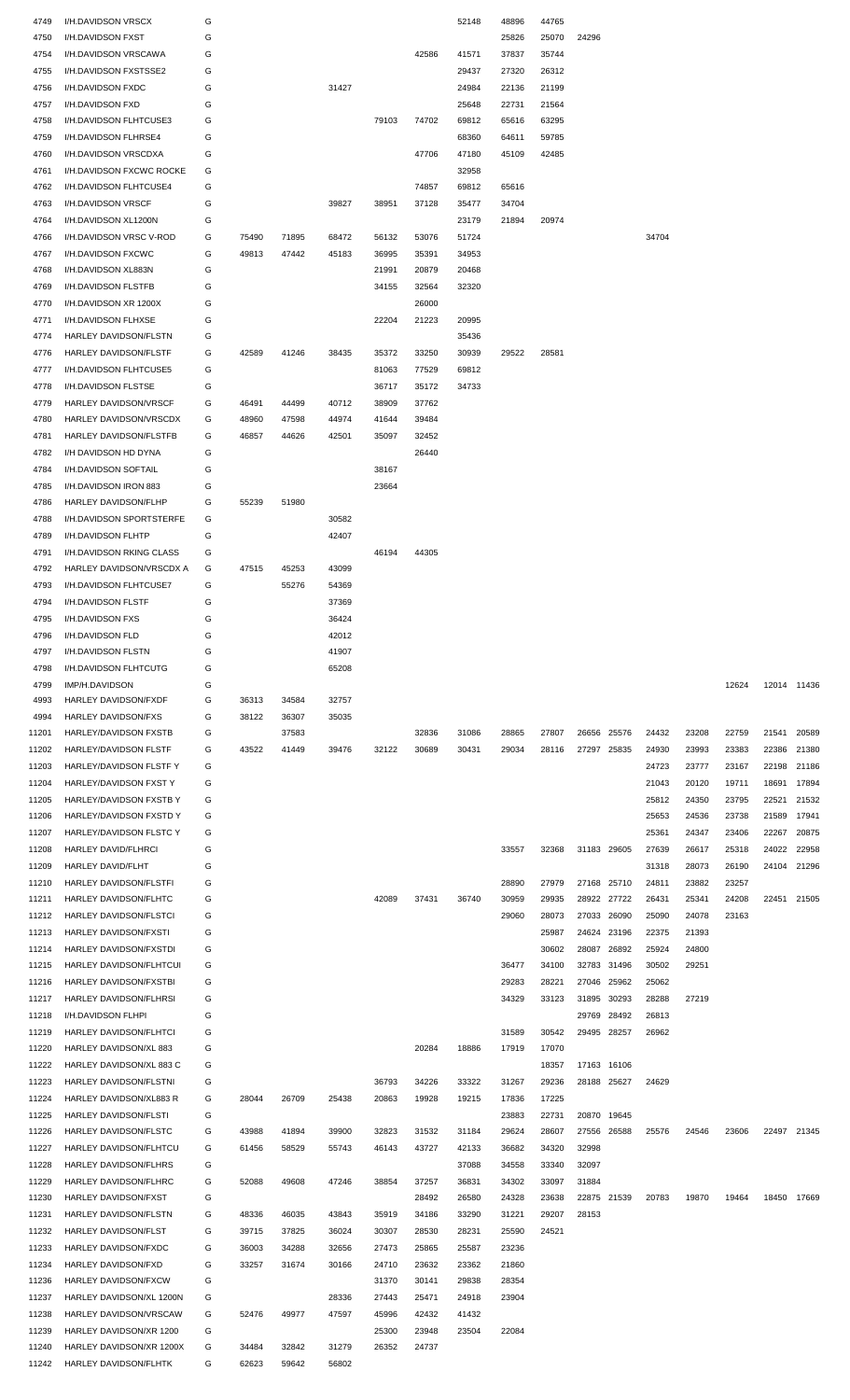| 11244 | HARLEY DAVIDSON/XL883N      | G | 27352 | 26049 | 24808 | 20911 | 19857 |       |       |       |             |       |       |       |       |       |       |
|-------|-----------------------------|---|-------|-------|-------|-------|-------|-------|-------|-------|-------------|-------|-------|-------|-------|-------|-------|
| 11245 | HARLEY DAVIDSON/FXCWC       | G | 48592 | 46278 | 44074 | 36040 | 34358 |       |       |       |             |       |       |       |       |       |       |
| 11246 | HARLEY DAVIDSON/FLHX        | G | 52708 | 50199 | 47808 |       |       |       |       |       |             |       |       |       |       |       |       |
| 11247 | HARLEY DAVIDSON/XL 1200C    | G | 28775 | 27406 | 26102 |       |       |       |       |       |             |       |       |       |       |       |       |
| 11248 | HARLEY DAVIDSON/FLD         | G | 37638 | 35845 | 33539 |       |       |       |       |       |             |       |       |       |       |       |       |
| 11249 | I/H.DAVIDSON FLHX           | G |       |       | 51278 |       |       |       |       |       |             |       |       |       |       |       |       |
|       |                             |   |       |       |       |       |       |       |       |       |             |       |       |       |       |       |       |
| 11250 | I/H.DAVIDSON FXDF           | G |       |       | 33045 | 31055 |       |       |       |       |             |       |       |       |       |       |       |
| 11251 | I/H.DAVIDSON VRSCDX ANV     | G |       |       | 47097 |       |       |       |       |       |             |       |       |       |       |       |       |
| 11252 | I/H.DAVIDSON FLSTC          | G |       |       | 40797 |       |       |       |       |       |             |       |       |       |       |       |       |
| 11253 | I/H.DAVIDSON FLHTK          | G |       |       | 58816 |       |       |       |       |       |             |       |       |       |       |       |       |
| 11255 | H.DAVIDSON/FLSTC ANV        | G | 49101 | 44373 |       |       |       |       |       |       |             |       |       |       |       |       |       |
|       |                             |   |       |       |       |       |       |       |       |       |             |       |       |       |       |       |       |
| 11256 | H.DAVIDSON/FLSTFB ANV       | G | 48156 | 39728 |       |       |       |       |       |       |             |       |       |       |       |       |       |
| 11258 | H.DAVIDSON/FLHTK ANV        | G | 65343 | 62551 |       |       |       |       |       |       |             |       |       |       |       |       |       |
| 11259 | H.DAVIDSON/XL 1200CB        | G | 28465 | 27567 |       |       |       |       |       |       |             |       |       |       |       |       |       |
| 11260 | H.DAVIDSON/FXDC ANV         | G | 36783 | 36235 |       |       |       |       |       |       |             |       |       |       |       |       |       |
| 11261 | H.DAVIDSON/XL 1200CA        | G | 28906 | 27994 |       |       |       |       |       |       |             |       |       |       |       |       |       |
|       |                             |   |       |       |       |       |       |       |       |       |             |       |       |       |       |       |       |
| 11262 | I/H.DAVIDSON TRIGLIDE UC    | G |       | 68530 |       |       |       |       |       |       |             |       |       |       |       |       |       |
| 11700 | HARLEY DAVIDSON/FXD         | G |       |       |       |       |       | 24133 |       |       |             |       |       |       |       |       |       |
|       | <b>Fabricante: HARTFORD</b> |   |       |       |       |       |       |       |       |       |             |       |       |       |       |       |       |
|       |                             |   |       |       |       |       |       |       |       |       |             |       |       |       |       |       |       |
| 20213 | IMP/HARTFORD LEGION 125     | G |       |       |       |       |       |       |       |       |             |       |       |       |       | 2183  | 1996  |
| 20213 | IMP/HARTFORD LEGION 125     | D |       |       |       |       |       |       |       |       |             |       |       |       |       |       | 1931  |
| 24901 | IMP/HARTFORD LEGION 125     | G |       | 3449  | 3293  |       |       |       |       |       |             | 2991  | 2837  | 2624  | 2442  | 2184  | 1994  |
|       |                             |   |       |       |       |       |       |       |       |       |             |       |       |       |       |       |       |
|       | <b>Fabricante: HERO</b>     |   |       |       |       |       |       |       |       |       |             |       |       |       |       |       |       |
| 18101 | IMP/HERO PUCH 65            | G |       |       |       |       |       |       |       | 899   | 853         | 809   | 784   | 772   | 742   | 670   | 625   |
| 18102 | IMP/HERO ANKUR 50           | G |       |       |       |       |       |       |       |       |             |       |       | 1125  | 1045  | 948   | 876   |
| 18103 | IMP/HERO STREAM 50          | G |       |       |       |       |       |       |       |       | 1465        | 1388  | 1328  | 1250  | 1110  | 864   | 761   |
| 18104 | I/HERO PUCH 50              | G |       |       |       |       |       |       |       |       |             | 1094  | 1059  | 970   | 905   | 714   | 618   |
|       |                             |   |       |       |       |       |       |       |       |       |             |       |       |       |       |       |       |
| 18199 | IMP/HERO PUCH               | G |       |       |       |       |       |       |       |       |             |       | 1106  | 926   | 862   | 681   | 589   |
|       | <b>Fabricante: HIGHWAY</b>  |   |       |       |       |       |       |       |       |       |             |       |       |       |       |       |       |
|       |                             |   |       |       |       |       |       |       |       |       |             |       |       |       |       |       |       |
| 33800 | I/HIGHWAY SEVEN CUST 113    | G |       |       |       |       |       | 59777 | 55688 | 52433 |             |       |       |       |       |       |       |
| 33801 | I/HIGHWAY SEVEN CUST 96     | G |       |       |       |       |       | 38794 | 37143 | 34359 |             |       |       |       |       |       |       |
|       |                             |   |       |       |       |       |       |       |       |       |             |       |       |       |       |       |       |
|       | <b>Fabricante: HONDA</b>    |   |       |       |       |       |       |       |       |       |             |       |       |       |       |       |       |
| 20    | H/HONDA CB125 S             | G |       |       | 4336  |       |       |       |       |       |             |       |       |       |       |       |       |
| 1002  | I/HONDA CB 350              | G | 12501 |       |       |       |       |       |       |       |             |       |       |       |       |       |       |
| 2001  | HONDA/C100 DREAM            | G |       |       |       |       |       |       |       | 2219  | 2131        | 2059  | 1989  | 1907  | 1845  | 1755  | 1719  |
| 2002  | HONDA/C100 BIZ              | D |       |       |       |       |       |       |       |       | 2532        |       |       |       |       |       |       |
|       | HONDA/C100 BIZ              | G |       |       |       |       |       | 3362  |       |       |             |       |       | 2141  |       |       |       |
| 2002  |                             |   |       |       |       |       |       |       | 3231  | 2992  | 2532        | 2402  | 2244  |       | 2070  | 1955  | 1815  |
| 2003  | HONDA/C100 BIZ ES           | D |       |       |       |       |       |       |       |       |             | 2670  |       |       |       |       |       |
| 2003  | HONDA/C100 BIZ ES           | G | 4605  |       |       |       | 4128  | 3704  | 3563  | 3042  | 2853        | 2670  | 2548  | 2353  | 2240  | 2116  | 2059  |
| 2004  | HONDA/C100 BIZ MAIS         | G |       |       |       |       |       | 3925  | 3772  | 3418  | 3238        | 2976  | 2702  | 2589  | 2346  | 2047  | 1886  |
| 2005  | HONDA/BIZ 125 KS            | G | 5671  | 5400  | 5144  | 4475  | 4187  | 3809  | 3474  | 3255  | 2784        | 2639  | 2516  | 2382  | 2275  |       |       |
| 2005  | HONDA/BIZ 125 KS            | D |       |       |       |       |       |       |       | 3255  |             |       |       |       |       |       |       |
|       |                             |   |       |       |       |       |       |       |       |       |             |       |       |       |       |       |       |
| 2006  | HONDA/BIZ 125 ES            | D |       |       |       |       |       | 3703  | 3494  |       |             |       |       |       |       |       |       |
| 2006  | HONDA/BIZ 125 ES            | G | 5655  | 5386  | 5227  | 4592  | 4315  | 3703  | 3494  | 3129  | 2935        | 2838  |       |       |       |       |       |
| 2007  | HONDA/BIZ 125 MAIS          | G | 6016  | 5730  | 5458  | 4877  | 4478  | 4068  | 3923  | 3402  | 3067        | 2949  |       |       |       |       |       |
| 2008  | HONDA/LEAD 110              | G | 5658  | 5388  | 5132  | 4224  | 4118  | 3794  |       |       |             |       |       |       |       |       |       |
|       |                             |   |       |       |       |       |       |       |       |       |             |       |       |       |       |       |       |
| 2009  | HONDA/BIZ 125 EX            | G | 6351  | 6049  | 5762  | 5649  | 5331  |       |       |       |             | 4154  |       |       |       |       |       |
| 2010  | HONDA/BIZ 100 ES            | D | 4618  |       |       |       |       |       |       |       |             |       |       |       |       |       |       |
| 2010  | HONDA/BIZ 100 ES            | G | 4618  | 4436  |       |       |       |       |       |       |             |       |       |       |       |       |       |
| 2099  |                             | G |       |       |       | 4141  |       |       | 2196  |       | 2001        |       | 1866  |       | 1732  | 1649  | 1613  |
|       | <b>HONDA</b>                |   |       |       |       |       |       |       |       | 2084  |             | 1930  |       | 1789  |       |       |       |
|       |                             |   |       |       |       |       |       |       |       |       |             |       |       |       |       |       |       |
| 2199  | HONDA/125                   | G |       |       |       |       |       |       |       |       |             |       | 2412  | 2302  | 2066  | 1953  | 1882  |
| 2299  | HONDA/150                   | G |       |       |       |       |       |       |       |       | 3305        | 3135  | 2900  | 2758  | 2642  | 2490  | 2402  |
| 2602  | HONDA/CB600F HORNET         | G | 30353 | 28908 | 27532 | 24704 | 23061 | 21972 | 19305 | 18190 | 17522 16567 |       | 15849 |       |       |       |       |
| 2702  | HONDA/CB 450 E              | G |       |       |       |       |       |       |       |       |             |       |       |       |       |       | 8093  |
| 2706  | HONDA/CB 450 P              | G |       |       |       |       |       |       |       |       |             |       |       |       |       |       | 9933  |
| 2709  | HONDA/CB500                 | G |       |       |       |       |       |       | 18196 | 16971 | 15270 14349 |       | 13700 | 12860 | 12381 | 11539 | 10832 |
|       |                             |   |       |       |       |       |       |       |       |       |             |       |       |       |       |       |       |
| 2710  | HONDA/CB 300R               | G | 10574 | 10070 | 9592  | 8199  | 7775  | 7398  |       |       |             |       |       |       |       |       |       |
| 2711  | <b>I/HONDA FURY</b>         | G | 50135 | 47747 | 45474 | 39440 | 37500 |       |       |       |             |       |       |       |       |       |       |
| 2712  | I/HONDA FURY VT 13CX        | G |       |       | 46867 | 44869 |       |       |       |       |             |       |       |       |       |       |       |
| 2713  | HONDA/CB 300R TRITECNO F    | G |       | 12501 |       |       |       |       |       |       |             |       |       |       |       |       |       |
| 2772  | I/HONDA DN-01 NSA700A       | G |       |       |       |       | 46946 |       |       |       |             |       |       |       |       |       |       |
| 2773  | HONDA/CB 500F               | G | 19246 |       |       |       |       |       |       |       |             |       |       |       |       |       |       |
|       |                             |   |       |       |       |       |       |       |       |       |             |       |       |       |       |       |       |
| 2799  | HONDA/CB 450                | G |       |       |       |       |       |       |       |       |             | 13643 | 12495 | 11704 | 10946 | 9848  | 9204  |
| 2801  | HONDA/CG 125 CARGO          | G |       |       |       | 4575  | 4415  | 4025  | 3898  | 3438  | 2584        | 2465  | 2343  | 2246  | 2110  | 1968  | 1859  |
| 2802  | HONDA/CG 125 TODAY          | G |       |       |       |       |       | 3011  |       |       | 2684        | 2601  | 2447  | 2260  | 2139  | 2086  | 1986  |
| 2803  | HONDA/CG 125 TITAN          | G |       |       |       |       |       | 4230  | 4099  | 3614  | 3225        | 2586  | 2410  | 2310  | 2169  | 2024  | 1910  |
| 2804  | HONDA/CG 125 TITAN ES       | G |       |       |       |       |       | 3977  | 3854  | 3471  | 3084        | 2962  | 2757  | 2665  | 2503  | 2193  | 2100  |
|       |                             |   |       |       |       |       |       |       |       |       |             |       |       |       |       |       |       |
| 2804  | HONDA/CG 125 TITAN ES       | D |       |       |       |       |       |       |       |       |             |       |       |       |       | 2193  |       |
| 2805  | HONDA/CG 125 TITAN KS       | D |       |       |       |       |       |       |       |       |             | 2714  | 2528  |       | 2224  |       |       |
| 2805  | HONDA/CG 125 TITAN KS       | G |       |       |       |       |       | 3628  | 3517  | 3102  | 2826        | 2714  | 2528  | 2349  | 2224  | 2177  | 2068  |
| 2806  | HONDA/CG 125 TITAN KSE      | G |       |       |       |       |       |       | 3946  | 3480  | 3226        | 3116  | 2960  | 2783  | 2510  | 2309  | 2211  |
|       |                             |   |       |       |       | 4724  | 4310  | 3686  | 3408  |       |             |       | 2772  | 2368  | 2262  | 2132  |       |
| 2807  | HONDA/CG 150 TITAN KS       | G |       |       |       |       |       |       |       | 3269  | 3009        | 2853  |       |       |       |       | 2088  |
| 2807  | HONDA/CG 150 TITAN KS       | D |       |       |       |       |       |       |       | 3269  |             | 2853  |       |       |       |       |       |
| 2808  | HONDA/CG 150 TITAN ES       | G | 5744  |       |       | 4859  | 4448  | 3811  | 3558  | 3367  | 3177        | 2977  | 2799  | 2644  | 2526  |       |       |
| 2808  | HONDA/CG 150 TITAN ES       | D |       |       |       |       |       |       |       | 3367  | 3177        |       |       |       |       |       |       |
| 2809  | HONDA/CG 150 TITAN ESD      | D |       |       |       |       |       |       |       |       | 3436        |       |       |       |       |       |       |
|       |                             |   |       |       |       |       |       |       |       |       |             |       |       |       |       |       |       |
| 2809  | HONDA/CG 150 TITAN ESD      | G | 5597  | 5332  | 5284  | 5047  | 4607  | 4096  | 3885  | 3630  | 3436        | 3204  | 3046  | 2882  | 2752  | 2583  | 2494  |
| 2810  | HONDA/CG 150 JOB            | G |       |       |       | 4955  | 4521  | 3866  | 3573  | 3428  | 3156        | 2994  | 2844  | 2687  |       |       |       |
| 2811  | HONDA/CG 125 FAN            | G | 5112  | 4868  | 4638  | 4154  | 3691  | 3195  | 3040  | 2774  | 2651        | 2572  | 2425  | 2188  | 2024  | 1958  | 1863  |
| 2812  | HONDA/CG 150 SPORT          | G |       |       |       | 5495  | 5143  | 4701  | 4385  | 3988  | 3536        | 3274  | 3243  |       |       |       |       |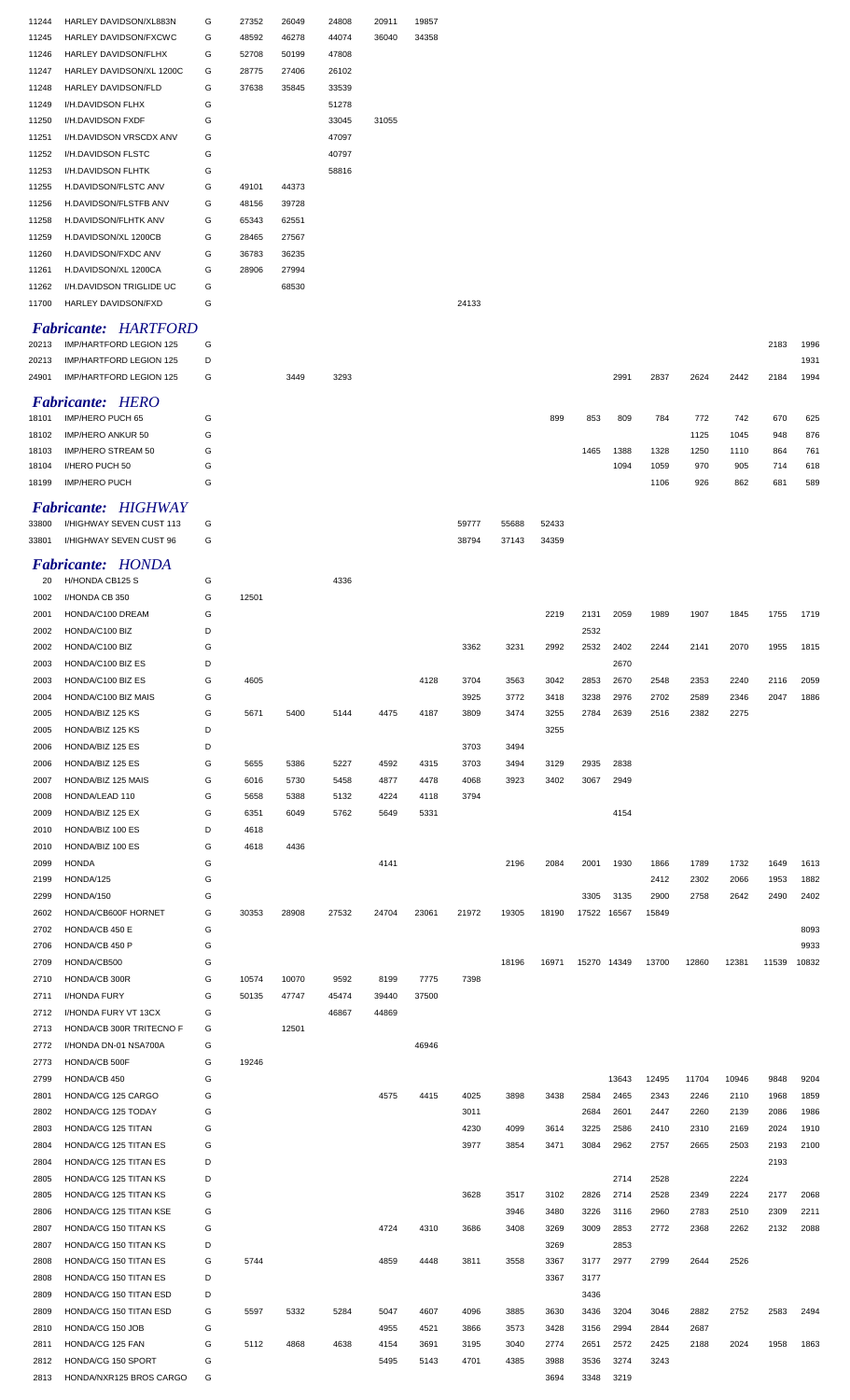| 2814         | HONDA/CG 125 FAN JOB KS                     | G      |       |       |       |       | 3750  | 3243  | 3087  | 2823  | 2659  | 2553  |       |       |       |       |               |
|--------------|---------------------------------------------|--------|-------|-------|-------|-------|-------|-------|-------|-------|-------|-------|-------|-------|-------|-------|---------------|
| 2815         | HONDA/NXR150BROS CARGO K                    | G      | 6473  | 6166  | 5909  | 5677  | 5407  | 4561  | 4367  | 3880  | 3670  | 3224  |       |       |       |       |               |
| 2816         | HONDA/SHADOW 750                            | G      | 27461 | 26153 | 24908 | 21672 | 20574 | 18571 | 17682 | 16646 | 14943 | 14352 |       |       |       |       |               |
| 2817         | <b>HONDA/JPC TRICICLO</b>                   | G      | 8225  | 7834  | 7461  | 6655  | 6261  | 5891  | 5588  | 5213  | 4757  | 4231  | 3945  | 3674  | 3462  | 3154  | 2985          |
| 2819         | HONDA/BRAZCAR CARGO 150                     | G      | 12037 | 11465 | 10919 | 9743  | 8928  | 7577  | 7110  | 6715  | 6245  | 5931  | 5626  | 5339  | 5116  | 4753  |               |
| 2820         | HONDA/CG150 SPECIAL ED                      | G      |       |       |       |       |       | 4286  | 4127  | 3795  | 3627  |       |       |       |       |       |               |
| 2821         | HONDA/150 NISSEI T-CARGO                    | G      |       |       |       |       | 7722  | 7410  | 6893  | 6167  | 5777  |       |       |       |       |       |               |
| 2822         | HONDA/125 NISSEI T-CARGO                    | G      |       |       |       |       | 7595  | 7262  | 6753  | 6042  | 5659  | 5466  | 5211  | 4931  | 4706  | 4420  | 4270          |
| 2823         | HONDA/METAINOX KATUNY MS                    | G      |       |       |       |       | 7910  | 7563  | 7302  | 6853  | 6538  | 6276  | 6011  | 5449  | 5106  | 4628  | 4249          |
| 2824         | HONDA/POP100                                | G      | 3690  | 3515  | 3460  | 3036  | 2838  | 2595  | 2199  | 2030  | 1960  | 1866  | 1780  | 1683  | 1607  |       |               |
| 2825         | HONDA/ENGECART TRICAR                       | G      | 7685  | 7320  | 6972  | 6220  | 5851  | 5493  | 5196  | 4914  | 4544  | 4356  | 4106  | 3863  | 3418  | 3207  | 3009          |
| 2826         | HONDA/SOLMAK CG 150 CFF                     | G      | 12346 | 11760 | 11200 | 9846  | 9009  | 7725  | 7208  | 6826  | 6436  | 6030  | 5884  |       |       |       |               |
| 2827         | HONDA/SOLMAK CG 150 CFT                     | G      | 11681 | 11125 | 10596 | 9316  | 8494  | 7267  | 6715  | 6444  | 5932  | 5622  | 5443  |       |       |       |               |
| 2828         | HONDA/SOLMAK CG 150 CA                      | G      | 7732  | 7364  | 7014  | 6166  | 5631  | 5005  | 4749  | 4436  | 4198  | 3913  | 3817  |       |       |       |               |
|              | HONDA/FUSCO CARGO 125A                      | G      | 10836 | 10320 | 9829  | 8530  | 7462  | 6701  | 6265  | 5915  | 5606  | 5367  | 5120  | 4843  | 4626  | 4428  |               |
| 2829         |                                             |        |       |       |       |       |       |       |       |       |       |       |       |       |       |       |               |
| 2830         | HONDA/FUSCO CARGO 150A                      | G      | 11556 | 11006 | 10482 | 9352  | 8570  | 7273  | 6823  | 6444  | 5997  | 5692  | 5350  | 5029  | 4728  | 4438  | 4176          |
| 2831         | HONDA/FUSCO CARGO 125F                      | G      | 10336 | 9843  | 9376  | 8139  | 7119  | 6393  | 5973  | 5642  | 5347  | 5125  | 4886  | 4045  | 3864  |       |               |
| 2832         | HONDA/FUSCO CARGO 150F                      | G      | 12580 | 11982 | 11411 | 10180 | 9362  | 7963  | 7542  | 7028  | 6699  | 6363  |       | 5860  |       |       |               |
| 2833         | HONDA/CG DJC TRIDEAL F12                    | G      |       |       |       |       | 8998  | 8536  | 8114  | 7453  | 7136  |       |       |       |       |       |               |
| 2834         | HONDA/CG DJC TRIDEAL A12                    | G      |       |       |       |       |       | 8042  | 7484  | 6692  | 6268  | 6020  | 5739  | 5430  | 5186  |       |               |
| 2835         | HONDA/CG DJC TRIDEAL F15                    | G      |       |       |       |       |       | 8696  | 8269  | 7590  | 7268  | 6926  | 6609  |       |       |       |               |
| 2836         | HONDA/CG DJC TRIDEAL A15                    | G      |       |       |       |       |       |       | 7316  | 6908  | 6425  |       |       |       |       |       |               |
| 2837         | HONDA/KATUNY GUARA CF                       | G      | 8012  | 7631  | 7267  | 6481  | 6097  | 5659  | 5357  | 4794  | 4290  |       |       |       |       |       |               |
| 2838         | HONDA/KATUNY COIOTE CA                      | G      | 10607 | 10102 | 9622  | 8351  | 7304  | 6559  | 6132  | 5790  | 5490  | 5259  | 5016  |       |       |       |               |
| 2839         | HONDA/BRAZCAR CARGO 160                     | G      | 11574 | 11023 | 10498 | 9365  | 8810  | 8451  | 7864  |       | 7670  |       |       |       |       |       |               |
| 2841         | HONDA/BRAZCAR 125 CA                        | G      | 11364 | 10823 | 10309 | 8951  | 7829  | 7031  | 6567  | 6207  | 5833  | 5485  | 5374  | 5050  |       |       |               |
| 2842         | HONDA/BRAZCAR 125 CF                        | G      | 10730 | 10219 | 9733  | 8459  | 8036  | 7578  | 7229  | 6763  | 6406  | 5494  | 5242  | 4963  | 4727  |       |               |
| 2843         | HONDA/CG 125 FAN ES                         | G      | 5366  | 5110  | 4868  | 4242  | 3979  | 3618  | 3521  |       |       |       |       |       |       |       |               |
| 2844         | HONDA/CG 125 FAN KS                         | D      |       |       |       | 4283  |       |       |       |       |       |       |       |       |       |       |               |
|              | HONDA/CG 125 FAN KS                         | G      | 5347  | 5092  | 4851  | 4283  | 3807  | 3296  | 3134  |       |       |       |       |       |       |       |               |
| 2844         |                                             |        |       |       |       |       |       |       |       |       |       |       |       |       |       |       |               |
| 2845         | HONDA/CG 125 CARGO KS                       | G      | 4860  | 4629  | 4409  | 3830  | 3694  | 3236  | 3151  | 2843  | 2706  | 2612  | 2509  | 2407  | 2267  | 2192  |               |
| 2846         | HONDA/CG 125 CARGO ES                       | G      | 5605  | 5338  | 5084  | 4396  | 4147  | 3768  |       |       |       |       |       |       |       |       |               |
| 2847         | HONDA/CG150 TITAN MIXESD                    | G      | 6690  | 6371  | 6068  | 5440  | 5079  | 4789  | 4572  |       |       |       |       |       |       |       |               |
| 2848         | HONDA/CG150 TITAN MIX ES                    | G      | 6394  | 6091  | 5801  | 5044  | 4793  | 4521  | 4311  |       |       |       |       |       |       |       |               |
| 2849         | HONDA/CG150 TITAN MIX KS                    | G      | 6434  | 6129  | 5837  | 5232  | 4671  | 4403  | 4201  |       |       |       |       |       |       |       |               |
| 2850         | HONDA/DALCAR 150 FECHADA                    | G      | 11494 | 10947 | 10426 |       | 9840  | 8374  | 7931  |       |       |       |       |       |       |       |               |
| 2851         | HONDA/DALCAR150 ABERTA                      | G      | 13721 | 13068 | 12445 | 11102 | 10186 | 8988  | 8653  |       |       |       |       |       |       |       |               |
| 2852         | HONDA/KATUNY CHITA CP                       | G      | 10014 | 9537  | 9083  |       |       |       |       |       |       | 5558  |       |       |       |       |               |
| 2853         | HONDA/CG 150 TITAN EX                       | G      | 6154  | 5861  | 5667  | 5485  |       |       |       |       |       |       |       |       |       |       |               |
| 2854         | HONDA/CG150 TITAN MIX EX                    | G      | 6878  | 6551  | 6239  | 5386  | 5083  | 4510  |       |       |       |       |       |       |       |       |               |
| 2855         | HONDA/CG 150 FAN ESI                        | G      | 5754  | 5481  | 5319  | 4420  | 4164  | 3939  |       |       |       |       |       |       |       |       |               |
| 2856         | HONDA/BRAZCAR CG150 WIND                    | G      | 13418 | 12780 | 12171 | 10567 | 9432  | 8964  | 8551  |       |       |       |       |       |       |       |               |
| 2857         | HONDA/MDF CG150 MAXXI CA                    | G      | 13853 | 13194 | 12566 | 10910 | 9736  | 9150  | 8601  | 8043  | 7458  |       |       |       |       |       |               |
| 2858         | HONDA/MDF CG150 MAXXI CF                    | G      | 13999 | 13334 | 12699 | 11027 | 9838  | 9278  | 8693  | 8197  |       |       |       |       |       |       |               |
|              | HONDA/MDF CG125 MAXXI CF                    | G      | 11263 | 10726 | 10216 | 8872  | 7758  |       |       |       |       |       |       |       |       |       |               |
| 2859         |                                             |        |       |       |       |       |       |       |       |       |       |       |       |       |       |       |               |
| 2860         | HONDA/MDF CG125 MAXXI CA                    | G      | 8980  | 8553  | 8146  | 7315  | 6887  | 6668  | 6407  | 6137  | 5816  | 5540  | 5207  | 4894  | 4602  | 4324  | 4062          |
| 2861         | HONDA/CG125 TRITECNO                        | G      |       |       |       | 4427  | 4123  |       |       |       |       |       |       |       |       |       |               |
| 2862         | HONDA/CG150-TRITECNO                        | G      |       |       |       |       | 8514  |       |       |       |       |       |       |       |       |       |               |
| 2863         | HONDA/CG150 FAN ESDI                        | G      | 5939  | 5656  | 5602  | 5356  |       |       |       |       |       |       |       |       |       |       |               |
| 2865         | HONDA/CG150 AGAR THOR CA                    | G      | 5994  | 5708  | 5436  | 5108  | 4803  | 4515  | 4241  | 3984  | 3719  | 3452  |       |       |       |       |               |
| 2866         | HONDA/CG150 AGAR THOR CF                    | G      | 6599  | 6286  | 5987  | 5627  | 5290  | 4958  | 4613  | 4294  |       |       |       |       |       |       |               |
| 2867         | HONDA/CG 125 SOLMAK TRCF                    | G      | 5955  | 5672  | 5402  |       |       |       |       |       |       |       |       |       |       |       |               |
| 2868         | HONDA/CG 125 SOLMAK TRCA                    | G      |       |       |       |       |       |       |       |       |       |       | 3718  |       |       |       |               |
| 2869         | HONDA/CG150 ROPERCAN GR                     |        | 6007  | 5721  | 5449  | 5117  | 4814  | 4533  |       |       | 4060  | 3959  |       | 3507  | 3224  |       |               |
| 2870         |                                             | G      | 6446  | 6191  | 5947  | 5445  | 5283  | 4992  | 4717  | 4457  | 4212  | 3981  |       |       |       |       |               |
|              | HONDA/CGPR 150FAN ESI                       | G      | 6845  | 6520  | 6210  | 5836  |       |       |       |       |       |       |       |       |       |       |               |
|              |                                             | G      | 11056 | 10530 |       |       |       |       |       |       |       |       |       |       |       |       |               |
| 2871         | HONDA/CG150 TRICARGO CF                     |        |       |       | 10029 |       |       |       |       |       |       |       |       |       |       |       |               |
| 2872         | HONDA/CG150 BRASTECHNO A                    | G      |       |       | 6134  |       |       |       |       |       |       |       |       |       |       |       |               |
| 2873         | HONDA/CG150 TRICARGO CA                     | G      | 11496 | 10949 | 10428 | 9791  | 9132  | 8661  | 8006  |       |       |       |       |       |       |       |               |
| 2874         | HONDA/CG 150ESTRUTURAL A                    | G      | 4998  | 4843  | 4625  | 4429  | 4236  | 4040  | 3886  | 3704  | 3588  | 3434  |       |       |       |       |               |
| 2875         | HONDA/NC 700X                               | G      | 25951 | 24923 |       |       |       |       |       |       |       |       |       |       |       |       |               |
| 2876         | HONDA/CG ESTRUTURAL 125A                    | G      | 4925  | 4731  | 4403  | 4229  | 3827  | 3620  | 3440  | 3033  | 2920  | 2760  | 2608  | 2465  | 2329  | 2201  | 2079          |
| 2877         | HONDA/CG ESTRUTURAL 150F                    | G      |       | 5817  |       |       | 4781  |       |       |       | 3264  | 3162  |       |       |       |       |               |
| 2879         | HONDA/CG150FANCARGO ESDI                    | G      | 11505 | 10507 |       |       |       |       |       |       |       |       |       |       |       |       |               |
| 2881         | HONDA/CG 150 TRITECNO A                     | G      | 5335  | 5040  | 4942  |       |       |       |       |       |       |       |       |       |       |       |               |
| 2883         | HONDA/CG 125 FAN ESD                        | G      | 5783  | 5465  |       |       |       |       |       |       |       |       |       |       |       |       |               |
| 2899         | HONDA/CG 125                                | G      |       |       | 5128  | 4967  | 4778  |       |       |       | 2604  | 2542  | 2368  | 2270  | 2131  | 1988  | 1877          |
| 2999         | HONDA/FS 125                                | G      |       |       |       |       |       |       |       |       |       |       |       |       |       | 1933  | 1864          |
| 3199         | HONDA/TURUNA 125                            | G      |       |       |       |       |       |       |       |       |       |       |       | 2300  | 2065  | 1952  | 1881          |
| 3201         | HONDA/XL 125 S                              | G      |       |       |       |       |       |       | 4401  | 4296  | 4059  | 3857  | 3428  | 3081  | 2932  | 2732  | 2592          |
| 3202         | HONDA/XL 125 DUTY                           | G      |       |       |       |       |       |       | 4193  | 4092  | 3869  | 3675  | 3291  | 2958  | 2812  | 2622  | 2489          |
| 3203         | HONDA/XLS 125                               | G      |       |       |       | 4434  |       |       |       |       |       |       |       |       |       |       | 2478          |
| 3204         | HONDA/XLR 125                               | G      |       |       |       |       |       | 4699  | 4287  | 4184  | 3953  | 3756  | 3154  | 2836  | 2697  | 2514  | 2386          |
| 3205         | HONDA/XLR 125 ES                            | G      |       |       |       |       |       |       | 4365  | 4261  | 4027  | 3825  | 3748  | 3368  | 3206  | 2990  | 2837          |
| 3206         | HONDA/XL 700V TRANSALP                      | G      | 27797 | 26474 | 25214 | 24124 |       |       |       |       |       |       |       |       |       |       |               |
|              |                                             | G      |       |       |       |       |       |       |       |       |       |       | 3428  | 3081  | 2931  | 2731  | 2593          |
| 3299         | HONDA/XL 125                                |        |       |       |       |       |       |       |       |       |       |       |       |       |       |       |               |
| 3502         | HONDA/XLX 350 R                             | G      |       |       |       |       |       |       |       |       |       |       |       |       |       | 6844  | 5696          |
| 3503         | HONDA/XRE 300                               | G      | 12132 | 11555 | 11162 | 9526  | 9412  | 8784  |       |       |       |       |       |       |       |       |               |
| 3504         | HONDA/XRE 300 SITNEI AMB                    | G      | 11874 | 11403 | 10653 | 10317 |       |       |       |       |       |       |       |       |       |       |               |
| 3505         | HONDA/PCX 150                               | G      | 7585  |       |       |       |       |       |       |       |       |       |       |       |       |       |               |
| 4801         | IMP/HONDA NX 650 DOMINAT                    | G      |       |       |       |       |       |       |       |       |       | 42690 | 40592 | 21818 | 20506 | 18305 | 17923         |
| 4802<br>4803 | IMP/HONDA SHADOW 600<br>I/HONDA SHADOW 1100 | G<br>G |       |       |       |       |       |       |       |       |       |       |       | 22194 | 21503 | 20031 | 9770<br>19126 |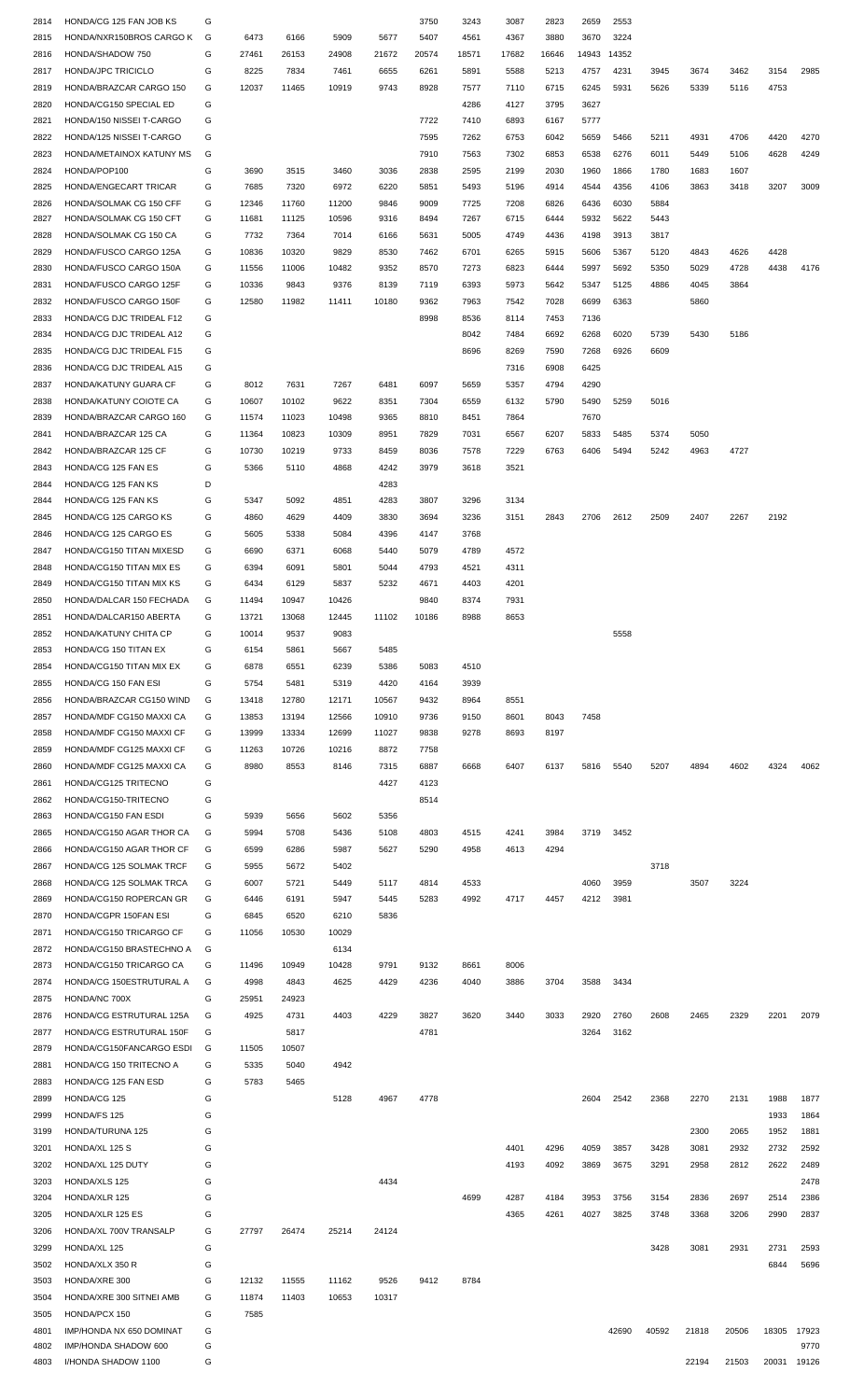| 4804           | IMP/HONDA GOLD WING 1500               | G            |                |                |                |                |       |       |       |                |             |                   |       |       | 39914 | 35563       | 34018 |
|----------------|----------------------------------------|--------------|----------------|----------------|----------------|----------------|-------|-------|-------|----------------|-------------|-------------------|-------|-------|-------|-------------|-------|
| 4805           |                                        | G            |                |                |                |                |       |       |       |                |             |                   |       | 22670 | 20922 | 17580       | 16983 |
|                | IMP/HONDA MAGNA 750                    |              |                |                |                |                |       |       |       |                |             |                   |       |       |       |             |       |
| 4807           | I/HONDA VALKIRIE                       | G            |                |                |                |                |       | 62503 | 57716 | 52159          | 49526       | 46212             | 44154 | 41835 | 39658 | 37643       | 36823 |
| 4808           | IMP/HONDA CBR 1100XX                   | G            |                |                |                |                |       |       |       | 32955          | 29095 27731 |                   | 25974 | 25306 | 24061 | 22467       | 21027 |
| 4809           | IMP/HONDA VTR 1000 F                   | G            |                |                |                |                |       |       |       |                |             |                   |       |       | 21528 | 19256       | 17711 |
| 4810           | I/HONDA SHADOW 750                     | G            |                |                |                |                |       | 29681 | 28234 | 26345          | 24899       | 23659             | 22490 | 19604 | 18923 | 18303       | 17209 |
| 4811           | I/HONDA VFR 800                        | G            |                |                |                |                |       |       |       |                |             |                   |       |       | 20256 | 18139       | 17717 |
| 4813           | I/HONDA CBR 900RRY ED                  | G            |                |                |                |                |       |       |       |                |             |                   |       | 25789 | 24987 | 23383       | 21415 |
| 4814           | I/HONDA VARADERO                       | G            |                |                |                |                |       |       |       |                |             |                   |       | 26634 | 25103 | 23720       | 22240 |
| 4816           | I/HONDA HORNET                         | G            |                |                |                |                |       |       |       |                |             |                   |       |       | 4360  | 4024        | 3856  |
| 4817           | I/HONDA VALKYRIE GL 1500               | G            |                |                |                |                |       |       |       |                |             |                   |       | 39796 | 37719 | 35827       | 35040 |
| 4818           | I/HONDA XL1000V VARADERO               | G            |                |                |                | 34687          | 31857 | 30296 | 29042 | 26132          | 24692       | 23835             | 22751 | 21582 | 20658 | 19237       |       |
| 4820           | I/HONDA GOLDWING GL 1800               | G            |                |                |                |                | 64915 | 61609 | 54861 | 51852          | 45599       | 42851             | 40950 | 38880 | 37475 | 35453       | 34028 |
|                | I/HONDA VT 1100                        | G            |                |                |                |                |       |       |       |                |             |                   |       | 29736 | 27751 | 25514       | 23722 |
| 4821           |                                        |              |                |                |                |                |       |       |       |                |             |                   |       |       |       |             |       |
| 4822           | I/HONDA ST 1100 ABS II                 | G            |                |                |                |                |       |       |       |                |             |                   |       |       | 23338 | 21302       | 20024 |
| 4823           | I/HONDA VTX 1800                       | G            |                |                |                |                |       |       |       |                | 29001       | 26957             | 26204 | 24928 | 23620 | 20015       | 18841 |
| 4824           | I/HONDA VTX 1800C                      | G            |                |                |                |                |       | 35675 | 32534 | 31203          |             | 29265 27150       | 26544 | 25163 | 24077 | 23051       |       |
| 4825           | I/HONDA CB900F                         | G            |                |                |                |                |       |       |       |                |             |                   | 29482 | 26508 | 24348 | 22275 21663 |       |
| 4826           | I/HONDA VT1100C3                       | G            |                |                |                |                |       |       |       |                |             |                   | 32660 | 30110 | 28349 |             |       |
| 4828           | I/HONDA SH 150                         | G            |                |                |                |                |       |       |       |                |             |                   |       | 7644  | 6894  | 6246        |       |
| 4831           | I/HONDA GOLDWING GL 1800A              | G            |                |                | 78432          |                |       |       |       | 44895          | 41583       | 39360             | 35246 | 31566 |       |             |       |
| 4833           | I/HONDA CBR 1000RR4 BR                 | G            |                |                |                |                |       |       |       | 29873          | 28597       | 26970             | 23921 |       |       |             |       |
| 4834           | I/HONDA VALKYRIE RUNE                  | G            |                |                |                |                |       |       |       |                | 48553       | 45334             | 43317 |       |       |             |       |
| 4835           | I/HONDA VTX 1300                       | G            |                |                |                | 33514          |       |       | 28574 | 26376          | 21839       | 20855             | 19711 |       |       |             |       |
| 4838           | I/HONDA VALKYRIE CUSTON                | G            |                |                |                |                |       |       |       |                |             |                   |       |       |       |             | 37799 |
|                |                                        |              |                |                |                |                |       |       |       |                |             |                   |       |       |       |             |       |
| 4839           | I/HONDA GL1800 GOLD WING               | G            | 82035          | 79447          | 74756          | 69540          | 64688 | 59925 | 57107 | 51708          | 47390       | 44137             |       |       |       |             |       |
| 4843           | I/HONDA PAN-EUROPEAN                   | G            |                |                |                |                |       |       | 49823 | 47093          | 41384       |                   |       |       |       |             |       |
| 4844           | I/HONDA SILVER WING                    | G            |                |                |                |                |       |       | 16504 | 15542          |             | 14377 13716       | 13299 | 12801 |       |             |       |
| 4845           | I/HONDA XL650V TRANSALP                | G            |                |                |                |                |       |       | 17615 | 16778          | 15978       | 15372             | 14739 |       |       |             |       |
| 4846           | I/HONDA ST 1300                        | G            |                |                |                |                |       |       | 50562 | 47783          | 42018       |                   |       |       |       |             |       |
| 4848           | I/HONDA CB1300F                        | G            |                |                |                |                | 26680 | 25450 | 23430 | 22239          |             |                   |       |       |       |             |       |
| 4850           | I/HONDA SILVER WING ABS                | G            |                |                |                |                |       | 24860 | 22581 | 19927          |             |                   |       |       |       |             |       |
| 4851           | I/HONDA HELIX CN 250                   | G            |                |                |                |                |       |       | 11407 |                |             |                   |       |       |       |             |       |
| 4852           | I/HONDA SCOOTER X8R-S                  | G            |                |                |                |                |       |       |       |                |             |                   | 5867  | 5381  | 5077  |             |       |
| 4853           | I/HONDA SHADOW AERO                    | G            |                |                |                |                |       | 21688 |       |                |             |                   |       |       |       |             |       |
|                | I/HONDA INTERCEPTOR VFR                | G            |                |                |                |                |       |       |       |                |             |                   |       |       |       |             |       |
| 4854           |                                        |              |                |                |                |                | 35423 | 32505 | 28212 |                |             |                   |       |       |       |             |       |
| 4856           | I/HONDA VTX 1800 NC35                  | G            |                |                |                |                |       |       |       | 29734          |             | 28802 27059       |       |       |       |             |       |
| 4857           | I/HONDA NRX1800EA RUNE                 | $\mathsf{C}$ |                |                |                |                |       |       |       |                |             | 55112 51781 49499 |       |       |       |             |       |
| 4858           | I/HONDA GOLDWING GL18BM                | G            |                |                |                | 70333          | 64620 | 61308 |       |                |             |                   |       |       |       |             |       |
| 4859           | I/HONDA GOLDWING ACN XM                | G            |                |                |                |                | 70231 |       |       |                |             |                   |       |       |       |             |       |
| 4860           | I/HONDA VFR 1200F                      | G            | 56279          | 53600          | 51048          | 48905          |       |       |       |                |             |                   |       |       |       |             |       |
| 4861           | I/HONDA RUCKUS                         | G            |                |                |                | 4150           |       |       |       |                |             |                   |       |       |       |             |       |
| 4862           | I/HONDA CB 1000 HORNET                 | G            | 45100          | 42953          | 40908          |                |       |       |       |                |             |                   |       |       |       |             |       |
| 4865           | I/HONDA VFR 1200X                      | G            |                | 66679          | 63837          |                |       |       |       |                |             |                   |       |       |       |             |       |
| 4869           | I/HONDA CRF 250L                       | G            | 17073          | 16535          |                |                |       |       |       |                |             |                   |       |       |       |             |       |
| 4870           | I/HONDA GOLDWING F6B DEL               | G            |                | 79606          |                |                |       |       |       |                |             |                   |       |       |       |             |       |
|                |                                        |              |                |                |                |                |       |       |       |                |             |                   |       |       |       |             |       |
| 4899           | <b>IMP/HONDA</b>                       | G            |                |                |                |                |       |       |       |                |             |                   |       | 5047  | 4466  | 4122        | 3951  |
|                | IMP/HONDA CB 200                       |              |                |                |                |                |       |       |       |                |             |                   |       | 3802  | 3684  | 3481        | 3290  |
| 5099           |                                        | G            |                |                |                |                |       |       |       |                |             |                   |       |       |       | 11498       | 10770 |
| 5699           | IMP/HONDA CB 500                       | G            |                |                |                |                |       |       |       |                |             | 14871 14163       | 13489 | 12846 | 12490 |             | 11127 |
| 5901           | IMP/HONDA XL 600                       | G            |                |                |                |                |       |       |       |                |             |                   |       |       |       |             |       |
| 5902           | IMP/HONDA XL 185                       | G            |                |                |                |                |       |       |       |                |             |                   |       |       |       |             | 6086  |
| 5903           | IMP/HONDA XR 650 L                     | G            |                |                | 21614          |                | 19396 | 18397 |       |                |             |                   |       |       | 12359 | 11867       | 11255 |
| 11101          | HONDA/CBX 750 F INDY                   | G            |                |                |                |                |       |       |       |                |             | 30888             | 28293 | 26503 | 24794 | 22300       | 20840 |
| 12499          | IMP/HONDA CB 550                       | G            |                |                |                |                |       |       |       |                |             |                   |       | 19995 | 18953 | 17965       | 17029 |
| 14101          | HONDA/CBX 150 AERO                     | G            |                |                |                |                |       |       |       |                |             |                   |       |       |       | 3426        | 3296  |
|                |                                        |              |                |                |                |                |       |       |       |                |             |                   |       |       |       |             |       |
| 14102          | HONDA/CBX 200 STRADA                   | G            |                |                |                |                |       |       |       | 4239           | 4009        | 3764              | 3338  | 2960  | 2848  | 2631        | 2560  |
| 14103          | HONDA/CBX 250 TWISTER                  | G            |                |                |                |                | 6388  | 6108  | 5910  | 5521           | 4962        | 4700              | 4362  | 4186  | 3737  | 3468        | 3377  |
| 14199          | HONDA/CBX 150                          | G            |                |                |                |                |       |       |       |                |             | 4785              | 3448  | 3059  | 2943  | 2720        | 2645  |
| 14901          | HONDA/NX 150                           | G            |                |                |                |                |       |       |       |                | 5872        | 5499              | 5234  | 4741  | 3687  | 3380        | 3279  |
| 14902          | HONDA/NX 350 SAHARA                    | G            |                |                |                |                |       |       |       |                |             |                   |       | 6851  | 6226  | 5815        | 5261  |
| 14903          | HONDA/NX 200                           | G            |                |                |                |                |       |       | 6685  | 6269           | 5921        | 5426              | 5164  | 4712  | 3772  | 3456        | 3353  |
| 14905          | HONDA/NX-4 FALCON                      | G            |                |                |                |                | 10106 | 9871  | 9134  | 8448           | 8123        | 7694              | 7418  | 7008  | 6513  | 6089        | 5684  |
| 14906          | HONDA/NXR125 BROS KS                   | G            | 5153           | 4991           |                |                |       | 4205  | 4000  | 3652           | 3368        | 3238              | 3074  | 2813  | 2593  |             |       |
| 14907          | HONDA/NXR125 BROS ES                   | G            | 7717           | 7474           |                |                |       | 4458  | 4242  | 3928           | 3702        | 3561              | 3175  | 2919  | 2755  |             |       |
| 14908          | HONDA/NXR150 BROS ESD                  | G            | 7944           | 7694           | 6609           | 6147           | 5718  | 5320  | 5027  | 4699           | 4467        | 4297              | 3637  | 3505  | 3334  |             |       |
| 14909          | HONDA/NXR150 BROS KS                   | G            | 7086           | 6749           | 6428           | 5591           | 5324  | 4492  | 4302  | 3822           | 3563        | 3389              | 3218  | 3057  | 2904  |             |       |
| 14910          | HONDA/NXR150 BROS ES                   | G            | 7428           | 7194           | 6651           | 6144           | 5717  | 5319  | 5004  | 4435           | 4413        | 3573              | 3187  | 3033  | 2913  |             |       |
| 14911          | HONDA/NXR150BROS CARGO E               | G            |                |                |                |                |       |       | 6728  | 5981           | 5756        |                   |       |       |       |             |       |
| 14912          | HONDA/NXR150 BROS MIX KS               | G            | 7198           | 6855           | 6529           | 5516           | 5208  | 4912  |       |                |             |                   |       |       |       |             |       |
|                |                                        |              |                |                |                |                |       |       |       |                |             |                   |       |       |       |             |       |
| 14913          | HONDA/NXR150BROS MIX ESD               | G            | 8056           | 7672           | 7308           | 6176           | 5817  | 5487  |       |                |             |                   |       |       |       |             |       |
| 14914          | HONDA/NXR150 BROS MIX ES               | G            | 7901           | 7526           | 7167           | 6064           | 5717  | 5390  |       |                |             |                   |       |       |       |             |       |
| 14916          | HONDA/NX 400I FALCON                   | G            | 16373          | 15856          |                |                |       |       |       |                |             |                   |       |       |       |             |       |
| 14999          | HONDA/NX                               | G            |                |                |                |                |       |       |       |                |             | 7373              | 7112  | 6716  | 3687  | 3378        | 3277  |
| 15001          | IMP/HONDA CR 250 RK                    | G            |                |                |                |                |       |       |       |                |             | 13056             | 12156 | 8768  | 8133  | 7416        | 7019  |
| 15101          | IMP/HONDA CBR 600F                     | G            |                |                |                |                |       |       |       |                |             |                   | 33615 | 21678 | 20996 | 18741       | 17651 |
| 15103          | IMP/HONDA CBR 1000F                    | G            |                |                |                |                |       |       |       |                |             |                   | 26174 | 24067 | 22095 | 19530       | 17919 |
| 15104          | I/HONDA CBR 900RR                      | G            |                |                |                |                |       |       |       |                |             | 32506 30974       | 27307 | 24953 | 24177 | 22638       | 20732 |
| 15105          | I/HONDA CBR 929RR                      | G            |                |                |                |                |       |       |       |                |             |                   |       | 25782 | 24770 | 22384       | 21416 |
| 15106          | I/HONDA CBR 600 F4I                    | G            |                |                |                |                |       |       |       |                |             |                   | 23408 | 22166 | 21468 | 19170       | 18046 |
| 15107          | I/HONDA CBR 954RR                      | G            |                |                |                |                |       |       |       |                |             |                   | 28064 | 25642 | 24850 |             |       |
|                |                                        |              |                |                |                |                |       |       |       |                |             |                   |       |       |       |             |       |
| 15108<br>15109 | I/HONDA CBR 1000R<br>I/HONDA CBR 600RR | G<br>G       | 53186<br>44989 | 50654<br>42847 | 48242<br>40808 | 45170<br>33876 | 32105 | 30283 | 29526 | 37198<br>27306 |             | 26165 24816       | 23514 | 22784 |       |             |       |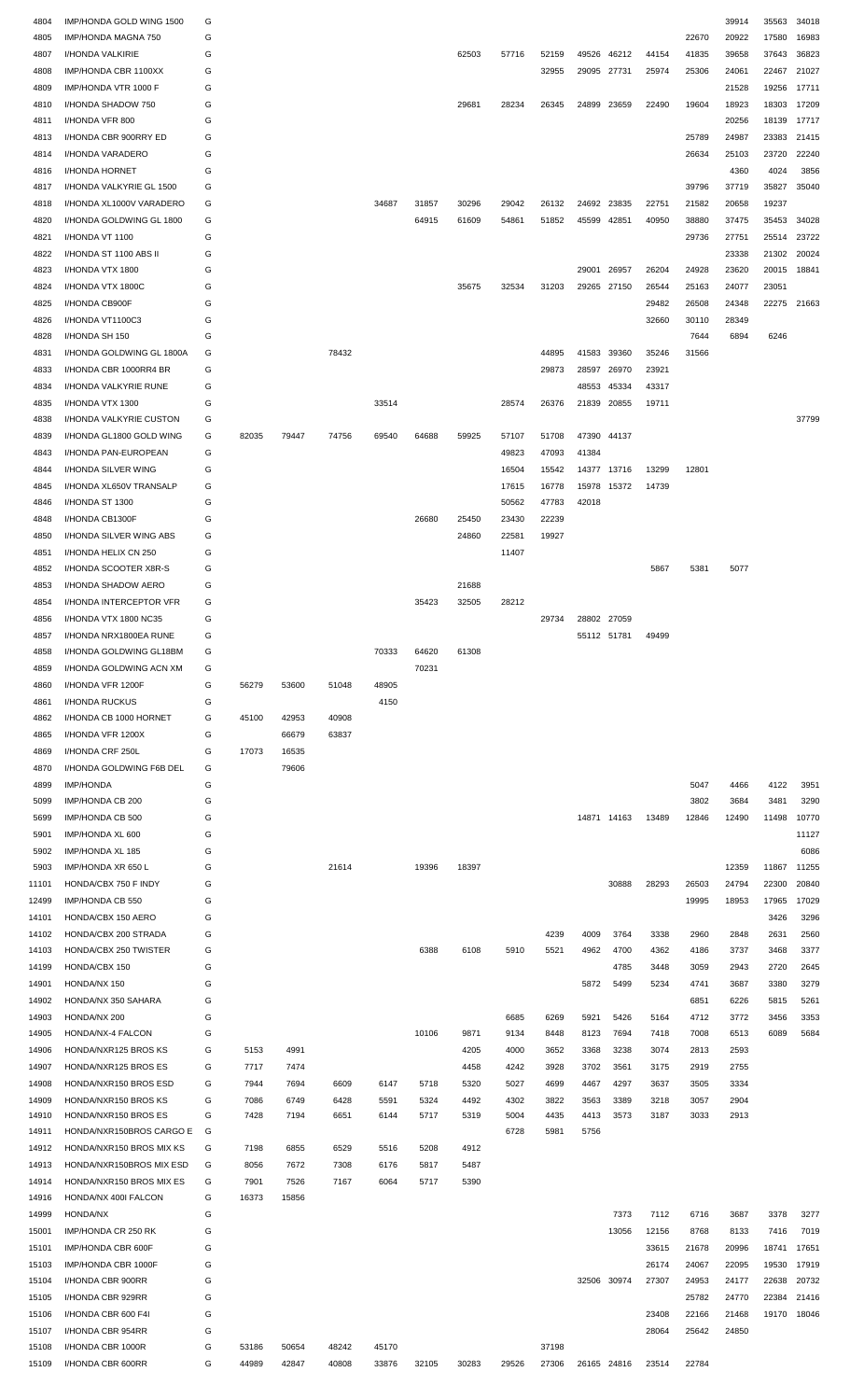| 15110 | I/HONDA CBR 1000RR           | G | 53042 | 50518 | 48112 | 43627 | 39506 | 36407 | 32312 | 29866 | 28586       | 26970 | 23525 |       |       |       |       |
|-------|------------------------------|---|-------|-------|-------|-------|-------|-------|-------|-------|-------------|-------|-------|-------|-------|-------|-------|
| 15111 | I/HONDA CBR 600 F4           | G |       |       |       |       |       |       |       |       |             | 24592 | 23020 | 22169 | 21459 | 19165 | 18043 |
| 15112 | I/HONDA CBR1000RR REPSOL     | G | 59965 |       | 51267 | 44774 | 40387 | 37056 | 32163 | 30082 |             |       |       |       |       |       |       |
| 15113 | I/HONDA CBR 1000RA           | G |       |       |       | 43732 | 39585 | 36512 |       |       |             |       |       |       |       |       |       |
| 15114 | I/HONDA CBR 1000RR FB        | G |       |       |       |       |       | 39883 |       |       |             |       |       |       |       |       |       |
| 15116 | I/HONDA CBR 250R             | G | 14231 | 13555 | 12910 |       |       |       |       |       |             |       |       |       |       |       |       |
| 15117 | HONDA/CBR 600F               | G | 29705 | 28291 | 26944 |       |       |       |       |       |             |       |       |       |       |       |       |
| 15118 | HONDA/CB 1000R               | G | 34490 | 32847 | 31284 |       |       |       |       | 24786 |             |       |       |       |       |       |       |
| 15119 | I/HONDA CB 1000R             | G |       |       | 31524 |       |       |       |       |       |             |       |       |       |       |       |       |
| 15120 | I/HONDA CBR600RR REPSOL      | G | 48388 |       |       |       |       |       |       |       |             |       |       |       |       |       |       |
| 15199 | IMP/HONDA CBR 1000           | G |       |       |       |       |       |       |       |       |             |       | 28939 | 27094 | 25349 | 22793 | 21308 |
| 16104 | IMP/HONDA SHADOW VT600CD     | G |       |       |       |       |       |       |       |       |             |       |       |       |       |       | 9891  |
| 17401 | HTA/HONDA C100               | G |       |       |       |       |       |       |       |       |             |       |       | 2064  | 1994  | 1884  | 1749  |
| 19101 | HONDA/XR 200R                | G |       |       |       |       |       |       |       | 5408  | 5167        | 4785  | 4317  | 4048  | 3707  | 3459  | 3330  |
| 19102 | HONDA/XR 250 TORNADO         | G |       |       |       |       | 7566  | 7108  | 6459  | 6166  | 5733        | 5374  | 4942  | 4712  | 4543  | 4324  | 4084  |
| 19201 | HTA/HONDA CH 125 SPACY       | G |       |       |       |       |       |       |       |       |             | 5675  | 5283  | 4642  | 4381  | 4047  | 3776  |
| 20090 | HONDA/BIZ 125 EX             | G | 6351  | 6049  | 5762  | 5649  | 5331  |       |       |       |             | 4154  |       |       |       |       |       |
| 25101 | HONDA/VT600C SHADOW          | G |       |       |       |       |       |       | 18848 | 17581 | 15035       | 14456 | 13652 | 12039 | 11425 | 11051 | 10134 |
| 30800 | HONDA/CG FUCAM ADVENTURE     | G | 5159  | 4914  | 4680  | 4065  | 3554  | 3191  | 2983  | 2816  | 2669        | 2451  | 2380  | 2250  | 2149  | 2017  | 1948  |
| 30801 | HONDA/CG FUCAM ADVTF129      | G |       |       |       |       |       |       |       |       |             |       | 5993  | 5402  | 5099  |       |       |
| 30802 | HONDA/CG FUCAM ADVT 126      | G |       |       |       | 9459  | 9036  | 8358  | 7915  | 6927  | 6575        | 6374  | 6064  | 5825  | 5486  | 5309  | 5050  |
| 31802 | HONDA/BUENO TRIC C MOTO      | G |       |       |       |       |       |       |       |       |             |       |       |       | 6920  |       |       |
| 38000 | HONDA/IBDT TRI PRATIC        | G | 10524 | 10024 | 9546  | 8303  | 7881  | 7230  | 6896  | 6451  | 6112        | 5390  | 5142  | 4869  | 4636  | 4197  | 4025  |
|       |                              |   |       |       |       |       |       |       |       |       |             |       |       |       |       |       |       |
|       | <b>Fabricante: HONGYAN</b>   |   |       |       |       |       |       |       |       |       |             |       |       |       |       |       |       |
| 39100 | I/HONGYAN DRAGON             | G |       |       |       | 2812  | 2624  | 2493  |       |       |             |       |       |       |       |       |       |
| 39101 | I/HONGYAN TDR 8677Z          | G |       |       |       | 3914  | 3618  | 3436  |       |       |             |       |       |       |       |       |       |
| 39102 | I/HONGYAN PRINCESS 1500W     | G |       |       |       | 3548  |       |       |       |       |             |       |       |       |       |       |       |
|       | <b>Fabricante: HONLING</b>   |   |       |       |       |       |       |       |       |       |             |       |       |       |       |       |       |
| 14200 | I/HONLING HL125T-5           | G |       |       |       |       |       |       | 2971  |       |             |       |       |       |       |       |       |
| 14201 | I/HONLING HL50QT-11B         | G |       |       |       |       |       |       | 1905  |       |             |       |       |       |       |       |       |
|       |                              |   |       |       |       |       |       |       |       |       |             |       |       |       |       |       |       |
|       | <b>Fabricante: HUANSONG</b>  |   |       |       |       |       |       |       |       |       |             |       |       |       |       |       |       |
| 25800 | I/HUANSONG 250S              | G | 10564 | 10061 | 9582  |       |       |       |       |       |             |       |       |       |       |       |       |
| 25801 | I/HUANSONG 250M              | G | 10309 | 9819  | 9351  |       |       |       |       |       |             |       |       |       |       |       |       |
| 25802 | I/HUANSONG 250R              | G | 10072 | 9592  | 9136  |       |       |       |       |       |             |       |       |       |       |       |       |
|       | <b>Fabricante: HUARI</b>     |   |       |       |       |       |       |       |       |       |             |       |       |       |       |       |       |
| 27300 |                              | G |       |       |       |       |       |       |       |       |             |       |       |       |       | 4445  |       |
|       | I/HUARI HR90ZH2              |   |       |       |       |       |       |       |       |       |             |       |       |       |       |       |       |
| 27301 | I/HUARI HR90ZH               | G |       |       |       |       |       |       |       |       |             |       |       |       |       | 3991  |       |
| 27302 | I/HUARI CH200TR-C-S3         | G |       |       |       |       | 4093  | 3887  | 3645  |       |             |       |       |       |       |       |       |
| 27303 | I/HUARI HS200ZH AUTO         | G |       |       |       | 5826  | 5466  | 4671  |       |       |             |       |       |       |       |       |       |
| 27304 | I/HUARI HS200ZH              | G | 5401  | 5144  | 4900  | 4677  | 4393  | 4027  |       |       |             |       |       |       |       |       |       |
| 27305 | I/HUARI MARVA UFO50          | G | 2304  | 2195  | 2090  | 2035  | 1784  | 1714  |       |       |             |       |       |       |       |       |       |
| 27306 | I/HUARI MARVA HERC HS200     | G |       |       |       |       | 9427  |       |       |       |             |       |       |       |       |       |       |
| 27307 | I/HUARI MARVA HS150 FIRE     | G | 3627  | 3455  | 3290  | 3135  |       |       |       |       |             |       |       |       |       |       |       |
| 27308 | I/HUARI HS150TR 3            | G |       |       | 6950  | 6682  |       |       |       |       |             |       |       |       |       |       |       |
| 27309 | I/HUARI FOX 150X             | G | 4699  | 4475  | 4263  |       |       |       |       |       |             |       |       |       |       |       |       |
| 27310 | I/HUARI FOX 150R             | G | 4723  | 4498  | 4284  |       |       |       |       |       |             |       |       |       |       |       |       |
| 27311 | I/HUARI HS250ZH              | G |       |       | 5320  |       |       |       |       |       |             |       |       |       |       |       |       |
| 27312 | I/HUARI BRAVAX BVX200        | G | 4223  | 4057  |       |       |       |       |       |       |             |       |       |       |       |       |       |
| 27314 | I/HUARI MARVA VR150 WIND     | G |       | 4967  |       |       |       |       |       |       |             |       |       |       |       |       |       |
| 27315 | I/HUARI BRAVAX BV200         | G |       | 4906  |       |       |       |       |       |       |             |       |       |       |       |       |       |
| 27316 | I/HUARI MARVA ONIX 50        | G |       | 3014  |       |       |       |       |       |       |             |       |       |       |       |       |       |
|       | <b>Fabricante: HUAWIN</b>    |   |       |       |       |       |       |       |       |       |             |       |       |       |       |       |       |
| 15700 | I/HUAWIN GS HY150T-5         | G |       |       |       |       |       |       | 2668  |       |             |       |       |       |       |       |       |
| 15701 | I/HUAWIN HY150T-8            | G |       |       |       |       |       |       | 2626  |       |             |       |       |       |       |       |       |
|       |                              |   |       |       |       |       |       |       |       |       |             |       |       |       |       |       |       |
|       | <b>Fabricante: HUSABERG</b>  |   |       |       |       |       |       |       |       |       |             |       |       |       |       |       |       |
| 6412  | I/HUSABERG F550 E            | G |       |       |       |       | 19872 | 19577 | 16218 | 15307 | 14041 13093 |       |       |       |       |       |       |
| 6432  | I/HUSABERG FS 570            | G | 31421 | 29925 | 28501 |       |       |       |       |       |             |       |       |       |       |       |       |
|       |                              |   |       |       |       |       |       |       |       |       |             |       |       |       |       |       |       |
|       | <b>Fabricante: HUSQVARNA</b> |   |       |       |       |       |       |       |       |       |             |       |       |       |       |       |       |
| 20221 | I/HUSQVARNA TE 610E DUAL     | G |       |       |       |       |       |       |       |       |             |       |       |       |       | 11641 | 10166 |
| 20222 | I/HUSQVARNA TE 410E DUAL     | G |       |       |       |       |       |       |       |       |             |       |       |       |       | 8698  | 7742  |
| 20223 | I/HUSQVARNA SM 610           | G |       |       |       |       |       | 17147 | 15744 | 15310 |             |       |       |       |       | 11025 | 10302 |
| 20242 | I/HUSQVARNA TE 310 IE        | G |       |       |       |       |       | 14100 |       |       |             |       |       |       |       |       |       |
| 20243 | I/HUSQVARNA TE 510 IE        | G |       |       |       |       |       | 15481 | 14266 |       |             |       |       |       |       |       |       |
| 20244 | I/HUSQVARNA TE 250 IE        | G |       |       |       |       |       | 13498 |       |       |             |       |       |       |       |       |       |
| 20245 | I/HUSQVARNA TE 450 IE        | G |       |       |       |       |       | 14538 |       |       |             |       |       |       |       |       |       |
| 20254 | I/HUSQVARNA SM 450 R         | G |       |       |       |       | 15365 |       |       |       |             |       |       |       |       |       |       |
| 27001 | IMP/HUSQVARNA 150CC          | G |       |       |       |       |       |       |       |       |             | 6655  |       |       |       |       |       |
|       |                              |   |       |       |       |       |       |       |       |       |             |       |       |       |       |       |       |
|       | <b>Fabricante: HYOSUNG</b>   |   |       |       |       |       |       |       |       |       |             |       |       |       |       |       |       |
| 20901 | IMP/HYOSUNG CAB 50           | G |       |       |       |       |       |       |       |       |             |       |       |       |       | 1839  | 1771  |
| 20903 | IMP/HYOSUNG TN 125           | G |       |       |       |       |       |       |       |       |             |       |       |       |       |       | 1824  |
| 20904 | I/HYOSUNG GV 250             | G | 11670 | 11114 | 10586 | 9142  | 8618  | 8180  | 7787  | 7531  | 7242        | 6970  | 6847  | 6632  | 6441  |       |       |
| 20907 | I/HYOSUNG MIDAS              | G |       |       |       |       |       |       |       |       |             | 2528  | 2398  | 2263  | 2197  | 2075  | 1958  |
| 20913 | I/HYOSUNG AQUILA GV650       | G |       |       |       | 17903 | 15688 | 14892 | 14145 | 13237 | 12179 11367 |       |       |       |       |       |       |
| 20915 | I/HYOSUNG COMET GT650R       | G |       |       |       | 16188 | 15352 | 14741 | 14236 | 13763 | 13240 12265 |       |       |       |       |       |       |
| 22401 | HYOSUNG/CRUISE 125           | G |       |       |       |       |       |       |       |       |             |       | 3575  | 3046  | 2805  | 2647  | 2544  |
| 22402 | HYOSUNG/SUPER CAB 50         | G |       |       |       |       |       |       |       |       |             |       |       |       |       | 1886  | 1815  |
| 22404 | HYOSUNG/CAB 100              | G |       |       |       |       |       |       |       |       |             |       |       |       |       | 2373  | 2210  |
| 22405 | HYOSUNG/GF 125 SPEED         | G |       |       |       |       |       |       |       | 3084  | 2899        | 2786  | 2719  | 2532  | 2450  | 2267  | 2053  |
| 22406 | HYOSUNG/MIDAS 110            | G |       |       |       |       |       |       |       |       |             |       |       |       | 2121  | 2002  | 1891  |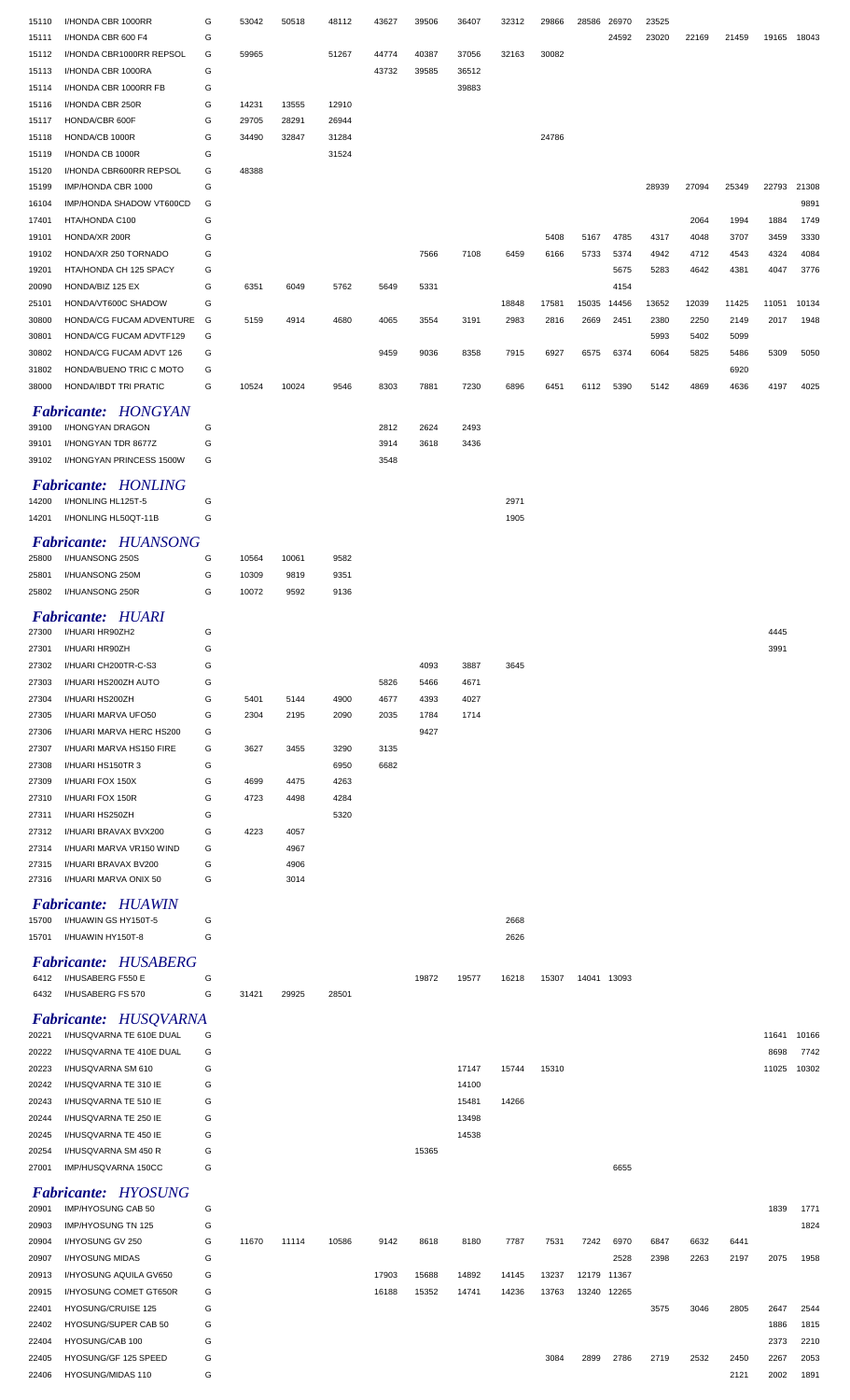| Fabricante: IBRAMOTO<br><b>IBRAMOTO/EUREKA</b><br>10799               | G      |              |              |              |              |              |              |              |              |      |      |      |              |              | 924          | 885          |
|-----------------------------------------------------------------------|--------|--------------|--------------|--------------|--------------|--------------|--------------|--------------|--------------|------|------|------|--------------|--------------|--------------|--------------|
| <b>Fabricante: IMZ</b><br>I/IMZ URAL GEAR UP 2WD<br>90002             | G      |              |              |              | 38873        |              |              |              |              |      |      |      |              |              |              |              |
| Fabricante: INDIAN                                                    |        |              |              |              |              |              |              |              |              |      |      |      |              |              |              |              |
| I/INDIAN CHIEF VINTAGE<br>29400                                       | G      | 118920       | 113257       | 107864       | 92568        | 87006        |              |              |              |      |      |      |              |              |              |              |
| I/INDIAN VINTAGE LE<br>29403                                          | G      | 80287        |              |              |              |              |              |              |              |      |      |      |              |              |              |              |
| <b>Fabricante: IROS</b><br>IROS/ONE 125<br>24900                      | G      | 4084         | 3889         | 3705         | 3388         |              | 3121         |              |              |      |      |      |              |              |              |              |
| IROS/IZY50<br>24903                                                   | G      | 3245         |              |              |              |              |              |              |              |      |      |      |              |              |              |              |
| IROS/ONE125 ES<br>30313                                               | G      | 3884         | 3763         | 3579         | 3273         |              |              |              |              |      |      |      |              |              |              |              |
| IROS/MOVING125 ES<br>30314                                            | G      |              | 3467         |              |              |              |              |              |              |      |      |      |              |              |              |              |
| <b>Fabricante: ITAL</b>                                               |        |              |              |              |              |              |              |              |              |      |      |      |              |              |              |              |
| <b>ITAL/SELVA SPORT</b><br>16502                                      | G      |              |              |              |              |              | 23868        | 22708        | 21549        |      |      |      |              |              |              |              |
| <b>Fabricante: ITALJET</b><br>I/ITALJET DRAGSTER 180<br>26204         | G      |              |              |              |              |              |              |              |              |      |      |      |              |              | 7063         | 5993         |
| <b>Fabricante: ITB</b>                                                |        |              |              |              |              |              |              |              |              |      |      |      |              |              |              |              |
| 25400<br><b>ITB/TRANSPOR CA</b>                                       | G      |              |              |              | 10507        |              |              |              |              |      |      |      |              |              |              |              |
| <b>Fabricante: JIAJUE</b>                                             |        |              |              |              |              |              |              |              |              |      |      |      |              |              |              |              |
| 35606<br>I/JIAJUE ARDOUR JJ150T23                                     | G      |              | 5350         | 5181         |              |              |              |              |              |      |      |      |              |              |              |              |
| I/JIAJUE ARDOUR JJ150T<br>35613                                       | G      |              | 5074         |              |              |              |              |              |              |      |      |      |              |              |              |              |
| <b>Fabricante: JIALING</b>                                            |        |              |              |              |              |              |              |              |              |      |      |      |              |              |              |              |
| IMP/JIALING CJ 50F<br>19401<br>19402<br>IMP/JIALING JH 50             | G<br>G |              |              |              |              |              |              |              |              |      |      |      |              |              |              | 875<br>1043  |
| I/JIALING JH 125L<br>19405                                            | G      |              |              |              |              |              |              |              |              |      |      |      | 2683         | 2448         | 2258         | 2085         |
| I/JIALING JL1103<br>19407                                             | G      |              |              |              |              |              |              |              |              |      |      |      | 2098         | 1424         | 1227         | 1150         |
| I/JIALING JL1108<br>19408<br>I/JIALING JL125G<br>19409                | G<br>G |              |              |              |              |              |              |              |              |      |      |      | 2098<br>2835 | 1414<br>1991 | 1227<br>1749 | 1152<br>1665 |
| I/JIALING JL125T-18<br>19410                                          | G      |              |              |              | 3726         | 3416         | 3290         | 2764         | 2619         | 2498 | 2312 | 2274 |              |              |              |              |
| I/JIALING TRAXXJH125 35A<br>19423                                     | G      |              |              |              |              | 2716         | 2606         | 2478         |              |      |      |      |              |              |              |              |
| 19429<br>I/JIALING TRAXX JH250E5<br>19433<br>I/JIALING JL 125 GY2     | G<br>G |              |              | 5994         | 5704         | 5235<br>2888 | 4973<br>2690 | 4756<br>2572 |              |      |      |      |              |              |              |              |
| 19434<br>I/JIALING TRAXX JL50Q 2                                      | G      | 2729         | 2600         | 2476         | 2358         | 2133         | 2041         | 1856         |              |      |      |      |              |              |              |              |
| 19435<br>I/JIALING TR TDP051Z-HTY                                     | G      |              |              |              | 3034         | 2786         | 2672         |              |              |      |      |      |              |              |              |              |
| 19438<br>I/JIALING TRAXX JH125F<br>I/JIALING TRAXX JL125-9<br>19440   | G<br>G | 4834<br>3952 | 4605<br>3765 | 4385<br>3585 | 3764<br>3431 | 3445         | 3309         |              |              |      |      |      |              |              |              |              |
| 19443<br>I/JIALING TRAXX/JH600                                        | G      |              | 14767        |              |              |              |              |              |              |      |      |      |              |              |              |              |
| <b>Fabricante: JIANGSU</b>                                            |        |              |              |              |              |              |              |              |              |      |      |      |              |              |              |              |
| I/JIANGSU DM 800 W XSG<br>31600                                       | G      |              |              |              |              |              | 2078         | 2007         | 1881         | 1788 |      |      |              |              |              |              |
| I/JIANGSU DM 500 W GY<br>31601                                        | G      |              |              |              |              |              | 1857         | 1801         | 1741         | 1622 |      |      |              |              |              |              |
| I/JIANGSU DM 500 W XGW<br>31602<br>I/JIANGSU WINER STREET<br>31603    | G<br>G |              |              |              |              |              | 2229<br>2724 | 1995<br>2464 | 1934<br>2370 | 1728 |      |      |              |              |              |              |
| I/JIANGSU DM 500 W P10<br>31604                                       | G      |              |              |              |              |              | 2273         | 2034         | 1966         |      |      |      |              |              |              |              |
| I/JIANGSU DM 1000 W P09<br>31605                                      | G      |              |              |              |              | 2725         | 2552         | 2385         | 2277         |      |      |      |              |              |              |              |
| <b>Fabricante: JIANSHE</b>                                            |        |              |              |              |              |              |              |              |              |      |      |      |              |              |              |              |
| 20302<br>IMP/JIANSHE JS50Q 4E<br>20303<br>I/JIANSHE HOUSTON 125-6A    | G<br>G |              |              |              |              | 1843<br>4145 | 1682<br>3930 | 1502<br>3758 | 1410         | 1339 | 1264 | 1221 | 947          | 890          | 724          | 637          |
| 20304<br>I/JIANSHE HOUSTON 125-28                                     | G      |              |              |              |              | 2564         | 2444         | 2337         |              |      |      |      |              |              |              |              |
| 20305<br>I/JIANSHE HOUSTON 110-J                                      | G      |              |              |              |              | 2724         | 2524         | 2407         |              |      |      |      |              |              |              |              |
| 20306<br>I/JIANSHE HOUSTON 110-B<br>20307<br>I/JIANSHE PROTORK F100PR | G<br>G | 2962         | 2847         | 2724         |              | 3055         | 2800         | 2560         |              |      |      |      |              |              |              |              |
| 20308<br>I/JIANSHE PROTORK F100                                       | G      | 2962         | 2847         | 2724         |              |              |              |              |              |      |      |      |              |              |              |              |
| I/JIANSHE P TORK FLY125<br>20309                                      | G      |              | 3742         |              |              |              |              |              |              |      |      |      |              |              |              |              |
| I/JIANSHE P TORK FLY125P<br>20310                                     | G      |              | 3799         |              |              |              |              |              |              |      |      |      |              |              |              |              |
| <b>Fabricante: JIAPENG</b><br>I/JIAPENG VOLCANO JP150B<br>19417       | G      |              |              |              |              |              | 2425         | 2336         | 2214         |      |      |      |              |              |              |              |
| I/JIAPENG VOLCANO JP1104<br>19418                                     | G      |              |              |              |              |              | 2027         | 1954         | 1851         |      |      |      |              |              |              |              |
| <b>Fabricante: JINBAWANG</b>                                          |        |              |              |              |              |              |              |              |              |      |      |      |              |              |              |              |
| 29300<br>I/JINBAWANG JBW250                                           | G      |              |              |              |              | 6794         | 6370         | 6065         |              |      |      |      |              |              |              |              |
| 29301<br>I/JINBAWANG JBW200 6A<br>29302<br>I/JINBAWANG JBW200 GY      | G<br>G |              |              |              |              | 4477<br>4023 | 4106<br>3630 | 3715<br>3302 |              |      |      |      |              |              |              |              |
| 29303<br>I/JINBAWANG JBW125T 4A                                       | G      |              |              |              |              | 2709         | 2566         | 2434         |              |      |      |      |              |              |              |              |
| <b>Fabricante: JINBEI</b>                                             |        |              |              |              |              |              |              |              |              |      |      |      |              |              |              |              |
| I/JINBEI SY6483N1LWB<br>24590                                         | G      |              |              |              |              | 31661        |              |              |              |      |      |      |              |              |              |              |
| <b>Fabricante: JINCHENG</b>                                           |        |              |              |              |              |              |              |              |              |      |      |      |              |              |              |              |
| I/JINCHENG CJ 70A<br>23101                                            | G      |              |              |              |              |              |              |              |              |      |      |      | 1236         | 1181         | 1124         | 1059         |
| 23102<br>IMP/JINCHENG JC 70C<br>IMP/JINCHENG JC90<br>23105            | G<br>G |              |              |              |              |              |              |              |              |      |      | 2579 | 2453         | 2347         | 1133<br>2144 | 1074<br>1982 |
| IMP/JINCHENG JC125<br>23106                                           |        |              |              |              |              |              |              |              |              |      |      | 3827 | 3584         | 3311         | 2981         | 2720         |
|                                                                       | G      |              |              |              |              |              |              |              |              |      |      |      |              |              |              |              |
| <b>Fabricante: JINJIE</b>                                             |        |              |              |              |              |              |              |              |              |      |      |      |              |              |              |              |
| 38502 I/JINJIE ZQTD 388-2                                             | G      |              |              |              | 3852         | 3626         | 3447         |              |              |      |      |      |              |              |              |              |
| Fabricante: JINLING<br>I/JINLING JLA 923E-1<br>35259                  | G      |              | 14794        |              |              |              |              |              |              |      |      |      |              |              |              |              |

*Fabricante: JMSTAR*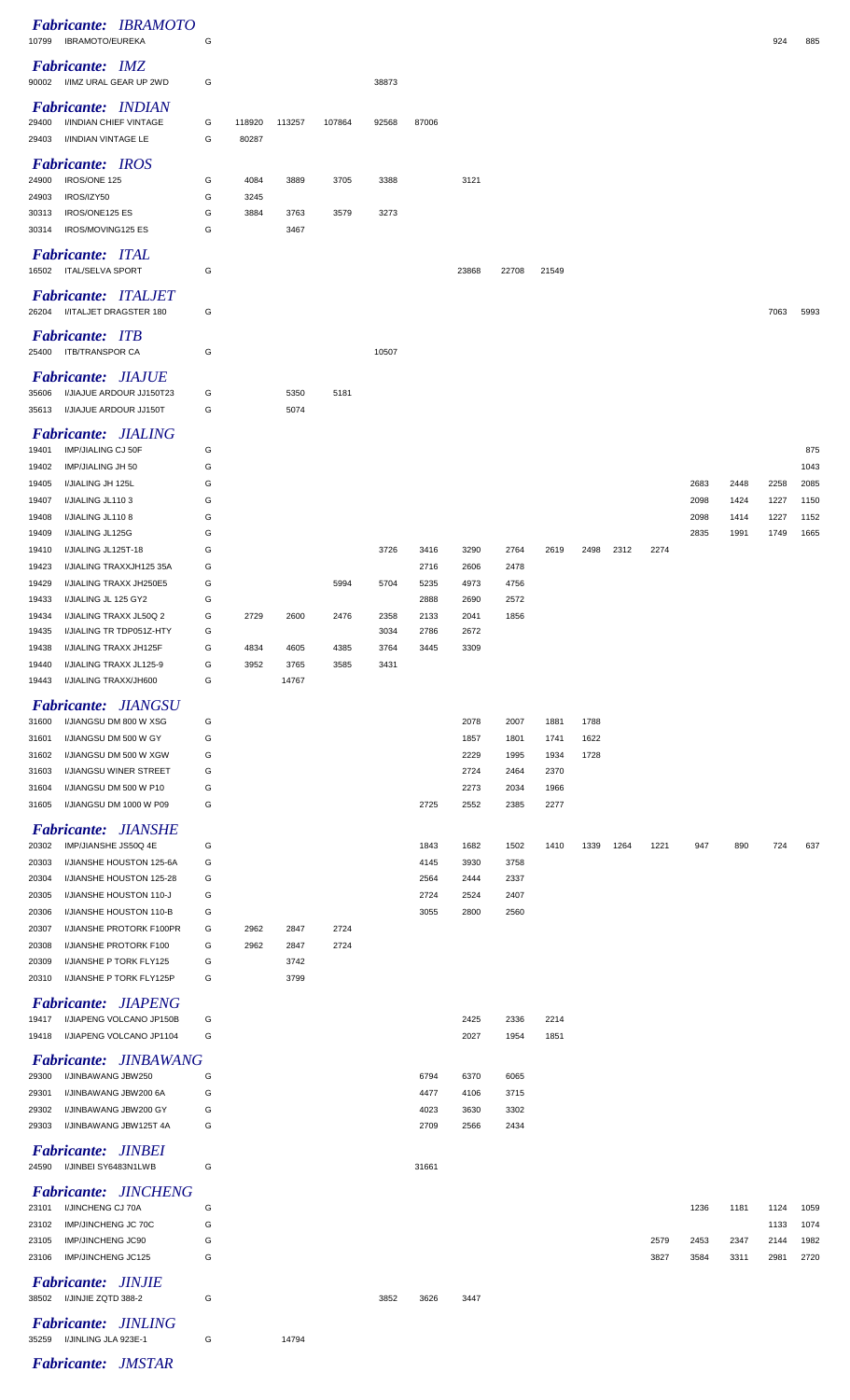| 31901          | I/JMSTAR JS150T 19                        | G      |       |       |       |              |       | 4871  | 4713  | 4489 |      |      |      |      |      |      |      |
|----------------|-------------------------------------------|--------|-------|-------|-------|--------------|-------|-------|-------|------|------|------|------|------|------|------|------|
| 31902          | I/JMSTAR 150T-3D                          | G      |       |       |       |              |       | 3297  | 2968  | 2873 |      |      |      |      |      |      |      |
| 31903          | I/JMSTAR JSD150T 19                       | G      |       |       |       |              | 3961  | 3591  | 3373  |      |      |      |      |      |      |      |      |
| 31904          | I/JMSTAR JSD50QT 20                       | G      |       |       |       |              | 2134  | 2022  | 1934  |      |      |      |      |      |      |      |      |
| 31905          | I/JMSTAR JSD250T 2                        | G      |       |       |       |              | 7130  | 6376  | 5834  |      |      |      |      |      |      |      |      |
|                |                                           |        |       |       |       |              |       |       |       |      |      |      |      |      |      |      |      |
| 31906          | I/JMSTAR YY50QT10 50CC                    | G      |       |       |       | 5551         | 5263  | 4993  |       |      |      |      |      |      |      |      |      |
| 31907          | I/JMSTAR YY 150T-12                       | G      |       |       |       |              | 3291  | 3059  | 2925  |      |      |      |      |      |      |      |      |
| 31908          | I/JMSTAR YY 250T-2                        | G      |       |       |       |              | 6085  | 5767  | 5516  |      |      |      |      |      |      |      |      |
| 31909          | I/JMSTAR NORTHSTAR 250T                   | G      |       |       |       | 10110        | 9281  | 8222  |       |      |      |      |      |      |      |      |      |
| 31910          | I/JMSTAR JSD2000 DQT                      | G      |       |       |       | 5396         |       |       |       |      |      |      |      |      |      |      |      |
|                |                                           |        |       |       |       |              |       |       |       |      |      |      |      |      |      |      |      |
|                | <b>Fabricante: JOHNNY</b>                 |        |       |       |       |              |       |       |       |      |      |      |      |      |      |      |      |
| 13900          | I/JOHNNY PAG SPYDER                       | G      |       |       |       | 15931        | 14820 | 13917 | 12663 |      |      |      |      |      |      |      |      |
|                | <b>Fabricante: JOHNNY PAG</b>             |        |       |       |       |              |       |       |       |      |      |      |      |      |      |      |      |
| 13901          | I/JOHNNY PAG PRO STREET                   | G      |       |       |       |              | 12799 |       |       |      |      |      |      |      |      |      |      |
| 13903          | I/JOHNNY PAG BARHOG                       | G      |       |       |       | 12661        |       |       |       |      |      |      |      |      |      |      |      |
|                |                                           |        |       |       |       |              |       |       |       |      |      |      |      |      |      |      |      |
|                | <b>Fabricante: JONWAY</b>                 |        |       |       |       |              |       |       |       |      |      |      |      |      |      |      |      |
| 33000          | I/JONWAY RALLY 150CC                      | G      |       |       |       |              | 3444  | 3284  | 3140  | 3031 | 2846 |      |      |      |      |      |      |
| 33001          | I/JONWAY YY150 T2                         | G      |       |       |       |              |       |       | 4301  | 3838 | 3619 |      |      |      |      |      |      |
| 33002          | I/JONWAY NEW ADV 150CC                    | G      |       |       |       |              |       | 3981  | 3790  | 3585 | 3436 |      |      |      |      |      |      |
| 33003          | I/JONWAY NEW RALLY 150CC                  | G      |       |       |       |              |       | 3231  | 3010  | 2903 | 2681 |      |      |      |      |      |      |
| 33004          | I/JONWAY YY150T 4A                        | G      |       |       |       |              |       |       | 6248  | 5959 | 5519 |      |      |      |      |      |      |
| 33005          | I/JONWAY YY50 QT6                         | G      |       |       |       |              |       |       | 2161  | 2087 | 1950 |      |      |      |      |      |      |
| 33006          | I/JONWAY JONNY ATLAN 150                  | G      |       |       |       |              | 4921  | 4671  | 4475  | 4305 |      |      |      |      |      |      |      |
| 33007          | I/JONWAY JONNY ATLAN 250                  | G      |       |       |       |              | 7699  | 7110  | 6626  | 6350 |      |      |      |      |      |      |      |
| 33008          | I/JONWAY YY250I                           | G      |       |       |       |              | 8251  | 7621  | 7401  |      |      |      |      |      |      |      |      |
|                |                                           |        |       |       |       |              |       |       |       |      |      |      |      |      |      |      |      |
| 33009          | I/JONWAY YY50 QT29                        | G      |       |       |       |              | 2133  | 2020  | 1934  |      |      |      |      |      |      |      |      |
| 33010          | I / JONWAY YY50 QT28                      | G      |       |       |       | 2186         |       |       |       |      |      |      |      |      |      |      |      |
| 33011          | I/JONWAY YY50 QT30                        | G      |       | 2833  | 2529  | 2368         | 2293  |       |       |      |      |      |      |      |      |      |      |
| 33012          | I/JONWAY DPCTX MJB 5000W                  | G      |       |       |       |              | 8726  |       |       |      |      |      |      |      |      |      |      |
| 33015          | I/JONWAY DPCTX MJS 5000W                  | G      |       |       | 9523  |              |       |       |       |      |      |      |      |      |      |      |      |
| 33017          | I/JONWAY YY50 QT6C                        | G      | 3124  | 2976  | 2834  | 2710         |       |       |       |      |      |      |      |      |      |      |      |
| 33018          | I/JONWAY YY125 T12                        | G      |       |       |       |              |       | 5353  | 5118  |      |      |      |      |      |      |      |      |
|                |                                           |        |       |       |       |              |       |       |       |      |      |      |      |      |      |      |      |
|                | <b>Fabricante: JTA</b>                    |        |       |       |       |              |       |       |       |      |      |      |      |      |      |      |      |
| 20609          | JTA/SUZUKI GLADIUS                        | G      | 22885 |       |       |              |       |       |       |      |      |      |      |      |      |      |      |
|                | Fabricante: KAHENA                        |        |       |       |       |              |       |       |       |      |      |      |      |      |      |      |      |
| 17101          | TECPAMA/KAHENA LJ-16                      | G      |       |       |       |              |       |       |       |      |      |      |      |      | 7131 | 6517 | 5613 |
| 32200          | I/KAHENA 125 TOP                          | G      |       |       |       |              |       |       | 2690  | 2565 | 2336 |      |      |      |      |      |      |
| 32205          | I/TIANHENG KAHENA 250DUA                  | G      |       |       |       |              | 7843  | 7411  |       |      |      |      |      |      |      |      |      |
|                |                                           |        |       |       |       |              |       |       |       |      |      |      |      |      |      |      |      |
|                | Fabricante: KANDI                         |        |       |       |       |              |       |       |       |      |      |      |      |      |      |      |      |
|                |                                           |        |       |       |       |              |       |       |       |      |      |      |      |      |      |      |      |
| 38800          | I/KANDI KD250MB2 2009                     | G      |       |       |       | 6788         | 6225  | 5916  |       |      |      |      |      |      |      |      |      |
| 38804          | I/KANDI KD250MB                           | G      |       |       |       | 10109        | 9690  |       |       |      |      |      |      |      |      |      |      |
|                |                                           |        |       |       |       |              |       |       |       |      |      |      |      |      |      |      |      |
|                | <b>Fabricante: KANGCHAO</b>               |        |       |       |       |              |       |       |       |      |      |      |      |      |      |      |      |
| 5304           | I/KANGCHAO D OUTCROS 150                  | G      | 4057  | 3863  | 3681  |              |       |       |       |      |      |      |      |      |      |      |      |
|                |                                           |        |       |       |       |              |       |       |       |      |      |      |      |      |      |      |      |
|                | <b>Fabricante: KASINSKI</b>               |        |       |       |       |              |       |       |       |      |      |      |      |      |      |      |      |
| 22407          | KASINSKI/GF 125                           | G      |       |       |       |              |       |       | 3357  | 3128 | 2866 | 2766 | 2651 | 2529 | 2363 | 2324 | 2140 |
| 22408          | KASINSKI/SUPER CAB 50                     | G      |       |       |       |              |       |       | 2642  | 2570 | 2485 | 2320 | 2205 | 2027 | 2004 | 1937 | 1840 |
| 22409          | KASINSKI/CRUISE 125                       | G      |       |       |       |              |       |       | 4149  | 4028 | 3888 | 3771 | 3420 | 3034 | 2838 | 2656 | 2521 |
| 22410          | KASINSKI/MIDAS FX 110                     | G      |       |       |       |              |       |       |       |      | 2855 | 2501 | 2321 | 2242 | 2123 | 2079 | 1996 |
| 22411          | KASINSKI/CAB 100                          | G      |       |       |       |              |       |       | 3789  | 3626 | 3471 | 3377 | 3091 | 2829 | 2655 | 2406 | 2250 |
| 22412          | <b>KASINSKI/PRIMA</b>                     | G      |       |       |       |              |       |       |       | 2809 | 2776 | 2558 | 2279 | 2198 | 2090 | 1983 | 1921 |
| 22413          | KASINSKI/RE4                              | G      |       |       |       |              |       | 5429  | 5113  | 5012 |      |      |      |      |      |      |      |
| 22415          | KASINSKI/RX 125                           | G      |       |       |       |              |       |       |       |      |      | 5781 | 5102 | 4699 | 3749 | 3230 | 2801 |
| 22422          | KASINSKI/MIRAGE 250                       | G      | 13341 | 12921 | 11992 | 11179        | 10400 | 9673  | 9000  | 8526 | 8014 | 7294 | 6916 | 6442 | 6002 | 5563 | 5220 |
| 22423          | KASINSKI/QJ125U                           | G      |       |       |       |              |       |       |       |      |      | 2089 | 1948 | 1871 | 1755 | 1737 |      |
| 22424          | KASINSKI/QJ250H                           | G      |       |       |       |              |       |       |       |      |      | 5735 | 5347 | 5172 | 4909 | 4812 |      |
| 22425          | KASINSKI/MOTOKAR PICK UP                  | G      |       |       |       |              |       | 6785  | 6397  | 6252 | 6116 | 5962 | 5734 | 5219 | 4624 | 4137 | 3921 |
| 22426          | KASINSKI/MOTOKAR FURGAO                   | G      |       |       |       |              |       |       |       |      | 6146 | 6015 | 5747 | 5229 | 4649 | 4378 |      |
|                |                                           |        |       |       |       |              |       |       |       |      |      |      |      |      |      |      |      |
| 22427          | KASINSKI/MOTOKAR TAXIKAR                  | G      |       |       |       |              |       |       |       |      |      |      | 6205 | 5646 | 5124 |      |      |
| 22432          | KASINSKI/PRIMA RALLY 50                   | G      |       |       |       |              |       |       | 3584  | 3491 | 3379 | 3169 |      |      |      |      |      |
| 22433          | KASINSKI/COMET 250                        | G      | 10647 | 10141 | 9659  | 8669         | 7480  | 7040  | 6482  | 6070 | 5854 | 5707 | 5556 |      |      |      |      |
| 22434          | KASINSKI/FLASH K 150                      | G      |       |       |       |              | 2513  | 2315  | 2080  | 1888 | 1798 | 1682 |      |      |      |      |      |
| 22435          | KASINSKI/SETA 125                         | G      |       |       |       | 2986         | 2587  | 2286  | 2148  | 2022 | 1967 |      |      |      |      |      |      |
| 22436          | KASINSKI/COMET 250R                       | G      | 12214 | 11632 | 11078 | 10154        | 8723  | 8092  | 7206  | 6815 |      |      |      |      |      |      |      |
| 22437          | KASINSKI/SETA 150                         | G      |       |       |       | 3389         | 2936  | 2640  | 2504  | 2415 |      |      |      |      |      |      |      |
| 22438          | KASINSKI/COMET 650R                       | G      | 21296 | 20283 | 19317 | 16698        | 14404 | 13559 |       |      |      |      |      |      |      |      |      |
| 22439          | KASINSKI/WIN 110 60                       | G      | 3808  | 3628  | 3456  | 2896         | 2819  | 2525  |       |      |      |      |      |      |      |      |      |
| 22440          | KASINSKI/MIRAGE 150 50                    | G      | 5015  | 4777  | 4549  | 3866         | 3509  | 2978  |       |      |      |      |      |      |      |      |      |
| 22441          | KASINSKI/COMET 150 70                     | G      | 4085  | 3890  | 3705  | 3092         | 2659  |       |       |      |      |      |      |      |      |      |      |
| 22442          | KASINSKI/CRZ 150 10                       | G      | 5644  | 5375  | 5120  | 4172         | 3966  |       |       |      |      |      |      |      |      |      |      |
| 22443          | KASINSKI/CRZ 150 10 SM                    | G      | 5722  | 5450  | 5191  | 4496         | 4180  |       |       |      |      |      |      |      |      |      |      |
| 22444          | KASINSKI/PRIMA 150                        | G      | 4680  | 4458  | 4246  |              |       |       |       |      |      |      |      |      |      |      |      |
| 22445          |                                           | G      | 21600 | 20572 | 19593 | 16867        | 15271 |       |       |      |      |      |      |      |      |      |      |
|                | KASINSKI/MIRAGE 650                       |        |       |       |       |              |       |       |       |      |      |      |      |      |      |      |      |
| 22446          | KASINSKI/PRIMA E 2000                     | G      | 4162  | 3964  | 3776  | 3341         | 2992  |       |       |      |      |      |      |      |      |      |      |
| 22447          | KASINSKI/PRIMA E 500                      | G      | 2455  | 2338  | 2228  | 2062         |       |       |       |      |      |      |      |      |      |      |      |
| 22453          | KASINSKI/SOFT                             | G      | 3387  | 3225  | 3072  | 2939         |       |       |       |      |      |      |      |      |      |      |      |
| 22464          | KASINSKI/WIN ELEKTRA                      | G      | 3971  | 3783  |       |              |       |       |       |      |      |      |      |      |      |      |      |
| 22543<br>27721 | KASINSKI/SOFT<br>I/LIFAN KASINSKI LF125-5 | G<br>G | 3232  | 3079  | 2933  | 2739<br>2645 | 2443  | 1983  | 1793  | 1721 |      |      |      |      |      |      |      |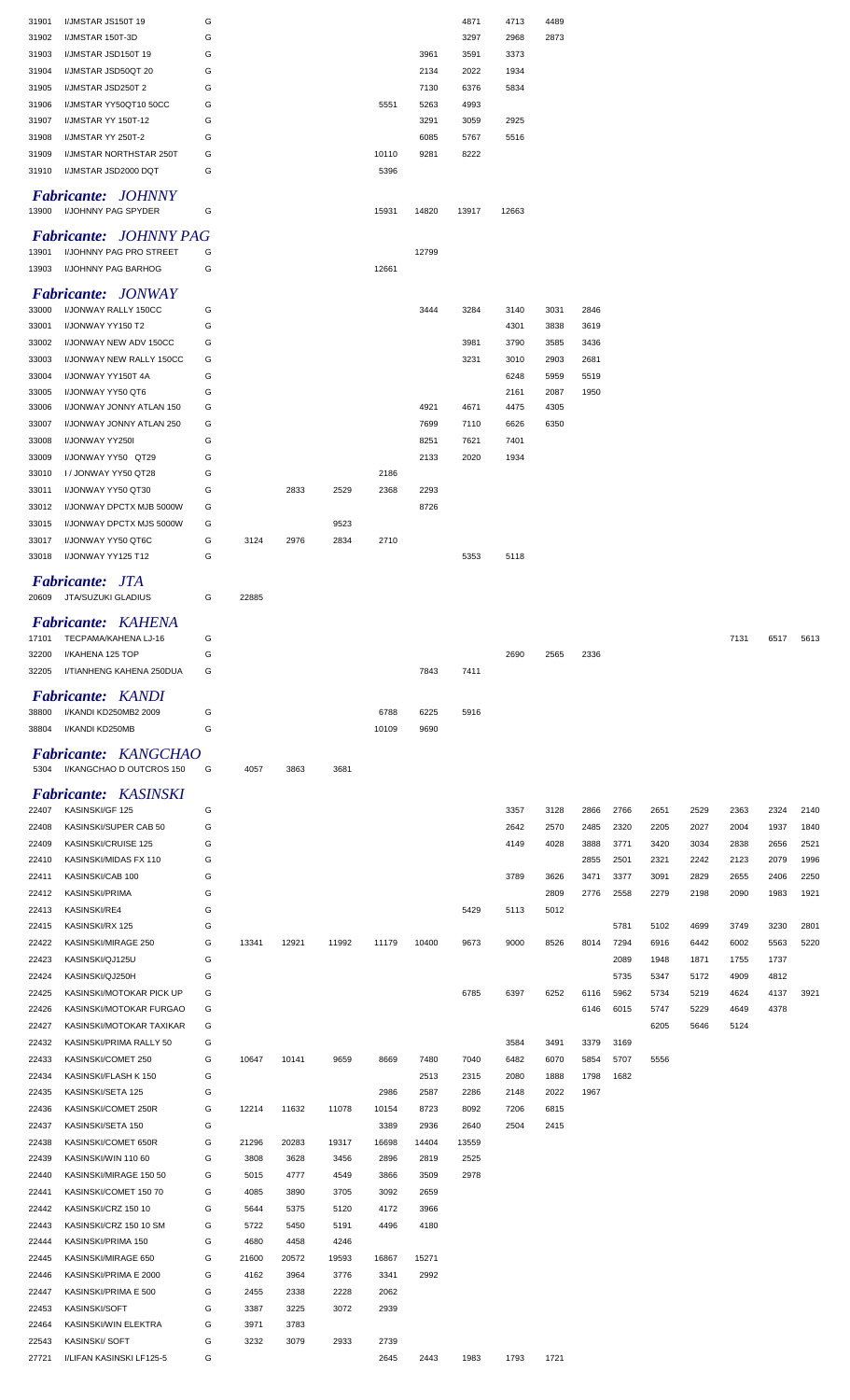| 2393           | <b>Fabricante: KAWASAKI</b><br>KAWASAKI/NINJA ZX-10R | G      | 52648          | 50142          | 47755          |       |                |                |                |                |       |             |       |              |                |                |                |
|----------------|------------------------------------------------------|--------|----------------|----------------|----------------|-------|----------------|----------------|----------------|----------------|-------|-------------|-------|--------------|----------------|----------------|----------------|
| 6302           | IMP/KAWASAKI VN1500                                  | G      |                |                |                |       |                |                |                |                |       |             |       |              |                |                | 18913          |
| 6303           | IMP/KAWASAKI ZX750                                   | G      |                |                |                |       |                |                |                |                |       |             |       |              |                |                | 22553          |
| 6304           | IMP/KAWASAKI ZX1100                                  | G      |                |                |                |       |                |                |                |                |       |             |       |              |                | 20942          | 18244          |
| 6305           | IMP/KAWASAKI ZX600                                   | G      |                |                |                |       |                |                |                | 38805          |       | 37266 26109 | 20193 | 19945        | 19129          | 18439          | 17234          |
| 6308           | IMP/KAWASAKI EX250                                   | G      |                |                |                |       |                |                |                |                |       |             |       |              |                |                | 3859           |
| 6311           | IMP/KAWASAKI ZX900<br>IMP/KAWASAKI ZG1200            | G<br>G |                |                |                |       |                |                |                |                |       |             | 25393 | 23680        | 22427<br>25263 | 19560<br>22371 | 18319<br>19492 |
| 6312<br>6313   | IMP/KAWASAKI KLX650                                  | G      |                |                |                |       |                |                |                |                |       |             |       |              | 13193          | 12198          | 11026          |
| 6314           | I/KAWASAKI VN800                                     | G      |                |                |                |       |                |                |                |                |       |             |       |              |                | 14950          | 14069          |
| 6318           | IMP/KAWASAKI NINJA ZX7                               | G      |                |                |                |       |                |                |                |                |       |             |       |              |                |                | 22690          |
| 6319           | IMP/KAWASAKI NINJA ZX9                               | G      |                |                |                |       |                |                |                |                |       |             |       | 23387        | 22036          | 19732          | 18733          |
| 6321           | IMP/KAWASAKI VULCAN 750                              | G      |                |                |                |       |                |                |                |                |       |             |       |              |                |                | 12041          |
| 6323           | I/KAWASAKI VULCAN 1500                               | G      |                |                |                |       |                |                |                |                |       |             |       |              |                | 20912          | 19087          |
| 6326<br>6327   | IMP/KAWAZAKI ZRX 1100<br>I/KAWASAKI ZX9 R            | G<br>G |                |                |                |       |                |                |                |                |       |             |       |              | 22607          | 19712          | 18245<br>18449 |
| 6328           | I/KAWASAKI NINJA ZX 12R                              | G      |                |                |                |       |                |                |                |                |       | 33101 29204 | 25448 | 22957        | 21934          | 21779          | 19089          |
| 6330           | I/KAWASAKI ZR750                                     | G      |                |                |                |       |                |                |                |                |       |             |       | 24167        | 22720          | 20953          | 19533          |
| 6334           | I/KAWASAKI NINJA ZX 10R                              | G      | 45753          | 43575          | 41500          | 39946 | 36366          | 34513          | 31081          | 29056          | 25923 | 25414       | 22521 |              |                |                |                |
| 6335           | I/KAWASAKI ZX 10R                                    | G      | 50200          | 47810          | 45533          | 43318 | 40247          | 36434          | 31999          | 28642          | 26623 | 25864       |       |              |                |                |                |
| 6336           | I/KAWASAKI ZX 6R                                     | G      |                |                | 35863          | 35495 | 34852          | 31573          | 29204          | 26815          | 25951 | 23932       |       |              |                |                |                |
| 6337           | I/KAWASAKI VULCAN 2000                               | G      |                |                |                | 58153 |                | 50206          | 45140          | 44025          | 40021 | 37357       |       |              |                |                |                |
| 6338           | I/KAWASAKI ZX 14                                     | G      |                |                |                |       |                | 38715          | 35657          | 33308          | 33015 |             |       |              |                |                |                |
| 6339<br>6340   | I/KAWASAKI NINJA ZX 14<br>I/KAWASAKI Z1000           | G<br>G | 44637          | 42512          | 44101<br>40488 | 33967 | 40359<br>29337 | 37132<br>28200 | 35090<br>25449 | 34243<br>24576 | 32849 | 24274 22211 | 19990 | 19553        | 18586          | 17711 16504    |                |
| 6341           | I/KAWASAKI KLR 650                                   | G      |                |                |                | 20536 |                |                |                |                |       |             |       |              |                |                |                |
| 6342           | I/KAWASAKI NINJA 650 R                               | G      |                |                |                |       |                |                |                | 26213          |       | 25624 24018 |       |              |                |                |                |
| 6343           | I/KAWASAKI CLASSIC 1500                              | G      |                |                |                |       |                |                |                |                |       |             |       | 21398        | 20547          | 19462          |                |
| 6344           | I/KAWASAKI DRIFTER                                   | G      |                |                |                |       |                |                |                |                |       |             |       |              | 15387          | 14741 13884    |                |
| 6345           | I/KAWASAKI Z 750                                     | G      | 31029          | 29552          | 28145          | 24467 | 23191          | 20188          | 18675          | 17283          | 16546 |             |       |              |                |                |                |
| 6346           | I/KAWASAKI VN 900                                    | G      |                |                |                |       |                | 17883          | 15798          | 15705          |       |             |       |              |                |                |                |
| 6347           | I/KAWASAKI ZG1400                                    | G      |                |                |                |       |                | 35918          | 32830          | 32166          |       |             |       |              |                |                |                |
| 6348<br>6349   | I/KAWASAKI ZZR 1400<br>I/KAWASAKI CONCOURS 14        | G<br>G |                |                |                | 50610 | 47613          | 37590<br>45424 | 34622<br>41080 | 32362<br>40082 |       |             |       |              |                |                |                |
| 6350           | I/KAWASAKI NINJA 250R                                | G      |                |                |                | 10977 | 10258          | 9309           | 8699           |                |       |             |       |              |                |                |                |
| 6351           | I/KAWASAKI VULCAN 900 CL                             | G      |                |                |                | 23348 | 22352          | 21414          | 18476          |                |       |             |       |              |                |                |                |
| 6353           | I/KAWASAKI VULCAN 900 CT                             | G      |                |                | 24846          | 23803 | 22774          | 21817          |                |                |       |             |       |              |                |                |                |
| 6354           | I/KAWASAKI CONCOURS14ABS                             | G      |                | 69604          | 67037          | 49316 | 47142          | 45827          |                |                |       |             |       |              |                |                |                |
| 6355           | I/KAWASAKI VERSYS ABS                                | G      | 30831          | 29363          | 27966          | 23808 | 22281          | 21194          |                |                |       |             |       |              |                |                |                |
| 6356           | I/KAWASAKI VERSYS                                    | G      | 28279          | 26932          | 25650          | 22549 | 21108          | 20069          |                |                |       |             |       |              |                |                |                |
| 6357<br>6358   | I/KAWASAKI ER-6N<br>I/KAWASAKI Z1000 ABS             | G<br>G | 41102          | 39145          | 37281          | 32198 | 17249<br>30437 |                |                |                |       |             |       |              |                |                |                |
| 6359           | KAWASAKI/VULCAN 900 CT                               | G      | 28184          | 26842          | 25564          | 23921 |                |                |                |                |       |             |       |              |                |                |                |
| 6360           | KAWASAKI/NINJA 650R ABS                              | G      | 24347          | 23187          | 22084          | 21131 |                |                |                |                |       |             |       |              |                |                |                |
| 6361           | I/KAWASAKI NINJA ZX14ABS                             | G      | 50365          | 47967          | 45683          | 39239 | 37447          | 36164          |                |                |       |             |       |              |                |                |                |
| 6362           | KAWASAKI/VULCAN 900 LT                               | G      | 26677          | 25407          | 24197          | 22898 |                |                |                |                |       |             |       |              |                |                |                |
| 6363           | KAWASAKI/VULCAN 900 CL                               | G      | 28549          | 27190          | 25896          | 24923 |                |                |                |                |       |             |       |              |                |                |                |
| 6364           | KAWASAKI/NINJA 650R                                  | G      | 24007          | 22863          | 21775          | 20833 |                |                |                |                |       |             |       |              |                |                |                |
| 6365           | I/KAWASAKI VN 900 BAF CL                             | G      |                |                |                |       | 22538          |                |                |                |       |             |       |              |                |                |                |
| 6367<br>6368   | KAWASAKI/Z1000 ABS<br>KAWASAKI/VERSYS                | G<br>G | 45142<br>28602 | 42992<br>27241 | 40945<br>25944 |       |                |                |                |                |       |             |       |              |                |                |                |
| 6369           | KAWASAKI/VERSYS ABS                                  | G      | 29836          | 28416          | 27064          |       |                |                |                |                |       |             |       |              |                |                |                |
| 6370           | KAWASAKI/Z1000                                       | G      | 42841          | 40801          | 38859          |       |                |                |                |                |       |             |       |              |                |                |                |
| 6371           | <b>KAWASAKI/VERSYS TR</b>                            | G      | 27343          | 26042          | 24802          |       |                |                |                |                |       |             |       |              |                |                |                |
| 6372           | KAWASAKI/VERSYS TR ABS                               | G      | 31518          | 30017          | 28587          |       |                |                |                |                |       |             |       |              |                |                |                |
| 6376           | KAWASAKI/VERSYS CITY ABS                             | G      | 28481          | 27353          |                |       |                |                |                |                |       |             |       |              |                |                |                |
| 6378           | KAWASAKI/NINJA ZX14R                                 | G      |                | 48923          |                |       |                |                |                |                |       |             |       |              |                |                |                |
| 6379           | KAWASAKI/NINJA ZX14R ABS                             | G      | 45179          | 43028          |                |       |                |                |                |                |       |             |       |              |                |                |                |
| 6380           | KAWASAKI/VERSYS 1000 TRA<br>KAWASAKI/VERSYS 1000 ABS | G<br>G | 51267<br>45188 | 49650<br>43398 |                |       |                |                |                |                |       |             |       |              |                |                |                |
| 6381<br>6382   | I/KAWASAKI VERSYS 1000 A                             | G      |                |                | 41352          |       |                |                |                |                |       |             |       |              |                |                |                |
| 6384           | I/KAWASAKI NINJA 300                                 | G      |                | 16159          |                |       |                |                |                |                |       |             |       |              |                |                |                |
| 6385           | I/KAWASAKI ZR 800 B                                  | G      |                | 32438          |                |       |                |                |                |                |       |             |       |              |                |                |                |
| 6386           | KAWASAKI/NINJA 300                                   | G      | 16661          | 16136          |                |       |                |                |                |                |       |             |       |              |                |                |                |
| 6387           | KAWASAKI/NINJA 300 ABS                               | G      | 17374          | 16826          |                |       |                |                |                |                |       |             |       |              |                |                |                |
| 6388           | KAWASAKI/NINJA ZX-6R ABS                             | G      | 45111          |                |                |       |                |                |                |                |       |             |       |              |                |                |                |
| 6389           | KAWASAKI/Z800                                        | G      | 32881          |                |                |       |                |                |                |                |       |             |       |              |                |                |                |
| 6390<br>6399   | KAWASAKI/Z800 ABS<br><b>IMP/KAWASAKI</b>             | G<br>G | 33992          |                |                |       |                |                |                |                |       |             |       |              | 8302           | 7900           | 3688           |
| 11600          | KAWASAKI/NINJA 250R                                  | D      |                |                |                | 10782 |                |                |                |                |       |             |       |              |                |                |                |
| 11600          | KAWASAKI/NINJA 250R                                  | G      | 14259          | 13580          | 12934          | 10782 | 10074          | 8587           |                |                |       |             |       |              |                |                |                |
| 11601          | KAWASAKI/ER-6N                                       | G      | 23114          | 22014          | 20966          | 18629 | 16178          |                |                |                |       |             |       |              |                |                |                |
| 11602          | KAWASAKI/Z750                                        | G      | 31877          | 30359          | 28914          | 23655 | 21278          | 19621          |                |                |       |             |       |              |                |                |                |
| 11603          | KAWASAKI/Z750 ABS                                    | G      | 33115          | 31538          | 30037          | 24586 | 22108          |                |                |                |       |             |       |              |                |                |                |
| 11604          | KAWASAKI/ER-6N ABS                                   | G      | 23117          | 22016          | 20968          | 18630 | 16186          |                |                |                |       |             |       |              |                |                |                |
| 22454          | KASINSKI/COMET 650                                   | G      | 18581          | 17567          | 16476          |       |                |                |                |                |       |             |       |              |                |                |                |
| 23201<br>23202 | AVA/AVAJET 100<br>AVA/AVAJET CLASSIC                 | G<br>G |                |                |                |       |                |                |                |                |       |             |       | 2670<br>2824 | 2530<br>2677   | 2405<br>2474   | 2236<br>2227   |
| 23901          | AVA/KAWASAKI EN 500                                  | G      |                |                |                |       |                |                |                |                |       |             |       |              |                |                | 11183          |
| 23902          | AVA/KAWASAKI VN 750                                  | G      |                |                |                |       |                |                |                |                |       |             |       |              |                |                | 10995          |
| 23903          | AVA/KAWASAKI VN 800                                  | G      |                |                |                |       |                |                |                |                |       |             | 17655 | 15767        | 15150          | 14333 13464    |                |
|                |                                                      |        |                |                |                |       |                |                |                |                |       |             |       |              |                |                |                |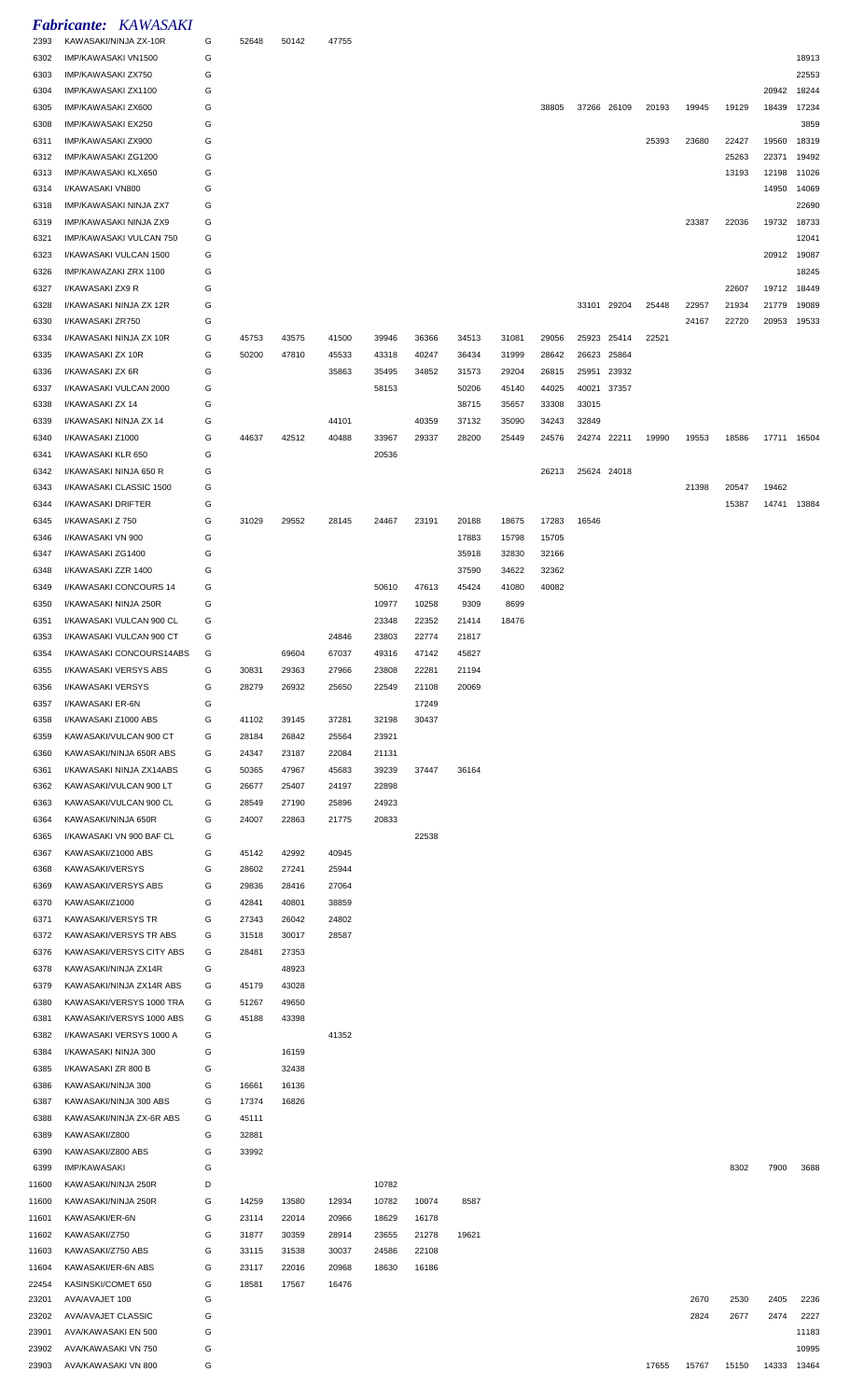| 23904          | AVA/KAWASAKI VN 1500                         | G      |       |       |       |       |       |       |       |       |       | 29552       | 26213 | 23105 | 22189 | 21022       | 19466 |
|----------------|----------------------------------------------|--------|-------|-------|-------|-------|-------|-------|-------|-------|-------|-------------|-------|-------|-------|-------------|-------|
| 23906          | AVA/KAWASAKI BAYOU 220                       | G      |       |       |       |       |       | 4104  | 3926  | 3833  | 3742  | 3604        | 3402  | 3355  | 3234  | 3124        | 2949  |
|                |                                              |        |       |       |       |       |       |       |       |       |       |             |       |       |       |             |       |
| 23907          | AVA/KAWASAKI ZX 750                          | G      |       |       |       |       |       |       |       |       |       |             | 24696 | 22967 | 21866 | 20869       | 15856 |
| 23908          | AVA/KAWASAKI ZX 1100                         | G      |       |       |       |       |       |       |       |       |       |             |       |       | 24132 | 21045       | 18340 |
| 23909          | AVA/KAWASAKI ZX 600                          | G      |       |       |       |       |       |       |       |       |       | 27495       | 20202 | 19936 | 19129 | 18444       | 17229 |
| 23910          | AVA/KAWASAKI ZX 900                          | G      |       |       |       |       |       |       |       |       |       |             | 25390 | 23683 | 22437 | 19571       | 18316 |
| 23911          | AVA/KAWASAKI MAX II                          | G      |       |       |       |       |       |       |       |       | 2598  | 2460        | 2226  | 2200  | 2058  | 1803        | 1646  |
|                |                                              |        |       |       |       |       |       |       |       |       |       |             |       |       |       |             |       |
| 23912          | AVA/KAWASAKI ER.5                            | G      |       |       |       |       |       |       |       |       |       |             |       |       | 8855  | 8475        | 8218  |
| 23913          | IMP/KAWASAKI NINJA ZX10                      | G      |       |       |       |       | 37443 | 35557 | 32024 | 29930 | 26701 | 25723       | 22625 | 22481 | 21259 | 21027       | 18578 |
| 23914          | AVA/KAWASAKI POLICE 1000                     | G      |       |       |       |       |       | 27238 | 25506 | 22953 | 22023 | 20291       | 18716 | 18378 | 17073 | 16259       | 15158 |
| 23916          | AVA/KAWASAKI ZX 1200                         | G      |       |       |       |       |       |       |       |       |       |             |       | 23219 | 22293 | 21562       | 18638 |
|                |                                              |        |       |       |       |       |       |       |       |       |       |             |       |       |       |             |       |
| 23917          | AVA/KAWASAKI 1000TOURING                     | G      |       |       |       |       |       |       |       |       |       |             |       | 23994 | 21191 |             |       |
| 23919          | AVA/KAWASAKI VN1500 MS                       | G      |       |       |       |       |       |       |       |       | 29769 | 28364       | 25169 | 22190 |       |             |       |
| 23920          | AVA/KAWASAKI ZZR 1200                        | G      |       |       |       |       |       |       |       |       |       | 32135 31715 | 28333 | 26514 |       |             |       |
| 23923          | AVA/KAWASAKI ZX636B                          | G      |       |       |       |       |       |       |       | 25666 | 25389 | 23409       | 19977 | 19198 |       |             |       |
|                |                                              |        |       |       |       |       |       |       |       |       |       |             |       |       |       |             |       |
| 23924          | AVA/KAWASAKI Z1000                           | G      |       |       |       |       |       |       |       | 24806 | 24472 | 22397       | 19396 | 18373 | 17471 | 16645 15511 |       |
| 23925          | AVA/KAWASAKI ZX 10R                          | G      |       |       |       |       |       |       |       | 29123 | 27071 | 25895       | 23531 |       |       |             |       |
| 23926          | AVA/KAWASAKI VN 2000                         | G      |       |       |       |       |       |       |       | 43155 | 39527 | 37552       |       |       |       |             |       |
| 23927          | AVA/KAWASAKI VN 1600 MS                      | G      |       |       |       |       |       |       | 34286 | 33936 | 31839 | 30010       |       |       |       |             |       |
| 23928          | I/KAWASAKI ZX 6R                             | G      |       |       |       |       |       |       | 28963 | 26496 | 25823 | 24757       |       |       |       |             |       |
|                |                                              |        |       |       |       |       |       |       |       |       |       |             |       |       |       |             |       |
| 23929          | I/KAWASAKI NINJA ZX 6R                       | G      | 42234 | 40223 | 38308 | 33766 | 32155 | 30154 | 28910 | 26783 | 26169 | 25207       |       |       |       |             |       |
| 23930          | I/KAWASAKI NINJA ZX1000                      | G      | 52944 | 50423 | 48023 |       |       |       | 31363 | 29316 | 26157 |             |       |       |       |             |       |
| 23931          | I/KAWASAKI NINJA EX 650                      | G      |       |       |       |       |       | 29909 | 29000 | 28041 |       |             |       |       |       |             |       |
| 23932          | I/KAWASAKI D-TRACKER X                       | G      |       |       |       | 9856  | 9401  | 9047  |       |       |       |             |       |       |       |             |       |
|                |                                              |        |       |       |       |       |       |       |       |       |       |             |       |       |       |             |       |
| 23933          | KAWASAKI/NINJA ZX-10RABS                     | G      | 51775 | 49310 | 46963 |       |       |       |       |       |       |             |       |       |       |             |       |
| 23935          | KAWASAKI/NINJA ZX-6R                         | G      | 42419 | 40399 | 38475 |       |       |       |       |       |       |             |       |       |       |             |       |
| 23936          | I/KAWASAKI NINJA 1000                        | G      |       |       |       | 37077 |       |       |       |       |       |             |       |       |       |             |       |
| 23937          | KAWASAKI/NINJA 1000 ABS                      | G      | 40792 | 38850 | 37001 |       |       |       |       |       |       |             |       |       |       |             |       |
|                |                                              |        |       |       |       |       |       |       |       |       |       |             |       |       |       |             |       |
| 23938          | KAWASAKI/NINJA 1000                          | G      | 46023 | 44272 | 42161 |       |       |       |       |       |       |             |       |       |       |             |       |
| 29200          | I/KAWASAKI KZ 1300                           | G      |       | 44081 |       |       |       |       |       |       |       |             |       |       |       |             |       |
|                |                                              |        |       |       |       |       |       |       |       |       |       |             |       |       |       |             |       |
|                | <b>Fabricante: KEEWAY</b>                    |        |       |       |       |       |       |       |       |       |       |             |       |       |       |             |       |
| 38807          | I/KEEWAY RKV200-2S                           | G      |       |       | 7517  |       |       |       |       |       |       |             |       |       |       |             |       |
| 38808          | I/KEEWAY TARGET 125                          | G      |       | 3841  |       |       |       |       |       |       |       |             |       |       |       |             |       |
| 38810          | I/KEEWAY TX150                               | G      |       |       | 5966  |       |       |       |       |       |       |             |       |       |       |             |       |
|                |                                              |        |       |       |       |       |       |       |       |       |       |             |       |       |       |             |       |
| 38811          | I/KEEWAY RKS150                              | G      |       | 3972  |       |       |       |       |       |       |       |             |       |       |       |             |       |
| 38812          | I/KEEWAY INDEX 350                           | G      |       | 11816 |       |       |       |       |       |       |       |             |       |       |       |             |       |
|                |                                              |        |       |       |       |       |       |       |       |       |       |             |       |       |       |             |       |
|                | <b>Fabricante:</b> KIN MOTORS                |        |       |       |       |       |       |       |       |       |       |             |       |       |       |             |       |
| 32000          | KIN MOTORS/EL 350 ST                         | G      |       | 1976  | 1914  |       | 1724  | 1636  | 1560  | 1495  |       |             |       |       |       |             |       |
|                |                                              |        |       |       |       |       |       |       |       |       |       |             |       |       |       |             |       |
|                | <b>Fabricante: KINGRING</b>                  |        |       |       |       |       |       |       |       |       |       |             |       |       |       |             |       |
|                |                                              | G      |       |       |       | 7550  |       |       |       |       |       |             |       |       |       |             |       |
|                | 34205 I/KINGRING JINLUN JL250V               |        |       |       |       |       |       |       |       |       |       |             |       |       |       |             |       |
|                |                                              |        |       |       |       |       |       |       |       |       |       |             |       |       |       |             |       |
|                | Fabricante: KOAYENG                          |        |       |       |       |       |       |       |       |       |       |             |       |       |       |             |       |
| 37200          | I/KOAYENG WINNER PRO                         | G      |       |       |       | 2872  | 2701  | 2562  | 2443  | 2341  |       |             |       |       |       |             |       |
|                |                                              |        |       |       |       |       |       |       |       |       |       |             |       |       |       |             |       |
|                | <b>Fabricante: KTM</b>                       |        |       |       |       |       |       |       |       |       |       |             |       |       |       |             |       |
| 6375           | I/KTM 990 ADV DAKAR ED                       | G      |       |       | 51677 |       |       |       |       |       |       |             |       |       |       |             |       |
| 6401           | IMP/KTM 400 LC4E                             | G      |       |       |       |       |       |       |       |       |       |             |       |       |       |             | 9954  |
|                |                                              |        |       |       |       |       |       |       |       |       |       |             |       |       |       |             |       |
| 6402           | IMP/KTM 640 LC4E                             | G      |       |       |       |       |       |       |       |       |       |             | 19773 | 15297 | 13974 | 12997       | 11709 |
| 6403           | IMP/KTM 620 SC                               | G      |       |       |       |       |       |       |       |       |       |             |       |       |       |             | 6388  |
| 6404           | IMP/KTM 640 ADVENTURE                        | G      |       |       |       |       |       |       |       |       |       |             | 19915 | 18672 | 17113 | 15738       | 13744 |
| 6405           | I/KTM DUKE II                                | G      |       |       |       |       |       |       |       |       |       |             | 16643 | 15630 | 14518 | 13824       | 12941 |
|                |                                              |        |       |       |       |       |       |       |       |       |       |             |       |       |       |             |       |
| 6406           | I/KTM ADVENTURE R 640                        | G      |       |       |       |       |       | 24471 | 24255 | 23761 |       | 21894 20502 | 19998 | 18746 | 17179 | 15808       | 13805 |
| 6407           | I/KTM EXC 400                                | G      |       |       |       |       |       |       |       |       |       |             | 15447 | 13494 | 12576 | 10199       |       |
| 6408           | I/KTM EXC 520                                | G      |       |       |       |       |       |       |       |       |       |             | 15242 | 13251 | 12109 | 10068       |       |
| 6409           | I/KTM 950 ADVENTURE LC8                      | G      |       |       |       |       |       |       |       | 29370 | 28250 | 26170       | 24636 | 23566 |       |             |       |
|                |                                              |        |       |       |       |       |       |       |       |       |       |             |       |       |       |             |       |
| 6410           | I/KTM 625 SC                                 | G      |       |       |       |       |       |       | 22671 | 21648 | 19652 | 18264       | 18031 |       |       |             |       |
| 6411           | I/KTM EXC 450                                | G      |       |       |       | 25145 | 22635 | 20572 | 19773 | 17295 | 14849 | 13810       |       |       |       |             |       |
| 6413           | I/KTM 990 SUPER DUKE                         | G      |       |       |       | 33942 | 32753 | 31630 | 29977 | 26712 | 25706 | 24899       |       |       |       |             |       |
| 6414           | I/KTM 990 ADVENTURE LC8                      | G      | 52146 | 49664 | 47300 | 40253 | 38437 | 35689 | 34482 | 30701 | 29182 |             |       |       |       |             |       |
| 6415           | I/KTM 950 SUPER ENDURO R                     | G      |       |       |       |       | 31273 | 30711 | 29583 | 28465 |       |             |       |       |       |             |       |
|                |                                              |        |       |       |       |       |       |       |       |       |       |             |       |       |       |             |       |
| 6416           | I/KTM 690 SUPERMOTO                          | G      |       |       |       |       | 23195 | 22000 | 19407 | 16737 |       |             |       |       |       |             |       |
| 6417           | I/KTM 990 ADVENTURE LC8                      | G      |       |       |       |       |       | 38667 |       |       |       |             |       |       |       |             |       |
| 6418           | I/KTM 690 ENDURO                             | G      | 39123 | 37260 | 35486 | 30286 | 26139 | 25585 | 23665 |       |       |             |       |       |       |             |       |
| 6419           | I/KTM 950 SUPERMOTO R                        | G      |       |       |       |       |       | 35653 | 33770 | 29305 |       |             |       |       |       |             |       |
| 6420           | I/KTM 1190 RC8                               | G      |       |       |       | 50583 | 48589 | 46575 | 44715 |       |       |             |       |       |       |             |       |
|                |                                              |        |       |       |       |       |       |       |       |       |       |             |       |       |       |             |       |
| 6421           | I/KTM SMC 690                                | G      |       |       |       |       |       | 28189 |       |       |       |             |       |       |       |             |       |
| 6422           | I/KTM 990 SUPERMOTO T                        | G      |       |       | 39752 | 38275 | 35421 | 33313 |       |       |       |             |       |       |       |             |       |
| 6423           | I/KTM ADVENTURE 990                          | G      | 45785 | 43605 | 41530 | 39940 | 38136 | 35414 |       |       |       |             |       |       |       |             |       |
| 6424           | I/KTM 690 DUKE                               | G      |       |       | 33767 | 32702 | 29794 | 27665 |       |       |       |             |       |       |       |             |       |
|                |                                              |        |       |       |       |       |       |       |       |       |       |             |       |       |       |             |       |
| 6425           | I/KTM 990 ADVENTURE R                        | G      | 51410 | 48962 | 46631 | 44249 |       |       |       |       |       |             |       |       |       |             |       |
| 6426           | I/KTM 690 ENDURO R                           | G      | 33747 | 32141 | 30610 | 29398 |       |       |       |       |       |             |       |       |       |             |       |
| 6427           | I/KTM 1190 RC8 R                             | G      |       |       | 59207 | 57307 |       |       |       |       |       |             |       |       |       |             |       |
| 6428           | I/KTM 990 ADV ABS                            | G      | 50492 | 48088 | 45798 | 42428 |       |       |       |       |       |             |       |       |       |             |       |
|                |                                              |        |       |       |       |       |       |       |       |       |       |             |       |       |       |             |       |
| 6430           | I/KTM 990 SUPERMOTO R                        | G      |       |       |       | 39464 |       |       |       |       |       |             |       |       |       |             |       |
| 6433           | I/KTM 990 SM T ABS                           | G      |       |       | 44466 |       |       |       |       |       |       |             |       |       |       |             |       |
| 6435           | I/KTM 1190 RC8 R REDBULL                     | G      |       |       |       |       | 54074 |       |       |       |       |             |       |       |       |             |       |
| 6438           | I/KTM 450 RALLY                              | G      |       | 34405 |       |       |       |       |       |       |       |             |       |       |       |             |       |
|                |                                              |        |       |       |       |       |       |       |       |       |       |             |       |       |       |             |       |
| 6499           | IMP/KTM                                      | G      |       |       |       |       |       |       | 7360  |       |       |             |       |       |       |             |       |
|                | <b>Fabricante: KYMCO</b>                     |        |       |       |       |       |       |       |       |       |       |             |       |       |       |             |       |
|                |                                              |        |       |       |       |       |       |       |       |       |       |             |       |       |       |             |       |
| 23010          | I/KYMCO XCITING 500R                         | G      |       |       | 24219 |       |       |       |       |       |       |             |       |       |       |             |       |
| 23013<br>23203 | I/KYMCO AGILITY CITY200I<br>AVA/KYMCO DJW 50 | G<br>G |       |       | 11115 |       |       |       |       |       |       |             |       | 3075  | 2813  | 2287        | 1993  |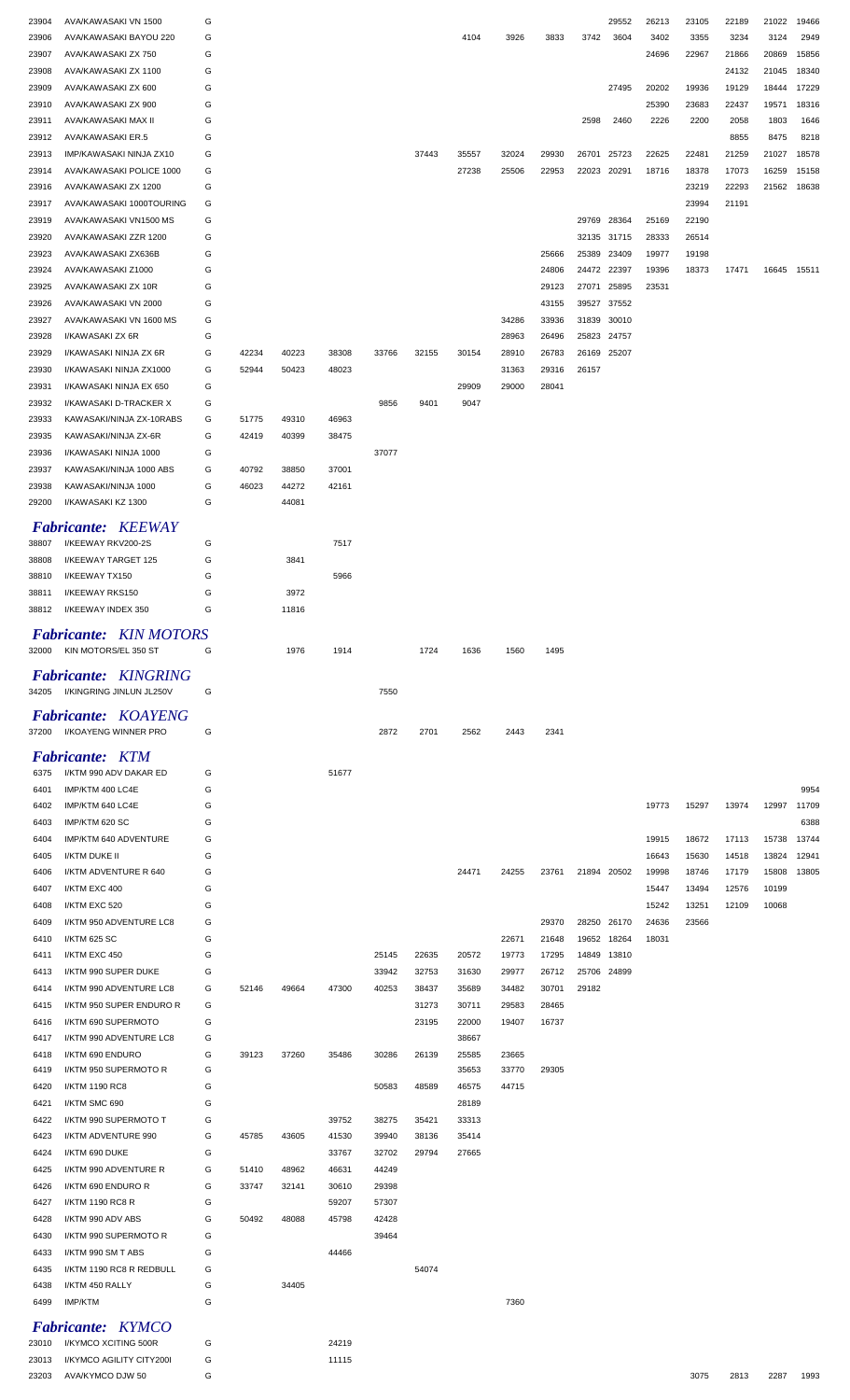| 23204<br>23205<br>23206<br>23208 | AVA/KYMCO MANBOY 90<br>AVA/KYMCO ZING 150<br>AVA/KYMCO DJW 50 JUNIOR<br>AVA/KYMCO ZING 150 | G<br>G<br>G<br>G |               |               |               |               |               |              |              |              |              | 4773 | 4729<br>4665 | 3812<br>4307<br>3118<br>4248 | 3307<br>4110<br>2851<br>4054 | 2977<br>3566<br>2317<br>3519 | 2849<br>2020<br>3427 |
|----------------------------------|--------------------------------------------------------------------------------------------|------------------|---------------|---------------|---------------|---------------|---------------|--------------|--------------|--------------|--------------|------|--------------|------------------------------|------------------------------|------------------------------|----------------------|
| 23209                            | AVA/KYMCO PEOPLE 50                                                                        | G                |               |               |               |               |               |              |              |              |              |      | 4048         | 3751                         | 3239                         | 2997                         | 2945                 |
| 6599                             | <b>Fabricante: LAMBRETTA</b><br>IMP/LAMBRETTA                                              | G                |               |               |               |               |               |              |              |              |              |      |              |                              | 1327                         | 1205                         | 1119                 |
| 35400<br>35401                   | <b>Fabricante: LANDUN</b><br>I/LANDUN LD 150ZH<br>I/LANDUN LD 150ZH                        | G<br>G           |               |               |               |               | 4993<br>4031  | 4731<br>3557 | 4659<br>3368 | 4166<br>3134 |              |      |              |                              |                              |                              |                      |
| 21507                            | Fabricante: L'AQUILA<br>I/TGB LAQUILA ERGON                                                | G                |               |               |               |               |               |              |              |              |              |      | 2516         | 2394                         | 2292                         | 2054                         | 1760                 |
| 21509<br>21510                   | I/TGB LAQUILA NIX<br>I/TGB LAQUILA AKROS 90                                                | G<br>G           |               |               |               |               |               |              |              |              |              |      |              |                              | 2657<br>2909                 | 2281<br>2630                 | 2044<br>2313         |
| 21511                            | I/TGB LAQUILA ALFA 125<br><b>Fabricante: LEOPARD</b>                                       | G                |               |               |               |               |               |              |              |              |              |      |              |                              |                              | 2367                         | 2093                 |
| 29100                            | I/LEOPARD MC 110 1 EVO                                                                     | G                |               |               |               |               |               | 2154         | 2079         | 2007         |              |      |              |                              |                              |                              |                      |
| 29101<br>29102                   | I/LEOPARD MD 150 TRADIC<br>I/LEOPARD MD 150 SPORTS                                         | G<br>G           | 4079          | 3885          | 3701          | 2582<br>3177  | 2500<br>2985  | 2369<br>2773 | 2258<br>2557 | 2166<br>2423 |              |      |              |                              |                              |                              |                      |
| 29103                            | I/LEOPARD MD 125                                                                           | G                |               |               |               |               |               | 2522         | 2404         | 2304         |              |      |              |                              |                              |                              |                      |
| 29104<br>29105                   | I/LEOPARD ML 200 CHOPPER<br>I/LEOPARD ML 200 SNJA                                          | G<br>G           | 10665         | 10158         | 9675          | 8303          | 7621<br>7198  | 6750<br>6698 | 6201<br>6073 | 6005         |              |      |              |                              |                              |                              |                      |
| 29106                            | I/LEOPARD MC 110 EVO                                                                       | G                | 4771          | 4545          | 4329          | 3613          | 3275          |              |              |              |              |      |              |                              |                              |                              |                      |
| 29107                            | I/LEOPARD HA 125 ITALY                                                                     | G                |               |               |               | 5428          |               |              |              |              |              |      |              |                              |                              |                              |                      |
| 29108<br>29109                   | I/LEOPARD GT 150 R<br>I/LEOPARD GY200                                                      | G<br>G           |               |               |               | 4985<br>6568  |               |              |              |              |              |      |              |                              |                              |                              |                      |
| 2771                             | <b>Fabricante: LIFAN</b><br>I/LIFAN LF110 11H                                              | G                |               |               |               |               |               | 2344         | 2265         | 2172         |              |      |              |                              |                              |                              |                      |
| 27700                            | I/LIFAN LF125 3A                                                                           | G                |               |               |               |               |               |              |              |              |              |      | 1701         | 1631                         | 1591                         |                              |                      |
| 27701<br>27703                   | I/LIFAN LF1009<br>I/LIFAN LF 1507                                                          | G<br>G           |               |               |               |               |               | 1948         | 1880         | 1816         |              |      | 2486         | 2363                         | 2266                         |                              |                      |
| 27704                            | I/LIFAN LF110 2G                                                                           | G                |               |               |               | 2723          | 2588          | 2428         | 2307         | 2088         | 1927         |      |              |                              |                              |                              |                      |
| 27704                            | I/LIFAN LF110 2G                                                                           | D                |               |               |               | 2942          | 2797          | 2624         | 2492         | 2256         | 2083         |      |              |                              |                              |                              |                      |
| 27707                            | I/LIFAN LF125 ST6                                                                          | G                |               |               |               |               |               | 2266         | 2079         | 1850         | 1755         | 1672 |              |                              |                              |                              |                      |
| 27708<br>27711                   | I/LIFAN LF1255<br>I/LIFAN LF125 T6                                                         | G<br>G           | 3600          | 3428          | 3265          | 2731          | 2402          |              | 2077         | 1870         | 1777         |      |              |                              |                              |                              |                      |
| 27712                            | I/LIFAN LF150 T6                                                                           | G                |               |               |               |               |               |              | 2183         | 2033         | 1901         |      |              |                              |                              |                              |                      |
| 27713                            | I/LIFAN LF150 T5                                                                           | G                |               |               |               |               |               |              | 2075         | 1931         | 1805         |      |              |                              |                              |                              |                      |
| 27714                            | I/LIFAN LF200 III                                                                          | G                |               |               |               |               |               |              | 8694         | 8402         | 8064         |      |              |                              |                              |                              |                      |
| 27716<br>27717                   | I/LIFAN MEGA LF110 2G<br>I/LIFAN MEGA LF150 13                                             | G<br>G           |               |               |               |               |               |              | 2266<br>2611 | 2173<br>2328 | 2063<br>2212 |      |              |                              |                              |                              |                      |
| 27723                            | I/LIFAN LF250 1                                                                            | G                |               |               |               | 7750          | 7116          | 6297         |              |              |              |      |              |                              |                              |                              |                      |
| 27724                            | I/LIFAN LF250 4                                                                            | G                |               |               |               | 6316          | 5902          | 5533         |              |              |              |      |              |                              |                              |                              |                      |
| 27725                            | I/LIFAN HL200ZH A MEILUN                                                                   | G                |               |               |               | 8128          | 7679          | 7296         |              |              |              |      |              |                              |                              |                              |                      |
| 27726<br>27727                   | I/LIFAN CARGO C200ZH<br>I/LIFAN CARGO C200                                                 | G<br>G           | 8981<br>12104 | 8553<br>11528 | 8146<br>10980 | 7842<br>10437 |               |              |              |              |              |      |              |                              |                              |                              |                      |
| 27729                            | I/LIFAN EASY FRETE 125CC                                                                   | G                |               |               |               | 3413          |               |              |              |              |              |      |              |                              |                              |                              |                      |
| 27730                            | I/LIFAN BR NOVA 150 XED                                                                    | G                |               | 5272          |               |               |               |              |              |              |              |      |              |                              |                              |                              |                      |
| 27731<br>27732                   | I/LIFAN MTM CARGO ET 200<br>I/LIFAN MTM CARGO C 200                                        | G<br>G           |               |               | 7749<br>7791  |               |               |              |              |              |              |      |              |                              |                              |                              |                      |
|                                  | <b>Fabricante: LIFENG</b>                                                                  |                  |               |               |               |               |               |              |              |              |              |      |              |                              |                              |                              |                      |
| 33100                            | I/LIFENG MVK FU 300 1                                                                      | G                |               |               |               | 9505          | 8936          | 8069         | 7736         |              |              |      |              |                              |                              |                              |                      |
| 33101                            | I/LIFENG MVK FU 240 2                                                                      | G                |               |               | 8131          | 7875          | 7404          | 6550         | 6258         |              |              |      |              |                              |                              |                              |                      |
| 33102<br>33103                   | I/LIFENG MVK FU 240 1<br>I/LIFENG MVK FU 320 2                                             | G<br>G           |               |               |               | 8160<br>9128  | 7669<br>8379  | 6799<br>7963 | 6498         |              |              |      |              |                              |                              |                              |                      |
| 33104                            | I/LIFENG MVK FU 320 1                                                                      | G                |               |               |               | 11275         | 10345         | 9165         |              |              |              |      |              |                              |                              |                              |                      |
| 33105                            | I/LIFENG MVK FU 320 3                                                                      | G                |               |               |               | 10509         | 9881          | 9392         |              |              |              |      |              |                              |                              |                              |                      |
| 33106                            | I/LIFENG MVK FU 320 4                                                                      | G                |               |               |               | 10513         | 9880          | 9393         |              |              |              |      |              |                              |                              |                              |                      |
| 33107<br>33108                   | I/LIFENG MVK FU 320 5<br>I/LIFENG DD300E-6                                                 | G<br>G           |               |               |               | 10510         | 9881<br>10398 | 9389<br>9208 | 8804         |              |              |      |              |                              |                              |                              |                      |
| 35000                            | <b>Fabricante: LINGTIAN</b><br>I/LINGTIAN LB 150T-9                                        | G                |               |               |               |               |               | 2628         | 2424         | 2295         |              |      |              |                              |                              |                              |                      |
| 35001                            | I/LINGTIAN LB 125T-21                                                                      | G                |               |               |               |               |               | 2896         | 2735         | 2579         |              |      |              |                              |                              |                              |                      |
| 35002                            | I/LINGTIAN LB 150T-15                                                                      | G                |               |               |               |               |               | 3488         | 3331         | 3191         |              |      |              |                              |                              |                              |                      |
| 35003<br>35004                   | I/LINGTIAN LB 150T-13<br>I/LINGTIAN LB 250T                                                | G<br>G           |               |               |               |               |               | 3279<br>6829 | 3138<br>6518 | 3001<br>6267 |              |      |              |                              |                              |                              |                      |
|                                  | <b>Fabricante: LINGYUN</b>                                                                 |                  |               |               |               |               |               |              |              |              |              |      |              |                              |                              |                              |                      |
| 36300                            | I/LINGYUN LY150T 7A<br>I/LINGYUN LY150T 6A                                                 | G<br>G           |               |               |               |               | 3508          | 2550<br>4495 | 2468<br>4162 | 2365<br>3990 |              |      |              |                              |                              |                              |                      |
| 36301<br>36302                   | I/LINGYUN LY150T 5                                                                         | G                |               |               |               | 4440          | 4153          | 3586         | 3439         | 3295         |              |      |              |                              |                              |                              |                      |
| 36303                            | I/LINGYUN LY125T 5                                                                         | G                |               |               |               |               | 3044          | 2895         | 2666         |              |              |      |              |                              |                              |                              |                      |
| 36304                            | I/LINGYU NORTSTAR T27                                                                      | G                | 4569          | 4388          | 4200          |               |               |              |              |              |              |      |              |                              |                              |                              |                      |
| 36305<br>36306                   | I/LINGYU HT150T-25<br>I/LINGYU ZUNDAPP 150-T24                                             | G<br>G           |               | 4841          | 4739          |               |               |              |              |              |              |      |              |                              |                              |                              |                      |
|                                  |                                                                                            |                  |               |               |               |               |               |              |              |              |              |      |              |                              |                              |                              |                      |
| 32627                            | <b>Fabricante: LINYE</b><br>I/LINYE BL-TS 48CC                                             | G                | 2640          | 2536          | 2428          |               |               |              |              |              |              |      |              |                              |                              |                              |                      |
| 32628                            | I/LINYE BL-DGZ 48CC                                                                        | G                | 2554          | 2453          | 2348          |               |               |              |              |              |              |      |              |                              |                              |                              |                      |
| 32632                            | I/LINYE BL-QG 48CC                                                                         | G                |               |               | 2916          |               |               |              |              |              |              |      |              |                              |                              |                              |                      |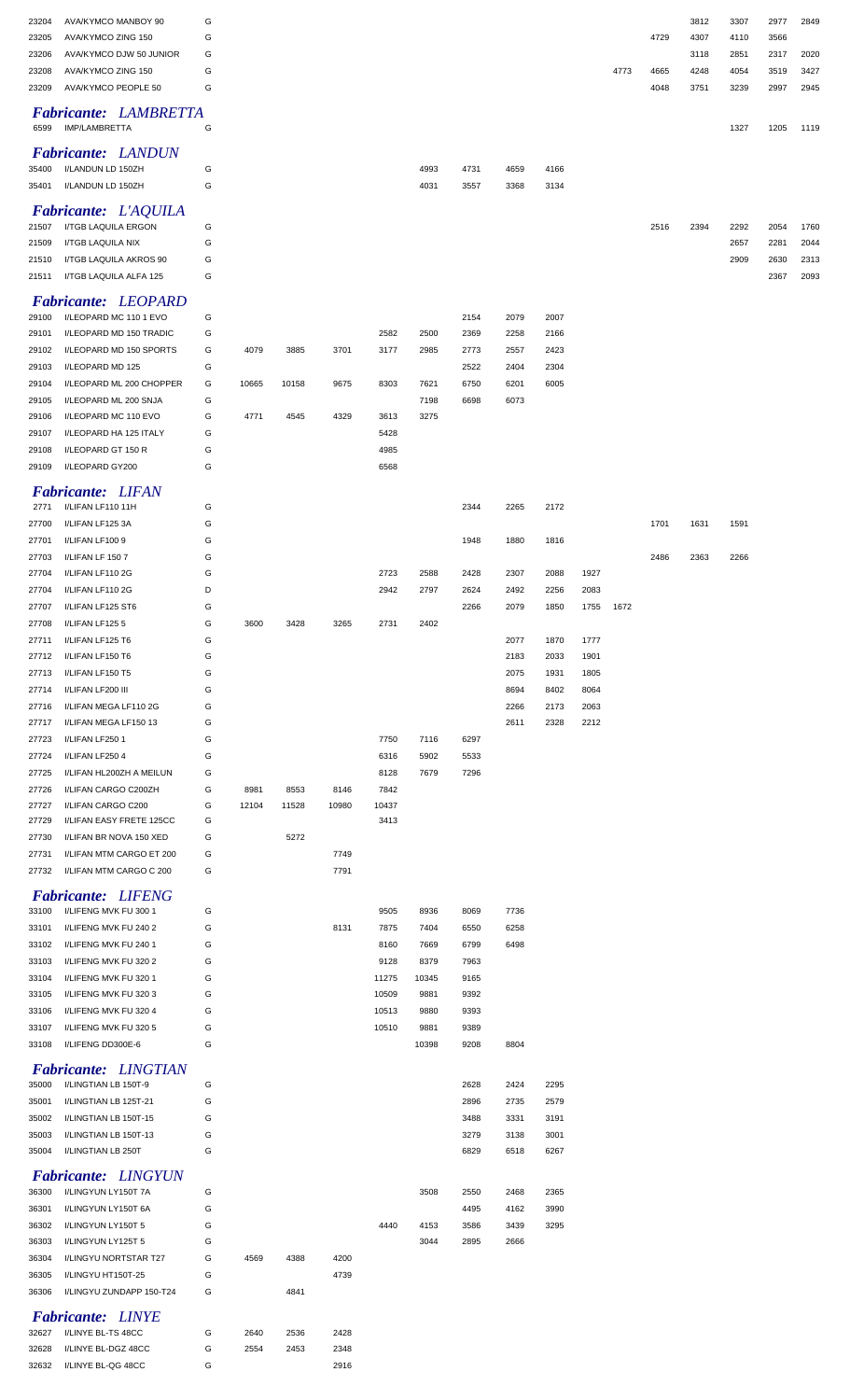|                | <b>Fabricante: LINZHI</b>                            |        |       |       |              |       |              |              |              |              |       |       |       |       |       |       |       |
|----------------|------------------------------------------------------|--------|-------|-------|--------------|-------|--------------|--------------|--------------|--------------|-------|-------|-------|-------|-------|-------|-------|
| 34801          | I/LINZHI OMOTO HTB110-4                              | G      |       |       |              |       |              | 3245         |              |              |       |       |       |       |       |       |       |
| 34804          | I/LINZHI XB 150ZH-B                                  | G      |       |       |              |       | 3272         | 2836         | 2657         |              |       |       |       |       |       |       |       |
| 34805          | I/LINZHI XB 150 ZHC                                  | G      |       |       |              | 6485  | 6178         | 5826         | 5573         |              |       |       |       |       |       |       |       |
| 34806          | I/LINZHI XB 125 5B                                   | G      |       |       |              |       | 3378         | 3201         | 3063         |              |       |       |       |       |       |       |       |
| 34807          | I/LINZHI XB 200 ZHC                                  | G      |       |       |              |       | 5002         | 4744         | 4536         |              |       |       |       |       |       |       |       |
| 34808          | I/LINZHI CARGO C-200ZH                               | G      | 11131 | 10602 | 10097        | 8419  | 7967         | 7573         |              |              |       |       |       |       |       |       |       |
| 34809          | I/LINZHI CARGO C-200                                 | G      |       |       |              | 8129  |              |              |              |              |       |       |       |       |       |       |       |
| 34810          | I/LINZHI CARGO 200                                   | G      | 11871 | 11401 | 10910        | 9824  |              |              |              |              |       |       |       |       |       |       |       |
|                | Fabricante: LIYANG                                   |        |       |       |              |       |              |              |              |              |       |       |       |       |       |       |       |
| 7700           | I/LIYANG KZUKI KN150-4                               | G      |       |       |              | 3985  | 3448         | 3163         |              |              |       |       |       |       |       |       |       |
| 7701           | I/LIYANG KZUKI KN150T-12                             | G      |       |       |              | 3653  | 3199         | 2858         |              |              |       |       |       |       |       |       |       |
| 7702           | I/LIYANG KZUKI KN250-A                               | G      |       |       |              | 6921  | 6468         | 6066         |              |              |       |       |       |       |       |       |       |
|                | <b>Fabricante: LMF</b>                               |        |       |       |              |       |              |              |              |              |       |       |       |       |       |       |       |
| 18900          | I/LMF DPCTX ZQTD388 500W                             | G      |       |       |              | 2885  |              |              |              |              |       |       |       |       |       |       |       |
| 18901          | I/LMF DPCTX ZQTD690 1500                             | G      |       |       |              | 2426  | 2370         |              |              |              |       |       |       |       |       |       |       |
|                | <b>Fabricante: LML</b>                               |        |       |       |              |       |              |              |              |              |       |       |       |       |       |       |       |
| 29401          | I/LML STAR DELUXE 150-4S                             | G      | 12756 | 12252 | 11725        |       |              |              |              |              |       |       |       |       |       |       |       |
| 29402          | I/LML STAR DELUXE 200-4S                             | G      |       | 9245  |              |       |              |              |              |              |       |       |       |       |       |       |       |
|                | <b>Fabricante: LONCIN</b>                            |        |       |       |              |       |              |              |              |              |       |       |       |       |       |       |       |
| 28302          | I/LONCIN LX2508                                      | G      |       |       |              |       | 8164         | 7226         | 6639         | 6429         | 5624  | 5347  |       |       |       |       |       |
| 28303          | I/LONCIN LX110 3DI                                   | G      |       |       |              |       | 2303         | 2131         | 2069         | 2000         | 1788  | 1701  |       |       |       |       |       |
| 28304          | I/LONCIN LX150 GY 4B                                 | G      |       |       |              |       |              |              |              | 2723         | 2638  | 2507  |       |       |       |       |       |
| 28305          | I/LONCIN LX250 8J                                    | G      |       |       |              |       | 9797         | 8673         | 7969         | 7716         | 6747  | 6543  |       |       |       |       |       |
| 28306          | I/LONCIN LX150 6 II                                  | G      |       |       |              |       |              |              | 2801         | 2528         | 2400  | 2279  |       |       |       |       |       |
| 28307          | I/LONCIN LX125 26                                    | G      |       |       |              |       | 2564         | 2400         | 2148         | 2083         | 1780  | 1704  |       |       |       |       |       |
| 28308          | I/LONCIN LX200 2I                                    | G      |       |       |              |       |              | 4330         | 4194         | 3789         | 3593  | 3410  |       |       |       |       |       |
| 28309          | I/LONCIN LX150 T C                                   | G      |       |       |              |       | 3923         | 3410         | 3295         | 2976         | 2774  | 2640  |       |       |       |       |       |
| 28315          | I/LONCIN ITALIKA FT150                               | G      | 6526  | 6215  | 5920         |       |              |              |              |              |       |       |       |       |       |       |       |
| 28316          | I/LONCIN ITALIKA FT125                               | G      | 3258  | 3103  | 2956         |       | 2638         |              |              |              |       |       |       |       |       |       |       |
| 28317          | I/LONCIN ITALIKA DS150                               | G      |       |       |              |       | 4563         |              |              |              |       |       |       |       |       |       |       |
| 28318<br>28332 | I/LONCIN ITALIKA AT110<br>I/LONCIN DANK DT150        | G<br>G | 3728  | 3552  | 3384<br>5499 | 2803  |              |              |              |              |       |       |       |       |       |       |       |
| 28337          | I/LONCIN DANK DS150                                  | G      |       |       | 4899         |       |              |              |              |              |       |       |       |       |       |       |       |
| 28338          | I/LONCIN DANK DC110                                  | G      |       | 3364  | 3258         |       |              |              |              |              |       |       |       |       |       |       |       |
| 28340          | I/LONCIN US1 BLITZ                                   | G      |       | 2988  |              |       |              |              |              |              |       |       |       |       |       |       |       |
|                |                                                      |        |       |       |              |       |              |              |              |              |       |       |       |       |       |       |       |
| 424            | <b>Fabricante: LONGJIA</b><br>I/LONGJIA LJ125T A B88 | G      |       |       | 2644         |       |              |              |              |              |       |       |       |       |       |       |       |
|                |                                                      |        |       |       |              |       |              |              |              |              |       |       |       |       |       |       |       |
|                | <b>Fabricante: LUOJIA</b>                            |        |       |       |              |       |              |              |              |              |       |       |       |       |       |       |       |
| 31300          | I/LUOJIA LJ110 10                                    | G      |       |       |              |       |              | 2401         | 2223         | 2132         | 1820  |       |       |       |       |       |       |
| 31301          | I/LUOJIA LJ125-6                                     | G      |       |       |              |       | 2718         | 2280         | 2093         | 1964         | 1808  |       |       |       |       |       |       |
| 31302          | I/LUOJIA LJ150T-7 MIZA                               | G      |       |       |              |       |              | 3096         | 2539         | 2451         | 2350  |       |       |       |       |       |       |
| 31303          | I/LUOJIA LJ150-2MI ZAFAST                            | G      |       |       |              |       | 3044         | 2731         | 2373         | 2205         |       |       |       |       |       |       |       |
| 31304<br>31305 | I/LUOJIA LJ150-7MIZADRAG<br>I/LUOJIA LJ125 MIZA EASY | G<br>G | 3469  | 3304  | 3147         | 3061  | 5285<br>2804 | 5072<br>2459 | 4776<br>2110 | 4282<br>2019 | 4034  |       |       |       |       |       |       |
| 31308          | I/LUOJIA 125 SOLMAK TRCF                             | G      |       |       |              |       | 2242         | 2134         | 2041         |              |       |       |       |       |       |       |       |
| 31309          | I/LUOJIA 125 SOLMAK TRCA                             | G      |       |       |              |       | 2430         | 2279         | 2041         |              |       |       |       |       |       |       |       |
|                |                                                      |        |       |       |              |       |              |              |              |              |       |       |       |       |       |       |       |
|                | <b>Fabricante: LUOYAN</b>                            |        |       |       |              |       |              |              |              |              |       |       |       |       |       |       |       |
|                | 31307 I/LUOYAN XF-250ZH                              | G      |       |       |              |       | 9158         | 8853         | 8256         |              |       |       |       |       |       |       |       |
|                | <b>Fabricante: MAGRAO</b>                            |        |       |       |              |       |              |              |              |              |       |       |       |       |       |       |       |
| 38900          | MAGRAO/MT7 CHOPPER                                   | G      | 35035 | 33367 | 31779        | 26042 | 22890        |              |              |              |       |       |       |       |       |       |       |
|                | <b>Fabricante: MALAGUTI</b>                          |        |       |       |              |       |              |              |              |              |       |       |       |       |       |       |       |
| 23706          | I/MALAGUTI PH MAX 250                                | G      |       |       |              |       |              |              |              | 15067        | 14282 | 13581 |       |       |       |       |       |
| 23707          | I/MALAGUTI CIAK MAST 200                             | G      |       |       |              |       |              |              | 7338         | 6653         | 6320  |       |       |       |       |       |       |
| 23708          | I/MALAGUTI PASSWORD 250                              | G      |       |       |              |       |              |              |              | 8149         | 7820  | 7526  |       |       |       |       |       |
| 23709          | I/MALAGUTI SP MAX GT500                              | G      |       |       |              |       |              |              |              | 13549        | 12873 | 12243 |       |       |       |       |       |
| 23710          | I/MALAGUTI MADISON 250                               | G      |       |       |              |       | 14620        | 13468        | 11890        |              |       |       |       |       |       |       |       |
| 23711          | I/MALAGUTI CENTRO 160                                | G      |       |       |              |       | 7149         | 6652         | 6038         |              |       |       |       |       |       |       |       |
|                | <b>Fabricante: MEITIAN MOTOCAR</b>                   |        |       |       |              |       |              |              |              |              |       |       |       |       |       |       |       |
| 34901          | I/MEITIAN MOTOCAR MCA150                             | G      |       |       | 8111         | 7722  |              |              |              |              |       |       |       |       |       |       |       |
| 34902          | I/MEITIAN MOTOCAR MCF150                             | G      | 10265 | 9777  | 9312         | 8502  |              |              |              |              |       |       |       |       |       |       |       |
|                |                                                      |        |       |       |              |       |              |              |              |              |       |       |       |       |       |       |       |
| 11800          |                                                      |        |       |       |              |       |              |              |              |              |       |       |       |       |       |       |       |
|                | <b>Fabricante: MENGDELI</b><br>I/MENGDELI KD 250MB2  | G      |       |       |              | 10101 | 9670         |              |              |              |       |       |       |       |       |       |       |
| 11801          | I/MENGDELI AP1000                                    | G      |       |       |              | 4126  |              |              |              |              |       |       |       |       |       |       |       |
|                |                                                      |        |       |       |              |       |              |              |              |              |       |       |       |       |       |       |       |
|                | <b>Fabricante: MICROUSI</b>                          |        |       |       |              |       |              |              |              |              |       |       |       |       |       |       |       |
| 36500          | MICROUSI/BRABEZA STRET                               | G      |       |       | 3758         | 3568  | 3356         | 3180         | 3040         |              |       |       |       |       |       |       |       |
|                | <b>Fabricante: MON</b>                               |        |       |       |              |       |              |              |              |              |       |       |       |       |       |       |       |
| 99999          | MON/PROTOTIPO                                        | G      |       |       |              |       |              | 1598         |              |              | 1433  | 1374  | 1335  | 940   | 897   | 839   | 803   |
| 99999          | MON/PROTOTIPO                                        | D      |       |       |              |       |              |              |              |              |       |       | 1335  |       |       |       |       |
|                | <b>Fabricante: MOTIVE</b>                            |        |       |       |              |       |              |              |              |              |       |       |       |       |       |       |       |
|                | 29800 I/MOTIVE ALANMOTORSPGO O G                     |        |       | 8921  |              |       |              |              |              |              |       |       |       |       |       |       |       |
|                |                                                      |        |       |       |              |       |              |              |              |              |       |       |       |       |       |       |       |
| 6801           | Fabricante: MOTO GUZZI<br>I/MGUZZI BR CALIFORNIA S   | G      |       |       |              |       |              |              |              |              |       |       | 23741 | 22879 | 18214 | 15986 | 15221 |
| 6802           | I/MGUZZI BR V11 SPORT                                | G      |       |       |              |       |              |              |              |              |       |       | 37133 | 31623 | 29820 | 28384 | 22994 |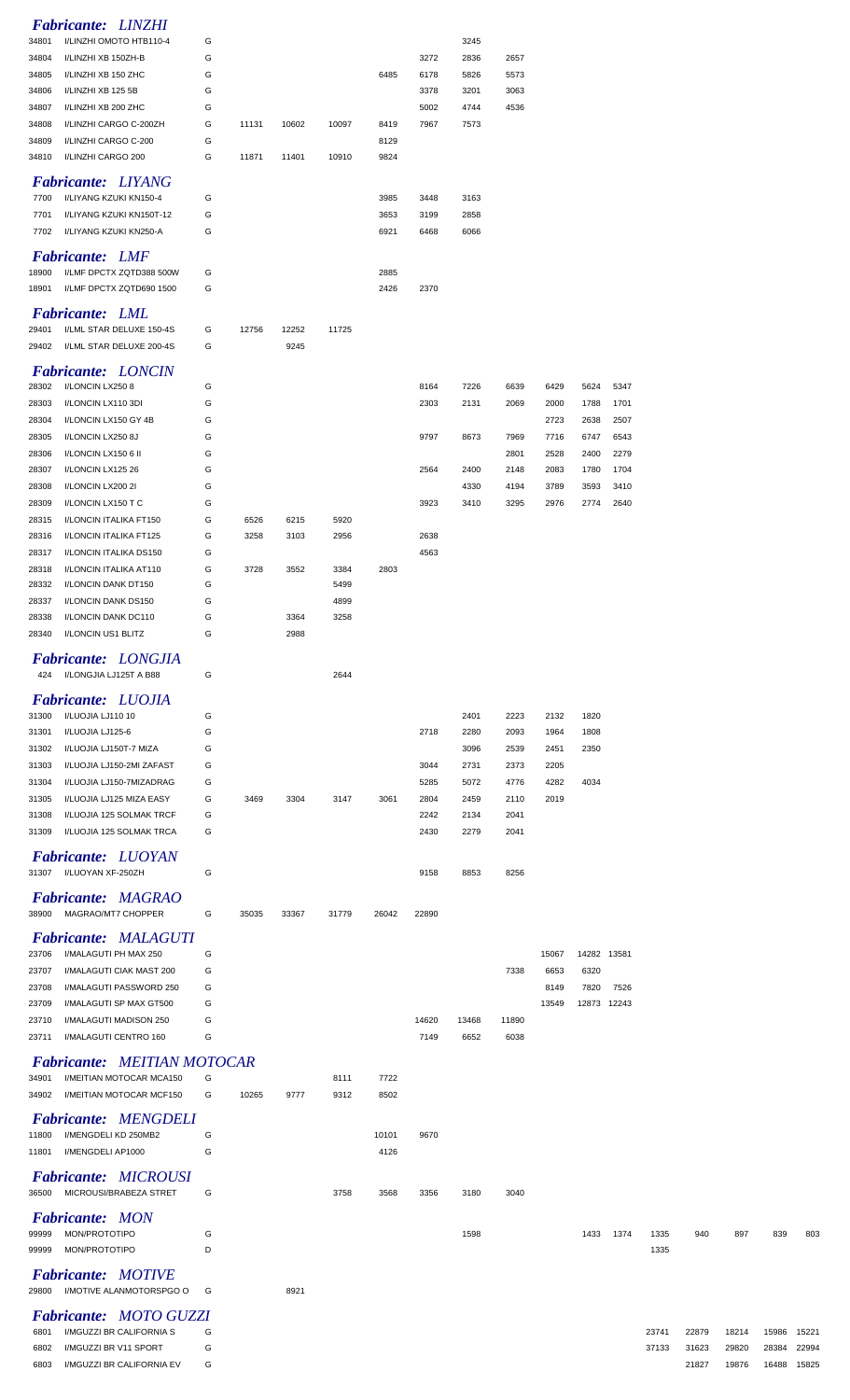| 6804  | I/MGUZZI BR QUOTA 1100ES        | G |        |        |       |       |       |       |       |       |             |       |       |       | 22614  | 20266         | 18625 |
|-------|---------------------------------|---|--------|--------|-------|-------|-------|-------|-------|-------|-------------|-------|-------|-------|--------|---------------|-------|
| 6805  | I/MGUZZI BR CALIF JACKAL        | G |        |        |       |       |       |       |       |       |             |       | 20383 | 19356 | 17724  | 15547         | 13672 |
| 6806  | I/MGUZZI GRISO 8V               | G |        |        |       | 37755 | 35188 | 32115 |       |       |             |       |       |       |        |               |       |
| 28201 | I/MOTO GUZZI V7                 | G |        |        |       |       | 41221 | 34432 | 32927 |       |             |       |       |       |        |               |       |
| 28202 | I/MOTO GUZZI STELVIO            | G |        |        |       |       | 29276 | 28072 | 26853 |       |             |       |       |       |        |               |       |
| 28206 | I/MOTO GUZZI V7 RACE            | G |        |        | 43104 |       |       |       |       |       |             |       |       |       |        |               |       |
|       |                                 |   |        |        |       |       |       |       |       |       |             |       |       |       |        |               |       |
|       | <b>Fabricante: MOTOCAR</b>      |   |        |        |       |       |       |       |       |       |             |       |       |       |        |               |       |
| 39301 | MOTOCAR/MTX150                  | G | 12404  | 11121  |       |       |       |       |       |       |             |       |       |       |        |               |       |
| 39302 | MOTOCAR/MCF200                  | G | 10620  |        |       |       |       |       |       |       |             |       |       |       |        |               |       |
| 39303 | MOTOCAR/MCA200                  | G | 10507  |        |       |       |       |       |       |       |             |       |       |       |        |               |       |
|       |                                 |   |        |        |       |       |       |       |       |       |             |       |       |       |        |               |       |
|       | <b>Fabricante: MOTOVI</b>       |   |        |        |       |       |       |       |       |       |             |       |       |       |        |               |       |
| 8499  | MOTOVI/50                       | G |        |        |       |       |       |       | 2712  | 2594  | 2256        | 2130  | 2050  | 988   | 945    | 896           | 859   |
|       | <b>Fabricante: MOTTUS</b>       |   |        |        |       |       |       |       |       |       |             |       |       |       |        |               |       |
| 28700 | MOTTUS/MOTTOCA SX               | G |        | 2230   |       | 1836  | 1610  | 1547  | 1305  | 1243  | 1111        | 1004  | 966   |       |        |               |       |
| 28701 | MOTTUS/MOTTOCA CGO              | G |        |        |       |       |       |       |       | 1612  | 1534        | 1471  | 1429  |       |        |               |       |
|       |                                 |   |        |        |       |       |       |       |       |       |             |       |       |       |        |               |       |
|       | <b>Fabricante: MTL</b>          |   |        |        |       |       |       |       |       |       |             |       |       |       |        |               |       |
| 16600 | I/MTL DPCTX EB023 1500W         | G |        |        |       | 4620  | 4423  |       |       |       |             |       |       |       |        |               |       |
|       |                                 |   |        |        |       |       |       |       |       |       |             |       |       |       |        |               |       |
|       | <b>Fabricante: MULLER</b>       |   |        |        |       |       |       |       |       |       |             |       |       |       |        |               |       |
| 30100 | MULLER/TR 18                    | G | 2630   | 2505   | 2386  | 1997  | 1789  | 1699  | 1625  | 1514  | 1441        | 1383  | 1344  |       |        |               |       |
|       |                                 |   |        |        |       |       |       |       |       |       |             |       |       |       |        |               |       |
|       | <b>Fabricante: MV AGUSTA</b>    |   |        |        |       |       |       |       |       |       |             |       |       |       |        |               |       |
| 20224 | (Prata) G<br>I/MV AGUSTA F4 750 |   |        |        |       |       |       |       |       |       |             |       | 51924 | 41262 | 39896  | 37945         | 34770 |
| 20227 | I/MV AGUSTA F4S<br>(Ouro)       | G |        |        |       |       |       |       |       |       |             |       |       |       | 118191 | 106518 100675 |       |
| 20230 | I/MV AGUSTA BRUTALE 750         | G |        |        |       |       |       |       |       |       | 29822 27265 |       | 23969 |       |        |               |       |
| 20231 | I/MV AGUSTA F4 1000R 11         | G |        |        |       |       |       | 42134 | 37556 | 36394 | 34744       |       |       |       |        |               |       |
| 20232 | I/MV AGUSTA BRUTALE 910S        | G |        |        |       |       | 34940 | 34024 | 32294 | 31696 | 30129       |       |       |       |        |               |       |
| 20233 | I/MV AGUSTA F4 1000R            | G |        |        |       | 51378 |       | 48191 | 45172 | 43275 |             |       |       |       |        |               |       |
| 20234 | I/MV AGUSTA F4 1000SENNA        | G |        |        |       |       |       | 77742 | 70445 | 69674 | 66214       |       |       |       |        |               |       |
| 20235 | I/MV AGUSTA BRUTALE 910R        | G |        |        |       |       | 38669 | 38354 | 35806 | 34872 |             |       |       |       |        |               |       |
| 20237 | I/MV AGUSTA F4 1000 RR          | G |        |        |       |       |       | 57261 | 51052 | 50113 |             |       |       |       |        |               |       |
| 20238 | I/MV AGUSTA F4 R 312 11         | G |        |        |       |       | 59567 | 59401 | 53132 |       |             |       |       |       |        |               |       |
| 20239 | I/MV AGUSTA BRUT 1078 RR        | G |        |        |       | 46784 | 42091 | 40973 |       |       |             |       |       |       |        |               |       |
| 20240 | I/MV AGUSTA BRUTALE 989R        | G |        |        |       | 43402 | 39143 | 37974 |       |       |             |       |       |       |        |               |       |
| 20241 | I/MV AGUSTA F4 1078RR1 1        | G |        |        |       | 54415 | 48238 | 46871 |       |       |             |       |       |       |        |               |       |
|       |                                 |   |        |        |       |       |       |       |       |       |             |       |       |       |        |               |       |
| 20246 | I/MV AGUS BRUTALE 1090RR        | G |        |        |       | 47706 |       |       |       |       |             |       |       |       |        |               |       |
| 20247 | I/MV AGUSTA F4                  | G |        |        |       | 51378 |       |       |       |       |             |       |       |       |        |               |       |
| 20248 | I/MV AGUSTA BRUT 1090RR         | G |        |        |       | 47706 |       |       |       |       |             |       |       |       |        |               |       |
| 20249 | MV AGUSTA/BRUTALE 1090RR        | G | 53772  | 51212  | 48774 |       |       |       |       |       |             |       |       |       |        |               |       |
| 20250 | MV AGUSTA/BRUTALE 1090R         | G | 40667  | 38731  | 36888 |       |       |       |       |       |             |       |       |       |        |               |       |
| 20251 | MV AUGUSTA/F4 1000R             | G | 50928  | 48502  | 47400 |       |       |       |       |       |             |       |       |       |        |               |       |
| 20252 | I/MV AGUSTA F3                  | G |        | 49432  |       |       |       |       |       |       |             |       |       |       |        |               |       |
| 20253 | I/MV AGUSTA F3 SERIE ORO        | G |        | 132146 |       |       |       |       |       |       |             |       |       |       |        |               |       |
| 20256 | MV AGUSTA/BRUTALE RR ABS        | G | 53069  |        |       |       |       |       |       |       |             |       |       |       |        |               |       |
| 28100 | I/MV AGUSTA F4 BRUTALE          | G |        |        |       |       |       |       |       |       |             | 46953 | 45396 | 42143 | 38392  | 35915         | 33476 |
| 31036 | I/MV AGUSTA F4 312R             | G |        |        |       |       | 44145 | 43664 | 40614 |       |             |       |       |       |        |               |       |
| 31043 | I/MV AGUSTA F4 RR               | G | 105209 |        |       |       |       |       |       |       |             |       |       |       |        |               |       |
|       |                                 |   |        |        |       |       |       |       |       |       |             |       |       |       |        |               |       |
|       | <b>Fabricante: MVK</b>          |   |        |        |       |       |       |       |       |       |             |       |       |       |        |               |       |
| 27702 | I/MVK HALLEY 150                | G |        |        |       |       |       |       | 4523  | 4389  | 4169        | 3843  |       |       |        |               |       |
| 28400 | I/MVK MA 125 GY                 | G |        |        |       |       |       |       | 2601  | 2560  | 2430        | 2098  | 2077  | 1925  | 1746   | 1656          |       |
| 28401 | I/MVK MA 1257                   | G |        |        |       |       |       |       | 2810  | 2744  | 2606        | 2464  | 2378  | 2265  | 2174   | 1959          | 1850  |
| 28402 | I/MVK MA 100 3B                 | G |        |        |       |       |       |       | 1990  | 1919  | 1798        | 1669  | 1596  | 1498  | 1351   | 1222          | 1138  |
| 28403 | I/MVK MA 100 3                  | G |        |        |       |       |       | 2560  | 2464  | 2361  | 2109        | 1906  | 1853  | 1784  | 1682   | 1578          | 1473  |
|       |                                 |   |        |        |       |       |       |       |       |       |             |       |       |       |        |               |       |
|       | <b>Fabricante: NIPPONIA</b>     |   |        |        |       |       |       |       |       |       |             |       |       |       |        |               |       |
| 29700 | I/NIPPONIA VORREI150NB15        | G |        | 4872   |       |       |       |       |       |       |             |       |       |       |        |               |       |
|       | <b>Fabricante: PAMPERA</b>      |   |        |        |       |       |       |       |       |       |             |       |       |       |        |               |       |
| 25201 | IMP/PAMPERA 250                 | G |        |        |       |       |       |       |       |       |             |       |       |       |        | 6162          | 5757  |
|       |                                 |   |        |        |       |       |       |       |       |       |             |       |       |       |        |               |       |
|       | <b>Fabricante: PANYU</b>        |   |        |        |       |       |       |       |       |       |             |       |       |       |        |               |       |
| 36700 | I/PANYU KAZUKI KZ 125-5         | G |        |        |       |       |       | 4197  | 3858  | 3696  |             |       |       |       |        |               |       |
|       |                                 |   |        |        |       |       |       | 2503  | 2417  | 2302  |             |       |       |       |        |               |       |
| 36701 | I/PANYU KAZUKI KZ 110-7A        | G |        |        |       |       |       |       |       |       |             |       |       |       |        |               |       |
| 36702 | I/PANYU KAZUKI KZ 150-GY        | G |        |        |       |       | 3857  | 3713  | 3552  |       |             |       |       |       |        |               |       |
| 36703 | I/PANYU KAZUKI KZ 200-GY        | G |        |        |       |       | 4139  | 3794  | 3434  |       |             |       |       |       |        |               |       |
| 36704 | I/PANYU BR200 ZH                | G |        |        |       | 7192  |       |       |       |       |             |       |       |       |        |               |       |
| 36706 | I/PANYU BR125 2C                | G |        |        |       |       | 4124  |       |       |       |             |       |       |       |        |               |       |
|       |                                 |   |        |        |       |       |       |       |       |       |             |       |       |       |        |               |       |
| 36708 | I/PANYU SACHS MADASS 125        | G |        |        |       | 4728  |       |       |       |       |             |       |       |       |        |               |       |
| 36709 | I/PANYU BR125 19                | G |        |        |       | 4488  |       |       |       |       |             |       |       |       |        |               |       |
|       | <b>Fabricante: PEUGEOT</b>      |   |        |        |       |       |       |       |       |       |             |       |       |       |        |               |       |
| 20806 | <b>IMP/PEUGEOT BUXY</b>         | G |        |        |       |       |       |       |       |       |             |       |       |       |        |               | 1777  |
| 20807 | IMP/PEUGEOT SPEEDAKE            | G |        |        |       |       |       |       |       |       |             |       |       | 3286  | 3056   | 2786          | 2340  |
| 20808 | IMP/PEUGEOT ZENITH              | G |        |        |       |       |       |       |       |       |             |       |       |       |        |               | 1802  |
|       |                                 |   |        |        |       |       |       |       |       |       |             |       |       |       |        |               |       |
| 20809 | <b>IMP/PEUGEOT SQUAB</b>        | G |        |        |       |       |       |       |       |       |             |       |       |       |        |               | 1823  |
| 20810 | <b>IMP/PEUGEOT SPEEDFIGHT</b>   | G |        |        |       |       |       |       |       |       |             |       |       |       |        |               | 2735  |
| 20811 | IMP/PEUGEOT FIGHT 100           | G |        |        |       |       |       |       |       |       |             |       |       |       | 3869   | 3522          | 3178  |
| 20813 | IMP/PEUGEOT SPEEDAKE C          | G |        |        |       |       |       |       |       |       |             |       |       |       |        |               | 2339  |
| 20814 | IMP/PEUGEOT SPEEDFIGHT C        | G |        |        |       |       |       |       |       |       |             |       |       |       |        |               | 2945  |
| 20815 | IMP/PEUGEOT ZENITH C            | G |        |        |       |       |       |       |       |       |             |       |       |       |        |               | 1802  |
| 20816 | I/PEUGEOT VIVACITY 50           | G |        |        |       |       |       |       |       |       |             |       |       |       | 2080   | 1896          | 1730  |
| 20819 | I/PEUGEOT SPEEDFIGHT 50         | G |        |        |       |       |       |       |       |       |             |       |       |       |        |               | 2853  |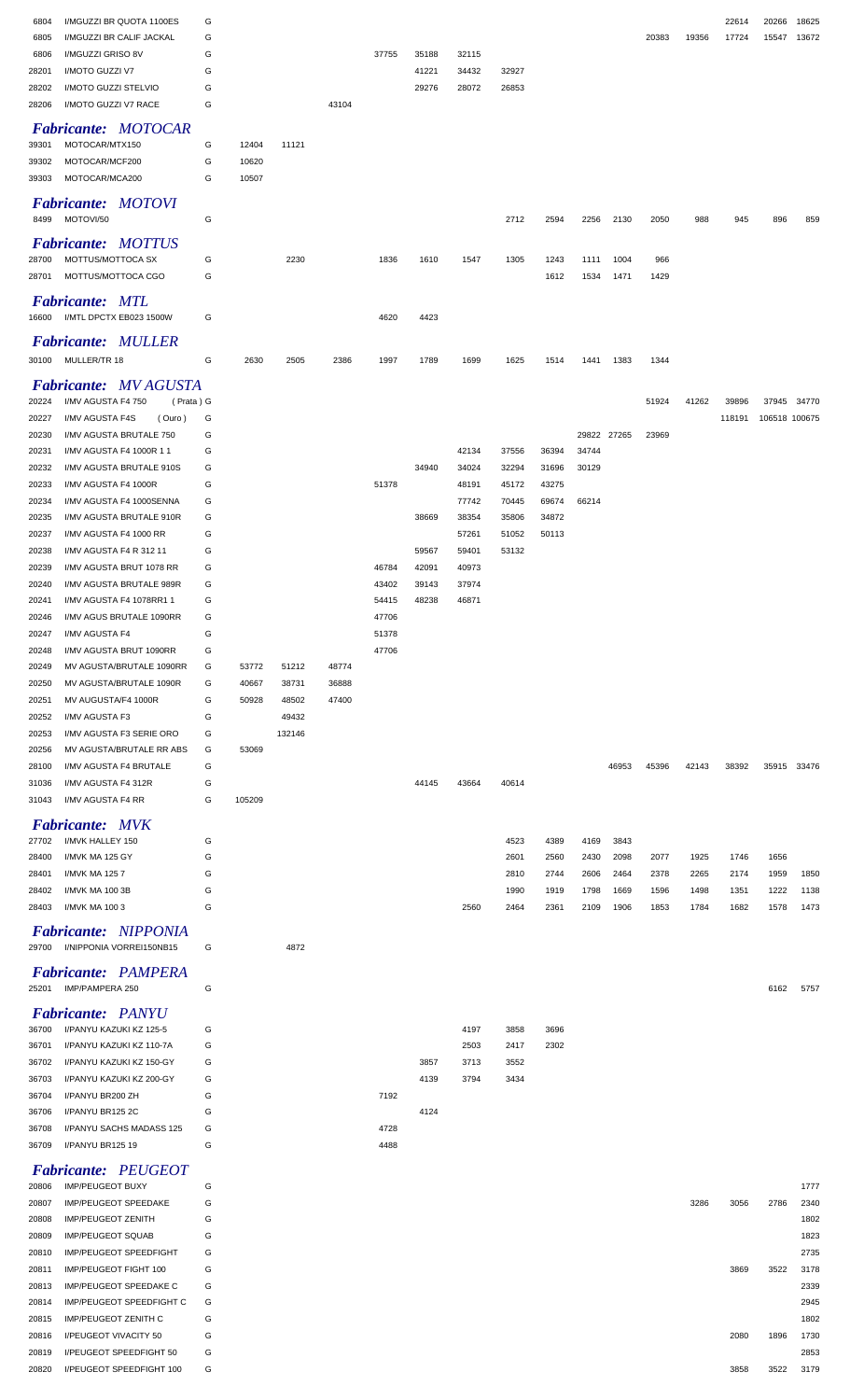| 20821<br>20822 | I/PEUGEOT ELYSEO 125<br>I/PEUGEOT JET FORCE 125   | G<br>G |       |       |              |                |                |                |       | 3228  | 2924          | 2780         |              |       |      | 4300 | 3816 |
|----------------|---------------------------------------------------|--------|-------|-------|--------------|----------------|----------------|----------------|-------|-------|---------------|--------------|--------------|-------|------|------|------|
|                | <b>Fabricante: PIAGGIO</b>                        |        |       |       |              |                |                |                |       |       |               |              |              |       |      |      |      |
| 7202           | IMP/PIAGGIO VESPA OR 150                          | G      |       |       |              |                |                |                |       |       |               |              |              |       | 2335 | 2055 | 1875 |
| 7203           | IMP/PIAGGIO ZIP 50                                | G      |       |       |              |                |                |                |       |       |               |              |              |       |      |      | 2139 |
| 7204           | IMP/PIAGGIO ZIP 50 FD                             | G      |       |       |              |                |                |                |       |       |               |              |              |       |      |      | 2143 |
| 7207           | I/PIAGGIO BEVERLY 500                             | G      |       |       |              |                |                |                |       |       | 14001 13152   |              |              |       |      |      |      |
| 7208<br>7209   | I/PIAGGIO NGR MC3 DD<br>I/PIAGGIO 250 D           | G<br>G |       |       |              |                |                |                |       |       | 4667<br>10120 | 4439<br>9682 | 4268<br>9185 |       |      |      |      |
| 7210           | I/VESPA 150CC ET4                                 | G      |       |       |              |                |                |                |       | 9583  | 8472          | 7866         |              |       |      |      |      |
| 7211           | I/VESPA GTS 250                                   | G      |       |       | 19585        | 18179          | 16934          | 15767          | 13650 | 12188 | 10897         |              |              |       |      |      |      |
| 7212           | I/PIAGGIO BEVERLY 250                             | G      |       |       |              |                |                | 13369          | 12270 | 11243 | 10158         |              |              |       |      |      |      |
| 7213           | I/VESPA LX 150                                    | G      |       | 12234 | 11849        | 10659          | 10017          | 8936           | 8223  | 7433  | 6647          |              |              |       |      |      |      |
| 7214           | I/PIAGGIO BEVERLY 500                             | G      |       |       |              |                |                |                | 16154 | 14554 | 12994         |              |              |       |      |      |      |
| 7216           | I/VESPA GT SB                                     | G      |       |       |              |                | 18848          | 17264          | 14942 | 13491 | 12070         |              |              |       |      |      |      |
| 7217           | I/PIAGGIO BV B 500                                | G      |       |       |              |                | 17770          | 16330          | 15301 | 13783 |               |              |              |       |      |      |      |
| 7218           | I/PIAGGIO BV B 250                                | G      |       |       |              |                | 17223          | 15780          | 13654 | 12307 |               |              |              |       |      |      |      |
| 7220           | <b>I/PIAGGIO MPB</b>                              | G      |       |       |              |                |                | 23272          | 21743 | 19631 |               |              |              |       |      |      |      |
| 7221           | I/PIAGGIO LIBERTY S 200                           | G      |       |       |              |                |                | 8060           | 7646  | 6844  |               |              |              |       |      |      |      |
| 7223           | I/PIAGGIO LTB                                     | G      |       |       |              |                | 8888           | 8140           | 7724  | 6911  |               |              |              |       |      |      |      |
| 7226           | I/PIAGGIO MP3 500                                 | G      |       |       | 32515        | 31490          | 30103          | 27552          | 26733 |       |               |              |              |       |      |      |      |
| 7230<br>7231   | I/PIAGGIO MP3 250<br>I/PIAGGIO MP3 400            | G<br>G |       |       |              | 24384<br>25551 | 23399<br>24524 | 21485<br>22517 |       |       |               |              |              |       |      |      |      |
| 7232           | I/PIAGGIO BEVERLY 300 T                           | G      |       |       | 20085        | 19165          | 18353          | 16797          |       |       |               |              |              |       |      |      |      |
| 7233           | I/PIAGGIO BEVERLY 500 C                           | G      |       |       |              | 19096          | 18410          | 16918          |       |       |               |              |              |       |      |      |      |
| 7237           | I/PIAGGIO MP3 300                                 | G      |       |       | 27039        |                |                |                |       |       |               |              |              |       |      |      |      |
| 7239           | I/PIAGGIO MP3 300YOURBAN                          | G      |       | 23489 |              |                |                |                |       |       |               |              |              |       |      |      |      |
| 7241           | I/PIAGGIO MP3 500BUSINES                          | G      |       | 32495 |              |                |                |                |       |       |               |              |              |       |      |      |      |
| 7242           | I/PIAGGIO BEVERLY 350 S                           | G      |       | 27170 |              |                |                |                |       |       |               |              |              |       |      |      |      |
| 7243           | I/PIAGGIO MP3 500 SPORT                           | G      |       | 30981 |              |                |                |                |       |       |               |              |              |       |      |      |      |
| 7299           | <b>IMP/PIAGGIO</b>                                | G      |       |       |              |                |                |                |       |       |               |              |              |       |      |      | 2031 |
| 17930          | I/PIAGGIO APRILIA RSV4-R                          | G      | 69453 | 66146 | 62997        | 56395          | 53524          |                |       |       |               |              |              |       |      |      |      |
| 17933          | I/PIAGGIO APRILIA SRV850                          | G      |       | 42407 |              |                |                |                |       |       |               |              |              |       |      |      |      |
| 34100          | I/ZONGSHEN PIAGGIO FLY                            | G      |       |       |              |                | 3967           | 3594           | 3486  |       |               |              |              |       |      |      |      |
|                | <b>Fabricante: PIONNER</b>                        |        |       |       |              |                |                |                |       |       |               |              |              |       |      |      |      |
| 19527          | I/PIONEER XF250ZHF BAU                            | G      |       |       | 8969         |                |                |                |       |       |               |              |              |       |      |      |      |
|                | 19528 I/PIONEER XF250ZHF                          | G      |       |       | 8736         |                |                |                |       |       |               |              |              |       |      |      |      |
|                | <b>Fabricante: QIANJIANG</b>                      |        |       |       |              |                |                |                |       |       |               |              |              |       |      |      |      |
| 26101          | IMP/QIANJIANG QJ150                               | G      |       |       |              |                |                |                |       |       |               |              |              |       |      | 1846 | 1745 |
| 26107          | I/QIANJIANG QJ250 3                               | G      |       |       |              |                |                |                | 5572  | 5250  | 4920          |              |              |       |      |      |      |
|                |                                                   |        |       |       |              |                |                |                |       |       |               |              |              |       |      |      |      |
| 26110          | I/QIANJIANG QJ1109                                | G      |       |       |              |                | 3362           | 3080           | 2817  |       |               |              |              |       |      |      |      |
| 26111          | I/QIANJIANG QJ150 18                              | G      |       |       |              |                | 5235           | 4997           | 4779  |       |               |              |              |       |      |      |      |
| 26116          | I/QIANJIANG SDW OUTLOOK                           | G      |       |       | 6479         |                |                |                |       |       |               |              |              |       |      |      |      |
|                | <b>Fabricante: QINGQI</b>                         |        |       |       |              |                |                |                |       |       |               |              |              |       |      |      |      |
| 19502          | IMP/QINGQI QM50QW                                 | G      |       |       |              |                |                |                |       |       |               |              |              | 864   | 812  | 661  | 582  |
| 19508          | I/QINGQI QM100 12                                 | G      |       |       |              |                |                |                |       |       |               |              |              | 1450  | 1348 | 1162 |      |
| 19509          | I/QINGQI QM125 2C                                 | G      |       |       |              |                |                |                |       |       |               |              |              | 1796  | 1740 | 1655 |      |
| 19511          | I/QINGQI QM50 T                                   | G      |       |       |              |                |                |                |       |       |               |              |              | 899   | 846  | 687  |      |
| 19519          | I/QINGQI QM125T 9H                                | G      |       |       |              |                |                |                |       |       |               |              |              | 1804  | 1749 | 1663 |      |
| 19524          | I/QINGQI QM 125T-10D                              | G<br>G |       |       |              |                |                |                |       | 3314  | 3001          | 2854         |              |       |      |      |      |
| 19525<br>19526 | I/QINGQI PEGASSI BR3 150<br>I/QINGQI SUNDOWN HAWK | G      |       |       | 3742         | 8809           | 7868<br>3180   | 6490           |       |       |               |              |              |       |      |      |      |
|                |                                                   |        |       |       |              |                |                |                |       |       |               |              |              |       |      |      |      |
|                | <b>Fabricante: QUADRO</b>                         |        |       |       |              |                |                |                |       |       |               |              |              |       |      |      |      |
| 5500           | I/QUADRO 350D                                     | G      |       | 15365 |              |                |                |                |       |       |               |              |              |       |      |      |      |
|                | <b>Fabricante: R.ENFIELD</b>                      |        |       |       |              |                |                |                |       |       |               |              |              |       |      |      |      |
| 21002          | I/R.ENFIELD BULLET 350                            | G      |       |       |              |                |                |                |       |       |               | 17551        | 15857        | 15121 |      |      |      |
|                | <b>Fabricante: RAINHA</b>                         |        |       |       |              |                |                |                |       |       |               |              |              |       |      |      |      |
| 7800           | RAINHA/RTSPORT V01                                | G      |       |       |              | 13671          |                |                |       |       |               |              |              |       |      |      |      |
|                |                                                   |        |       |       |              |                |                |                |       |       |               |              |              |       |      |      |      |
| 36713          | <b>Fabricante: RATO</b>                           |        |       |       |              |                |                |                |       |       |               |              |              |       |      |      |      |
| 36715          | I/RATO BRAVAX BR150 D6<br>I/RATO BRAVAX BR150 S1  | G<br>G |       | 6040  | 3201<br>5782 |                |                |                |       |       |               |              |              |       |      |      |      |
|                |                                                   |        |       |       |              |                |                |                |       |       |               |              |              |       |      |      |      |
|                | <b>Fabricante: RIGUET</b>                         |        |       |       |              |                |                |                |       |       |               |              |              |       |      |      |      |
| 31700          | RIGUET/TRC 01                                     | G      | 29285 | 28745 | 27768        | 23661          | 11335          | 10654          | 10183 | 9614  | 9334          |              |              |       |      |      |      |
|                | <b>Fabricante: ROYAL</b>                          |        |       |       |              |                |                |                |       |       |               |              |              |       |      |      |      |
| 19700          | I/ROYAL ENFIELD CLASSIC                           | G      |       | 19843 |              |                |                |                |       |       |               |              |              |       |      |      |      |
| 19701          | I/ROYAL ENFIELD CLCHROME                          | G      |       | 15246 |              |                |                |                |       |       |               |              |              |       |      |      |      |
|                |                                                   |        |       |       |              |                |                |                |       |       |               |              |              |       |      |      |      |
|                | <b>Fabricante: RTR</b><br>33201 I/RTR 150 APACHE  | G      | 4676  | 4453  | 4241         | 3640           | 3334           | 2960           |       |       |               |              |              |       |      |      |      |
|                |                                                   |        |       |       |              |                |                |                |       |       |               |              |              |       |      |      |      |
|                | <b>Fabricante: SACHS</b>                          |        |       |       |              |                |                |                |       |       |               |              |              |       |      |      |      |
|                | 39400 I/SACHS MADASS 125                          | G      |       | 6341  |              | 5729           |                |                |       |       |               |              |              |       |      |      |      |
|                | <b>Fabricante: SAHARA</b>                         |        |       |       |              |                |                |                |       |       |               |              |              |       |      |      |      |
| 30730          | I/SAHARA WINNER JL125                             | G      |       |       |              |                |                |                | 3245  |       |               |              |              |       |      |      |      |
|                | <b>Fabricante: SANYOU</b>                         |        |       |       |              |                |                |                |       |       |               |              |              |       |      |      |      |
| 33300          | I/SANYOU B09-22                                   | G      |       |       |              | 2613           | 2320           | 1847           | 1784  |       |               |              |              |       |      |      |      |
| 33301          | I/SANYOU B10 800W                                 | G      |       |       |              |                | 4065           | 3865           | 3585  | 3197  |               |              |              |       |      |      |      |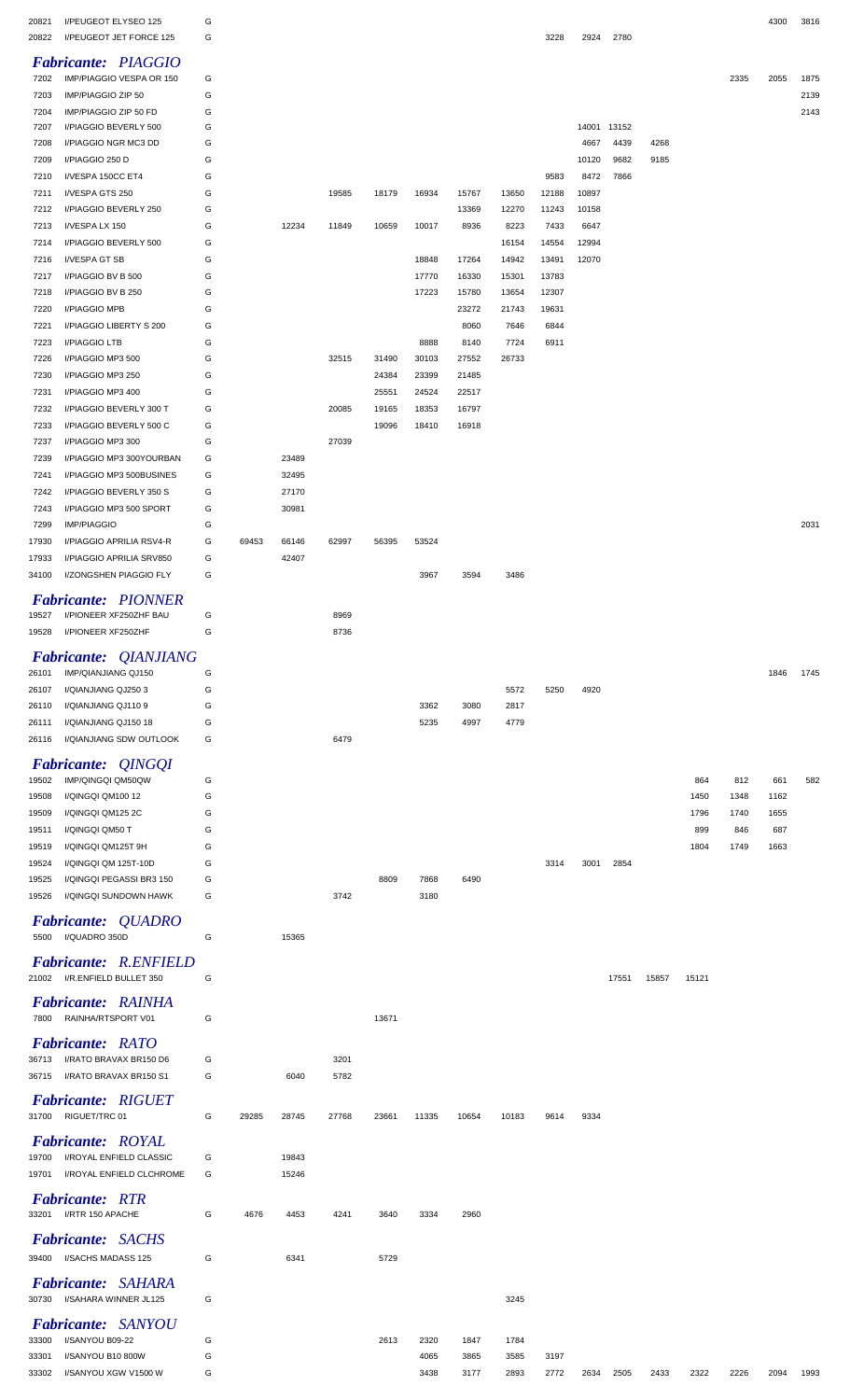| 33305          | I/SANYOU MOTOR Z S1000                                  | G      |      |      |      | 4213 | 3849  | 3321 |      |      |           |      |      |      |      |
|----------------|---------------------------------------------------------|--------|------|------|------|------|-------|------|------|------|-----------|------|------|------|------|
|                |                                                         |        |      |      |      |      |       |      |      |      |           |      |      |      |      |
|                | <b>Fabricante: SENKE</b>                                |        |      |      |      |      |       |      |      |      |           |      |      |      |      |
| 35264          | I/SENKE Z MOTOS ZSK50 ST                                | G      |      | 2499 |      |      |       |      |      |      |           |      |      |      |      |
|                | Fabricante: SHANDONG                                    |        |      |      |      |      |       |      |      |      |           |      |      |      |      |
| 35402          | I/SHANDONG LANDUN LD1P50                                | G      |      |      |      |      |       |      | 5501 | 5273 | 5057      |      |      |      |      |
| 35403          | I/SHANDONG LANDUN LX450S                                | G      |      |      |      |      | 18579 |      |      |      |           |      |      |      |      |
| 35404          | I/SHANDONG LANDUN AWT015                                | G      |      |      |      |      | 5813  |      |      |      |           |      |      |      |      |
|                | <b>Fabricante: SHINERAY</b>                             |        |      |      |      |      |       |      |      |      |           |      |      |      |      |
| 30700          | I/SHINERAY XY 150 ZH                                    | G      |      |      |      | 6195 | 5629  | 4864 | 4669 | 4419 | 3795      | 3615 |      |      |      |
| 30701          | I/SHINERAY XY 125                                       | G      |      | 2691 | 2560 | 2406 | 2281  | 2225 | 2143 | 2119 | 1867      | 1835 |      |      |      |
| 30702          | I/SHINERAY XY 125 14                                    | G      | 3062 | 2917 | 2778 | 2640 | 2546  | 2426 | 2320 | 2239 | 1914      | 1888 |      |      |      |
| 30703          | I/SHINERAY XY 250 5                                     | G      | 7646 | 7282 | 6936 | 6753 | 6333  | 5989 | 5682 | 4383 | 3694      | 3659 |      |      |      |
| 30704          | I/SHINERAY XY 150 5                                     | G      | 4794 | 4566 | 4349 | 3728 | 3409  | 3052 | 2892 | 2822 | 2471      | 2466 |      |      |      |
| 30705          | I/SHINERAY XY 125 5                                     | G      |      |      |      |      |       |      |      | 2390 | 1993      | 1894 |      |      |      |
| 30706          | I/SHINERAY XY 110 VES                                   | G      |      |      |      |      | 2424  |      |      |      |           |      |      |      |      |
| 30707          | I/SHINERAY XY 110 V                                     | D      | 3216 | 3064 | 2919 | 2361 | 2261  | 2197 | 2117 | 2056 | 1790      | 1774 |      |      |      |
| 30707          | I/SHINERAY XY 110 V                                     | G      | 3216 | 3064 | 2919 | 2361 | 2261  | 2197 | 2117 | 2056 | 1790      | 1774 |      |      |      |
| 30708          | I/SHINERAY XY 150 GY                                    | G      | 4362 | 4154 | 3957 | 3748 | 3378  | 3076 | 2789 | 2711 | 2335      |      |      |      |      |
| 30709          | I/SHINERAY XY 200 5                                     | G      | 5233 | 4984 | 4747 | 4592 | 4307  | 3982 | 3589 | 3444 | 3004      |      |      |      |      |
| 30710          | I/SHINERAY MVK XY150 1                                  | G      |      |      | 3117 | 2800 | 2678  | 2512 | 2209 | 2183 | 1921      |      |      |      |      |
| 30711          | I/SHINERAY MVK XY1102                                   | G      |      |      | 2562 | 2483 | 2406  | 2173 | 1975 | 1917 | 1654      |      |      |      |      |
| 30712          | I/SHINERAY MVK XY150 2                                  | G      |      |      | 3667 | 3505 | 3358  | 3079 | 2760 | 2689 |           |      |      |      |      |
| 30713          | I/SHINERAY MVK XY200 1                                  | G      |      |      |      |      | 4363  | 4183 | 3798 | 3636 | 3207      |      |      |      |      |
| 30714          | I/SHINERAY MVK XY1251                                   | G      |      |      |      |      | 2720  | 2384 | 2290 | 2231 |           |      |      |      |      |
| 30715          | I/SHINERAY MVK XY1503                                   | G      |      |      |      |      |       | 4148 | 3923 | 3844 |           |      |      |      |      |
| 30716          | I/SHINERAY XY 200 III                                   | G      | 7106 | 6769 | 6448 | 6141 | 5745  | 4953 | 4264 | 3947 |           |      |      |      |      |
| 30717          | I/SHINERAY XY 50 Q                                      | G      | 2714 | 2585 | 2463 | 1997 | 1747  | 1694 | 1424 | 1411 | 1243      |      |      |      |      |
| 30718          | I/SHINERAY OMOTO HTB1106                                | G      |      |      |      |      |       | 2152 | 2072 | 2001 |           |      |      |      |      |
| 30719          | I/SHINERAY WINER 125                                    | G      |      |      |      |      |       | 2299 | 2179 | 2117 |           |      |      |      |      |
| 30720          | I/SHINERAY BOGUSSI M150                                 | G      |      |      |      |      |       | 2891 | 2737 | 2670 |           |      |      |      |      |
| 30721          | I/SHINERAY BOGUSSI W110                                 | G      |      |      |      |      |       | 2160 | 2081 | 2006 |           |      |      |      |      |
| 30723          | I/SHINERAY XY 50 Q 2                                    | G      | 2648 | 2522 | 2403 | 2005 | 1754  | 1700 | 1566 |      |           |      |      |      |      |
| 30725          | I/SHINERAY XY50Q PHOENIX                                | G      |      |      | 2882 |      |       |      |      |      |           |      |      |      |      |
| 30727          | I/SHINERAY XY200-5A                                     | G      | 8879 | 8456 | 8054 | 7616 |       |      |      |      |           |      |      |      |      |
| 30728          | I/SHINERAY XY50Q PHOENIX                                | G      | 3347 | 3188 | 3036 | 2889 |       |      |      |      |           |      |      |      |      |
|                |                                                         |        |      |      |      |      |       |      |      |      |           |      |      |      |      |
|                | Fabricante: SHUANGQING<br>35253 I/SHUANGQING ROCKET 150 | G      |      | 6708 |      |      |       |      |      |      |           |      |      |      |      |
|                |                                                         |        |      |      |      |      |       |      |      |      |           |      |      |      |      |
|                |                                                         |        |      |      |      |      |       |      |      |      |           |      |      |      |      |
|                | <b>Fabricante: SIAMOTO</b>                              |        |      |      |      |      |       |      |      |      |           |      |      |      |      |
| 26301          | IMP/SIAMOTO SC 10 SCROSS                                | G      |      |      |      |      |       |      |      |      |           |      |      |      | 3229 |
|                |                                                         |        |      |      |      |      |       |      |      |      |           |      |      |      |      |
|                | <b>Fabricante: SINSKI</b>                               |        |      |      |      |      |       |      |      |      |           |      |      |      |      |
| 27401          | I/SINSKI XSJ 110-10F                                    | G      |      |      |      |      |       |      | 1634 | 1504 | 1429      |      |      |      |      |
| 27402          | I/SINSKI XSJ 125-6A                                     | G      |      |      |      |      |       |      | 2417 | 2228 | 2118      |      |      |      |      |
| 27403          | I/SINSKI XSJ 150T-5                                     | G      |      |      |      |      |       |      | 2850 | 2680 | 2546      |      |      |      |      |
| 27404          | I/SINSKI XSJ 125-3                                      | G      |      |      |      |      |       |      | 3263 | 3110 | 2832      |      |      |      |      |
| 27405          | I/SINSKI XSJ 150T-11B                                   | G      |      |      |      |      |       |      | 3776 | 3367 | 3174      |      |      |      |      |
| 27406          | I/SINSKI XSJ 150T-11C                                   | G      |      |      |      |      |       |      | 3829 | 3416 | 3222      |      |      |      |      |
| 27408          | I/SINSKI E-MAX 90S                                      | G      |      |      |      |      | 3866  |      |      |      |           |      |      |      |      |
|                | <b>Fabricante: SKYGO</b>                                |        |      |      |      |      |       |      |      |      |           |      |      |      |      |
| 28001          | I/SKYGO SG 200 GY-5                                     | G      |      |      |      |      |       |      | 3640 |      |           |      |      |      |      |
| 28002          | I/SKYGO SG 200 GY-2                                     | G      |      |      |      |      |       | 3862 |      |      |           |      |      |      |      |
| 28004          | I/SKYGO SG 200 111                                      | G      |      |      |      |      |       | 3742 |      |      |           |      |      |      |      |
| 28005          | I/SKYGO SG 150-14                                       | G      |      |      |      |      |       | 3104 | 2808 | 2630 |           |      |      |      |      |
|                |                                                         |        |      |      |      |      |       |      |      |      |           |      |      |      |      |
| 34400          | <b>Fabricante: SONIK</b>                                | G      |      |      |      |      | 2943  |      |      |      |           |      |      |      |      |
|                | I/SONIK YAI YH 150 2A                                   |        |      |      |      |      |       | 2802 | 2532 |      |           |      |      |      |      |
| 34401          | I/SONIK SIRIK YH 125 3C                                 | G      |      |      |      |      | 3164  | 2960 | 2767 |      |           |      |      |      |      |
| 34402<br>34403 | I/SONIK WIKKI YH 125 2A                                 | G      |      |      |      |      | 2605  | 2480 | 2285 |      |           |      |      |      |      |
| 34404          | I/SONIK EAGLE KING 150CC<br>I/SONIK MOTOR FREWIND       | G<br>G |      | 2894 | 3484 |      |       |      |      |      |           |      |      |      |      |
| 34405          | I/SONIK STRADA 800                                      | G      | 3939 |      |      |      |       |      |      |      |           |      |      |      |      |
|                |                                                         |        |      |      |      |      |       |      |      |      |           |      |      |      |      |
|                | <b>Fabricante: STANDARD</b>                             |        |      |      |      |      |       |      |      |      |           |      |      |      |      |
| 20207          | IMP/STANDARD CITY 50                                    | G      |      |      |      |      |       |      |      |      |           |      | 2241 | 1916 | 1694 |
| 20208          | IMP/STANDARD CITY 90                                    | G      |      |      |      |      |       |      |      |      |           |      | 2718 | 2446 | 2236 |
| 20209          | IMP/STANDARD FORCE 90                                   | G      |      |      |      |      |       |      |      |      |           |      |      | 2475 | 2366 |
| 20210          | IMP/STANDARD DAKAR 50                                   | G      |      |      |      |      |       |      |      |      |           |      |      |      | 2061 |
| 20211          | IMP/STANDARD FORCE 50                                   | G      |      |      |      |      |       |      |      |      |           |      |      |      | 2075 |
|                |                                                         |        |      |      |      |      |       |      |      |      |           |      |      |      |      |
| 36203          | Fabricante: SUKIDA<br>I/SUKIDA SK150A-5 STREET          | G      |      |      |      |      |       |      |      | 3675 | 3523      | 3287 |      |      |      |
| 36204          | I/SUKIDA SK150-9 STREET                                 | G      |      |      |      |      |       |      |      | 4828 | 4485      | 4169 |      |      |      |
| 36205          | I/SUKIDA ALIEN SK 150T14                                | G      |      |      |      |      |       | 3213 | 3053 | 2854 |           |      |      |      |      |
| 36206          |                                                         | G      |      |      |      |      |       |      |      | 3201 | 3035 2886 |      |      |      |      |
| 36207          | I/SUKIDA SPORT 150-3<br>I/SUKIDA SK150 GY               | G      |      |      |      |      |       |      |      |      | 4285      |      |      |      |      |
| 36208          | I/SUKIDA SPORT 150-6                                    | G      |      |      |      |      |       |      |      | 2930 | 2778      | 2642 |      |      |      |
| 36209          | I/SUKIDA SK 150-6                                       | G      |      |      |      |      |       |      | 3352 | 3169 | 2998      |      |      |      |      |
| 36210          | I/SUKIDA SK 150-3                                       | G      |      |      |      |      |       |      |      |      | 2926      |      |      |      |      |

*Fabricante: SUMMIT*

I/SUMMIT ZF110-8 49CC G 3991 3750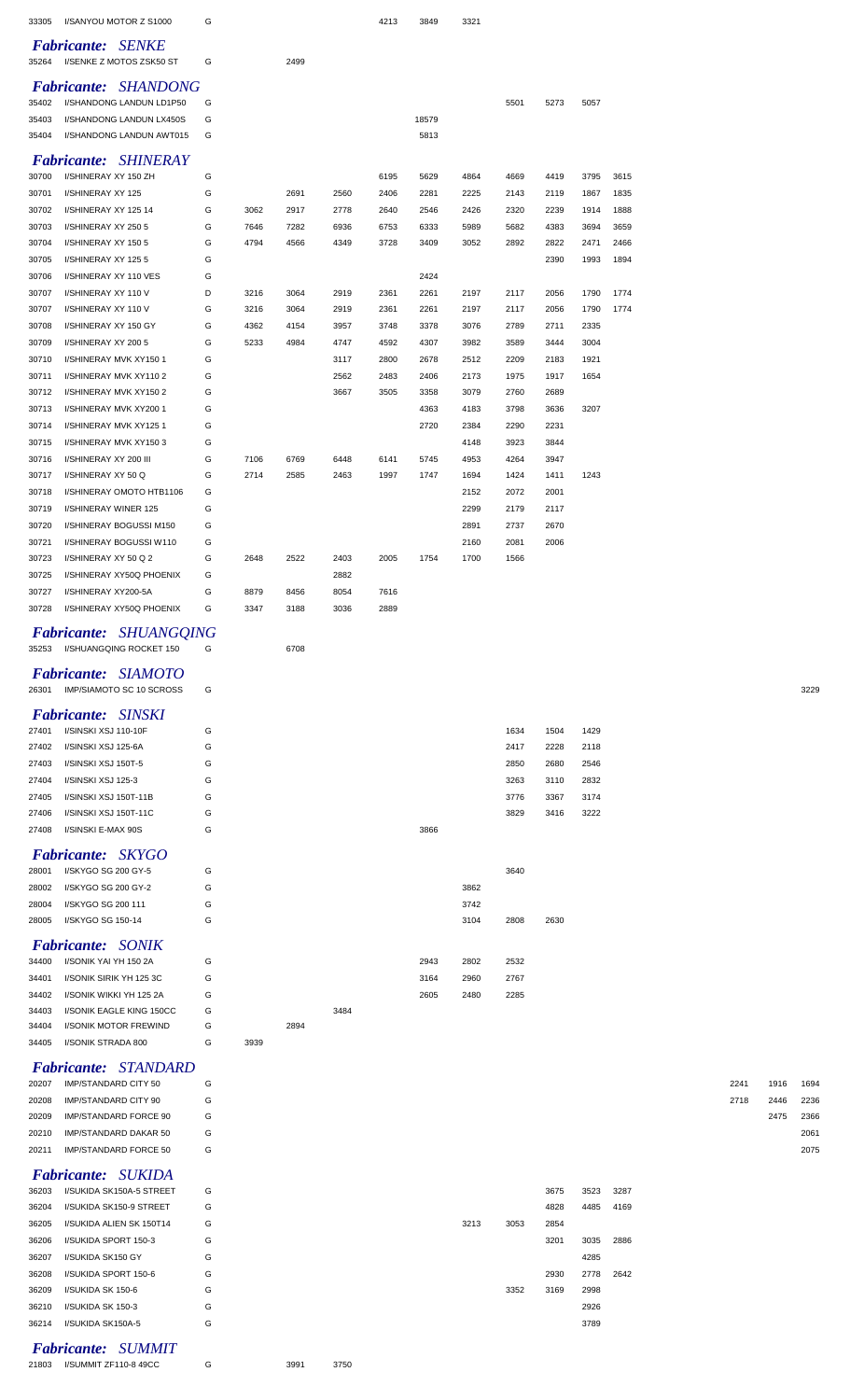| 21804          | I/SUMMIT ZF50-8 49CC                                       | G      |              | 2635         |                |              |                |                |                |                |                |                |                |                |                |               |               |
|----------------|------------------------------------------------------------|--------|--------------|--------------|----------------|--------------|----------------|----------------|----------------|----------------|----------------|----------------|----------------|----------------|----------------|---------------|---------------|
| 19604          | <b>Fabricante: SUNDOWN</b><br><b>IMP/PGO SUNDOWN FIFTY</b> | G      |              |              |                |              |                |                |                |                |                |                |                |                |                |               | 2121          |
| 19605          | <b>IMP/PGO SUNDOWN SUPER</b>                               | G      |              |              |                |              |                |                |                | 2403           | 2355           | 2271           | 2176           | 2082           | 2015           | 1894          | 1796          |
| 19608          | IMP/PGO SUNDOWN SPEED90                                    | G      |              |              |                |              |                |                |                |                |                |                |                |                |                |               | 2046          |
| 19609<br>21502 | IMP/PGO SUNDOWN FIFTY C<br><b>IMP/TGB SUNDOWN ERGON</b>    | G<br>G |              |              |                |              |                |                |                |                |                |                |                |                |                | 2241          | 2129<br>1362  |
| 21503          | <b>IMP/TGB SUNDOWN AKROS50</b>                             | G      |              |              |                |              |                |                |                |                |                |                |                |                |                |               | 1951          |
| 21504          | IMP/TGB SUNDOWN AKROS90                                    | G      |              |              |                |              |                |                |                |                |                |                |                |                |                |               | 2287          |
| 21505          | IMP/TGB SUNDOWN ERGON C                                    | G      |              |              |                |              |                |                |                |                |                |                |                |                | 1529           | 1433          | 1362          |
| 21506          | IMP/TGB SUNDOWN AKROS50C                                   | G      |              |              |                |              |                |                |                |                |                |                |                |                |                |               | 1962          |
| 27900<br>27901 | SUNDOWN/WEB 100<br>SUNDOWN/FIFTY 50                        | G<br>G | 3638         | 3465         | 3300           | 2666         | 2317           | 2056           | 1960           | 1813<br>1930   | 1745<br>1864   | 1634<br>1816   | 1577<br>1745   | 1521<br>1683   | 1492<br>1632   | 1379<br>1516  |               |
| 27902          | SUNDOWN/FIFTY 50 C                                         | G      |              |              |                |              | 2339           | 2070           | 1998           | 1931           | 1877           | 1818           | 1747           | 1673           |                |               |               |
| 27903          | SUNDOWN/MAX 125 SE                                         | G      | 4051         | 3858         | 3676           | 3119         | 2755           | 2076           | 1854           | 1746           | 1638           | 1533           | 1462           | 1394           |                |               |               |
| 27904          | SUNDOWN/MAX 125 SED                                        | G      | 4272         | 4069         | 3876           | 3277         | 2867           | 2442           | 2293           | 2107           | 1979           | 1918           | 1754           | 1685           |                |               |               |
| 27905          | SUNDOWN/HUNTER 125 SE                                      | G      |              |              | 2670           | 2586         | 2290           | 1848           | 1731           | 1694           | 1597           | 1530           | 1408           | 1356           |                |               |               |
| 27906          | SUNDOWN/HAWK 150                                           | G      |              |              |                |              | 3704           | 3127           | 2880           |                |                |                |                |                |                |               |               |
| 27907<br>27908 | SUNDOWN/FUTURE 125<br>SUNDOWN/WEB 100 EVO                  | G<br>G | 4789<br>4306 | 4561<br>4101 | 4344<br>3906   | 3495<br>3214 | 3228<br>2679   | 2604<br>2276   | 2300<br>2209   | 2280<br>2107   | 2247<br>1867   | 2154           | 1968           |                |                |               |               |
| 27909          | SUNDOWN/HUNTER 90                                          | G      |              |              |                |              | 1869           | 1708           | 1566           | 1534           | 1448           |                |                |                |                |               |               |
| 27910          | SUNDOWN/BLADE 250                                          | G      |              |              |                |              | 7059           | 6721           | 6159           | 5749           | 5536           |                |                |                |                |               |               |
| 27912          | SUNDOW/STX MOTARD 200                                      | G      |              |              |                |              | 3896           | 3759           | 3365           | 3032           | 2934           |                |                |                |                |               |               |
| 27913          | SUNDOWN/STX 200                                            | G      |              |              |                |              | 3797           | 3666           | 3364           | 3128           | 3030           | 2940           | 2841           | 2719           | 2712           | 2551          | 2428          |
| 27914          | SUNDOWN/VBLADE 250<br>SUNDOWN/HUNTER 100 C                 | G<br>G |              |              |                |              | 6898           | 6719<br>1774   | 6159           | 5748           | 5526           |                |                |                |                |               |               |
| 27915<br>27916 | SANDOWN/HUNTER 100                                         | G      | 2900         | 2762         | 2632           | 2233         | 1978           | 1643           | 1551           | 1525           | 1448           | 1438           | 1375           | 1317           | 1312           | 1235          | 1176          |
| 27917          | SUNDOWN/MAX TRIMOTO CA                                     | G      | 6997         | 6664         | 6347           | 6037         | 5821           | 5321           | 5034           |                |                |                |                |                |                |               |               |
| 27918          | SUNDOWN/MAX TRIMOTO BA                                     | G      | 6965         | 6634         | 6319           | 6068         | 5907           | 4472           | 3995           |                |                |                |                |                |                |               |               |
| 27919          | SUNDOWN/STX 125                                            | G      |              |              |                | 4201         | 3837           | 3510           |                |                |                |                |                |                |                |               |               |
| 27920          | SUNDOWN/STX MOTARD 125                                     | G      | 5475         | 5214         | 4966           | 4730         | 4316           | 3977           |                |                |                |                |                |                |                |               |               |
| 27923          | I/SUNDOWN OUTLOOK 150                                      | G      |              |              | 3936           |              |                |                |                |                |                |                |                |                |                |               |               |
|                | <b>Fabricante: SUNHOU</b>                                  |        |              |              |                |              |                |                |                |                |                |                |                |                |                |               |               |
| 34500          | I/SUNHOU 250 4                                             | G      |              |              |                |              |                | 6088           | 5841           | 5573           |                |                |                |                |                |               |               |
| 34502          | I/SUNHOU M-ONNDA MG150                                     | G      |              |              |                | 3550         |                |                |                |                |                |                |                |                |                |               |               |
|                | <b>Fabricante: SUZUKI</b>                                  |        |              |              |                |              |                |                |                |                |                |                |                |                |                |               |               |
| 11             | IMP/SUZUKI VS 800 GL                                       | G<br>G |              |              |                | 23398        |                |                |                |                |                |                | 14367          | 13772          | 12858          | 12297         | 11956         |
| 12<br>7301     | IMP/SUZUKI K-100<br>IMP/SUZUKI AE 50                       | G      |              |              |                |              | 5361           | 5062           | 4753           |                |                |                |                |                |                |               | 1403          |
| 7302           | IMP/SUZUKI AG 100                                          | G      |              |              |                |              |                |                |                |                |                |                |                |                |                | 2969          | 2502          |
| 7305           | IMP/SUZUKI GSF 400                                         | G      |              |              |                |              |                |                |                |                |                |                |                |                |                | 7133          | 6871          |
| 7307           | <b>IMP/SUZUKI GSXR 750</b>                                 | G      |              |              | 36575          |              | 32875          | 30281          | 28816          | 26407          | 24516          | 23641          | 22459          | 21598          | 20825          | 19107         | 18626         |
| 7308           | IMP/SUZUKI FB 100                                          | G      |              |              |                |              |                |                |                |                | 4333           | 4121           | 3827           | 3561           | 3108           | 2926          | 2444          |
| 7309           | IMP/SUZUKI AN 125                                          | G      |              |              |                |              |                |                |                |                |                |                |                |                |                |               | 2511          |
| 7310<br>7311   | IMP/SUZUKI ROYAL CRISTAL<br>IMP/SUZUKI SEPHIA 50           | G<br>G |              |              |                |              |                |                |                |                |                |                |                |                |                |               | 2484<br>2432  |
| 7314           | IMP/SUZUKI TL 1000S                                        | G      |              |              |                |              |                |                |                |                |                |                |                |                | 19751          | 18240         | 16544         |
| 7315           | IMP/SUZUKI DR 125SJ                                        | G      |              |              |                |              |                |                |                |                |                |                |                |                |                | 3721          | 3585          |
| 7316           | IMP/SUZUKI GN 125R                                         | G      |              |              |                |              |                |                |                |                |                |                |                |                |                | 4302          | 4031          |
| 7319           | IMP/SUZUKI AX 100                                          | G      |              |              |                |              |                |                |                |                |                |                |                |                |                | 3038          | 2538          |
| 7320<br>7322   | IMP/SUZUKI GSXR 600<br>JTA/SUZUKI GSX 1300 R               | G<br>G | 46617        | 44398        | 14009<br>42284 | 36671        | 12556<br>35149 | 11522<br>29167 | 10363<br>27674 | 9855<br>26555  | 9227<br>25261  | 8872<br>23939  | 8646<br>22986  | 8246<br>21663  | 7982<br>20623  | 7368<br>19987 | 7156<br>19002 |
| 7323           | I/SUZUKI LC 1500                                           | G      |              |              |                |              |                |                |                |                | 22468 21768    |                | 20436          | 19550          | 18863          | 17935         | 16927         |
| 7324           | I/SUZUKI VS 1400 GLP                                       | G      |              |              |                |              |                |                |                |                |                |                |                |                |                |               | 15466         |
| 7327           | I/SUZUKI GSX 1300 R                                        | G      | 49680        |              |                |              | 35467          | 29428          | 27930          | 26779          |                |                |                |                |                |               |               |
| 7328           | I/SUZUKI THUNDER GSX250                                    | G      |              |              |                |              |                |                |                |                |                |                |                |                |                |               | 7698          |
| 7330<br>7333   | I/SUZUKI BURGMAN 400<br>I/SUZUKI GSXR 1000                 | G<br>G |              |              | 42477          | 40455        | 37131          | 12870<br>34529 | 12034<br>30905 | 11480<br>28746 | 10685<br>26131 | 10019<br>24781 | 9415<br>24187  | 9053<br>23215  | 8370<br>22425  | 7614<br>21532 | 7334          |
| 7334           | I/SUZUKI AN650 BURGMAN                                     | G      |              |              |                |              |                |                | 10372          | 9898           | 9212           | 8634           | 8119           | 7805           |                |               |               |
| 7336           | I/SUZUKI BURGMAN 650 EXE                                   | G      |              |              |                |              | 16584          | 15910          | 15610          | 14990          | 14318          | 13600          | 12815          |                |                |               |               |
| 7339           | I/SUZUKI GSX 1300 RZK6                                     | G      |              |              |                |              |                |                | 28541          | 27388          | 26048          |                |                |                |                |               |               |
| 7340           | I/SUZUKI GSX750F                                           | G      |              |              |                |              |                |                | 18857          | 18228          | 17190          |                |                |                |                |               |               |
| 7341           | I/SUZUKI DL 650                                            | G      |              |              |                |              |                | 17593          | 17040          | 16795          |                |                |                |                |                |               |               |
| 7342<br>7343   | I/SUZUKI BURGMAN 650<br>I/SUZUKI B-KING                    | G<br>G |              |              |                |              | 32197          | 16822<br>30614 | 16469<br>27481 | 15489<br>26154 |                |                |                |                |                |               |               |
| 7344           | I/SUZUKI GSX1300R HAYABU                                   | G      |              |              | 44251          |              | 35868          | 29761          | 28301          |                |                |                |                |                |                |               |               |
| 7345           | I/SUZUKI GSXR 1300                                         | G      |              |              |                |              | 36604          | 30378          | 28879          | 27735          |                |                |                |                |                |               |               |
| 7346           | I/SUZUKI BOULEVARD M109R                                   | G      |              |              | 32217          |              | 27118          | 25369          | 24465          | 23429          |                |                |                |                |                |               |               |
| 7347           | I/SUZUKI MARAUDER 250                                      | G      |              |              |                |              |                |                |                |                |                |                |                |                | 9008           | 8270          | 7306          |
| 7350           | I/SUZUKI DR650 SE                                          | G      |              |              |                | 20976        | 19210          | 18257          | 17264          |                |                |                |                |                |                |               |               |
| 7351<br>7353   | I/SUZUKI DL1000 VSTROM<br>I/SUZUKI DRZ 400S                | G<br>G |              | 17300        | 34405          |              |                |                |                |                |                |                |                |                |                |               |               |
| 7399           |                                                            |        |              |              |                |              |                |                |                |                |                | 5208           | 3863           | 3596           | 3141           | 2956          | 2469          |
|                | <b>IMP/SUZUKI</b>                                          | G      |              |              |                |              |                |                |                |                |                |                |                |                |                |               |               |
| 17601          | CALOI/SUZUKI AE 50                                         | G      |              |              |                |              |                |                | 3693           | 3506           | 3267           | 2988           | 2883           | 2369           | 2286           | 1637          | 1409          |
| 17602          | CALOI/SUZUKI AG 100                                        | G      |              |              |                |              |                |                |                |                |                |                |                | 3521           | 3074           | 2895          | 2441          |
| 17603          | CALOI/SUZUKI AH 50                                         | G      |              |              |                |              |                |                |                |                |                |                |                |                |                |               | 1404          |
| 18201          | JTA/SUZUKI GS500E                                          | G      |              |              |                | 14178        | 12947          | 12043          | 11277          | 10903          | 10110          | 9731           | 9483           | 9047           | 8761           | 8003          | 7772          |
| 18301          | JTA/SUZUKI RF600R                                          | G      |              |              |                |              |                |                |                |                |                | 15968 15313    | 14899          | 14365          | 13912          | 13263         | 12884         |
| 18302<br>18303 | JTA/SUZUKI DR650RSE<br>JTA/SUZUKI DR650RE                  | G<br>G |              |              |                |              |                |                |                |                | 14163 13468    | 13505          | 12730<br>12968 | 11754<br>12313 | 10945<br>11031 | 10019<br>9487 | 9362<br>8650  |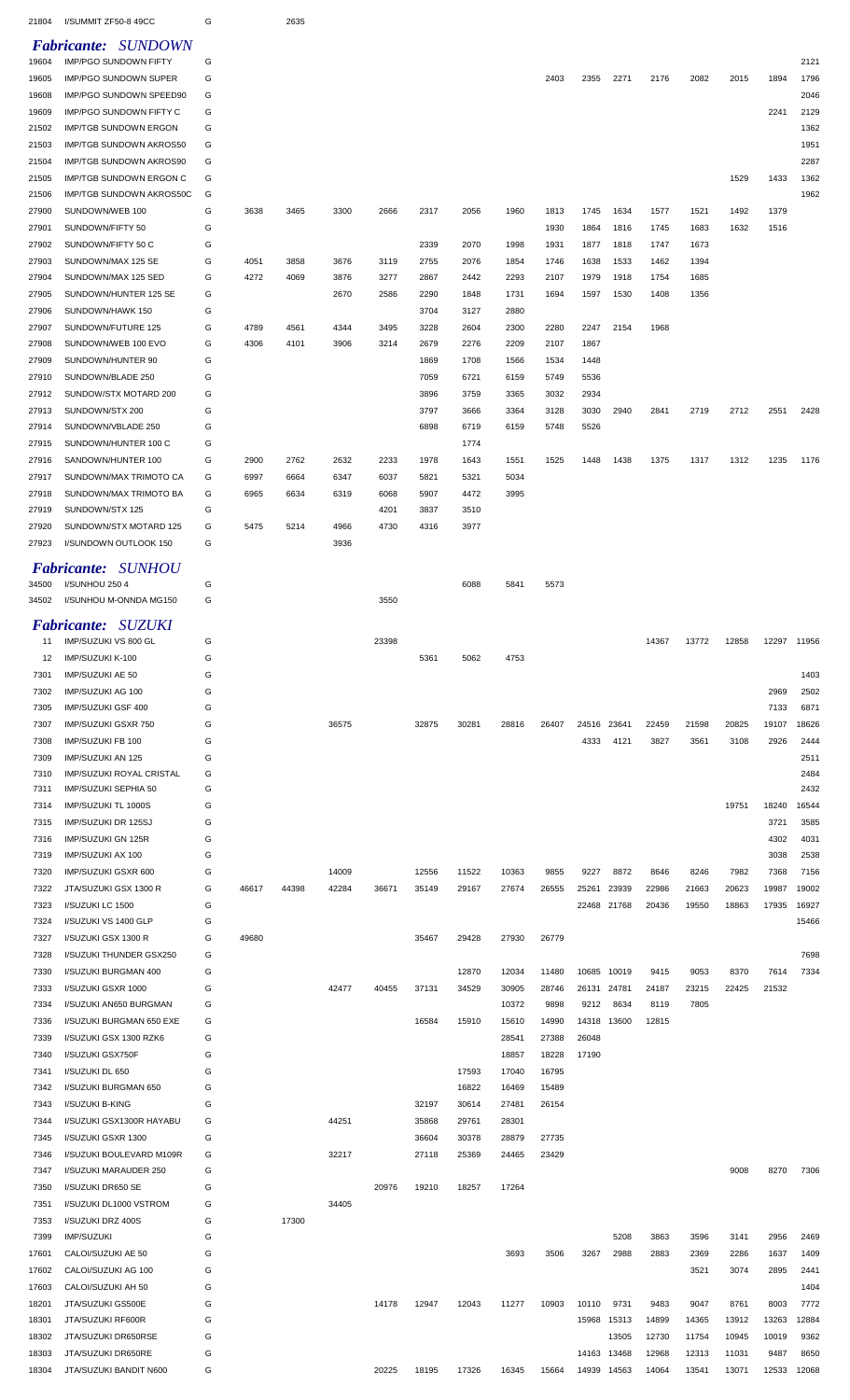| 18305 | JTA/SUZUKI BANDIT N1200                      | G |       |       |       |       | 19913 | 18332 | 17349 | 16833 | 16085       | 15831 | 15324 | 14745 | 14187 | 13645 | 13155 |
|-------|----------------------------------------------|---|-------|-------|-------|-------|-------|-------|-------|-------|-------------|-------|-------|-------|-------|-------|-------|
| 18306 | JTA/SUZUKI SAVAGE LS650                      | G |       |       |       |       |       |       |       | 14777 | 13777       | 13104 | 12618 | 10570 | 9121  | 8572  | 8170  |
| 18307 | JTA/SUZUKI BURGMAN 400                       | G | 22764 | 21681 | 20649 | 16903 | 14533 | 13119 | 12274 | 11703 | 10897 10216 |       | 9604  | 9232  | 8531  | 7631  | 6323  |
| 18308 | JTA/SUZUKI LET'S II 50                       | G |       |       |       |       |       |       |       |       |             | 3174  | 3009  | 2751  | 2549  | 2244  | 2102  |
| 18309 | JTA/SUZUKI DL1000                            | G |       |       |       | 29427 | 26873 | 25711 | 23373 | 21712 | 20482 18729 |       | 17680 | 16940 | 16195 |       |       |
| 18310 | JTA/SUZUKI BANDIT 1200S                      | G |       |       |       |       | 22551 | 20081 | 19061 | 18617 | 17767       | 16763 |       |       |       |       |       |
| 18311 | JTA/SUZUKI EN125 YES CAR                     | G |       |       | 4282  | 3983  | 3565  | 3056  | 2858  | 2593  | 2370        | 2293  |       |       |       |       |       |
| 18312 | JTA/SUZUKI BOULEV C1500                      | G |       |       |       | 27075 | 24762 | 22933 | 21806 | 20838 | 17905 17342 |       | 16939 |       |       |       |       |
|       | JTA/SUZUKI BANDIT600S                        | G |       |       |       |       |       |       |       | 16209 | 15117 14283 |       |       |       |       |       |       |
| 18313 |                                              |   | 27087 | 25798 | 24571 | 20680 | 18966 | 17901 | 16921 |       | 15202       |       |       |       |       |       |       |
| 18314 | JTA/SUZUKI BANDIT 650S                       | G |       |       |       |       |       |       |       | 16130 |             |       |       |       |       |       |       |
| 18315 | JTA/SUZUKI BANDIT 650                        | G | 27571 | 23815 | 22747 | 20299 | 18254 | 17383 | 16409 | 15730 | 14991 14613 |       |       |       |       |       |       |
| 18316 | JTA/SUZUKI DL650                             | G | 26605 | 25337 | 24132 | 20170 | 19152 | 18050 | 17019 |       |             |       |       |       |       |       |       |
| 18317 | I/SUZUKI BANDIT 1250                         | G |       |       |       |       | 21825 | 20863 |       |       |             |       |       |       |       |       |       |
| 18318 | JTA/SUZUKI B-KING                            | G | 41081 | 39125 | 37262 | 33902 | 32225 | 30639 |       |       |             |       |       |       |       |       |       |
| 18319 | JTA/SUZUKI BOULEV M1500                      | G | 37158 | 35388 | 33703 | 30369 | 28566 |       |       |       |             |       |       |       |       |       |       |
| 18320 | JTA/SUZUKI BURGMAN I                         | G | 5035  | 4796  | 4567  |       |       |       |       |       |             |       |       |       |       |       |       |
| 18321 | JTA/SUZUKI BURGMAN 650                       | G | 32458 | 30912 | 29441 | 28372 | 27787 | 25882 |       |       |             |       |       |       |       |       |       |
| 18401 | JTA/SUZUKI GSX750F                           | G |       |       |       | 23020 | 21043 | 19846 | 18803 | 18175 | 17145       | 16488 | 16027 | 15267 | 14812 | 14109 | 13664 |
| 18402 | JTA/SUZUKI GSXR750                           | G | 41537 | 39559 | 37676 | 33795 | 31585 | 29071 | 27657 | 25346 | 23548 22701 |       | 21569 | 20748 | 19998 | 18342 | 17875 |
| 18404 | JTA/SUZUKI GSX650F                           | G | 26015 | 24777 | 23598 | 20818 | 19523 | 17551 | 16538 |       |             |       |       |       |       |       |       |
| 18405 | JTA-SUZUKI/GSR750A                           | G | 32268 | 30903 |       |       |       |       |       |       |             |       |       |       |       |       |       |
| 18407 | JTA-SUZUKI/GS120                             | G | 3417  | 3264  |       |       |       |       |       |       |             |       |       |       |       |       |       |
| 18501 | JTA/SUZUKI VX800                             | G |       |       |       |       |       |       |       |       |             | 24152 | 22766 | 21029 | 19572 | 17926 | 16748 |
| 18502 | JTA/SUZUKI DR800S                            | G |       |       |       |       |       |       |       |       |             |       |       | 18052 | 13700 | 12978 | 12459 |
| 18503 | JTA/SUZUKI VS800GL                           | G |       |       |       |       |       |       |       |       |             | 16356 | 14176 | 13585 | 12686 | 12133 | 11796 |
| 18504 | JTA/SUZUKI MARAUDER                          | G |       |       |       |       |       |       |       | 16946 | 15015 14432 |       | 13920 | 13499 | 12968 | 12446 | 11660 |
| 18601 | JTA/SUZUKI GSX1100F                          | G |       |       |       |       |       |       |       |       |             |       | 27999 | 25875 | 24079 | 18465 | 16475 |
| 18602 | JTA/SUZUKI GSXR1100                          | G |       |       |       |       |       |       |       |       |             |       |       |       | 21264 | 18798 | 16770 |
|       |                                              |   |       |       |       |       |       |       |       |       |             |       |       |       |       |       |       |
| 18603 | JTA/SUZUKI TL1000S                           | G |       |       |       |       |       |       |       |       |             |       |       | 21865 | 19270 | 18102 | 16281 |
| 18604 | JTA/SUZUKI GSXR1000                          | G | 52217 | 49731 | 47364 | 39798 | 36561 | 33979 | 30427 | 28304 | 25722 24391 |       | 23806 | 22848 | 22071 | 20685 | 20154 |
| 18701 | JTA/SUZUKI VS1400GLP                         | G |       |       |       |       |       |       |       |       |             | 22863 | 21547 | 19907 | 16593 | 14986 | 14293 |
| 18801 | JTA/SUZUKI RMX250                            | G |       |       |       |       |       |       |       |       |             |       |       | 8361  | 6722  | 6419  | 6064  |
| 18802 | JTA/SUZUKI KATANA 125                        | G |       |       |       |       | 4094  | 3884  | 3645  | 3463  | 3230        | 3072  | 2939  | 2669  | 2471  | 2033  | 1948  |
| 18803 | JTA/SUZUKI INTRUDER 250                      | G |       |       |       |       | 7032  | 6843  | 6181  | 5811  | 5616        | 5269  | 5133  | 4926  | 4714  | 4028  | 3879  |
| 18804 | JTA/SUZUKI KATANA 125 C                      | G |       |       |       | 4340  | 4071  | 3862  | 3625  | 3445  | 3213        | 3056  | 2942  | 2669  | 2472  | 2034  | 1948  |
| 18805 | JTA/SUZUKI LC 1500                           | G |       |       |       |       |       |       |       | 24791 | 22165       | 21482 | 20159 | 19283 | 18612 | 17697 | 16709 |
| 18806 | JTA/SUZUKI INTRUDER 125                      | G | 4594  | 4376  | 4168  | 3738  | 3121  | 2956  | 2619  | 2505  | 2444        | 2309  | 2259  | 2117  | 1990  | 1929  |       |
| 18807 | JTA/SUZUKI INTRUDER 125C                     | G | 3856  | 3673  | 3498  | 3340  | 3183  | 3017  | 2673  | 2555  | 2494        |       |       |       |       |       |       |
| 18808 | JTA/SUZUKI INTRUDER125CE                     | G |       | 4596  |       |       |       |       |       |       |             |       |       |       |       |       |       |
| 20101 | JTA/SUZUKI RF900R                            | G |       |       |       |       |       |       |       |       |             |       | 26527 | 24495 | 22799 | 20886 | 17343 |
| 20601 | JTA/SUZUKI DR350                             | G |       |       |       |       |       |       |       |       |             |       |       |       |       |       | 6064  |
|       |                                              |   |       |       |       |       |       |       |       |       |             |       |       |       |       |       |       |
| 20602 | JTA/SUZUKI DR350SE                           | G |       |       |       |       |       |       |       |       |             |       | 8077  | 7461  | 6912  | 6303  | 6000  |
| 20603 | JTA/SUZUKI DR-Z400E                          | G |       |       |       |       | 14235 | 12339 | 11462 | 10766 | 10300       | 9812  | 9412  | 8741  | 8424  | 7820  | 6519  |
| 20604 | JTA/SUZUKI GSR150I CARGO                     | G |       | 5303  |       |       |       |       |       |       |             |       |       |       |       |       |       |
|       | JTA/SUZUKI GSR125 S                          | G | 5175  |       |       |       |       |       |       |       |             |       |       |       |       |       |       |
| 20605 |                                              |   |       | 5013  |       |       |       |       |       |       |             |       |       |       |       |       |       |
| 20606 | JTA/SUZUKI GSR125<br>JTA/SUZUKI GSR125 CARGO | G | 5461  | 5290  |       |       |       |       |       |       |             |       |       |       |       |       |       |
| 20607 |                                              | G |       | 5710  |       |       |       |       |       |       |             |       |       |       |       |       |       |
| 20701 | JTA/SUZUKI FREEWIND 650                      | G |       |       |       |       |       |       |       | 17910 | 16578       | 15663 | 13999 | 12817 | 12027 | 11229 | 10471 |
| 20702 | JTA/SUZUKI ADDRESS V100                      | G |       |       |       |       |       | 5203  | 4878  | 4527  | 4274        | 4065  | 3879  | 3755  | 3212  | 3030  | 2512  |
| 20703 | JTA/SUZUKI AE50                              | G |       |       |       |       |       |       |       |       |             |       | 2550  | 2451  | 2363  | 1694  | 1456  |
| 20704 | JTA/SUZUKI EN125 YES                         | G | 5155  | 4910  | 4676  | 3933  | 3523  | 3017  | 2825  | 2562  | 2341        | 2230  | 2190  |       |       |       |       |
| 20705 | JTA/SUZUKI AN125                             | G |       |       |       | 4425  | 3723  | 3227  | 2978  | 2859  | 2547        | 2470  |       |       |       |       |       |
| 20706 | JTA/SUZUKIBOULEVARD M800                     | G | 27275 | 25977 | 24741 | 22070 | 20888 | 19552 | 18433 | 17722 | 15352       | 14499 |       |       |       |       |       |
| 20707 | JTA/SUZUKI BANDIT 1250 S                     | G | 29699 | 28285 | 26938 | 22618 | 21242 | 20412 | 19221 |       |             |       |       |       |       |       |       |
| 20708 | JTA/SUZUKI BANDIT 1250                       | G | 29164 | 27776 | 26453 | 22272 | 20635 | 19281 | 18150 |       |             |       |       |       |       |       |       |
| 20710 | JTA/BRAZCAR SUZUKI CF                        | G |       |       | 9729  | 8900  | 7757  | 6644  | 6215  |       |             |       |       |       |       |       |       |
| 20712 | JTA/SUZUKI AN125 TRIKE                       | G | 5209  | 5044  | 4449  | 4274  | 3595  | 3113  | 2877  | 2754  |             |       |       |       |       |       |       |
| 20713 | JTA/SUZUKI EN125 YES SE                      | G | 4944  | 4710  | 4486  | 4332  |       |       |       |       |             |       |       |       |       |       |       |
| 20714 | JTA/SUZUKI GSR150I                           | G | 5104  | 4860  | 4629  | 4431  |       |       |       |       |             |       |       |       |       |       |       |
| 20715 | JTA-SUZUKI/VSTROM650                         | G | 28260 | 26915 |       |       |       |       |       |       |             |       |       |       |       |       |       |
| 20716 | JTA-SUZUKI/GSX1250FA                         | G | 33326 |       |       |       |       |       |       |       |             |       |       |       |       |       |       |
|       |                                              |   |       |       |       |       |       |       |       |       |             |       |       |       |       |       |       |
|       | <b>Fabricante: TANK</b>                      |   |       |       |       |       |       |       |       |       |             |       |       |       |       |       |       |
| 37300 | I/TANK TK150-2                               | G |       |       |       |       |       | 4201  | 3895  | 3475  |             |       |       |       |       |       |       |
| 37301 | I/TANK TK250-R3                              | G |       |       |       |       |       | 3689  | 3463  | 3269  |             |       |       |       |       |       |       |
| 37302 | I/TANK TK250-14A                             | G |       |       |       |       |       | 4260  | 3864  | 3690  |             |       |       |       |       |       |       |
| 37303 | I/TANK TK150-8                               | G |       |       |       |       |       | 4202  | 3894  | 3475  |             |       |       |       |       |       |       |
| 37304 | I/TANK TK150T-12                             | G |       |       |       |       |       | 4326  | 4016  | 3581  |             |       |       |       |       |       |       |
| 37305 | I/TANK TK150-7B                              | G |       |       |       |       |       | 5150  | 4957  | 4494  |             |       |       |       |       |       |       |
| 37306 | I/TANK TK150-7                               | G |       |       |       |       |       | 4752  | 4412  | 3932  |             |       |       |       |       |       |       |
| 37307 | I/TANK TK200GS-5                             | G |       |       |       |       |       | 6477  | 6164  | 5916  |             |       |       |       |       |       |       |
|       |                                              |   |       |       |       |       |       |       |       |       |             |       |       |       |       |       |       |
|       | <b>Fabricante: TAYO</b>                      |   |       |       |       |       |       |       |       |       |             |       |       |       |       |       |       |
| 38100 | I/TAYO KYNRO KN150                           | G |       |       | 3674  | 3570  | 3333  | 3168  | 3074  |       |             |       |       |       |       |       |       |
| 38108 | I/TAYO HANNA 150 URBANA                      | G |       |       |       | 3547  | 3319  | 2977  |       |       |             |       |       |       |       |       |       |
| 38109 | I/TAYO HJ 150 3B                             | G |       |       | 3532  | 3371  |       |       |       |       |             |       |       |       |       |       |       |
|       | 38110 I/TAYO HJ 150 3A                       | G |       |       | 4172  | 4013  |       |       |       |       |             |       |       |       |       |       |       |
|       | <b>Fabricante: TGB</b>                       |   |       |       |       |       |       |       |       |       |             |       |       |       |       |       |       |
| 21501 | <b>IMP/TGB SUNDOWN PALIO</b>                 | G |       |       |       |       |       |       |       |       |             |       |       | 2259  | 2152  | 2050  | 1952  |
| 21501 | <b>IMP/TGB SUNDOWN PALIO</b>                 | D |       |       |       |       |       |       |       |       |             |       |       | 1886  | 1798  | 1713  | 1631  |
| 21508 | I/TGB LAQUILA PALIO                          | G |       |       |       |       |       |       |       |       |             |       |       | 2182  | 2091  | 1821  | 1677  |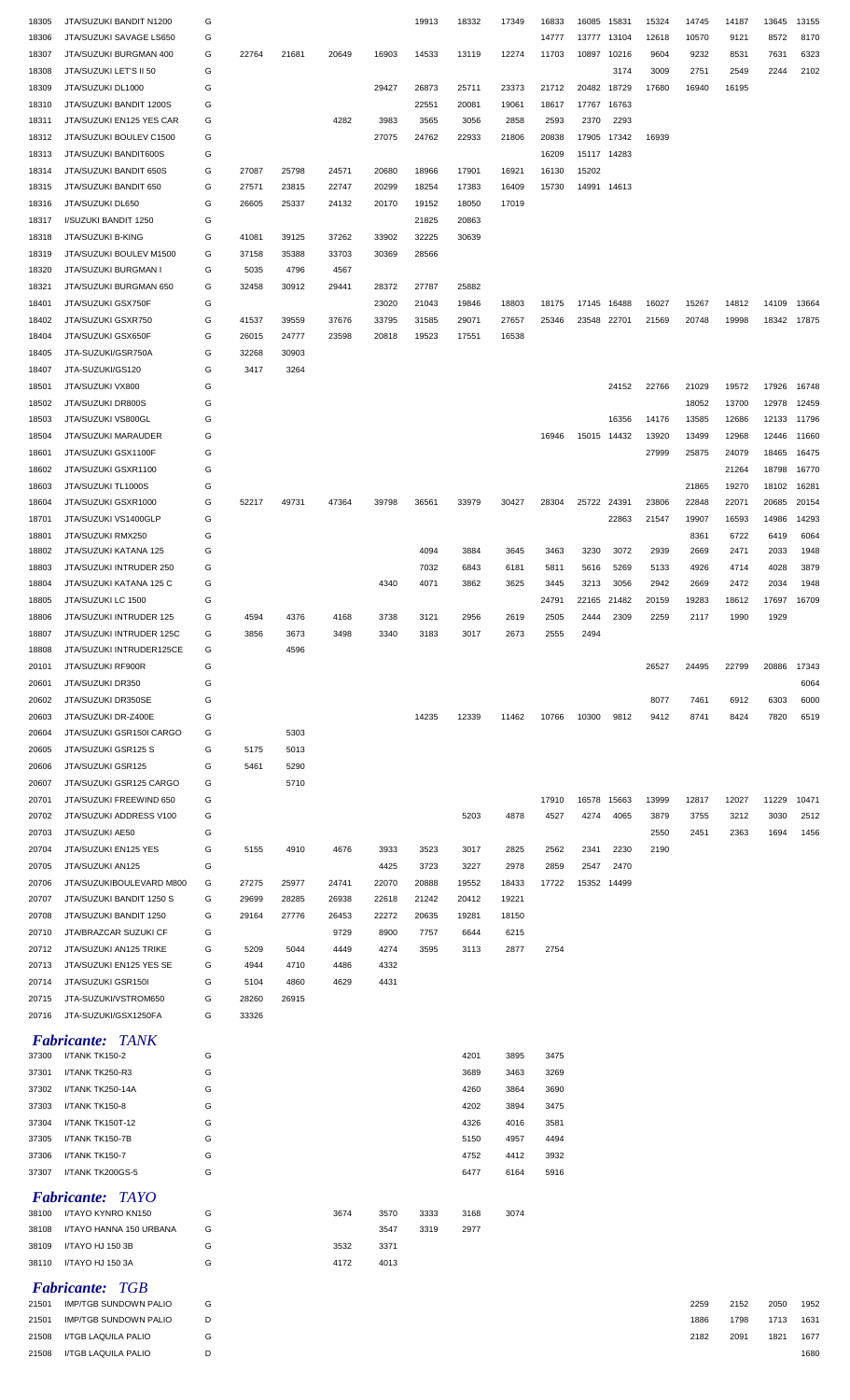|                | <b>Fabricante: TIANHENG</b>                        |        |       |       |       |       |              |              |              |              |              |              |                         |              |              |              |                |
|----------------|----------------------------------------------------|--------|-------|-------|-------|-------|--------------|--------------|--------------|--------------|--------------|--------------|-------------------------|--------------|--------------|--------------|----------------|
| 32202          | I/TIANHENG KAHENA 125K T                           | G      |       |       |       |       | 2942         | 2837         | 2756         | 2619         |              |              |                         |              |              |              |                |
| 32203          | I/TIANHENG KAHENA 125TOP                           | G      |       |       |       |       | 3279         | 2929         | 2774         | 2603         |              |              |                         |              |              |              |                |
| 32204          | I/TIANHENG KAHENA 250D T                           | G      |       |       |       |       | 6883         | 6539         | 6254         |              |              |              |                         |              |              |              |                |
|                | <b>Fabricante: TIANJING</b>                        |        |       |       |       |       |              |              |              |              |              |              |                         |              |              |              |                |
| 19506          | TIANJING/HUNTY CARGO 200                           | G      |       |       |       |       |              |              |              |              |              |              |                         |              |              | 3115         | 2872           |
| 19507          | TIANJING/HUNTY CARGO 125                           | G      |       |       |       |       |              |              | 1879         | 1683         | 1615         | 1550         | 1503                    | 1462         | 1427         | 1354         | 1311           |
| 19513          | TIANJING/HUNTY 125                                 | G      |       |       |       |       |              |              |              |              |              | 1502         | 1457                    | 1416         | 1383         | 1313         | 1271           |
| 19514          | TIANJING/HUNTY 90                                  | G      |       |       |       |       |              |              |              |              | 3699         | 3481         | 3061                    | 2823         | 2634         | 2320         | 2191           |
| 19521          | TIANJING/MOTOCARG LRV200                           | G      |       | 9635  | 9332  | 8723  | 8202         | 7906         | 7371         | 6753         | 6346         |              |                         |              |              |              |                |
|                | <b>Fabricante: TM</b>                              |        |       |       |       |       |              |              |              |              |              |              |                         |              |              |              |                |
| 11403          | I/TM CUSTOM SPITFIRE SIN                           | G      |       |       |       |       | 37537        |              |              |              |              |              |                         |              |              |              |                |
|                |                                                    |        |       |       |       |       |              |              |              |              |              |              |                         |              |              |              |                |
|                | <b>Fabricante: TRAXX</b>                           |        |       |       |       |       |              |              |              |              |              |              |                         |              |              |              |                |
| 19411          | I/TRAXX JH125 G                                    | G      | 3907  | 3721  | 3544  | 3377  | 3216         | 3063         | 2786         | 2618         | 2462         | 2314         | 2182                    | 2059         | 1967         | 1879         | 1773           |
| 19412          | I/TRAXX JL1103                                     | G      |       |       |       |       |              |              |              |              |              | 1845         | 1723                    | 1531         | 1447         | 1339         |                |
| 19413          | I/TRAXX JH125 L                                    | G      |       |       |       |       | 3277         | 3164         | 3088         | 2985         | 2820         | 2787         | 2653                    | 2376         | 2239         | 2067         |                |
| 19414<br>19415 | I/TRAXX JL1108<br>I/TRAXX JL50Q 2                  | G<br>G |       |       |       | 2229  | 2234<br>1956 | 2082<br>1882 | 2056<br>1775 | 1987<br>1685 | 1896<br>1521 | 1814<br>1466 | 1673<br>1370            | 1436<br>1299 | 1392<br>1227 | 1279<br>1158 |                |
| 19416          | I/TRAXX JL110 11                                   | G      |       |       |       |       |              |              | 2592         | 2364         | 2062         |              |                         |              |              |              |                |
| 19421          | TRAXX/JL50 Q2                                      | G      | 3002  | 2859  | 2723  | 2331  | 2045         | 1967         | 1854         |              |              |              |                         |              |              |              |                |
| 19425          | <b>TRAXX/JH125 35A</b>                             | G      | 3459  | 3295  | 3138  | 2929  | 2608         | 2515         | 2487         |              |              |              |                         |              |              |              |                |
| 19426          | TRAXX/JH125 L                                      | G      | 4223  | 4022  | 3831  | 3541  | 3142         | 3032         | 2960         |              |              |              |                         |              |              |              |                |
| 19431          | <b>TRAXX/JL1108</b>                                | G      | 3397  | 3235  | 3081  | 2397  | 2210         | 2060         | 2035         |              |              |              |                         |              |              |              |                |
| 19436          | TRAXX/JH125F                                       | G      | 5021  | 4783  | 4555  |       |              |              |              |              |              |              |                         |              |              |              |                |
| 19439          | TRAXX/JL125-9                                      | G      | 3833  | 3651  | 3478  |       |              |              |              |              |              |              |                         |              |              |              |                |
| 19441          | I/TRAXX JL50Q 8                                    | G      | 2956  | 2863  |       |       |              |              |              |              |              |              |                         |              |              |              |                |
| 19442          | MOTO TRAXX/JL50Q-8                                 | G      | 2984  | 2890  |       |       |              |              |              |              |              |              |                         |              |              |              |                |
|                |                                                    |        |       |       |       |       |              |              |              |              |              |              |                         |              |              |              |                |
|                | <b>Fabricante: TRIUMPH</b>                         |        |       |       |       |       |              |              |              |              |              |              |                         |              |              |              |                |
| 15002          | IMP/TRIUMPH TROPHY 1200                            | G      |       |       |       |       |              |              |              |              |              |              |                         |              | 24541        | 24099        | 22917          |
| 15005          | <b>IMP/TRIUMPH DAYTONA T595</b>                    | G      |       |       |       |       |              |              |              |              |              |              |                         |              |              |              | 17546          |
| 15006          | IMP/TRIUMPH TIGER 900                              | G      |       |       |       |       |              |              |              |              |              |              |                         |              |              |              | 14027          |
| 15010          | IMP/TRIUMPH TRIDENT 900                            | G      |       |       |       |       |              |              |              |              |              |              |                         |              |              | 19894        | 18522          |
| 15011          | IMP/TRIUMPH THUNDER SPOR                           | G      |       |       |       |       |              |              |              |              |              |              |                         |              |              |              | 16450          |
| 15015<br>15016 | IMP/TRIUMPH LEGEND TT 90<br>I/TRIUMPH DAYTONA 955I | G<br>G |       |       |       |       |              |              | 21777        | 20158        | 17946 17583  |              | 16473                   | 15114        | 15002        | 13981        | 16336<br>13317 |
| 15017          | IMP/TRIUMPH SPRINT ST                              | G      |       |       |       |       |              |              | 23309        | 22363        |              | 20885 20468  | 19172                   | 18112        | 16555        | 15768        | 15068          |
| 15018          | IMP/TRIUMPH TIGER 900                              | G      |       |       |       |       |              |              |              |              |              |              |                         |              | 17265        |              | 15473 14757    |
| 15019          | <b>IMP/TRIUMPH SPEED TRIPLE</b>                    | G      |       |       |       |       |              |              | 28547        | 26120        | 24436 23405  |              | 20759                   | 19486        | 18492        | 17716        | 16605          |
| 15020          | <b>I/TRIUMPH SPRINT RS</b>                         | G      |       |       |       |       |              |              |              |              |              |              |                         | 21966        | 19545        | 17885        | 14600          |
| 15021          | I/TRIUMPH TT 600                                   | G      |       |       |       |       |              |              |              |              |              |              |                         |              | 18334        | 17571        | 16361          |
| 15022          | I/TRIUMPH TIGER 955I                               | G      |       |       |       |       |              |              |              | 25732        | 21828 20897  |              | 20828                   | 18535        | 17918        | 17151        |                |
| 15023          | I/TRIUMPH BONNEVILLE                               | G      |       |       |       | 23500 | 22513        | 21567        | 20597        | 19731        | 18903 18383  |              | 16217                   | 15662        | 14735        | 13002        |                |
| 15024          | I/TRIUMPH BONNEVILLE AME                           | G      |       |       |       |       |              |              |              |              |              |              | 15355                   | 15271        | 14459        | 12644        |                |
| 15025          | <b>I/TRIUMPH BONEVILLE T100</b>                    | G      |       |       | 24336 |       | 22513        | 21567        | 20597        |              |              |              |                         |              |              |              |                |
| 15026          | I/TRIUMPH TIGER                                    | G      |       |       |       |       |              |              | 27485        | 25556        | 21686 20760  |              | 20647                   |              |              |              |                |
| 15028          | I/TRIUMPH ROCKET III                               | G      |       |       |       | 59058 | 57967        | 56287        | 47845        | 46829        | 41579 39751  |              | 37205                   |              |              |              |                |
| 15029          | I/TRIUMPH SPEED T 1050                             | G      |       |       |       |       |              | 27589        | 25870        | 24518        | 22377 21112  |              |                         |              |              |              |                |
| 15030          | I/TRIUMPH SPRINT ST 1050                           | G      |       |       |       |       |              | 28830        | 23624        | 22813        | 22206 21702  |              |                         |              |              |              |                |
| 15031          | I/TRIUMPH SCRAMBLER                                | G      |       |       |       | 29626 | 28949        | 27503        | 24251        | 21520        | 19971        |              |                         |              |              |              |                |
| 15032          | I/TRIUMPH DAYTONA 675                              | G      |       |       |       | 29503 | 28265        | 26753        | 23953        | 22557        | 20783        |              |                         |              |              |              |                |
| 15033          | I/TRIUMPH THRUSTON 900                             | G      |       |       |       | 30706 |              | 28165        | 23978        | 22410        | 21461        |              |                         |              |              |              |                |
| 15034          | I/TRIUMPH ROCKETIII CLAS                           | G      |       |       |       |       |              |              | 37189        | 36420        | 33812        |              |                         |              |              |              |                |
| 15037          | I/TRIUMPH ROCKET III CL                            | G      |       |       |       |       | 48111        | 45979        | 40682        | 39846        |              |              |                         |              |              |              |                |
| 15038          | I/TRIUMPH STREET TRIPLE                            | G      | 37389 |       |       | 23119 | 22131        | 20911        | 18021        | 17784        |              |              |                         |              |              |              |                |
| 15041          | I/TRIUMPH SPEED T 1050                             | G      |       |       |       | 30625 | 28468        | 26180        |              |              |              |              |                         |              |              |              |                |
| 15042          | I/TRIUMPH ROCKET III TRG                           | G      |       |       |       |       | 48204        | 46094        | 40773        |              |              |              |                         |              |              |              |                |
| 15043          | I/TRIUMPH SPR ST 1050ABS                           | G      |       |       |       | 34119 | 31022        | 28816        |              |              |              |              |                         |              |              |              |                |
| 15044          | I/TRIUMPH BONNEVILLET100                           | G      |       |       |       | 23500 | 22513        | 21567        | 20597        |              |              |              |                         |              |              |              |                |
| 15045          | I/TRIUMPH TIGER 1050 ABS                           | G      |       |       |       | 37353 | 33043        | 30022        |              |              |              |              |                         |              |              |              |                |
| 15046          | I/TRIUMPH DAYTONA 675 SE                           | G      |       |       |       | 35280 | 33785        | 31982        |              |              |              |              |                         |              |              |              |                |
| 15047          | I/TRIUMPH TIGER1050ABSSE                           | G      |       |       |       | 42162 | 38768        | 36708        |              |              |              |              |                         |              |              |              |                |
| 15048          | I/TRIUMPH SPEED T 1050SE                           | G      |       |       |       | 37532 | 34891        | 32086        |              |              |              |              |                         |              |              |              |                |
| 15052          | I/TRIUMPH THUNDERBIRD ST                           | G      | 44195 | 39905 |       |       |              |              |              |              |              |              |                         |              |              |              |                |
| 15053          | I/TRIUMPH TIGER EXPLORER                           | G      | 49781 | 48210 |       |       |              |              |              |              |              |              |                         |              |              |              |                |
| 15054          | I/TRIUMPH ROCKETIII ROAD                           | G      | 62214 | 59241 |       |       |              |              |              |              |              |              |                         |              |              |              |                |
| 15055          | TRIUMPH/SPEED TRIPLE                               | G      | 37591 | 36395 |       |       |              |              |              |              |              |              |                         |              |              |              |                |
| 15056          | TRIUMPH/TIGER 800XC                                | G      | 33131 | 32087 |       |       |              |              |              |              |              |              |                         |              |              |              |                |
| 15057          | TRIUMPH/BONNEVILLE T100                            | G      | 26845 | 25743 |       |       |              |              |              |              |              |              |                         |              |              |              |                |
| 15058          | <b>I/TRIUMPH DAYTONA R</b>                         | G      |       | 40829 |       |       |              |              |              |              |              |              |                         |              |              |              |                |
| 15062          | TRIUMPH/STREET TRIPLE AB                           | G      | 37591 |       |       |       |              |              |              |              |              |              |                         |              |              |              |                |
| 15064          | TRIUMPH/DAYTONA 675RABS                            | G      | 43119 |       |       |       |              |              |              |              |              |              |                         |              |              |              |                |
| 15099          | <b>IMP/TRIUMPH</b>                                 | G      |       |       |       |       |              |              | 22448        | 22086        | 19535 18594  |              | 17741                   | 16401        | 14925        |              | 14207 13782    |
| 23921          | AVA/TRIUMPH BONNEVI T100                           | G      |       |       |       |       |              |              |              |              |              | 18903 18383  | 17366                   | 16772        |              |              |                |
|                | 23922 AVA/TRIUMPH TIGER                            | G      |       |       |       |       |              |              |              |              |              |              | 22553 21625 21076 19145 |              |              |              |                |
|                | <b>Fabricante: TRIWAY</b>                          |        |       |       |       |       |              |              |              |              |              |              |                         |              |              |              |                |
|                | 27200 TRIWAY/AGUIA L                               | G      |       |       |       | 2058  | 1899         | 1783         | 1612         | 1527         | 1439         | 1423         | 1331                    | 921          | 864          | 818          | 787            |
|                |                                                    |        |       |       |       |       |              |              |              |              |              |              |                         |              |              |              |                |
|                | <b>Fabricante: TUKANO</b><br>29000 TUKANO/TUKASTD  | G      |       |       |       |       |              |              |              |              | 5934         | 5482         | 5086                    |              |              |              |                |
|                |                                                    |        |       |       |       |       |              |              |              |              |              |              |                         |              |              |              |                |
|                | Eghricanto: TVC                                    |        |       |       |       |       |              |              |              |              |              |              |                         |              |              |              |                |

*Fabricante: TVS*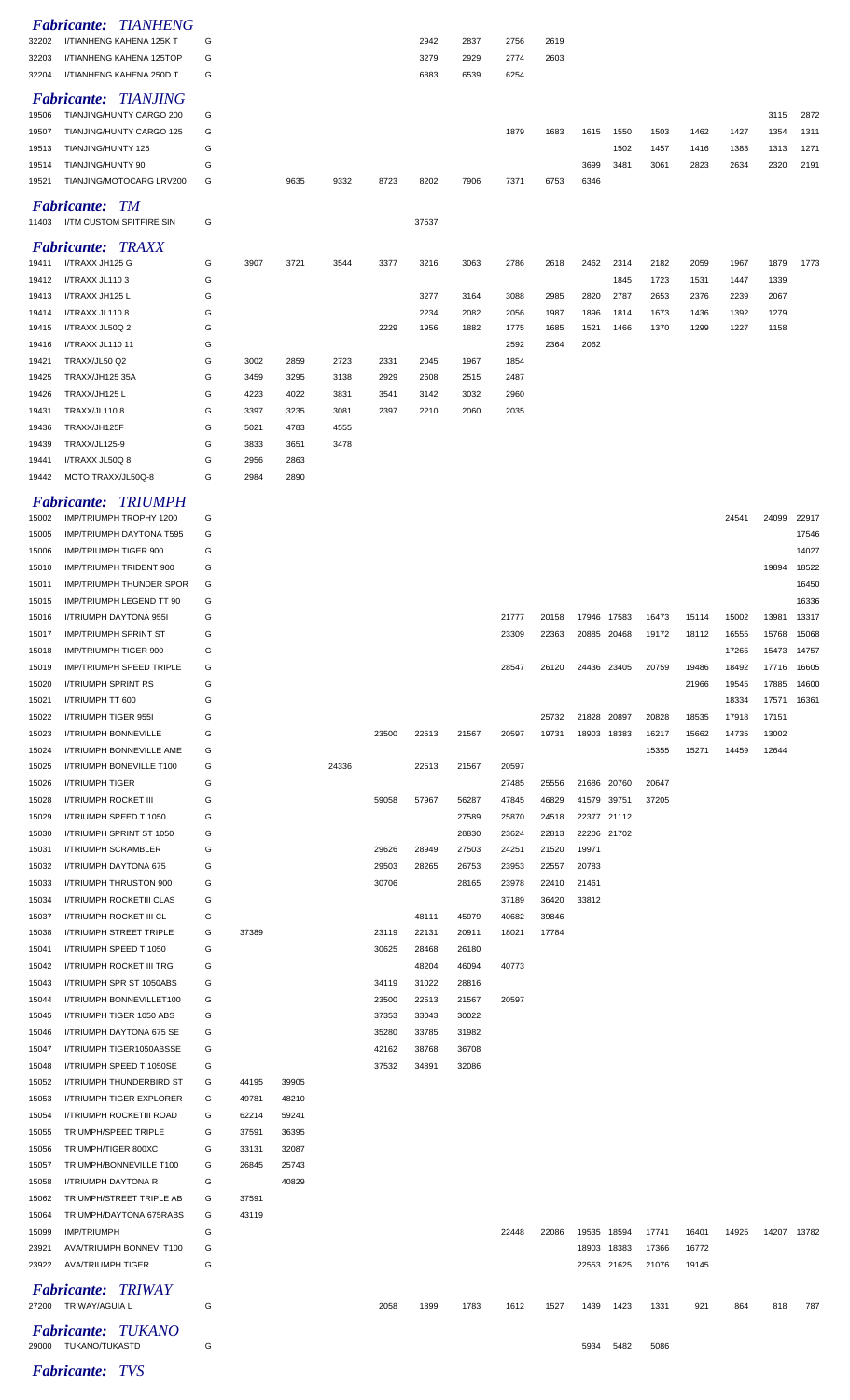| <b>Fabricante: TWIN MOTORS</b><br>I/TWIN MOTORS RB200 ROAD<br>G<br>31618<br>6520<br>9918<br>31619<br>I/TWIN MOTORS RB250CHASE<br>G<br>I/TWIN MOTORS RB150 FAST<br>G<br>4979<br>31620<br><b>Fabricante:</b> VENTO<br>I/VENTO PHANTON R4I<br>G<br>4771<br>30400<br>4552<br>4371<br>I/VENTO PHANTOM GT5<br>G<br>30401<br>4674<br>4491<br>4306<br>I/VENTO V THUNDER XL<br>G<br>9017<br>7421<br>30402<br>8451<br>8081<br>6571<br>6036<br>5440<br>5844<br>I/VENTO TRITON LI 150<br>G<br>5261<br>5010<br>4773<br>30403<br>4566<br>I/VENTO REBELLIAN 250<br>G<br>9184<br>8747<br>8330<br>30404<br><b>Fabricante:</b> VESPA<br>I/VESPA LX B<br>G<br>7215<br>8784<br>8173<br>7416<br>6857<br>6516<br>G<br>I/VESPA GT 60<br>11394<br>10819<br>10331<br>7219<br>I/VESPA GTB<br>G<br>7222<br>14532<br>12404<br>11888<br>G<br>7225<br>I/VESPA GTS 300<br>15258<br>14584<br>12450<br>G<br>7227<br>I/VESPA LXV 150<br>15020<br>14305<br>13625<br>11389<br>10778<br>10130<br>G<br>7228<br>I/VESPA GTV 250<br>18750<br>18040<br>G<br>7229<br>I/VESPA GTB 250<br>18341<br>17400<br>16635<br>G<br>7236<br>I/VESPA GTV 300<br>19303<br>G<br>26900<br>I/VESPA GTS 300 SUPER<br>7238<br>I/VESPA GTS 300 TOURING<br>G<br>27018<br>7240<br><b>Fabricante: VICTORY</b><br>I/VICTORY HIGH BALL CRUI<br>G<br>32462<br>29600<br>I/VICTORY VISION ARLEN N<br>G<br>29601<br>39440<br><b>I/VICTORY HAMMER S</b><br>G<br>29602<br>35134<br>I/VICTORY JACKPOT CRUISE<br>37426<br>29603<br>G<br>I/VICTORY VISION 8 BALL<br>G<br>42431<br>29604<br><b>Fabricante:</b> VMAG<br>I/VMAG VM200XL 200CC<br>36000<br>G<br>7501<br>6996<br>6412<br><b>Fabricante:</b> VMOTO<br>28529<br>I/VMOTO E-MAX 120<br>G<br>3943<br>Fabricante: VOLKSWAGEN<br><b>VW/BIRD BUGGY</b><br>G<br>22636<br>5010<br>4607<br>Fabricante: WANGYE<br>36600<br>I/WANGYE KENOS WY250T-2<br>G<br>6286<br>6012<br>5760<br>I/WANGYE KENOS WY150T-3<br>G<br>3745<br>3580<br>3432<br>36601<br>I/WANGYE KENOS WY150T-3C<br>G<br>3831<br>3665<br>3511<br>36602<br>WANGYE KENOS WY125-5<br>G<br>2747<br>2627<br>2517<br>36604<br>I/WANGYE KENOS WY150-5M<br>G<br>2731<br>36607<br>3473<br>2849<br>I/WANGYE KENOS SB150<br>G<br>3670<br>3272<br>36610<br>3956<br>I/WANGYE MATRIX IR150T 3<br>3814<br>36611<br>G<br>4658<br>4385<br>4196<br>3986<br>I/WANGYE VINTAGE IR150T<br>4626<br>3660<br>36612<br>G<br>4480<br>4250<br>4029<br>3827<br>Fabricante: WANHU<br>I/WANHU GSM 125CC<br>G<br>5301<br>3529<br><b>Fabricante:</b> WANJIN<br>25700<br>I/WANJIN PEGASSI BR3 EVO<br>G<br>8786<br><b>Fabricante: WUXI</b><br>31615 I/WUXI CMT200ZH 200C<br>G<br>2975<br><b>Fabricante: WUYANG</b><br>I/WUYANG WY 125 EX<br>G<br>31100<br>3340<br>2805<br>2684<br>2549<br>G<br>31101<br>I/WUYANG WY 125 ESD PLUS<br>3053<br>2908<br>2769<br>2216<br>2123<br>1810<br>1700<br>1450<br>1957<br>1570<br>I/WUYANG WY 125 ESD<br>G<br>1885<br>31102<br>2665<br>2564<br>2341<br>2081<br>1769<br>1692<br>G<br>3873<br>3690<br>3232<br>2459<br>31103<br>I/WUYANG WY 150 EX<br>3514<br>3047<br>2841<br>2637<br>G<br>1969<br>1784<br>31104<br>I/WUYANG WY12512<br>2427<br>2216<br>G<br>5186<br>4844<br>31105<br>IWUYANG WY250 7<br>5613<br>G<br>2596<br>2370<br>2107<br>31106<br>I/WUYANG BIRELLIBW125 12<br>G<br>I/WUYANG WY200ZH<br>9488<br>9037<br>8607<br>8235<br>31114<br>D<br>31115<br>I/WUYANG WY50QT 2<br>2399<br>I/WUYANG WY50QT 2<br>G<br>31115<br>2643<br>2518<br>2399<br>2077<br>1993<br>I/WUYANG WY50QT 3<br>G<br>2416<br>2301<br>2191<br>2094<br>31116<br>G<br>I/WUYANG WY48Q-2<br>2185<br>31117<br>I/WUYANG CARGO EB01<br>G<br>2841<br>2728<br>2611<br>31118<br>I/WUYANG CARGO EB02<br>G<br>2841<br>2728<br>2611<br>31119<br><b>Fabricante: XGJAO</b><br>I/XGJAO XG<br>28000<br>G<br>1468<br><b>Fabricante: XIASHING</b><br>7703 I/XIASHING NORTHSTR AX12<br>G<br>5208<br>4960<br>4724<br>4559<br><b>Fabricante: XINGYUE</b><br>3804<br>37100<br>I/XINGYUE XY 150 ZK<br>G<br>3282<br>3169<br>2995<br>G<br>5320<br>4857<br>37101<br>I/XINGYUE XY250GY<br>5061<br>G<br>37102<br>I/XINGYUE XY260T-4<br>7198<br>6612<br>6401<br>G<br>37103<br>I/XINGYUE XY150<br>3518<br>G<br>2892<br>37104<br>I/XINGYUE XY150T-7<br>3045<br>2703 | 33200 | I/TVS APACHE RTR160 | G |  |  | 4936 | 4673 | 4476 |  |  |      |      |
|-----------------------------------------------------------------------------------------------------------------------------------------------------------------------------------------------------------------------------------------------------------------------------------------------------------------------------------------------------------------------------------------------------------------------------------------------------------------------------------------------------------------------------------------------------------------------------------------------------------------------------------------------------------------------------------------------------------------------------------------------------------------------------------------------------------------------------------------------------------------------------------------------------------------------------------------------------------------------------------------------------------------------------------------------------------------------------------------------------------------------------------------------------------------------------------------------------------------------------------------------------------------------------------------------------------------------------------------------------------------------------------------------------------------------------------------------------------------------------------------------------------------------------------------------------------------------------------------------------------------------------------------------------------------------------------------------------------------------------------------------------------------------------------------------------------------------------------------------------------------------------------------------------------------------------------------------------------------------------------------------------------------------------------------------------------------------------------------------------------------------------------------------------------------------------------------------------------------------------------------------------------------------------------------------------------------------------------------------------------------------------------------------------------------------------------------------------------------------------------------------------------------------------------------------------------------------------------------------------------------------------------------------------------------------------------------------------------------------------------------------------------------------------------------------------------------------------------------------------------------------------------------------------------------------------------------------------------------------------------------------------------------------------------------------------------------------------------------------------------------------------------------------------------------------------------------------------------------------------------------------------------------------------------------------------------------------------------------------------------------------------------------------------------------------------------------------------------------------------------------------------------------------------------------------------------------------------------------------------------------------------------------------------------------------------------------------------------------------------------------------------------------------------------------------------------------------------------------------------------------------------------------------------------------------------------------------------------------------------------------------------------------------------------------------------------------------------------------------------------------------------------------------|-------|---------------------|---|--|--|------|------|------|--|--|------|------|
|                                                                                                                                                                                                                                                                                                                                                                                                                                                                                                                                                                                                                                                                                                                                                                                                                                                                                                                                                                                                                                                                                                                                                                                                                                                                                                                                                                                                                                                                                                                                                                                                                                                                                                                                                                                                                                                                                                                                                                                                                                                                                                                                                                                                                                                                                                                                                                                                                                                                                                                                                                                                                                                                                                                                                                                                                                                                                                                                                                                                                                                                                                                                                                                                                                                                                                                                                                                                                                                                                                                                                                                                                                                                                                                                                                                                                                                                                                                                                                                                                                                                                                                                               |       |                     |   |  |  |      |      |      |  |  |      |      |
|                                                                                                                                                                                                                                                                                                                                                                                                                                                                                                                                                                                                                                                                                                                                                                                                                                                                                                                                                                                                                                                                                                                                                                                                                                                                                                                                                                                                                                                                                                                                                                                                                                                                                                                                                                                                                                                                                                                                                                                                                                                                                                                                                                                                                                                                                                                                                                                                                                                                                                                                                                                                                                                                                                                                                                                                                                                                                                                                                                                                                                                                                                                                                                                                                                                                                                                                                                                                                                                                                                                                                                                                                                                                                                                                                                                                                                                                                                                                                                                                                                                                                                                                               |       |                     |   |  |  |      |      |      |  |  |      |      |
|                                                                                                                                                                                                                                                                                                                                                                                                                                                                                                                                                                                                                                                                                                                                                                                                                                                                                                                                                                                                                                                                                                                                                                                                                                                                                                                                                                                                                                                                                                                                                                                                                                                                                                                                                                                                                                                                                                                                                                                                                                                                                                                                                                                                                                                                                                                                                                                                                                                                                                                                                                                                                                                                                                                                                                                                                                                                                                                                                                                                                                                                                                                                                                                                                                                                                                                                                                                                                                                                                                                                                                                                                                                                                                                                                                                                                                                                                                                                                                                                                                                                                                                                               |       |                     |   |  |  |      |      |      |  |  |      |      |
|                                                                                                                                                                                                                                                                                                                                                                                                                                                                                                                                                                                                                                                                                                                                                                                                                                                                                                                                                                                                                                                                                                                                                                                                                                                                                                                                                                                                                                                                                                                                                                                                                                                                                                                                                                                                                                                                                                                                                                                                                                                                                                                                                                                                                                                                                                                                                                                                                                                                                                                                                                                                                                                                                                                                                                                                                                                                                                                                                                                                                                                                                                                                                                                                                                                                                                                                                                                                                                                                                                                                                                                                                                                                                                                                                                                                                                                                                                                                                                                                                                                                                                                                               |       |                     |   |  |  |      |      |      |  |  |      |      |
|                                                                                                                                                                                                                                                                                                                                                                                                                                                                                                                                                                                                                                                                                                                                                                                                                                                                                                                                                                                                                                                                                                                                                                                                                                                                                                                                                                                                                                                                                                                                                                                                                                                                                                                                                                                                                                                                                                                                                                                                                                                                                                                                                                                                                                                                                                                                                                                                                                                                                                                                                                                                                                                                                                                                                                                                                                                                                                                                                                                                                                                                                                                                                                                                                                                                                                                                                                                                                                                                                                                                                                                                                                                                                                                                                                                                                                                                                                                                                                                                                                                                                                                                               |       |                     |   |  |  |      |      |      |  |  |      |      |
|                                                                                                                                                                                                                                                                                                                                                                                                                                                                                                                                                                                                                                                                                                                                                                                                                                                                                                                                                                                                                                                                                                                                                                                                                                                                                                                                                                                                                                                                                                                                                                                                                                                                                                                                                                                                                                                                                                                                                                                                                                                                                                                                                                                                                                                                                                                                                                                                                                                                                                                                                                                                                                                                                                                                                                                                                                                                                                                                                                                                                                                                                                                                                                                                                                                                                                                                                                                                                                                                                                                                                                                                                                                                                                                                                                                                                                                                                                                                                                                                                                                                                                                                               |       |                     |   |  |  |      |      |      |  |  |      |      |
|                                                                                                                                                                                                                                                                                                                                                                                                                                                                                                                                                                                                                                                                                                                                                                                                                                                                                                                                                                                                                                                                                                                                                                                                                                                                                                                                                                                                                                                                                                                                                                                                                                                                                                                                                                                                                                                                                                                                                                                                                                                                                                                                                                                                                                                                                                                                                                                                                                                                                                                                                                                                                                                                                                                                                                                                                                                                                                                                                                                                                                                                                                                                                                                                                                                                                                                                                                                                                                                                                                                                                                                                                                                                                                                                                                                                                                                                                                                                                                                                                                                                                                                                               |       |                     |   |  |  |      |      |      |  |  |      |      |
|                                                                                                                                                                                                                                                                                                                                                                                                                                                                                                                                                                                                                                                                                                                                                                                                                                                                                                                                                                                                                                                                                                                                                                                                                                                                                                                                                                                                                                                                                                                                                                                                                                                                                                                                                                                                                                                                                                                                                                                                                                                                                                                                                                                                                                                                                                                                                                                                                                                                                                                                                                                                                                                                                                                                                                                                                                                                                                                                                                                                                                                                                                                                                                                                                                                                                                                                                                                                                                                                                                                                                                                                                                                                                                                                                                                                                                                                                                                                                                                                                                                                                                                                               |       |                     |   |  |  |      |      |      |  |  |      |      |
|                                                                                                                                                                                                                                                                                                                                                                                                                                                                                                                                                                                                                                                                                                                                                                                                                                                                                                                                                                                                                                                                                                                                                                                                                                                                                                                                                                                                                                                                                                                                                                                                                                                                                                                                                                                                                                                                                                                                                                                                                                                                                                                                                                                                                                                                                                                                                                                                                                                                                                                                                                                                                                                                                                                                                                                                                                                                                                                                                                                                                                                                                                                                                                                                                                                                                                                                                                                                                                                                                                                                                                                                                                                                                                                                                                                                                                                                                                                                                                                                                                                                                                                                               |       |                     |   |  |  |      |      |      |  |  |      |      |
|                                                                                                                                                                                                                                                                                                                                                                                                                                                                                                                                                                                                                                                                                                                                                                                                                                                                                                                                                                                                                                                                                                                                                                                                                                                                                                                                                                                                                                                                                                                                                                                                                                                                                                                                                                                                                                                                                                                                                                                                                                                                                                                                                                                                                                                                                                                                                                                                                                                                                                                                                                                                                                                                                                                                                                                                                                                                                                                                                                                                                                                                                                                                                                                                                                                                                                                                                                                                                                                                                                                                                                                                                                                                                                                                                                                                                                                                                                                                                                                                                                                                                                                                               |       |                     |   |  |  |      |      |      |  |  |      |      |
|                                                                                                                                                                                                                                                                                                                                                                                                                                                                                                                                                                                                                                                                                                                                                                                                                                                                                                                                                                                                                                                                                                                                                                                                                                                                                                                                                                                                                                                                                                                                                                                                                                                                                                                                                                                                                                                                                                                                                                                                                                                                                                                                                                                                                                                                                                                                                                                                                                                                                                                                                                                                                                                                                                                                                                                                                                                                                                                                                                                                                                                                                                                                                                                                                                                                                                                                                                                                                                                                                                                                                                                                                                                                                                                                                                                                                                                                                                                                                                                                                                                                                                                                               |       |                     |   |  |  |      |      |      |  |  |      |      |
|                                                                                                                                                                                                                                                                                                                                                                                                                                                                                                                                                                                                                                                                                                                                                                                                                                                                                                                                                                                                                                                                                                                                                                                                                                                                                                                                                                                                                                                                                                                                                                                                                                                                                                                                                                                                                                                                                                                                                                                                                                                                                                                                                                                                                                                                                                                                                                                                                                                                                                                                                                                                                                                                                                                                                                                                                                                                                                                                                                                                                                                                                                                                                                                                                                                                                                                                                                                                                                                                                                                                                                                                                                                                                                                                                                                                                                                                                                                                                                                                                                                                                                                                               |       |                     |   |  |  |      |      |      |  |  |      |      |
|                                                                                                                                                                                                                                                                                                                                                                                                                                                                                                                                                                                                                                                                                                                                                                                                                                                                                                                                                                                                                                                                                                                                                                                                                                                                                                                                                                                                                                                                                                                                                                                                                                                                                                                                                                                                                                                                                                                                                                                                                                                                                                                                                                                                                                                                                                                                                                                                                                                                                                                                                                                                                                                                                                                                                                                                                                                                                                                                                                                                                                                                                                                                                                                                                                                                                                                                                                                                                                                                                                                                                                                                                                                                                                                                                                                                                                                                                                                                                                                                                                                                                                                                               |       |                     |   |  |  |      |      |      |  |  |      |      |
|                                                                                                                                                                                                                                                                                                                                                                                                                                                                                                                                                                                                                                                                                                                                                                                                                                                                                                                                                                                                                                                                                                                                                                                                                                                                                                                                                                                                                                                                                                                                                                                                                                                                                                                                                                                                                                                                                                                                                                                                                                                                                                                                                                                                                                                                                                                                                                                                                                                                                                                                                                                                                                                                                                                                                                                                                                                                                                                                                                                                                                                                                                                                                                                                                                                                                                                                                                                                                                                                                                                                                                                                                                                                                                                                                                                                                                                                                                                                                                                                                                                                                                                                               |       |                     |   |  |  |      |      |      |  |  |      |      |
|                                                                                                                                                                                                                                                                                                                                                                                                                                                                                                                                                                                                                                                                                                                                                                                                                                                                                                                                                                                                                                                                                                                                                                                                                                                                                                                                                                                                                                                                                                                                                                                                                                                                                                                                                                                                                                                                                                                                                                                                                                                                                                                                                                                                                                                                                                                                                                                                                                                                                                                                                                                                                                                                                                                                                                                                                                                                                                                                                                                                                                                                                                                                                                                                                                                                                                                                                                                                                                                                                                                                                                                                                                                                                                                                                                                                                                                                                                                                                                                                                                                                                                                                               |       |                     |   |  |  |      |      |      |  |  |      |      |
|                                                                                                                                                                                                                                                                                                                                                                                                                                                                                                                                                                                                                                                                                                                                                                                                                                                                                                                                                                                                                                                                                                                                                                                                                                                                                                                                                                                                                                                                                                                                                                                                                                                                                                                                                                                                                                                                                                                                                                                                                                                                                                                                                                                                                                                                                                                                                                                                                                                                                                                                                                                                                                                                                                                                                                                                                                                                                                                                                                                                                                                                                                                                                                                                                                                                                                                                                                                                                                                                                                                                                                                                                                                                                                                                                                                                                                                                                                                                                                                                                                                                                                                                               |       |                     |   |  |  |      |      |      |  |  |      |      |
|                                                                                                                                                                                                                                                                                                                                                                                                                                                                                                                                                                                                                                                                                                                                                                                                                                                                                                                                                                                                                                                                                                                                                                                                                                                                                                                                                                                                                                                                                                                                                                                                                                                                                                                                                                                                                                                                                                                                                                                                                                                                                                                                                                                                                                                                                                                                                                                                                                                                                                                                                                                                                                                                                                                                                                                                                                                                                                                                                                                                                                                                                                                                                                                                                                                                                                                                                                                                                                                                                                                                                                                                                                                                                                                                                                                                                                                                                                                                                                                                                                                                                                                                               |       |                     |   |  |  |      |      |      |  |  |      |      |
|                                                                                                                                                                                                                                                                                                                                                                                                                                                                                                                                                                                                                                                                                                                                                                                                                                                                                                                                                                                                                                                                                                                                                                                                                                                                                                                                                                                                                                                                                                                                                                                                                                                                                                                                                                                                                                                                                                                                                                                                                                                                                                                                                                                                                                                                                                                                                                                                                                                                                                                                                                                                                                                                                                                                                                                                                                                                                                                                                                                                                                                                                                                                                                                                                                                                                                                                                                                                                                                                                                                                                                                                                                                                                                                                                                                                                                                                                                                                                                                                                                                                                                                                               |       |                     |   |  |  |      |      |      |  |  |      |      |
|                                                                                                                                                                                                                                                                                                                                                                                                                                                                                                                                                                                                                                                                                                                                                                                                                                                                                                                                                                                                                                                                                                                                                                                                                                                                                                                                                                                                                                                                                                                                                                                                                                                                                                                                                                                                                                                                                                                                                                                                                                                                                                                                                                                                                                                                                                                                                                                                                                                                                                                                                                                                                                                                                                                                                                                                                                                                                                                                                                                                                                                                                                                                                                                                                                                                                                                                                                                                                                                                                                                                                                                                                                                                                                                                                                                                                                                                                                                                                                                                                                                                                                                                               |       |                     |   |  |  |      |      |      |  |  |      |      |
|                                                                                                                                                                                                                                                                                                                                                                                                                                                                                                                                                                                                                                                                                                                                                                                                                                                                                                                                                                                                                                                                                                                                                                                                                                                                                                                                                                                                                                                                                                                                                                                                                                                                                                                                                                                                                                                                                                                                                                                                                                                                                                                                                                                                                                                                                                                                                                                                                                                                                                                                                                                                                                                                                                                                                                                                                                                                                                                                                                                                                                                                                                                                                                                                                                                                                                                                                                                                                                                                                                                                                                                                                                                                                                                                                                                                                                                                                                                                                                                                                                                                                                                                               |       |                     |   |  |  |      |      |      |  |  |      |      |
|                                                                                                                                                                                                                                                                                                                                                                                                                                                                                                                                                                                                                                                                                                                                                                                                                                                                                                                                                                                                                                                                                                                                                                                                                                                                                                                                                                                                                                                                                                                                                                                                                                                                                                                                                                                                                                                                                                                                                                                                                                                                                                                                                                                                                                                                                                                                                                                                                                                                                                                                                                                                                                                                                                                                                                                                                                                                                                                                                                                                                                                                                                                                                                                                                                                                                                                                                                                                                                                                                                                                                                                                                                                                                                                                                                                                                                                                                                                                                                                                                                                                                                                                               |       |                     |   |  |  |      |      |      |  |  |      |      |
|                                                                                                                                                                                                                                                                                                                                                                                                                                                                                                                                                                                                                                                                                                                                                                                                                                                                                                                                                                                                                                                                                                                                                                                                                                                                                                                                                                                                                                                                                                                                                                                                                                                                                                                                                                                                                                                                                                                                                                                                                                                                                                                                                                                                                                                                                                                                                                                                                                                                                                                                                                                                                                                                                                                                                                                                                                                                                                                                                                                                                                                                                                                                                                                                                                                                                                                                                                                                                                                                                                                                                                                                                                                                                                                                                                                                                                                                                                                                                                                                                                                                                                                                               |       |                     |   |  |  |      |      |      |  |  |      |      |
|                                                                                                                                                                                                                                                                                                                                                                                                                                                                                                                                                                                                                                                                                                                                                                                                                                                                                                                                                                                                                                                                                                                                                                                                                                                                                                                                                                                                                                                                                                                                                                                                                                                                                                                                                                                                                                                                                                                                                                                                                                                                                                                                                                                                                                                                                                                                                                                                                                                                                                                                                                                                                                                                                                                                                                                                                                                                                                                                                                                                                                                                                                                                                                                                                                                                                                                                                                                                                                                                                                                                                                                                                                                                                                                                                                                                                                                                                                                                                                                                                                                                                                                                               |       |                     |   |  |  |      |      |      |  |  |      |      |
|                                                                                                                                                                                                                                                                                                                                                                                                                                                                                                                                                                                                                                                                                                                                                                                                                                                                                                                                                                                                                                                                                                                                                                                                                                                                                                                                                                                                                                                                                                                                                                                                                                                                                                                                                                                                                                                                                                                                                                                                                                                                                                                                                                                                                                                                                                                                                                                                                                                                                                                                                                                                                                                                                                                                                                                                                                                                                                                                                                                                                                                                                                                                                                                                                                                                                                                                                                                                                                                                                                                                                                                                                                                                                                                                                                                                                                                                                                                                                                                                                                                                                                                                               |       |                     |   |  |  |      |      |      |  |  |      |      |
|                                                                                                                                                                                                                                                                                                                                                                                                                                                                                                                                                                                                                                                                                                                                                                                                                                                                                                                                                                                                                                                                                                                                                                                                                                                                                                                                                                                                                                                                                                                                                                                                                                                                                                                                                                                                                                                                                                                                                                                                                                                                                                                                                                                                                                                                                                                                                                                                                                                                                                                                                                                                                                                                                                                                                                                                                                                                                                                                                                                                                                                                                                                                                                                                                                                                                                                                                                                                                                                                                                                                                                                                                                                                                                                                                                                                                                                                                                                                                                                                                                                                                                                                               |       |                     |   |  |  |      |      |      |  |  |      |      |
|                                                                                                                                                                                                                                                                                                                                                                                                                                                                                                                                                                                                                                                                                                                                                                                                                                                                                                                                                                                                                                                                                                                                                                                                                                                                                                                                                                                                                                                                                                                                                                                                                                                                                                                                                                                                                                                                                                                                                                                                                                                                                                                                                                                                                                                                                                                                                                                                                                                                                                                                                                                                                                                                                                                                                                                                                                                                                                                                                                                                                                                                                                                                                                                                                                                                                                                                                                                                                                                                                                                                                                                                                                                                                                                                                                                                                                                                                                                                                                                                                                                                                                                                               |       |                     |   |  |  |      |      |      |  |  |      |      |
|                                                                                                                                                                                                                                                                                                                                                                                                                                                                                                                                                                                                                                                                                                                                                                                                                                                                                                                                                                                                                                                                                                                                                                                                                                                                                                                                                                                                                                                                                                                                                                                                                                                                                                                                                                                                                                                                                                                                                                                                                                                                                                                                                                                                                                                                                                                                                                                                                                                                                                                                                                                                                                                                                                                                                                                                                                                                                                                                                                                                                                                                                                                                                                                                                                                                                                                                                                                                                                                                                                                                                                                                                                                                                                                                                                                                                                                                                                                                                                                                                                                                                                                                               |       |                     |   |  |  |      |      |      |  |  |      |      |
|                                                                                                                                                                                                                                                                                                                                                                                                                                                                                                                                                                                                                                                                                                                                                                                                                                                                                                                                                                                                                                                                                                                                                                                                                                                                                                                                                                                                                                                                                                                                                                                                                                                                                                                                                                                                                                                                                                                                                                                                                                                                                                                                                                                                                                                                                                                                                                                                                                                                                                                                                                                                                                                                                                                                                                                                                                                                                                                                                                                                                                                                                                                                                                                                                                                                                                                                                                                                                                                                                                                                                                                                                                                                                                                                                                                                                                                                                                                                                                                                                                                                                                                                               |       |                     |   |  |  |      |      |      |  |  |      |      |
|                                                                                                                                                                                                                                                                                                                                                                                                                                                                                                                                                                                                                                                                                                                                                                                                                                                                                                                                                                                                                                                                                                                                                                                                                                                                                                                                                                                                                                                                                                                                                                                                                                                                                                                                                                                                                                                                                                                                                                                                                                                                                                                                                                                                                                                                                                                                                                                                                                                                                                                                                                                                                                                                                                                                                                                                                                                                                                                                                                                                                                                                                                                                                                                                                                                                                                                                                                                                                                                                                                                                                                                                                                                                                                                                                                                                                                                                                                                                                                                                                                                                                                                                               |       |                     |   |  |  |      |      |      |  |  |      |      |
|                                                                                                                                                                                                                                                                                                                                                                                                                                                                                                                                                                                                                                                                                                                                                                                                                                                                                                                                                                                                                                                                                                                                                                                                                                                                                                                                                                                                                                                                                                                                                                                                                                                                                                                                                                                                                                                                                                                                                                                                                                                                                                                                                                                                                                                                                                                                                                                                                                                                                                                                                                                                                                                                                                                                                                                                                                                                                                                                                                                                                                                                                                                                                                                                                                                                                                                                                                                                                                                                                                                                                                                                                                                                                                                                                                                                                                                                                                                                                                                                                                                                                                                                               |       |                     |   |  |  |      |      |      |  |  |      |      |
|                                                                                                                                                                                                                                                                                                                                                                                                                                                                                                                                                                                                                                                                                                                                                                                                                                                                                                                                                                                                                                                                                                                                                                                                                                                                                                                                                                                                                                                                                                                                                                                                                                                                                                                                                                                                                                                                                                                                                                                                                                                                                                                                                                                                                                                                                                                                                                                                                                                                                                                                                                                                                                                                                                                                                                                                                                                                                                                                                                                                                                                                                                                                                                                                                                                                                                                                                                                                                                                                                                                                                                                                                                                                                                                                                                                                                                                                                                                                                                                                                                                                                                                                               |       |                     |   |  |  |      |      |      |  |  |      |      |
|                                                                                                                                                                                                                                                                                                                                                                                                                                                                                                                                                                                                                                                                                                                                                                                                                                                                                                                                                                                                                                                                                                                                                                                                                                                                                                                                                                                                                                                                                                                                                                                                                                                                                                                                                                                                                                                                                                                                                                                                                                                                                                                                                                                                                                                                                                                                                                                                                                                                                                                                                                                                                                                                                                                                                                                                                                                                                                                                                                                                                                                                                                                                                                                                                                                                                                                                                                                                                                                                                                                                                                                                                                                                                                                                                                                                                                                                                                                                                                                                                                                                                                                                               |       |                     |   |  |  |      |      |      |  |  | 4263 |      |
|                                                                                                                                                                                                                                                                                                                                                                                                                                                                                                                                                                                                                                                                                                                                                                                                                                                                                                                                                                                                                                                                                                                                                                                                                                                                                                                                                                                                                                                                                                                                                                                                                                                                                                                                                                                                                                                                                                                                                                                                                                                                                                                                                                                                                                                                                                                                                                                                                                                                                                                                                                                                                                                                                                                                                                                                                                                                                                                                                                                                                                                                                                                                                                                                                                                                                                                                                                                                                                                                                                                                                                                                                                                                                                                                                                                                                                                                                                                                                                                                                                                                                                                                               |       |                     |   |  |  |      |      |      |  |  |      |      |
|                                                                                                                                                                                                                                                                                                                                                                                                                                                                                                                                                                                                                                                                                                                                                                                                                                                                                                                                                                                                                                                                                                                                                                                                                                                                                                                                                                                                                                                                                                                                                                                                                                                                                                                                                                                                                                                                                                                                                                                                                                                                                                                                                                                                                                                                                                                                                                                                                                                                                                                                                                                                                                                                                                                                                                                                                                                                                                                                                                                                                                                                                                                                                                                                                                                                                                                                                                                                                                                                                                                                                                                                                                                                                                                                                                                                                                                                                                                                                                                                                                                                                                                                               |       |                     |   |  |  |      |      |      |  |  |      |      |
|                                                                                                                                                                                                                                                                                                                                                                                                                                                                                                                                                                                                                                                                                                                                                                                                                                                                                                                                                                                                                                                                                                                                                                                                                                                                                                                                                                                                                                                                                                                                                                                                                                                                                                                                                                                                                                                                                                                                                                                                                                                                                                                                                                                                                                                                                                                                                                                                                                                                                                                                                                                                                                                                                                                                                                                                                                                                                                                                                                                                                                                                                                                                                                                                                                                                                                                                                                                                                                                                                                                                                                                                                                                                                                                                                                                                                                                                                                                                                                                                                                                                                                                                               |       |                     |   |  |  |      |      |      |  |  |      |      |
|                                                                                                                                                                                                                                                                                                                                                                                                                                                                                                                                                                                                                                                                                                                                                                                                                                                                                                                                                                                                                                                                                                                                                                                                                                                                                                                                                                                                                                                                                                                                                                                                                                                                                                                                                                                                                                                                                                                                                                                                                                                                                                                                                                                                                                                                                                                                                                                                                                                                                                                                                                                                                                                                                                                                                                                                                                                                                                                                                                                                                                                                                                                                                                                                                                                                                                                                                                                                                                                                                                                                                                                                                                                                                                                                                                                                                                                                                                                                                                                                                                                                                                                                               |       |                     |   |  |  |      |      |      |  |  |      |      |
|                                                                                                                                                                                                                                                                                                                                                                                                                                                                                                                                                                                                                                                                                                                                                                                                                                                                                                                                                                                                                                                                                                                                                                                                                                                                                                                                                                                                                                                                                                                                                                                                                                                                                                                                                                                                                                                                                                                                                                                                                                                                                                                                                                                                                                                                                                                                                                                                                                                                                                                                                                                                                                                                                                                                                                                                                                                                                                                                                                                                                                                                                                                                                                                                                                                                                                                                                                                                                                                                                                                                                                                                                                                                                                                                                                                                                                                                                                                                                                                                                                                                                                                                               |       |                     |   |  |  |      |      |      |  |  |      |      |
|                                                                                                                                                                                                                                                                                                                                                                                                                                                                                                                                                                                                                                                                                                                                                                                                                                                                                                                                                                                                                                                                                                                                                                                                                                                                                                                                                                                                                                                                                                                                                                                                                                                                                                                                                                                                                                                                                                                                                                                                                                                                                                                                                                                                                                                                                                                                                                                                                                                                                                                                                                                                                                                                                                                                                                                                                                                                                                                                                                                                                                                                                                                                                                                                                                                                                                                                                                                                                                                                                                                                                                                                                                                                                                                                                                                                                                                                                                                                                                                                                                                                                                                                               |       |                     |   |  |  |      |      |      |  |  |      |      |
|                                                                                                                                                                                                                                                                                                                                                                                                                                                                                                                                                                                                                                                                                                                                                                                                                                                                                                                                                                                                                                                                                                                                                                                                                                                                                                                                                                                                                                                                                                                                                                                                                                                                                                                                                                                                                                                                                                                                                                                                                                                                                                                                                                                                                                                                                                                                                                                                                                                                                                                                                                                                                                                                                                                                                                                                                                                                                                                                                                                                                                                                                                                                                                                                                                                                                                                                                                                                                                                                                                                                                                                                                                                                                                                                                                                                                                                                                                                                                                                                                                                                                                                                               |       |                     |   |  |  |      |      |      |  |  |      |      |
|                                                                                                                                                                                                                                                                                                                                                                                                                                                                                                                                                                                                                                                                                                                                                                                                                                                                                                                                                                                                                                                                                                                                                                                                                                                                                                                                                                                                                                                                                                                                                                                                                                                                                                                                                                                                                                                                                                                                                                                                                                                                                                                                                                                                                                                                                                                                                                                                                                                                                                                                                                                                                                                                                                                                                                                                                                                                                                                                                                                                                                                                                                                                                                                                                                                                                                                                                                                                                                                                                                                                                                                                                                                                                                                                                                                                                                                                                                                                                                                                                                                                                                                                               |       |                     |   |  |  |      |      |      |  |  |      |      |
|                                                                                                                                                                                                                                                                                                                                                                                                                                                                                                                                                                                                                                                                                                                                                                                                                                                                                                                                                                                                                                                                                                                                                                                                                                                                                                                                                                                                                                                                                                                                                                                                                                                                                                                                                                                                                                                                                                                                                                                                                                                                                                                                                                                                                                                                                                                                                                                                                                                                                                                                                                                                                                                                                                                                                                                                                                                                                                                                                                                                                                                                                                                                                                                                                                                                                                                                                                                                                                                                                                                                                                                                                                                                                                                                                                                                                                                                                                                                                                                                                                                                                                                                               |       |                     |   |  |  |      |      |      |  |  |      |      |
|                                                                                                                                                                                                                                                                                                                                                                                                                                                                                                                                                                                                                                                                                                                                                                                                                                                                                                                                                                                                                                                                                                                                                                                                                                                                                                                                                                                                                                                                                                                                                                                                                                                                                                                                                                                                                                                                                                                                                                                                                                                                                                                                                                                                                                                                                                                                                                                                                                                                                                                                                                                                                                                                                                                                                                                                                                                                                                                                                                                                                                                                                                                                                                                                                                                                                                                                                                                                                                                                                                                                                                                                                                                                                                                                                                                                                                                                                                                                                                                                                                                                                                                                               |       |                     |   |  |  |      |      |      |  |  |      |      |
|                                                                                                                                                                                                                                                                                                                                                                                                                                                                                                                                                                                                                                                                                                                                                                                                                                                                                                                                                                                                                                                                                                                                                                                                                                                                                                                                                                                                                                                                                                                                                                                                                                                                                                                                                                                                                                                                                                                                                                                                                                                                                                                                                                                                                                                                                                                                                                                                                                                                                                                                                                                                                                                                                                                                                                                                                                                                                                                                                                                                                                                                                                                                                                                                                                                                                                                                                                                                                                                                                                                                                                                                                                                                                                                                                                                                                                                                                                                                                                                                                                                                                                                                               |       |                     |   |  |  |      |      |      |  |  |      |      |
|                                                                                                                                                                                                                                                                                                                                                                                                                                                                                                                                                                                                                                                                                                                                                                                                                                                                                                                                                                                                                                                                                                                                                                                                                                                                                                                                                                                                                                                                                                                                                                                                                                                                                                                                                                                                                                                                                                                                                                                                                                                                                                                                                                                                                                                                                                                                                                                                                                                                                                                                                                                                                                                                                                                                                                                                                                                                                                                                                                                                                                                                                                                                                                                                                                                                                                                                                                                                                                                                                                                                                                                                                                                                                                                                                                                                                                                                                                                                                                                                                                                                                                                                               |       |                     |   |  |  |      |      |      |  |  |      |      |
|                                                                                                                                                                                                                                                                                                                                                                                                                                                                                                                                                                                                                                                                                                                                                                                                                                                                                                                                                                                                                                                                                                                                                                                                                                                                                                                                                                                                                                                                                                                                                                                                                                                                                                                                                                                                                                                                                                                                                                                                                                                                                                                                                                                                                                                                                                                                                                                                                                                                                                                                                                                                                                                                                                                                                                                                                                                                                                                                                                                                                                                                                                                                                                                                                                                                                                                                                                                                                                                                                                                                                                                                                                                                                                                                                                                                                                                                                                                                                                                                                                                                                                                                               |       |                     |   |  |  |      |      |      |  |  |      |      |
|                                                                                                                                                                                                                                                                                                                                                                                                                                                                                                                                                                                                                                                                                                                                                                                                                                                                                                                                                                                                                                                                                                                                                                                                                                                                                                                                                                                                                                                                                                                                                                                                                                                                                                                                                                                                                                                                                                                                                                                                                                                                                                                                                                                                                                                                                                                                                                                                                                                                                                                                                                                                                                                                                                                                                                                                                                                                                                                                                                                                                                                                                                                                                                                                                                                                                                                                                                                                                                                                                                                                                                                                                                                                                                                                                                                                                                                                                                                                                                                                                                                                                                                                               |       |                     |   |  |  |      |      |      |  |  |      |      |
|                                                                                                                                                                                                                                                                                                                                                                                                                                                                                                                                                                                                                                                                                                                                                                                                                                                                                                                                                                                                                                                                                                                                                                                                                                                                                                                                                                                                                                                                                                                                                                                                                                                                                                                                                                                                                                                                                                                                                                                                                                                                                                                                                                                                                                                                                                                                                                                                                                                                                                                                                                                                                                                                                                                                                                                                                                                                                                                                                                                                                                                                                                                                                                                                                                                                                                                                                                                                                                                                                                                                                                                                                                                                                                                                                                                                                                                                                                                                                                                                                                                                                                                                               |       |                     |   |  |  |      |      |      |  |  |      |      |
|                                                                                                                                                                                                                                                                                                                                                                                                                                                                                                                                                                                                                                                                                                                                                                                                                                                                                                                                                                                                                                                                                                                                                                                                                                                                                                                                                                                                                                                                                                                                                                                                                                                                                                                                                                                                                                                                                                                                                                                                                                                                                                                                                                                                                                                                                                                                                                                                                                                                                                                                                                                                                                                                                                                                                                                                                                                                                                                                                                                                                                                                                                                                                                                                                                                                                                                                                                                                                                                                                                                                                                                                                                                                                                                                                                                                                                                                                                                                                                                                                                                                                                                                               |       |                     |   |  |  |      |      |      |  |  |      |      |
|                                                                                                                                                                                                                                                                                                                                                                                                                                                                                                                                                                                                                                                                                                                                                                                                                                                                                                                                                                                                                                                                                                                                                                                                                                                                                                                                                                                                                                                                                                                                                                                                                                                                                                                                                                                                                                                                                                                                                                                                                                                                                                                                                                                                                                                                                                                                                                                                                                                                                                                                                                                                                                                                                                                                                                                                                                                                                                                                                                                                                                                                                                                                                                                                                                                                                                                                                                                                                                                                                                                                                                                                                                                                                                                                                                                                                                                                                                                                                                                                                                                                                                                                               |       |                     |   |  |  |      |      |      |  |  |      |      |
|                                                                                                                                                                                                                                                                                                                                                                                                                                                                                                                                                                                                                                                                                                                                                                                                                                                                                                                                                                                                                                                                                                                                                                                                                                                                                                                                                                                                                                                                                                                                                                                                                                                                                                                                                                                                                                                                                                                                                                                                                                                                                                                                                                                                                                                                                                                                                                                                                                                                                                                                                                                                                                                                                                                                                                                                                                                                                                                                                                                                                                                                                                                                                                                                                                                                                                                                                                                                                                                                                                                                                                                                                                                                                                                                                                                                                                                                                                                                                                                                                                                                                                                                               |       |                     |   |  |  |      |      |      |  |  |      |      |
|                                                                                                                                                                                                                                                                                                                                                                                                                                                                                                                                                                                                                                                                                                                                                                                                                                                                                                                                                                                                                                                                                                                                                                                                                                                                                                                                                                                                                                                                                                                                                                                                                                                                                                                                                                                                                                                                                                                                                                                                                                                                                                                                                                                                                                                                                                                                                                                                                                                                                                                                                                                                                                                                                                                                                                                                                                                                                                                                                                                                                                                                                                                                                                                                                                                                                                                                                                                                                                                                                                                                                                                                                                                                                                                                                                                                                                                                                                                                                                                                                                                                                                                                               |       |                     |   |  |  |      |      |      |  |  |      |      |
|                                                                                                                                                                                                                                                                                                                                                                                                                                                                                                                                                                                                                                                                                                                                                                                                                                                                                                                                                                                                                                                                                                                                                                                                                                                                                                                                                                                                                                                                                                                                                                                                                                                                                                                                                                                                                                                                                                                                                                                                                                                                                                                                                                                                                                                                                                                                                                                                                                                                                                                                                                                                                                                                                                                                                                                                                                                                                                                                                                                                                                                                                                                                                                                                                                                                                                                                                                                                                                                                                                                                                                                                                                                                                                                                                                                                                                                                                                                                                                                                                                                                                                                                               |       |                     |   |  |  |      |      |      |  |  |      |      |
|                                                                                                                                                                                                                                                                                                                                                                                                                                                                                                                                                                                                                                                                                                                                                                                                                                                                                                                                                                                                                                                                                                                                                                                                                                                                                                                                                                                                                                                                                                                                                                                                                                                                                                                                                                                                                                                                                                                                                                                                                                                                                                                                                                                                                                                                                                                                                                                                                                                                                                                                                                                                                                                                                                                                                                                                                                                                                                                                                                                                                                                                                                                                                                                                                                                                                                                                                                                                                                                                                                                                                                                                                                                                                                                                                                                                                                                                                                                                                                                                                                                                                                                                               |       |                     |   |  |  |      |      |      |  |  |      |      |
|                                                                                                                                                                                                                                                                                                                                                                                                                                                                                                                                                                                                                                                                                                                                                                                                                                                                                                                                                                                                                                                                                                                                                                                                                                                                                                                                                                                                                                                                                                                                                                                                                                                                                                                                                                                                                                                                                                                                                                                                                                                                                                                                                                                                                                                                                                                                                                                                                                                                                                                                                                                                                                                                                                                                                                                                                                                                                                                                                                                                                                                                                                                                                                                                                                                                                                                                                                                                                                                                                                                                                                                                                                                                                                                                                                                                                                                                                                                                                                                                                                                                                                                                               |       |                     |   |  |  |      |      |      |  |  |      |      |
|                                                                                                                                                                                                                                                                                                                                                                                                                                                                                                                                                                                                                                                                                                                                                                                                                                                                                                                                                                                                                                                                                                                                                                                                                                                                                                                                                                                                                                                                                                                                                                                                                                                                                                                                                                                                                                                                                                                                                                                                                                                                                                                                                                                                                                                                                                                                                                                                                                                                                                                                                                                                                                                                                                                                                                                                                                                                                                                                                                                                                                                                                                                                                                                                                                                                                                                                                                                                                                                                                                                                                                                                                                                                                                                                                                                                                                                                                                                                                                                                                                                                                                                                               |       |                     |   |  |  |      |      |      |  |  |      |      |
|                                                                                                                                                                                                                                                                                                                                                                                                                                                                                                                                                                                                                                                                                                                                                                                                                                                                                                                                                                                                                                                                                                                                                                                                                                                                                                                                                                                                                                                                                                                                                                                                                                                                                                                                                                                                                                                                                                                                                                                                                                                                                                                                                                                                                                                                                                                                                                                                                                                                                                                                                                                                                                                                                                                                                                                                                                                                                                                                                                                                                                                                                                                                                                                                                                                                                                                                                                                                                                                                                                                                                                                                                                                                                                                                                                                                                                                                                                                                                                                                                                                                                                                                               |       |                     |   |  |  |      |      |      |  |  |      |      |
|                                                                                                                                                                                                                                                                                                                                                                                                                                                                                                                                                                                                                                                                                                                                                                                                                                                                                                                                                                                                                                                                                                                                                                                                                                                                                                                                                                                                                                                                                                                                                                                                                                                                                                                                                                                                                                                                                                                                                                                                                                                                                                                                                                                                                                                                                                                                                                                                                                                                                                                                                                                                                                                                                                                                                                                                                                                                                                                                                                                                                                                                                                                                                                                                                                                                                                                                                                                                                                                                                                                                                                                                                                                                                                                                                                                                                                                                                                                                                                                                                                                                                                                                               |       |                     |   |  |  |      |      |      |  |  |      |      |
|                                                                                                                                                                                                                                                                                                                                                                                                                                                                                                                                                                                                                                                                                                                                                                                                                                                                                                                                                                                                                                                                                                                                                                                                                                                                                                                                                                                                                                                                                                                                                                                                                                                                                                                                                                                                                                                                                                                                                                                                                                                                                                                                                                                                                                                                                                                                                                                                                                                                                                                                                                                                                                                                                                                                                                                                                                                                                                                                                                                                                                                                                                                                                                                                                                                                                                                                                                                                                                                                                                                                                                                                                                                                                                                                                                                                                                                                                                                                                                                                                                                                                                                                               |       |                     |   |  |  |      |      |      |  |  |      |      |
|                                                                                                                                                                                                                                                                                                                                                                                                                                                                                                                                                                                                                                                                                                                                                                                                                                                                                                                                                                                                                                                                                                                                                                                                                                                                                                                                                                                                                                                                                                                                                                                                                                                                                                                                                                                                                                                                                                                                                                                                                                                                                                                                                                                                                                                                                                                                                                                                                                                                                                                                                                                                                                                                                                                                                                                                                                                                                                                                                                                                                                                                                                                                                                                                                                                                                                                                                                                                                                                                                                                                                                                                                                                                                                                                                                                                                                                                                                                                                                                                                                                                                                                                               |       |                     |   |  |  |      |      |      |  |  |      |      |
|                                                                                                                                                                                                                                                                                                                                                                                                                                                                                                                                                                                                                                                                                                                                                                                                                                                                                                                                                                                                                                                                                                                                                                                                                                                                                                                                                                                                                                                                                                                                                                                                                                                                                                                                                                                                                                                                                                                                                                                                                                                                                                                                                                                                                                                                                                                                                                                                                                                                                                                                                                                                                                                                                                                                                                                                                                                                                                                                                                                                                                                                                                                                                                                                                                                                                                                                                                                                                                                                                                                                                                                                                                                                                                                                                                                                                                                                                                                                                                                                                                                                                                                                               |       |                     |   |  |  |      |      |      |  |  |      |      |
|                                                                                                                                                                                                                                                                                                                                                                                                                                                                                                                                                                                                                                                                                                                                                                                                                                                                                                                                                                                                                                                                                                                                                                                                                                                                                                                                                                                                                                                                                                                                                                                                                                                                                                                                                                                                                                                                                                                                                                                                                                                                                                                                                                                                                                                                                                                                                                                                                                                                                                                                                                                                                                                                                                                                                                                                                                                                                                                                                                                                                                                                                                                                                                                                                                                                                                                                                                                                                                                                                                                                                                                                                                                                                                                                                                                                                                                                                                                                                                                                                                                                                                                                               |       |                     |   |  |  |      |      |      |  |  |      |      |
|                                                                                                                                                                                                                                                                                                                                                                                                                                                                                                                                                                                                                                                                                                                                                                                                                                                                                                                                                                                                                                                                                                                                                                                                                                                                                                                                                                                                                                                                                                                                                                                                                                                                                                                                                                                                                                                                                                                                                                                                                                                                                                                                                                                                                                                                                                                                                                                                                                                                                                                                                                                                                                                                                                                                                                                                                                                                                                                                                                                                                                                                                                                                                                                                                                                                                                                                                                                                                                                                                                                                                                                                                                                                                                                                                                                                                                                                                                                                                                                                                                                                                                                                               |       |                     |   |  |  |      |      |      |  |  |      |      |
|                                                                                                                                                                                                                                                                                                                                                                                                                                                                                                                                                                                                                                                                                                                                                                                                                                                                                                                                                                                                                                                                                                                                                                                                                                                                                                                                                                                                                                                                                                                                                                                                                                                                                                                                                                                                                                                                                                                                                                                                                                                                                                                                                                                                                                                                                                                                                                                                                                                                                                                                                                                                                                                                                                                                                                                                                                                                                                                                                                                                                                                                                                                                                                                                                                                                                                                                                                                                                                                                                                                                                                                                                                                                                                                                                                                                                                                                                                                                                                                                                                                                                                                                               |       |                     |   |  |  |      |      |      |  |  | 1338 | 1236 |
|                                                                                                                                                                                                                                                                                                                                                                                                                                                                                                                                                                                                                                                                                                                                                                                                                                                                                                                                                                                                                                                                                                                                                                                                                                                                                                                                                                                                                                                                                                                                                                                                                                                                                                                                                                                                                                                                                                                                                                                                                                                                                                                                                                                                                                                                                                                                                                                                                                                                                                                                                                                                                                                                                                                                                                                                                                                                                                                                                                                                                                                                                                                                                                                                                                                                                                                                                                                                                                                                                                                                                                                                                                                                                                                                                                                                                                                                                                                                                                                                                                                                                                                                               |       |                     |   |  |  |      |      |      |  |  |      |      |
|                                                                                                                                                                                                                                                                                                                                                                                                                                                                                                                                                                                                                                                                                                                                                                                                                                                                                                                                                                                                                                                                                                                                                                                                                                                                                                                                                                                                                                                                                                                                                                                                                                                                                                                                                                                                                                                                                                                                                                                                                                                                                                                                                                                                                                                                                                                                                                                                                                                                                                                                                                                                                                                                                                                                                                                                                                                                                                                                                                                                                                                                                                                                                                                                                                                                                                                                                                                                                                                                                                                                                                                                                                                                                                                                                                                                                                                                                                                                                                                                                                                                                                                                               |       |                     |   |  |  |      |      |      |  |  |      |      |
|                                                                                                                                                                                                                                                                                                                                                                                                                                                                                                                                                                                                                                                                                                                                                                                                                                                                                                                                                                                                                                                                                                                                                                                                                                                                                                                                                                                                                                                                                                                                                                                                                                                                                                                                                                                                                                                                                                                                                                                                                                                                                                                                                                                                                                                                                                                                                                                                                                                                                                                                                                                                                                                                                                                                                                                                                                                                                                                                                                                                                                                                                                                                                                                                                                                                                                                                                                                                                                                                                                                                                                                                                                                                                                                                                                                                                                                                                                                                                                                                                                                                                                                                               |       |                     |   |  |  |      |      |      |  |  |      |      |
|                                                                                                                                                                                                                                                                                                                                                                                                                                                                                                                                                                                                                                                                                                                                                                                                                                                                                                                                                                                                                                                                                                                                                                                                                                                                                                                                                                                                                                                                                                                                                                                                                                                                                                                                                                                                                                                                                                                                                                                                                                                                                                                                                                                                                                                                                                                                                                                                                                                                                                                                                                                                                                                                                                                                                                                                                                                                                                                                                                                                                                                                                                                                                                                                                                                                                                                                                                                                                                                                                                                                                                                                                                                                                                                                                                                                                                                                                                                                                                                                                                                                                                                                               |       |                     |   |  |  |      |      |      |  |  |      |      |
|                                                                                                                                                                                                                                                                                                                                                                                                                                                                                                                                                                                                                                                                                                                                                                                                                                                                                                                                                                                                                                                                                                                                                                                                                                                                                                                                                                                                                                                                                                                                                                                                                                                                                                                                                                                                                                                                                                                                                                                                                                                                                                                                                                                                                                                                                                                                                                                                                                                                                                                                                                                                                                                                                                                                                                                                                                                                                                                                                                                                                                                                                                                                                                                                                                                                                                                                                                                                                                                                                                                                                                                                                                                                                                                                                                                                                                                                                                                                                                                                                                                                                                                                               |       |                     |   |  |  |      |      |      |  |  |      |      |
|                                                                                                                                                                                                                                                                                                                                                                                                                                                                                                                                                                                                                                                                                                                                                                                                                                                                                                                                                                                                                                                                                                                                                                                                                                                                                                                                                                                                                                                                                                                                                                                                                                                                                                                                                                                                                                                                                                                                                                                                                                                                                                                                                                                                                                                                                                                                                                                                                                                                                                                                                                                                                                                                                                                                                                                                                                                                                                                                                                                                                                                                                                                                                                                                                                                                                                                                                                                                                                                                                                                                                                                                                                                                                                                                                                                                                                                                                                                                                                                                                                                                                                                                               |       |                     |   |  |  |      |      |      |  |  |      |      |
|                                                                                                                                                                                                                                                                                                                                                                                                                                                                                                                                                                                                                                                                                                                                                                                                                                                                                                                                                                                                                                                                                                                                                                                                                                                                                                                                                                                                                                                                                                                                                                                                                                                                                                                                                                                                                                                                                                                                                                                                                                                                                                                                                                                                                                                                                                                                                                                                                                                                                                                                                                                                                                                                                                                                                                                                                                                                                                                                                                                                                                                                                                                                                                                                                                                                                                                                                                                                                                                                                                                                                                                                                                                                                                                                                                                                                                                                                                                                                                                                                                                                                                                                               |       |                     |   |  |  |      |      |      |  |  |      |      |
|                                                                                                                                                                                                                                                                                                                                                                                                                                                                                                                                                                                                                                                                                                                                                                                                                                                                                                                                                                                                                                                                                                                                                                                                                                                                                                                                                                                                                                                                                                                                                                                                                                                                                                                                                                                                                                                                                                                                                                                                                                                                                                                                                                                                                                                                                                                                                                                                                                                                                                                                                                                                                                                                                                                                                                                                                                                                                                                                                                                                                                                                                                                                                                                                                                                                                                                                                                                                                                                                                                                                                                                                                                                                                                                                                                                                                                                                                                                                                                                                                                                                                                                                               |       |                     |   |  |  |      |      |      |  |  |      |      |

*Fabricante: XINLING*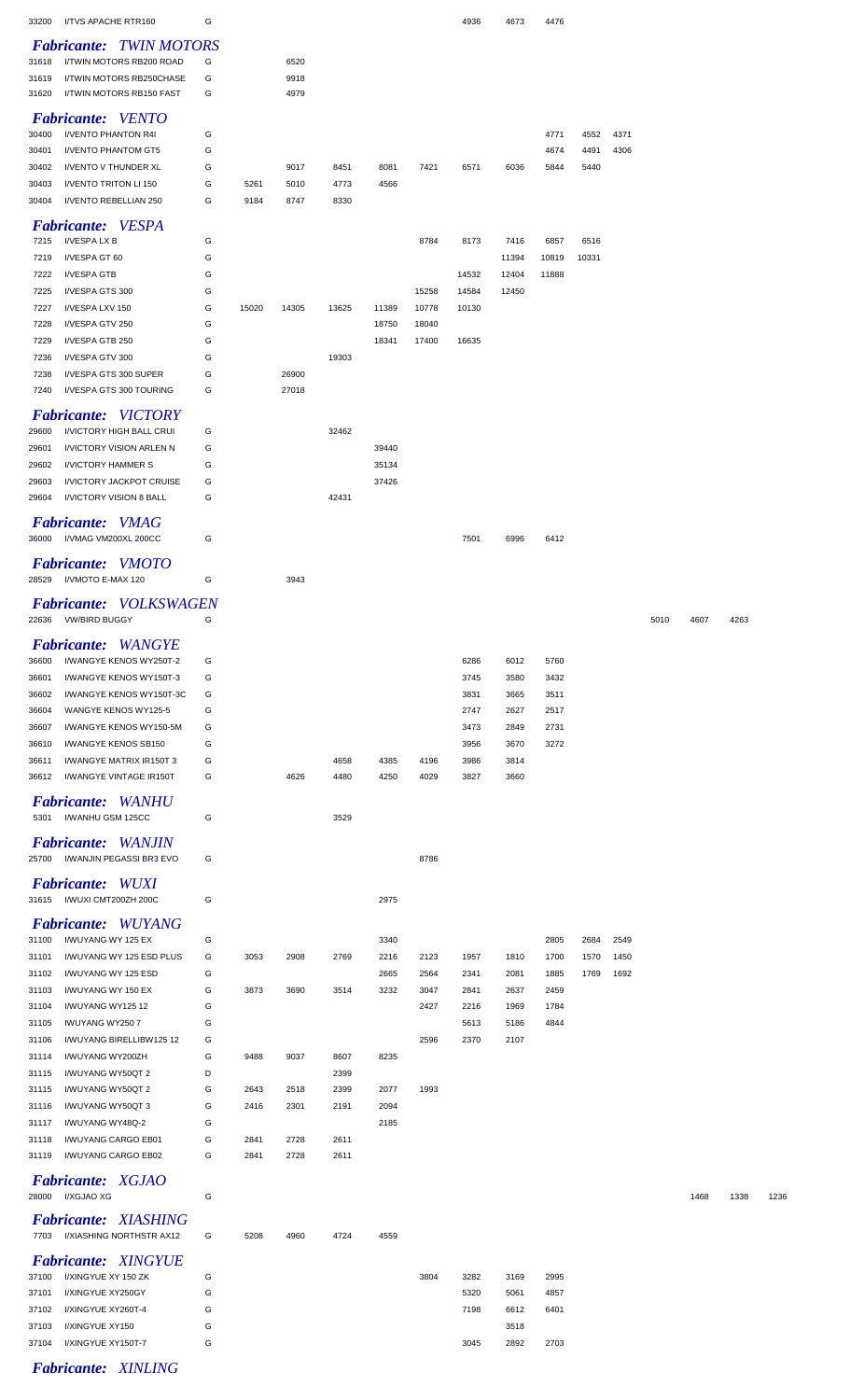| 31606 | I/XINLING XL200 ZH        | G |       |       |       |       |       | 5405  | 4973  | 4763  |             |       |       |       |       |             |       |
|-------|---------------------------|---|-------|-------|-------|-------|-------|-------|-------|-------|-------------|-------|-------|-------|-------|-------------|-------|
| 31608 | I/XINLING XL200ZH 5       | G |       |       |       |       | 8490  |       |       |       |             |       |       |       |       |             |       |
| 31609 | I/XINLING TXM 50QT-A      | G |       |       |       |       | 1990  |       |       |       |             |       |       |       |       |             |       |
|       |                           |   |       |       |       |       |       |       |       |       |             |       |       |       |       |             |       |
| 31610 | I/XINLING TXM 50QT-B      | G | 3018  | 2875  | 2738  | 2618  |       |       |       |       |             |       |       |       |       |             |       |
| 31611 | I/XINLING NG XL200ZH-D    | G | 8414  | 8014  | 7633  | 7227  |       |       |       |       |             |       |       |       |       |             |       |
| 31613 | I/XINLING SPIRIT 50       | G | 2399  | 2284  | 2176  | 2129  |       |       |       |       |             |       |       |       |       |             |       |
| 31616 | I/XINLING BULL GS 125     | G |       | 2903  |       |       |       |       |       |       |             |       |       |       |       |             |       |
|       |                           | G |       |       |       |       |       |       |       |       |             |       |       |       |       |             |       |
| 31617 | I/XINLING BULL RACY 125   |   |       | 3140  |       |       |       |       |       |       |             |       |       |       |       |             |       |
|       | <b>Fabricante: YAMAHA</b> |   |       |       |       |       |       |       |       |       |             |       |       |       |       |             |       |
|       | IMP/YAMAHA XV 535         | G |       |       |       |       |       |       |       |       |             |       |       |       |       |             |       |
| 7601  |                           |   |       |       |       |       |       |       |       |       |             |       |       |       |       |             | 9211  |
| 7602  | IMP/YAMAHA FZR 600        | G |       |       |       |       |       |       |       |       | 18840 18323 |       | 17773 | 16780 | 15762 | 15495       | 14797 |
| 7604  | IMP/YAMAHA TDM 850        | G |       |       |       |       |       |       |       |       |             |       |       | 23089 | 16723 | 16301       | 15524 |
| 7605  | IMP/YAMAHA XV 1100        | G |       |       |       |       |       |       |       |       |             |       |       |       | 22041 | 20421       | 16387 |
| 7606  | IMP/YAMAHA VMAX 1200      | G |       |       |       |       |       |       |       |       |             |       |       | 31952 | 24204 | 23810       | 22905 |
|       |                           |   |       |       |       |       |       |       |       |       |             |       |       |       |       |             |       |
| 7609  | <b>IMP/YAMAHA BWS</b>     | G |       |       |       |       |       |       |       |       |             |       |       | 2785  | 2614  | 2071        | 2046  |
| 7610  | IMP/YAMAHA VIRAGO 535 S   | G |       |       |       |       |       |       |       |       |             |       |       |       |       |             | 9171  |
| 7611  | IMP/YAMAHA VIRAGO 750     | G |       |       |       |       |       |       |       |       |             |       |       |       | 14791 | 13763       | 12865 |
| 7612  | IMP/YAMAHA VIRAGO 1100    | G |       |       |       |       |       |       |       |       |             |       |       |       |       |             | 16318 |
| 7613  |                           | G | 63969 | 60924 | 58023 | 52062 | 48107 | 45141 | 43246 | 41062 | 38094 35496 |       | 33921 | 32028 | 25275 | 25093       | 24249 |
|       | I/YAMAHA VMAX             |   |       |       |       |       |       |       |       |       |             |       |       |       |       |             |       |
| 7614  | I/YAMAHA ROYAL STAR       | G |       |       |       |       |       |       |       |       |             |       |       |       | 31517 | 29750       | 27939 |
| 7615  | IMP/YAMAHA YZF 600        | G | 45257 | 43464 | 41592 |       |       |       | 31300 |       |             |       | 25535 |       |       | 22851       |       |
| 7616  | IMP/YAMAHA YZF 1000       | G |       |       |       |       |       |       |       | 31353 | 29088 28637 |       | 26086 | 24677 | 23503 | 22923       | 21560 |
| 7627  | IMP/YAMAHA CRYPTON T105E  | G |       |       |       |       |       |       |       |       |             |       | 2138  | 2002  | 1884  | 1770        | 1676  |
|       |                           |   |       |       |       |       |       |       |       |       |             |       |       |       |       |             |       |
| 7628  | IMP/YAMAHA XVS 650        | G |       |       |       |       |       |       |       |       |             |       |       | 11793 | 11520 | 11090       | 10754 |
| 7629  | IMP/YAMAHA DRASTARXVS650  | G |       |       |       |       |       |       |       |       |             |       | 12332 | 11766 | 11143 | 11033       | 10607 |
| 7630  | IMP/YAMAHA MAJESTY YP250  | G |       |       |       |       |       |       |       |       |             |       |       |       |       |             | 8488  |
| 7631  | I/YAMAHA YZF R1           | G | 52756 | 49017 | 46896 | 42866 | 41343 | 35882 | 32807 | 31368 | 29095 28658 |       | 26100 | 24691 | 23373 | 23115 21922 |       |
|       |                           |   |       |       |       |       |       |       |       |       |             |       |       |       |       |             |       |
| 7632  | IMP/YAMAHA MAJESTIC 250   | G |       |       |       |       |       |       |       |       |             |       |       |       |       |             | 8477  |
| 7633  | I/YAMAHA DRAG STAR 1100   | G |       |       |       |       |       |       |       |       |             |       |       | 24729 | 20901 | 20155       | 19243 |
| 7634  | I/YAMAHA ROAD STAR        | G |       |       |       |       |       |       |       |       |             |       |       | 6124  | 5714  | 5612        | 5330  |
| 7635  | I/YAMAHA XV 1600          | G |       |       |       |       |       |       |       |       |             |       |       |       |       | 22026       | 21214 |
| 7637  | I/YAMAHA VSTAR 1100       | G |       |       |       |       |       |       | 28531 |       |             |       | 26109 | 23497 | 21234 | 20461       | 18454 |
|       |                           |   |       |       |       |       |       |       |       |       |             |       |       |       |       |             |       |
| 7638  | I/YAMAHA VSTAR 650 CLASS  | G |       |       |       |       |       |       |       |       |             |       |       |       |       | 10710       | 10300 |
| 7640  | I/YAMAHA VSTAR 650        | G |       |       |       |       |       |       |       |       |             |       |       |       | 11105 | 10992       | 10570 |
| 7641  | I/YAMAHA FJR 1300         | G |       |       |       |       | 39744 | 37256 | 35727 | 33678 | 31236 29098 |       | 26421 | 23856 | 22237 | 21884       |       |
| 7642  | I/YAMAHA TDM TWIN900      | G |       |       |       |       | 25574 | 24121 | 22836 | 22686 | 20346 19643 |       | 18246 | 17396 | 16463 |             |       |
| 7643  | I/YAMAHA FZ1              | G |       |       | 21328 | 20440 | 17809 | 16719 | 15998 | 15242 | 14173 13345 |       | 9649  | 8226  | 7654  | 7508        |       |
|       |                           |   |       |       |       |       |       |       |       |       |             |       |       |       |       |             |       |
| 7644  | YAMAHA/DRAG STAR XVS 650  | G |       |       |       |       | 18068 | 17174 | 16228 | 15518 | 14957       | 14319 | 13548 | 12731 | 12404 |             |       |
| 7647  | I/YAMAHA FZ6              | G |       |       |       |       |       |       |       | 17457 | 16369 15044 |       |       |       |       |             |       |
| 7648  | I/YAMAHA YZF R1           | G | 59457 | 56626 | 53930 | 42872 | 41349 | 35860 | 32800 | 31378 | 29103 28662 |       | 26101 | 24677 | 23436 | 22928 21741 |       |
| 7649  | I/YAMAHA FAZER FZ6 S      | G |       |       |       |       |       |       | 18802 | 17641 | 16809       | 14686 | 14020 |       |       |             |       |
| 7650  | I/YAMAHA TDM 900          | G |       |       |       |       |       |       |       | 22617 | 20286       | 19580 | 18190 |       |       |             |       |
|       |                           |   |       |       |       |       |       |       |       |       |             |       |       |       |       |             |       |
| 7651  | I/YAMAHA YZF R6           | G | 49014 | 46681 | 44458 | 36375 | 34344 | 33013 | 31314 | 28979 | 26915 24875 |       | 24428 |       |       |             |       |
| 7652  | I/YAMAHA MT 01            | G |       |       |       |       | 34622 | 31603 | 29867 | 27892 | 25047 22836 |       |       |       |       |             |       |
| 7653  | <b>I/YAMAHA WARRIOR</b>   | G |       |       |       |       | 49700 | 45277 | 39329 | 32217 | 26983 24343 |       |       |       |       |             |       |
| 7656  | I/YAMAHA FZ1 FZS10VS      | G |       |       |       |       |       |       | 29569 | 27925 | 26021       |       |       |       |       |             |       |
|       |                           |   |       |       |       |       |       |       |       |       |             |       |       |       |       |             |       |
| 7657  | I/YAMAHA YZF R1 SPV       | G |       |       |       |       |       |       | 33430 | 31960 | 29636       |       |       |       |       |             |       |
| 7658  | I/YAMAHA FAZER FZ6 SHG    | G |       |       |       |       | 21082 | 20276 | 19168 | 17980 | 17139       |       |       |       |       |             |       |
| 7659  | I/YAMAHA FAZER FZ6 NHG    | G |       |       |       |       | 21079 | 20282 | 19166 | 17986 | 17145 15776 |       |       |       |       |             |       |
| 7663  | I/YAMAHA T MAX            | G |       |       | 31057 | 29564 | 27315 | 24717 | 23185 | 21666 |             |       |       |       |       |             |       |
|       |                           |   |       |       |       |       |       |       |       |       |             |       |       |       |       |             |       |
| 7664  | I/YAMAHA YZF R6XB         | G |       |       |       |       | 34130 | 32809 | 31133 |       |             |       |       |       |       |             |       |
| 7665  | I/YAMAHA MIDNIGHT WAR     | G |       |       |       |       | 19147 | 18000 | 17513 |       |             |       |       |       |       |             |       |
| 7666  | I/YAMAHA FAZER FZ1        | G |       |       |       | 40876 | 38013 | 33358 |       |       |             |       |       |       |       |             |       |
| 7667  | I/YAMAHA VMAX VMX17       | G |       |       |       | 81063 | 72604 | 69812 |       |       |             |       |       |       |       |             |       |
| 7668  | I/YAMAHA VMAX 1700        | G |       |       |       | 50191 | 48608 |       |       |       |             |       |       |       |       |             |       |
|       |                           |   |       |       |       |       |       |       |       |       |             |       |       |       |       |             |       |
| 7669  | I/YAMAHA YZF R1 LE        | G | 66063 | 62918 | 59922 | 47622 | 45939 | 39851 |       |       |             |       |       |       |       |             |       |
| 7670  | I/YAMAHA WR 250 R         | G | 22748 | 21665 | 20634 | 18521 | 16685 |       |       |       |             |       |       |       |       |             |       |
| 7671  | I/YAMAHA FZ6 R            | G |       |       |       |       | 22676 |       |       |       |             |       |       |       |       |             |       |
| 7672  | I/YAMAHA DRAGSTAR XVS1100 | G |       |       |       |       |       |       |       |       |             | 31780 |       |       |       |             |       |
| 7673  | I/YAMAHA FZS 10ZB         | G |       |       |       | 39706 |       |       |       |       |             |       |       |       |       |             |       |
| 7674  | I/YAMAHA FZ 8             | G | 39511 | 37630 | 35838 |       |       |       |       |       |             |       |       |       |       |             |       |
|       |                           |   |       |       |       |       |       |       |       |       |             |       |       |       |       |             |       |
| 7676  | I/YAMAHA WR 250X          | G |       |       |       |       |       | 15365 |       |       |             |       |       |       |       |             |       |
| 7679  | YAMAHA/FAZER250 BLUEFLEX  | G | 8560  | 8153  | 7805  |       |       |       |       |       |             |       |       |       |       |             |       |
| 7680  | I/YAMAHA YZFR1 WGPANNIED  | G | 49328 | 46981 | 44744 |       |       |       |       |       |             |       |       |       |       |             |       |
| 7681  | I/YAMAHA FZ8 SPORT        | G |       |       | 30444 |       |       |       |       |       |             |       |       |       |       |             |       |
|       |                           |   |       |       |       |       |       |       |       |       |             |       |       |       |       |             |       |
| 7682  | I/YAMAHA YZFR6 WGPANNIED  | G |       | 48394 |       |       |       |       |       |       |             |       |       |       |       |             |       |
| 7683  | I/YAMAHA XP530 T-MAX      | G |       | 48392 |       |       |       |       |       |       |             |       |       |       |       |             |       |
| 7684  | I/YAMAHA T MAX 530        | G | 34380 |       |       |       |       |       |       |       |             |       |       |       |       |             |       |
| 7699  | <b>IMP/YAMAHA</b>         | G |       |       |       |       |       |       |       |       |             |       | 6592  | 6330  | 5909  | 5803        | 5513  |
| 9199  | YAMAHA/125                | G |       |       |       |       |       |       |       |       |             | 2486  | 2397  | 2279  | 2026  | 2003        | 1935  |
|       |                           |   |       |       |       |       |       |       |       |       |             |       |       |       |       |             |       |
| 9604  | YAMAHA/DT 180 Z           | G |       |       |       |       |       |       |       |       |             |       |       |       | 3358  | 3258        | 3146  |
| 9605  | YAMAHA/YBR 125K           | G |       |       |       |       | 3151  | 3106  | 2830  | 2646  | 2460        | 2330  | 2117  | 2086  | 1982  | 1936        | 1641  |
| 9606  | YAMAHA/YBR 125E           | G |       |       |       |       | 3512  | 3181  | 3128  | 2932  | 2757        | 2605  | 2484  | 2378  | 2134  | 2055        | 1874  |
| 9607  | YAMAHA/BRAZCAR CARGO 150  | G |       | 10216 | 9571  | 8900  | 8280  | 7333  | 6737  | 6411  |             |       |       |       |       |             |       |
|       |                           |   |       |       |       |       |       |       |       |       |             |       |       |       |       |             |       |
| 9608  | YAMAHA/MT-03              | G |       |       |       |       | 17380 | 15834 | 14854 | 13987 |             |       |       |       |       |             |       |
| 9609  | YAMAHA/XTZ 125XK          | G | 6772  | 6450  | 6142  | 5200  | 4583  | 4194  | 3869  | 3638  |             |       |       |       |       |             |       |
| 9610  | YAMAHA/XTZ 125XE          | G | 7201  | 6859  | 6533  | 5552  | 4969  | 4442  | 4129  | 3881  |             |       |       |       |       |             |       |
|       | YAMAHA/FACTOR YBR125 K    | G | 5144  | 4899  | 4666  | 3958  | 3698  | 3443  | 3308  |       |             |       |       |       |       |             |       |
| 9611  |                           |   |       |       |       |       |       |       |       |       |             |       |       |       |       |             |       |
|       |                           |   |       |       |       |       |       |       |       |       |             |       |       |       |       |             |       |
| 9612  | YAMAHA/FACTOR YBR125 ED   | G | 5992  | 5708  | 5436  | 4687  | 4022  | 3836  | 3684  |       |             |       |       |       |       |             |       |
| 9613  | YAMAHA/FACTOR YBR125 E    | D |       |       |       | 4214  |       |       |       |       |             |       |       |       |       |             |       |
| 9613  | YAMAHA/FACTOR YBR125 E    | G | 5429  | 5171  | 4925  | 4214  | 3934  | 3667  | 3521  |       |             |       |       |       |       |             |       |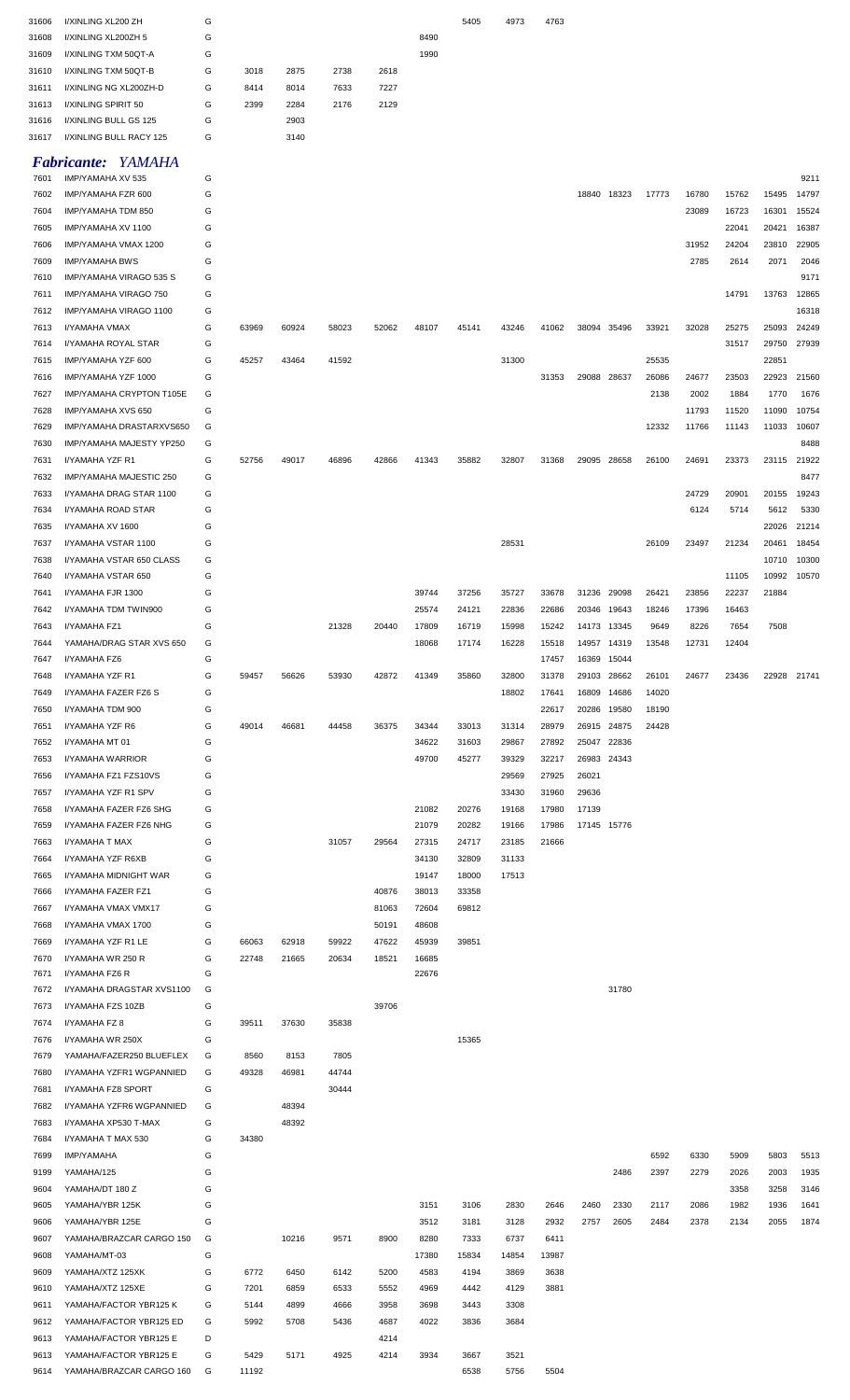| 9615           | YAMAHA/XJ6 N                                    | G      | 24571        | 23402        | 22288        | 18946        | 17531        | 16769        |              |              |       |       |       |       |       |       |       |
|----------------|-------------------------------------------------|--------|--------------|--------------|--------------|--------------|--------------|--------------|--------------|--------------|-------|-------|-------|-------|-------|-------|-------|
| 9616           | YAMAHA/XJ6 F                                    | G      | 27603        | 26290        | 25038        | 21662        | 20135        | 17587        |              |              |       |       |       |       |       |       |       |
| 9618           | YAMAHA/YBR 125 SOLMAK CA                        | G      | 8360         | 7963         | 7584         | 7128         | 6701         | 6299         | 5894         | 5525         |       |       |       |       |       |       |       |
| 9619           | YAMAHA/YBR 125 SOLMAK CF                        | G      | 5086         | 4885         | 4675         |              |              |              |              |              |       |       |       |       |       |       |       |
| 9620           | YAMAHA/FACTOR PR YBR125K                        | G      | 4882         | 4650         | 4429         |              | 3896         |              |              |              |       |       |       |       |       |       |       |
| 9621           | YAMAHA/YBR125 FACTOR K1                         | G      | 5062         | 4773         |              |              |              |              |              |              |       |       |       |       |       |       |       |
| 9623           | YAMAHA/YBR125 FACTOR K1P                        | G      | 4979         |              |              |              |              |              |              |              |       |       |       |       |       |       |       |
| 9624           | YAMAHA/YBR125 FACTOR E P                        | G      | 5948         |              |              |              |              |              |              |              |       |       |       |       |       |       |       |
| 9626           | YAMAHA/YBR125 FACTOR K                          | G      | 5062         | 4773         |              |              |              |              |              |              |       |       |       |       |       |       |       |
| 9627           | YAMAHA/YBR125 FACTOR ED                         | G      | 5948         | 5614         |              |              |              |              |              |              |       |       |       |       |       |       |       |
| 9628           | YAMAHA/YBR125 FACTOR E                          | G      | 5587         | 5281         |              |              |              |              |              |              |       |       |       |       |       |       |       |
| 9629           | YAMAHA/YBR125 FACTOR LE                         | G      | 5658         |              |              |              |              |              |              |              |       |       |       |       |       |       |       |
| 9699           | YAMAHA/DT 180                                   | G      |              |              |              |              |              |              |              |              |       | 4480  | 4180  | 3826  | 3588  | 3445  | 3251  |
| 9999           | YAMAHA/RD 75                                    | G      |              |              |              |              |              |              |              |              |       | 2452  | 2270  | 2065  | 1896  | 1763  | 1416  |
| 10499          | YAMAHA/RX 80                                    | G      |              |              |              |              |              |              |              |              |       |       |       |       | 1931  | 1768  | 1431  |
| 10601          | YAMAHA/CY 50 JOG                                | G      |              |              |              |              |              |              |              | 2701         | 2452  | 2303  | 2180  | 2042  | 1914  | 1743  | 1460  |
| 10602          | YAMAHA/YBR 125ED                                | D      |              |              |              |              |              |              |              | 3086         |       |       |       |       |       |       |       |
| 10602          | YAMAHA/YBR 125ED                                | G      |              |              |              |              | 3517         | 3373         | 3283         | 3086         | 2888  | 2738  | 2600  | 2263  | 2143  | 1982  | 1796  |
| 10603          | YAMAHA/JPC TRICICLO                             | G      |              |              | 8112         |              | 7270         | 6820         | 6150         | 5920         | 5418  | 5113  | 4871  | 4680  | 4374  | 4194  |       |
| 10604          | YAMAHA/LANDER XTZ250                            | G      | 10898        | 10379        | 9886         | 8391         | 7853         | 6950         | 6390         | 6077         | 5661  |       |       |       |       |       |       |
| 10605          | YAMAHA/FUSCO CARGO YBRF                         | G      |              | 8502         | 7903         | 7354         | 6843         | 6366         | 5610         | 5365         |       |       |       |       |       |       |       |
| 10606          | YAMAHA/FUSCO CARGO YBRA                         | G      | 6607         | 6293         | 5993         | 5926         | 5476         | 5132         | 4520         | 4324         | 4011  | 3862  |       |       |       |       |       |
| 10699          | YAMAHA                                          | G      |              |              |              |              |              |              |              | 2834         | 2648  | 2504  | 2289  | 2084  | 1923  | 1759  | 1426  |
| 12099          | YAMAHA/MX 180                                   | G      |              |              |              |              |              |              |              |              |       |       |       | 4443  | 4046  | 3857  | 3575  |
| 12202          | YAMAHA/RD 350 R                                 | G      |              |              |              |              | 14115        | 13235        | 12682        | 12047        | 11172 | 10634 | 10132 | 9545  | 9182  | 8857  | 8372  |
| 13000          | YAMAHA/RD 135                                   | G      |              |              |              |              |              |              | 3684         | 3497         | 3242  | 3086  | 2942  | 2771  | 2581  | 2228  | 2117  |
| 13001          | YAMAHA/RD 135 Z                                 | G      |              |              |              |              |              |              |              |              |       |       |       | 2638  | 2411  | 2122  | 2018  |
| 13099          | YAMAHA/RD 135                                   | G      |              |              |              |              |              |              |              |              |       |       |       |       |       | 2228  | 2118  |
| 13204          | IMP/YAMAHA FZR 1000                             | G      |              |              |              |              | 33902        | 31797        | 30468        | 28922        | 26834 | 25549 | 24334 | 22935 | 21478 | 18620 | 17427 |
| 13401          | YAMAHA/TDR 250                                  | G      |              |              |              |              |              |              |              |              |       |       | 5371  | 5044  | 4708  | 4625  | 4417  |
| 13402          | YAMAHA/TDR 180                                  | G      |              |              |              |              |              |              |              |              |       |       |       | 3710  | 3473  | 3407  | 3247  |
| 13802          | YAMAHA/XTZ 750 S. TENERE                        | G      |              |              |              |              |              |              |              |              |       |       |       |       |       |       | 16384 |
| 13803          | YAMAHA/XT 600 E                                 | G      |              |              |              |              |              |              |              |              | 12883 | 11274 | 10623 | 9799  | 9166  | 8766  | 8631  |
| 13804          | YAMAHA/XT 660R                                  | G      | 24469        | 23304        | 22195        | 19657        | 18505        | 17343        | 16654        | 15592        | 14696 | 13359 | 12694 |       |       |       |       |
| 13805          | YAMAHA/XTZ250 TENERE                            | G      | 11181        | 10649        | 10143        | 10011        |              |              |              |              |       |       |       |       |       |       |       |
| 13806          | YAMAHA/XT660Z TENERE                            | G      | 23683        | 22556        | 21483        | 20566        |              |              |              |              |       |       |       |       |       |       |       |
| 13807          | I/YAMAHA SUPERTENERE1200                        | G      |              |              |              | 42442        |              |              |              |              |       |       |       |       |       |       |       |
| 13808          | I/YAMAHA XT1200Z STENERE                        | G      | 54409        | 51819        | 49351        | 48078        |              |              |              |              |       |       |       |       |       |       |       |
| 13899          | YAMAHA/XT 600                                   | G      |              |              |              |              |              |              |              |              |       | 11313 | 10661 | 9834  | 9195  | 8795  | 8661  |
| 14302          | IMP/YAMAHA MOTO YZF-R1 D                        | G      |              |              |              |              |              |              |              |              | 29075 | 28655 | 26080 | 24677 | 23621 | 23093 | 21912 |
| 14303          | I/YAMAHA YZF R6                                 | G      | 36201        | 34479        | 32836        | 31763        | 30905        | 29253        | 27627        | 25385        | 23348 | 22969 | 21980 | 20756 | 19677 | 18927 | 18558 |
| 14399          | IMP/YAMAHA DT                                   | G      |              |              |              |              |              |              |              |              |       |       |       |       | 5401  | 5336  | 4849  |
| 17002          | YAMAHA/DT 200R                                  | G      |              |              |              |              |              |              |              |              |       |       |       | 6447  | 6036  | 5336  | 4850  |
| 18001          | YAMAHA/FZR 1000                                 | G      |              |              |              |              |              |              |              |              |       |       |       |       |       | 25159 | 23319 |
| 21601          | YAMAHA/BWS                                      | G      |              |              |              |              |              |              |              |              |       |       |       |       | 2160  | 2013  | 1940  |
| 23301          | YAMAHA/VIRAGO XV250S                            | G      |              |              |              |              |              |              |              |              |       | 10159 | 9676  | 9102  | 7831  | 7773  | 7298  |
| 23302          | YAMAHA/VIRAGO XV535                             | G      |              |              |              |              |              |              |              |              |       |       | 11874 | 10447 | 9834  | 9773  | 9308  |
| 23303          | YAMAHA/XVS950A MIDN.STAR                        | G      | 28601        | 27240        | 25943        | 21879        | 20429        | 19203        |              |              |       |       |       |       |       |       |       |
| 23501          | YAMAHA/XT 225                                   | G      |              |              |              |              |              |              |              | 5137         | 4998  | 4646  | 4179  | 4139  | 3781  | 3576  | 3290  |
| 23502          | YAMAHA/XTZ 125K                                 | G      | 6828         | 6504         | 6195         | 5045         | 4414         | 4209         | 3841         | 3700         | 3296  | 2900  | 2670  | 2591  | 2260  | 1936  |       |
| 23503          | YAMAHA/XTZ 125E                                 | G      | 7059         | 6724         | 6403         | 5250         | 4616         | 4161         | 3727         | 3505         | 3261  | 2969  | 2725  | 2654  | 2059  | 1903  |       |
| 23505          | YAMAHA/XTZ 125KC                                | G      | 5840         | 5656         |              |              |              |              |              |              |       |       |       |       |       |       |       |
| 24701          | YAMAHA/TDM 225                                  | G      |              |              |              |              |              |              |              | 4922         | 4140  | 3618  | 3393  | 3227  | 3038  | 2899  | 2644  |
| 24702          | YAMAHA/CRYPTON T105E                            | G      |              |              |              |              |              | 2827         | 2709         | 2570         | 2384  | 2290  | 2151  | 2013  | 1896  | 1781  | 1686  |
| 24703          | YAMAHA/NEO AT115                                | G      | 5688         | 5418         | 5159         | 4708         | 4169         | 3816         | 3162         | 2949         | 2663  | 2475  | 2428  |       |       |       |       |
|                |                                                 |        |              |              |              |              |              |              |              |              |       |       |       |       |       |       |       |
| 24704<br>24705 | YAMAHA/T115 CRYPTON K<br>YAMAHA/T115 CRYPTON ED | G<br>G | 3625<br>4306 | 3454<br>4101 | 3290<br>3907 | 2892<br>3433 | 2582<br>3080 | 2427<br>2896 |              |              |       |       |       |       |       |       |       |
| 26501          | YAMAHA/JOG TEEN                                 | G      |              |              |              |              |              | 3018         | 2927         | 2749         | 2490  | 2206  | 2090  | 1955  | 1834  | 1671  | 1567  |
|                |                                                 |        |              |              |              |              |              |              |              |              |       |       |       |       |       |       |       |
| 26502<br>26503 | YAMAHA/FAZER YS250<br>YAMAHA/FAZER YS250 LE     | G<br>G | 8989<br>9178 | 8561<br>8741 | 8154<br>8325 | 7127<br>7276 | 6594<br>6735 | 6245<br>6377 | 5730<br>5850 | 5246<br>5358 | 4906  | 4608  | 4404  | 4159  | 3905  | 3840  | 3668  |
| 26504          | YAMAHA/XTZ 250X                                 | G      | 11766        | 11207        | 10673        | 9455         | 8674         | 7676         | 7172         | 6743         |       |       |       |       |       |       |       |
| 26505          | YAMAHA/FZ6 FAZER S HG                           | G      |              |              |              | 23221        | 21404        | 20593        | 19470        |              |       |       |       |       |       |       |       |
|                |                                                 |        |              |              |              |              |              |              |              |              |       |       |       |       |       |       |       |
| 26506          | YAMAHA/FZ6 FAZER N HG                           | G      |              |              |              | 22450        | 20756        | 19649        | 18399        |              |       |       |       |       |       |       |       |
| 26508          | YAMAHA/YS150 FAZER ED                           | G      | 6552         |              |              |              |              |              |              |              |       |       |       |       |       |       |       |
| 26509          | YAMAHA/YS150 FAZER SED                          | G      | 6985         |              |              |              |              |              |              |              |       |       |       |       |       |       |       |
| 30803          | YAMAHA/YBR FUCAM ADV 129                        | G      |              |              |              |              | 8329         | 8243         | 8061         | 7388         | 6954  | 6540  | 6172  | 6029  | 5698  |       |       |
|                | <b>Fabricante: YAMAZUKY</b>                     |        |              |              |              |              |              |              |              |              |       |       |       |       |       |       |       |
| 26900          | I/YAMAZUKY BIZ 125CC                            | G      |              |              |              |              |              |              | 3553         |              |       |       |       |       |       |       |       |
|                |                                                 |        |              |              |              |              |              |              |              |              |       |       |       |       |       |       |       |
|                | <b>Fabricante: YINGANG</b>                      |        |              |              |              |              |              |              |              |              |       |       |       |       |       |       |       |
| 32600          | I/YINGANG YG50QT-3                              | G      |              |              |              |              | 1579         | 1490         | 1427         | 1366         | 1311  |       |       |       |       |       |       |
| 32601          | I/YINGANG YG125-20                              | G      |              |              |              |              |              | 3050         | 2803         | 2689         |       |       |       |       |       |       |       |
| 32603          | I/YINGANG YG110-C                               | G      |              |              |              |              | 3382         | 3100         | 2835         | 2290         |       |       |       |       |       |       |       |
| 32604          | I/YINGANG YG150T-15                             | G      |              |              |              |              |              | 5321         | 5010         | 4493         | 4272  |       |       |       |       |       |       |
|                |                                                 |        |              |              |              |              |              |              |              |              |       |       |       |       |       |       |       |
| 32605          | I/YINGANG YG125 2C                              | G      |              |              |              |              |              | 3039         | 2841         | 2714         |       |       |       |       |       |       |       |
| 32606          | I/YINGANG YG1102                                | G      |              |              |              |              |              | 3252         | 2976         | 2905         |       |       |       |       |       |       |       |
| 32607          | I/YINGANG YG150 5                               | G      |              |              |              |              |              | 3316         | 3053         | 2923         |       |       |       |       |       |       |       |
| 32608          | I/YINGANG YG125 16                              | G      |              |              |              |              |              | 3402         | 3206         | 3100         |       |       |       |       |       |       |       |
| 32609          | I/YINGANG YG125 C                               | G      |              |              |              |              |              | 2976         | 2783         | 2658         |       |       |       |       |       |       |       |
| 32610          | I/YINGANG YG250 GY                              | G      |              |              |              |              |              | 6038         | 5552         | 5320         |       |       |       |       |       |       |       |
| 32611<br>32612 | I/YINGANG YG48 Q<br>I/YINGANG US1 2             | G<br>G |              |              |              |              | 2863         | 1529<br>2492 | 1456<br>2294 | 1404<br>2196 |       |       |       |       |       |       |       |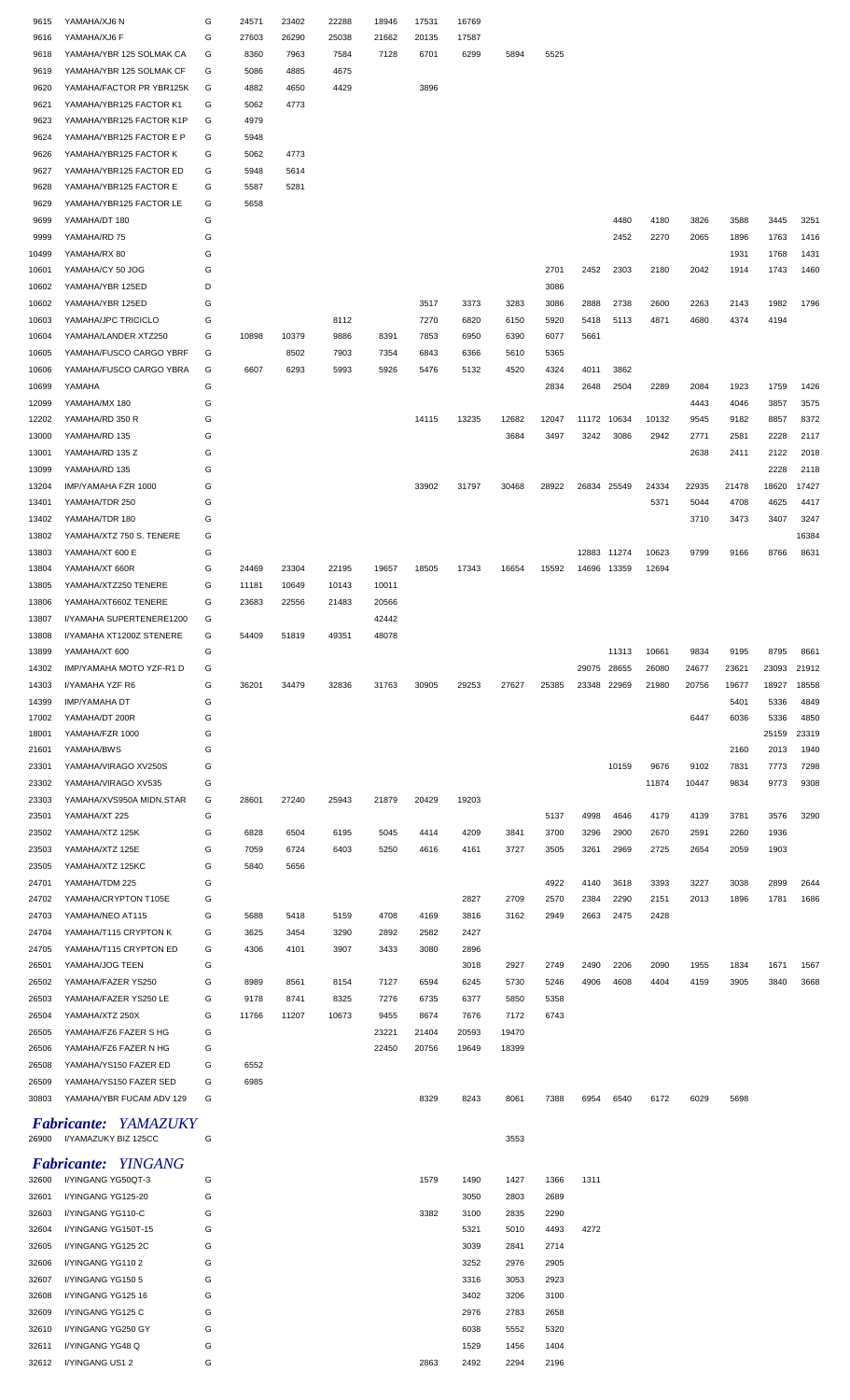| 32613 | I/YINGANG US1 4              | G |      |       |       |       |      | 1952 | 1785 | 1720 |      |      |      |      |      |      |      |
|-------|------------------------------|---|------|-------|-------|-------|------|------|------|------|------|------|------|------|------|------|------|
|       |                              |   |      |       |       |       |      |      |      |      |      |      |      |      |      |      |      |
| 32614 | I/YINGANG YG200-9            | G |      |       |       |       | 5646 | 5353 | 5119 |      |      |      |      |      |      |      |      |
| 32615 | I/YINGANG YG110-9BII         | G |      |       |       |       | 3150 | 2888 | 2642 |      |      |      |      |      |      |      |      |
| 32616 | I/YINGANG US13               | G |      |       |       |       | 3190 | 3058 | 2888 |      |      |      |      |      |      |      |      |
| 32617 | I/YINGANG US1 5              | G |      |       |       |       | 4424 | 4191 | 4010 |      |      |      |      |      |      |      |      |
| 32618 | I/YINGANG US1 6              | G |      |       |       |       | 4475 | 4245 | 4058 |      |      |      |      |      |      |      |      |
| 32619 | I/YINGANG US17               | G |      |       |       |       | 2811 | 2575 | 2357 |      |      |      |      |      |      |      |      |
| 32621 | I/YINGANG US11               | G |      | 2730  | 2574  | 2349  | 2291 | 2169 | 2112 |      |      |      |      |      |      |      |      |
| 32622 | I/YINGANG YG50QT             | G |      |       |       | 2098  |      |      |      |      |      |      |      |      |      |      |      |
| 32623 | I/YINGANG PROTORK HD200P     | G | 3459 | 3322  | 3179  |       |      |      |      |      |      |      |      |      |      |      |      |
|       |                              |   |      |       |       |       |      |      |      |      |      |      |      |      |      |      |      |
| 32624 | I/YINGANG PROTORK HD200      | G | 2471 | 2373  | 2271  |       |      |      |      |      |      |      |      |      |      |      |      |
| 32631 | I/YIANGANG PROTORK HD200     | G |      | 10411 |       |       |      |      |      |      |      |      |      |      |      |      |      |
| 32636 | I/YINGANG SD200GY 10A        | G |      | 4739  |       |       |      |      |      |      |      |      |      |      |      |      |      |
| 32637 | I/YINGANG BUGGIE SD200 Z     | G | 5396 | 4838  |       |       |      |      |      |      |      |      |      |      |      |      |      |
|       |                              |   |      |       |       |       |      |      |      |      |      |      |      |      |      |      |      |
|       | <b>Fabricante: YINHE</b>     |   |      |       |       |       |      |      |      |      |      |      |      |      |      |      |      |
| 36712 | I/YINHE BRAVAX BVX20         | G |      |       |       | 4427  |      |      |      |      |      |      |      |      |      |      |      |
| 38300 | I/YINHE MRX 230 SUPERMOT     | G |      |       |       |       | 7156 | 6748 | 6392 |      |      |      |      |      |      |      |      |
|       | <b>Fabricante: YINXIANG</b>  |   |      |       |       |       |      |      |      |      |      |      |      |      |      |      |      |
| 30303 | I/YINXIANG ATV250 V          | G |      |       |       |       | 9009 | 8682 |      |      |      |      |      |      |      |      |      |
| 30304 | I/YINXIANG IROS MOVING       | G | 4592 | 4374  | 4166  | 3575  | 3344 | 3112 | 2977 |      |      |      |      |      |      |      |      |
|       |                              |   |      |       |       |       |      |      |      |      |      |      |      |      |      |      |      |
| 30305 | I/YINXIANG IROS ACTION       | G | 2769 | 2637  | 2512  | 2156  | 2015 | 1878 | 1796 |      |      |      |      |      |      |      |      |
| 30307 | I/YINXIANG IROS ONE          | G | 4206 | 4007  | 3817  | 3276  | 3064 | 2851 | 2727 |      |      |      |      |      |      |      |      |
| 30309 | I/YINXIANG YX200 C6          | G |      |       |       | 3686  |      |      |      |      |      |      |      |      |      |      |      |
| 30311 | I/YINXIANG BRAVAX AX200      | G |      | 6317  | 6005  | 5172  |      |      |      |      |      |      |      |      |      |      |      |
| 30312 | I/YINXIANG BRAVAX BVX150     | G |      | 3368  | 3157  | 3010  |      |      |      |      |      |      |      |      |      |      |      |
|       |                              |   |      |       |       |       |      |      |      |      |      |      |      |      |      |      |      |
|       | <b>Fabricante: YUAN</b>      |   |      |       |       |       |      |      |      |      |      |      |      |      |      |      |      |
| 38103 | I/YUAN KYNRO KN125 C         | G |      |       |       |       | 3140 | 3006 | 2843 |      |      |      |      |      |      |      |      |
| 38104 | I/YUAN KYNRO KN150 TRAIL     | G |      |       |       |       | 3354 | 3198 | 3017 |      |      |      |      |      |      |      |      |
| 38105 | I/YUAN KYNRO KN150 SPORT     | G |      |       |       |       | 3877 | 3517 | 3250 |      |      |      |      |      |      |      |      |
|       | <b>Fabricante: ZANELLA</b>   |   |      |       |       |       |      |      |      |      |      |      |      |      |      |      |      |
| 7901  | IMP/ZANELLA NEW FIRE 50F     | G |      |       |       |       |      |      |      |      |      |      |      |      |      | 1153 | 1096 |
|       |                              |   |      |       |       |       |      |      |      |      |      |      |      |      |      |      |      |
|       | <b>Fabricante: ZERO</b>      |   |      |       |       |       |      |      |      |      |      |      |      |      |      |      |      |
| 39000 | I/ZERO ZERO S                | G |      |       | 33878 | 32462 |      |      |      |      |      |      |      |      |      |      |      |
| 39001 | I/ZERO ZERO DS               | G |      |       |       | 34405 |      |      |      |      |      |      |      |      |      |      |      |
|       |                              |   |      |       |       |       |      |      |      |      |      |      |      |      |      |      |      |
|       | <b>Fabricante: ZHEJIANG</b>  |   |      |       |       |       |      |      |      |      |      |      |      |      |      |      |      |
| 35600 | I/ZHEJIANG YB 150T-15        | G |      |       |       |       | 4491 | 4448 | 3880 | 3831 |      |      |      |      |      |      |      |
| 35601 | I/ZHEJIANG CHOPPER COBRA     | G |      |       |       |       |      | 8294 | 7352 | 7109 |      |      |      |      |      |      |      |
| 35602 | I/ZHEJIANG B09               | G |      |       |       |       |      | 2873 |      |      |      |      |      |      |      |      |      |
| 35603 | I/ZHEJIANG KENT POWER150     | G |      |       |       | 3334  | 3113 | 2956 |      |      |      |      |      |      |      |      |      |
| 35604 | I/ZHEJIANG XY 200 T6         | G |      |       |       | 4826  | 4534 | 4381 |      |      |      |      |      |      |      |      |      |
|       |                              | G |      |       |       |       |      |      |      |      |      |      |      |      |      |      |      |
| 35605 | I/ZHEJIANG XY 150 TJ         |   |      |       |       | 3379  | 3193 | 3097 |      |      |      |      |      |      |      |      |      |
|       | <b>Fabricante: ZHENGLONG</b> |   |      |       |       |       |      |      |      |      |      |      |      |      |      |      |      |
| 34300 | I/ZHENGLONG ZLMC 03          | G |      |       |       |       | 2627 | 2485 |      |      |      |      |      |      |      |      |      |
|       |                              |   |      |       |       |       |      |      |      |      |      |      |      |      |      |      |      |
|       | <b>Fabricante: ZHIWEI</b>    |   |      |       |       |       |      |      |      |      |      |      |      |      |      |      |      |
| 33500 | I/ZHIWEI KELT BELLE          | G |      |       |       |       | 2059 | 1753 | 1670 |      |      |      |      |      |      |      |      |
|       |                              |   |      |       |       |       |      |      |      |      |      |      |      |      |      |      |      |
|       | <b>Fabricante: ZHONGNENG</b> |   |      |       |       |       |      |      |      |      |      |      |      |      |      |      |      |
| 11500 | I/ZHONGNENG ZN151T-F         | G |      |       | 6683  | 5921  | 5181 | 4381 |      |      |      |      |      |      |      |      |      |
| 11501 | I/ZHONGNENG F22 50CC         | G |      |       |       |       | 2845 |      |      |      |      |      |      |      |      |      |      |
| 11502 | I/ZHONGNENG NSTAR 150TF      | G | 4482 | 4268  | 4066  | 3918  | 3721 | 3537 |      |      |      |      |      |      |      |      |      |
| 11503 | I/ZHONGNENG ZN50QT-32        | G |      | 4016  | 3889  | 3556  |      |      |      |      |      |      |      |      |      |      |      |
| 11504 | I/ZHONGNENG NORTHS 151TF     | G |      |       | 5865  | 5458  |      |      |      |      |      |      |      |      |      |      |      |
| 11505 | I/ZHONGNENG ZN 150T-F        | G | 4182 | 3983  | 3794  |       |      |      |      |      |      |      |      |      |      |      |      |
| 11506 | I/ZHONGNENG AUGURI SS50      | G | 5094 | 4934  | 4625  | 4373  | 4186 |      |      |      |      |      |      |      |      |      |      |
| 11507 | I/ZHONGNENG AUGURI SR150     | G |      |       | 5602  |       |      |      |      |      |      |      |      |      |      |      |      |
| 11508 | I/ZHONGNENG ZN0SP 49CC       | G |      |       |       | 3110  |      |      |      |      |      |      |      |      |      |      |      |
|       |                              |   |      |       |       |       |      |      |      |      |      |      |      |      |      |      |      |
|       | <b>Fabricante: ZHONGYU</b>   |   |      |       |       |       |      |      |      |      |      |      |      |      |      |      |      |
| 30200 | I/ZHONGYU ZY 125 T12         | G |      |       |       |       |      |      |      |      | 2926 | 2826 | 2699 |      |      |      |      |
| 30201 |                              |   |      |       |       |       |      |      |      |      |      |      |      |      |      |      |      |
| 30202 | I/ZHONGYU ZY 125 T5          | G |      |       |       |       |      |      |      | 2964 | 2842 | 2711 | 2628 |      |      |      |      |
| 30203 | I/ZHONGYU ZY 150 TA          | G |      |       |       |       |      |      |      |      | 3020 | 2879 | 2795 |      |      |      |      |
| 30204 | I/ZHONGYU WAKE 110S          | G |      |       |       |       |      |      |      |      | 2991 | 2850 | 2753 |      |      |      |      |
|       |                              |   |      |       |       |       |      |      |      |      |      |      |      |      |      |      |      |
|       | I/ZHONGYU ZY 125 T11         | G |      |       |       |       |      |      |      | 2555 | 2449 | 2327 |      |      |      |      |      |
| 30205 | I/ZHOGYU ZF 125 S            | G |      |       |       |       |      |      |      | 2898 | 2659 | 2529 |      |      |      |      |      |
| 30206 | I/ZHONGYU FOREST 150         | G |      |       |       |       |      |      | 4254 | 3797 | 3546 | 3417 |      |      |      |      |      |
|       | <b>Fabricante: ZONGSHEN</b>  |   |      |       |       |       |      |      |      |      |      |      |      |      |      |      |      |
| 28500 | I/ZONGSHEN ZS125-17          | G |      |       |       |       |      |      |      |      |      | 1870 | 1841 | 1776 | 1722 |      |      |
|       |                              |   |      |       |       |       |      |      |      |      |      |      |      |      |      |      |      |
| 28501 | I/ZONGSHEN ZS100-16          | G |      |       |       |       |      |      |      |      |      | 1775 | 1690 | 1590 | 1521 |      |      |
| 28502 | I/ZONGSHEN ZS125-GY          | G |      |       |       |       |      |      |      |      |      | 1974 | 1878 | 1767 | 1693 |      |      |
| 28506 | I/ZONGSHEN ZS125T 30         | G |      |       |       |       |      | 2943 | 2755 | 2676 |      |      |      |      |      |      |      |
| 28507 | I/ZONGSHEN ZS250 GS          | G |      |       |       |       |      | 7398 | 6919 | 6532 |      |      |      |      |      |      |      |
| 28510 | I/ZONGSHEN ZS125ZH YUMBO     | G |      |       |       |       |      | 3070 | 2873 | 2789 |      |      |      |      |      |      |      |
| 28511 | I/ZONGSHEN WH150ZH-3A        | G |      |       |       |       |      |      | 2926 | 2772 | 2567 |      |      |      |      |      |      |
| 28512 | I/ZONGSHEN ZS125-50          | G |      |       |       |       | 3180 | 3048 | 2880 |      |      |      |      |      |      |      |      |
| 28513 | I/ZONGSHEN ZS110-60          | G |      |       |       |       | 2468 | 2208 | 2014 |      |      |      |      |      |      |      |      |
| 28514 | I/ZONGSHEN ZS150GY-10        | G |      |       |       |       | 3401 |      |      |      |      |      |      |      |      |      |      |
| 28515 | I/ZONGSHEN ZS150-70          | G |      |       |       |       | 3356 |      |      |      |      |      |      |      |      |      |      |
| 28517 | I/ZONGSHEN ZS150GY-10C       | G |      |       |       |       | 3368 |      |      |      |      |      |      |      |      |      |      |
| 28518 | I/ZONGSHEN ZS150T-80 A       | G |      |       |       |       | 3667 |      |      |      |      |      |      |      |      |      |      |